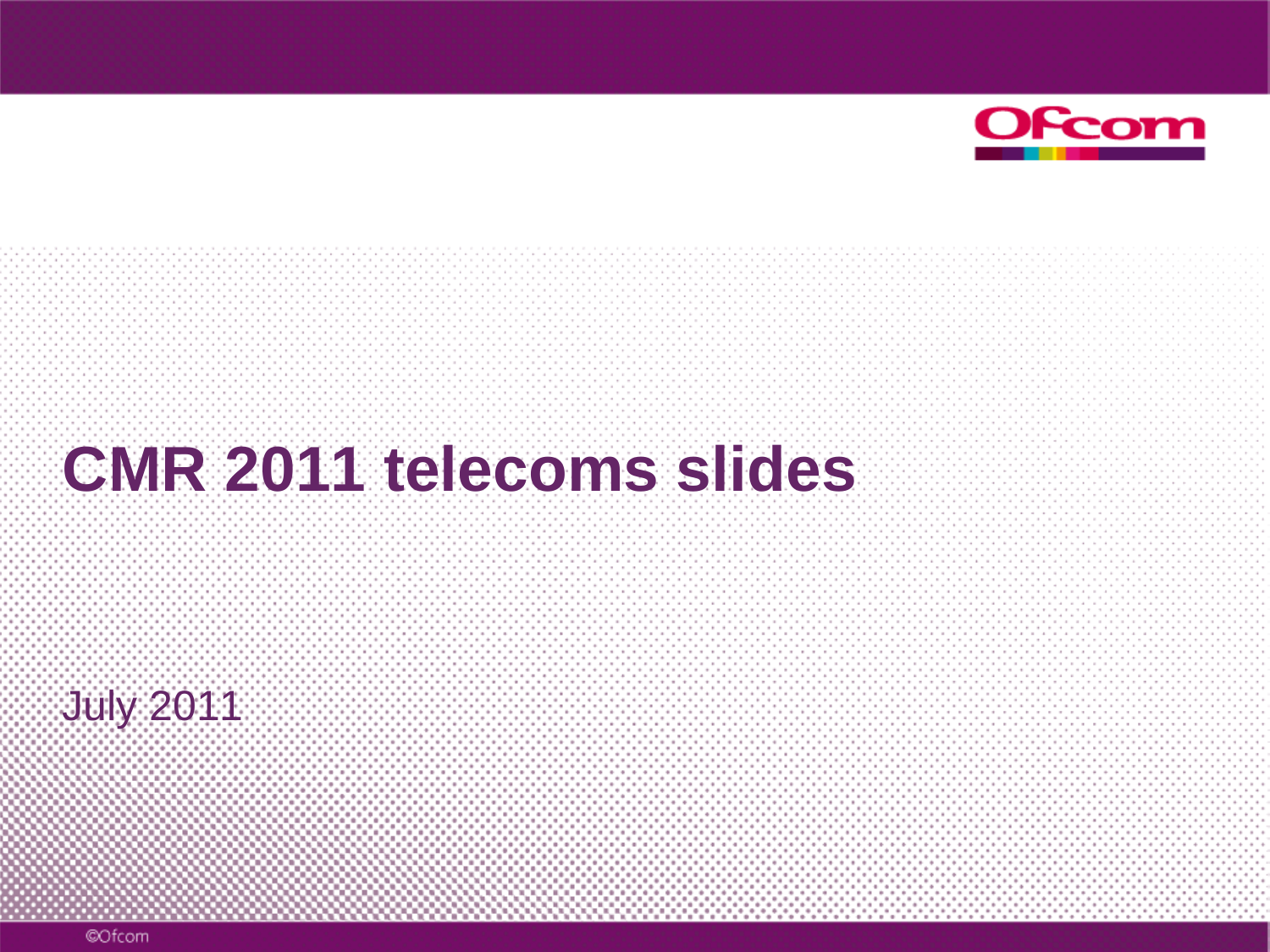

## **UK Communications Market 2011: telecoms charts**

- Key market developments
- The telecoms industry
- The telecoms user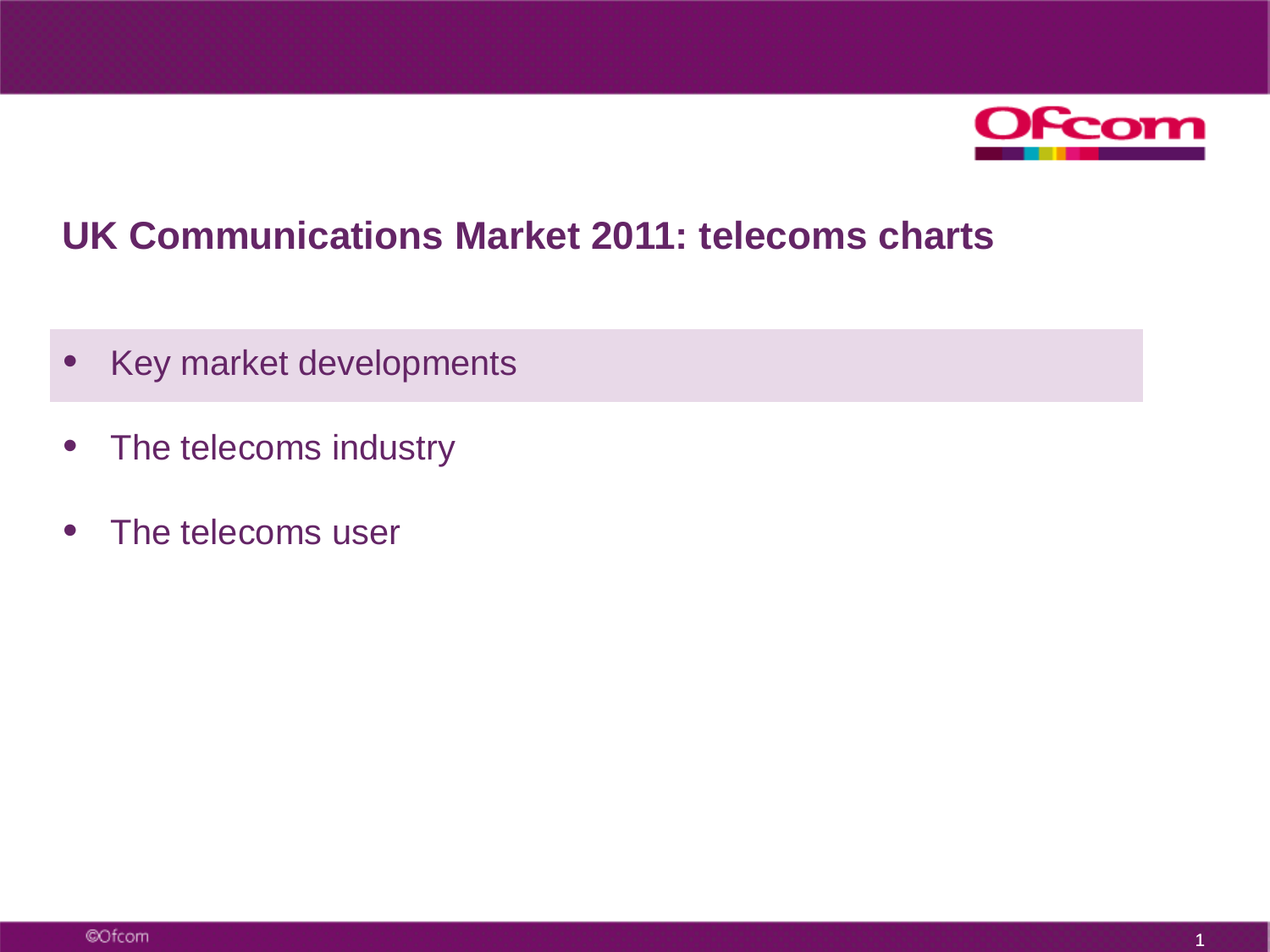# Figure 5.1 UK telecoms industry key statistics

|                                                                  | 2005  | 2006  | 2007  | 2008  | 2009  | 2010  |
|------------------------------------------------------------------|-------|-------|-------|-------|-------|-------|
| Operator-reported retail revenue (£bn)                           | 29.6  | 30.7  | 31.7  | 32.0  | 31.1  | 30.8  |
| Operator-reported wholesale revenue $(\text{\pounds}bn)$         | 9.6   | 10.1  | 10.4  | 10.5  | 10.2  | 9.7   |
| Total operator-reported revenue (£bn)                            | 39.2  | 40.8  | 42.1  | 42.5  | 41.2  | 40.5  |
| Fixed voice call minutes (billions)                              | 163   | 155   | 150   | 141   | 132   | 129   |
| Mobile voice call minutes (billions)                             | 71    | 82    | 100   | 111   | 118   | 125   |
| Average monthly household telecoms spend $(E)$                   | 75.56 | 73.77 | 70.92 | 68.57 | 65.92 | 63.10 |
| Fixed access and call revenues (Ebn)                             | 10.6  | 10.5  | 10.3  | 10.0  | 9.6   | 9.3   |
| BT share of fixed call volumes $(\%)$                            | 50.7  | 46.9  | 46.5  | 43.7  | 40.1  | 36.5  |
| Proportion of premises connected to an unbundled<br>exchange (%) | 39.6  | 66.6  | 80.2  | 84.2  | 84.5  | 89.0  |
| Fixed lines (millions)                                           | 34.9  | 34.5  | 34.5  | 34.2  | 34.2  | 33.4  |
| Mobile retail revenues (£bn)                                     | 13.1  | 13.9  | 15.0  | 15.4  | 14.9  | 15.1  |
| Active mobile connections per 100 population                     | 108.8 | 115.2 | 120.5 | 124.5 | 129.5 | 130.1 |
| Active 3G mobile connections per 100 population                  | 7.6   | 13.1  | 21.3  | 31.6  | 43.5  | 53.2  |
| $Fixed$ internet revenues (£bn)                                  | 2.1   | 2.5   | 2.8   | 3.2   | 3.2   | 3.3   |
| Fixed internet connections per 100 population                    | 27.4  | 28.1  | 29.8  | 30.1  | 31.0  | 32.9  |
| Fixed broadband connections per 100 population                   | 16.4  | 21.4  | 25.5  | 28.0  | 29.5  | 31.4  |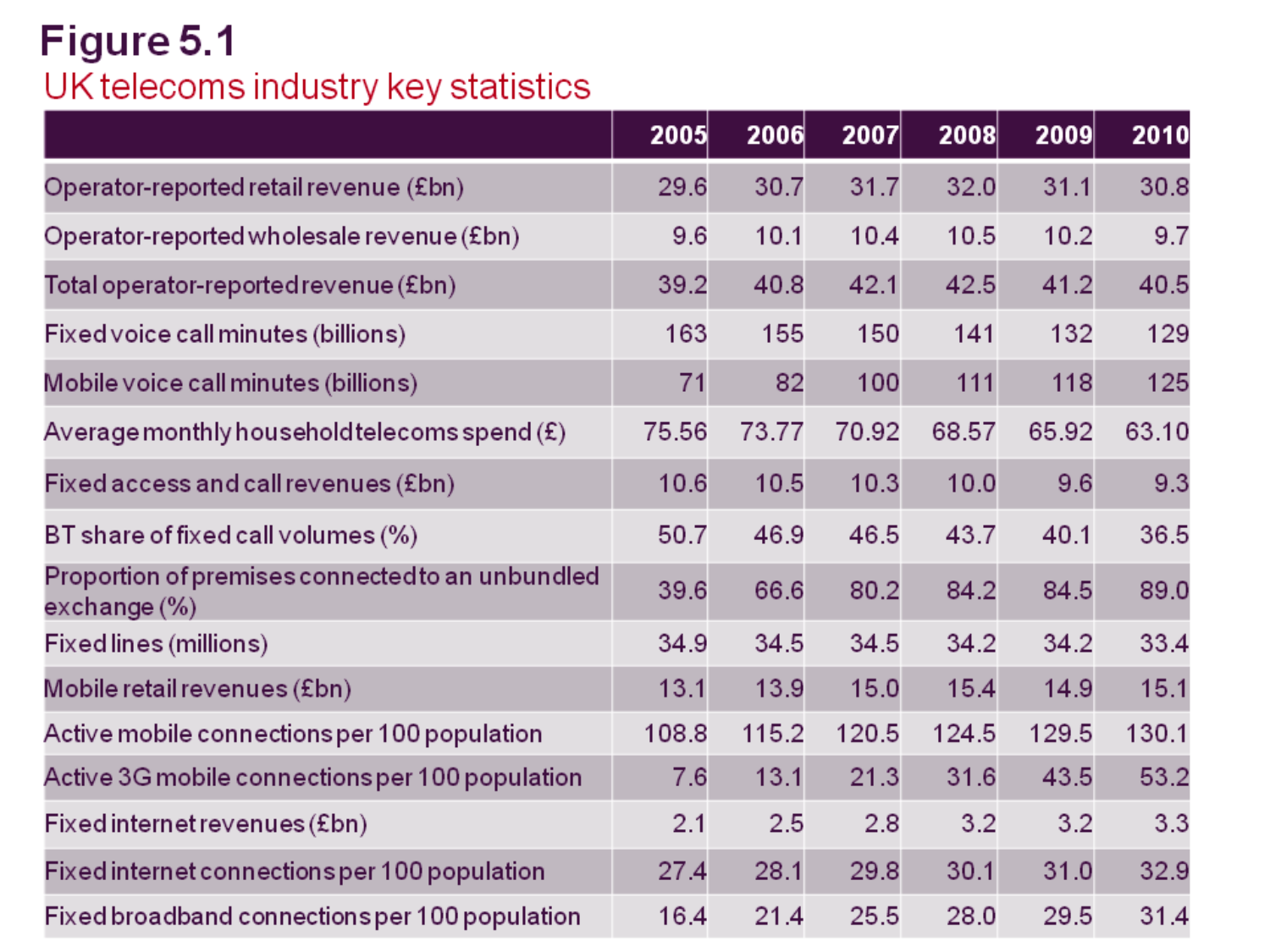

## Rollout of super-fast broadband services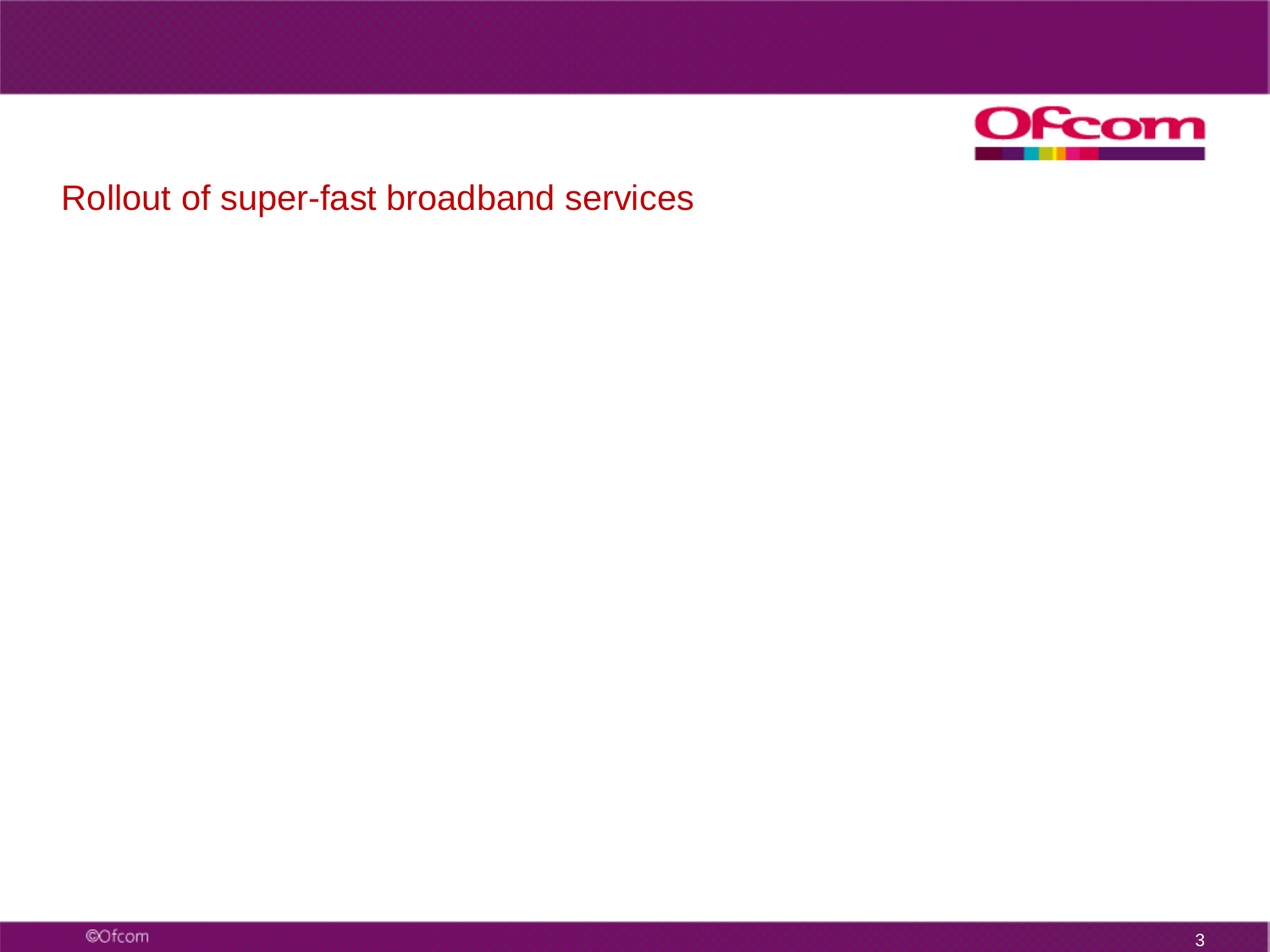## **Figure 5.2** UK super-fast broadband rollout timeline

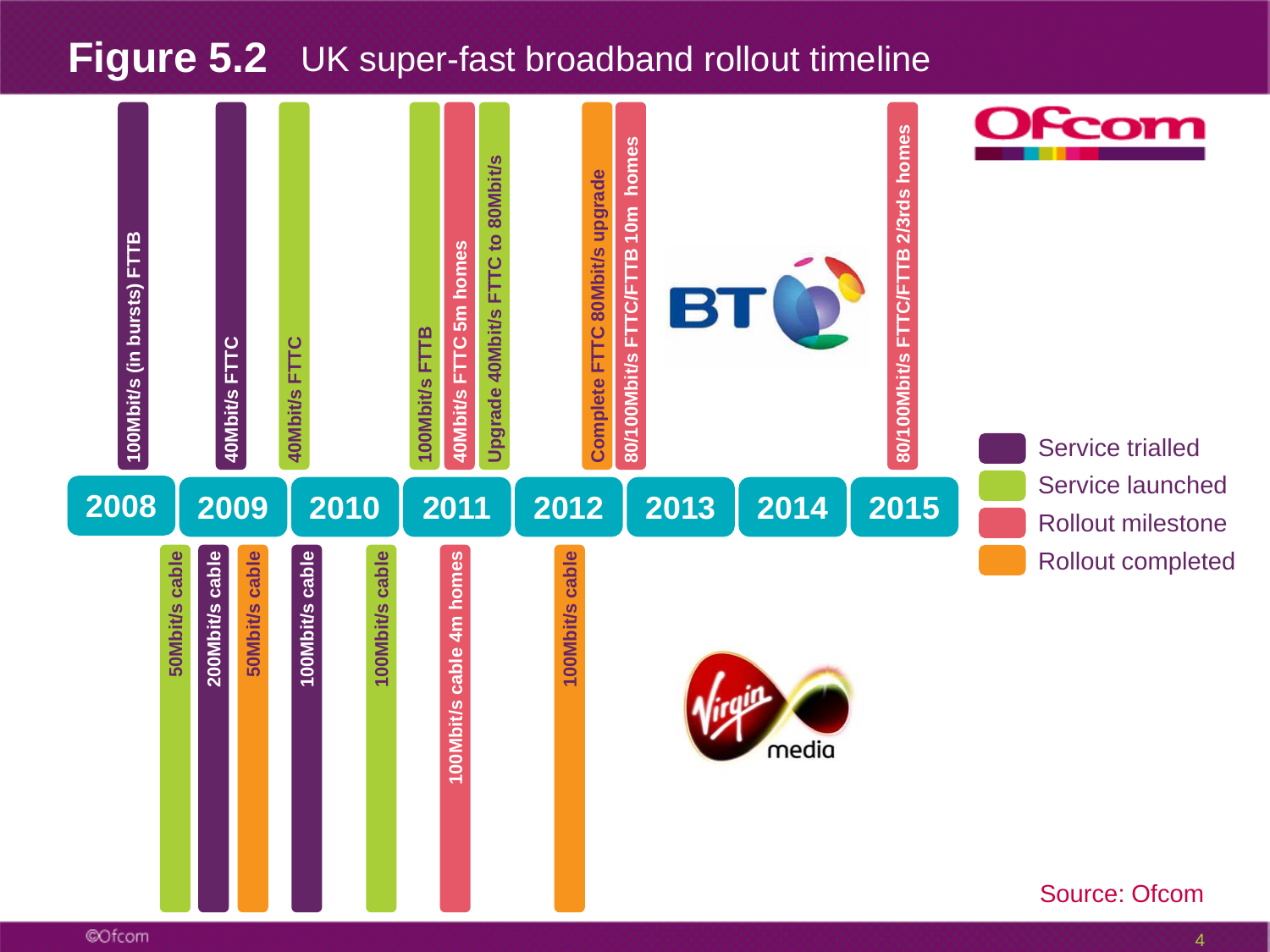

#### Comparison of broadband costs

|                                                                       | <b>Virgin</b><br>Media 'up<br>to'<br>10Mbit/s<br>cable | BT 'up to'<br>20Mbit/s<br><b>ADSL</b> | <b>Virgin</b><br>Media 'up<br>to'<br>30Mbit/s<br>cable | BT 'up to'<br>40Mbit/s<br><b>FTTC</b> | <b>Virgin</b><br>Media 'up<br>to'<br>50Mbit/s<br>cable | <b>Virgin</b><br>Media 'up<br>$\mathbf{to}^{\prime}$<br>100Mbit/s<br>cable |
|-----------------------------------------------------------------------|--------------------------------------------------------|---------------------------------------|--------------------------------------------------------|---------------------------------------|--------------------------------------------------------|----------------------------------------------------------------------------|
| 'Up to' upload speed                                                  | 1Mbit/s                                                | 1Mbit/s                               | 3Mbit/s                                                | 2Mbit/s                               | 5Mbit/s                                                | 10Mbit/s                                                                   |
| Data cap                                                              | <b>Unlimited</b>                                       | <b>10GB</b>                           | <b>Unlimited</b>                                       | 40GB                                  | <b>Unlimited</b>                                       | <b>Unlimited</b>                                                           |
| <b>Standalone monthly cost</b>                                        | £21.00                                                 | n/a                                   | £28.50                                                 | n/a                                   | £35.00                                                 | £45.00                                                                     |
| Monthly cost when<br>bundled with landline<br>(excluding line rental) | £13.50                                                 | £13.00                                | £18.50                                                 | £18.00                                | £25.00                                                 | £35.00                                                                     |
| Average download<br>speed, May 2011                                   | 9.5Mbit/s                                              | 8.2Mbit/s                             | 31.0Mbit/s                                             | 33.8Mbit/s                            | 48.4Mbit/s                                             | No data                                                                    |

Source: Ofcom / PurePricing Broadband Pricing Factbook, June 2011 Note: BT also offer a more expensive FTTC service with upload speeds of 'up to' 10Mbit/s and unlimited monthly usage which is available on a standalone basis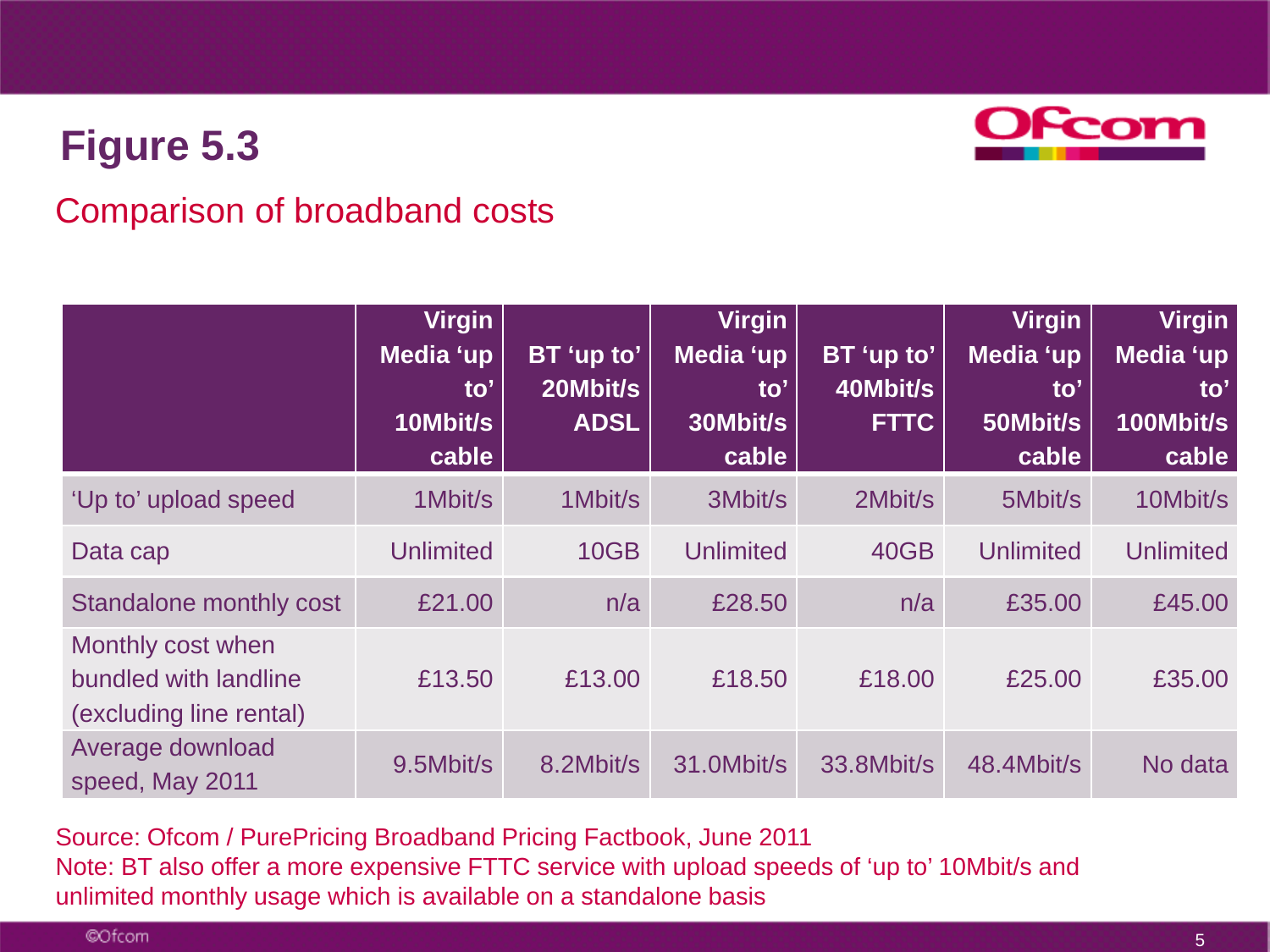

#### The purchasing and usage patterns among super-fast broadband users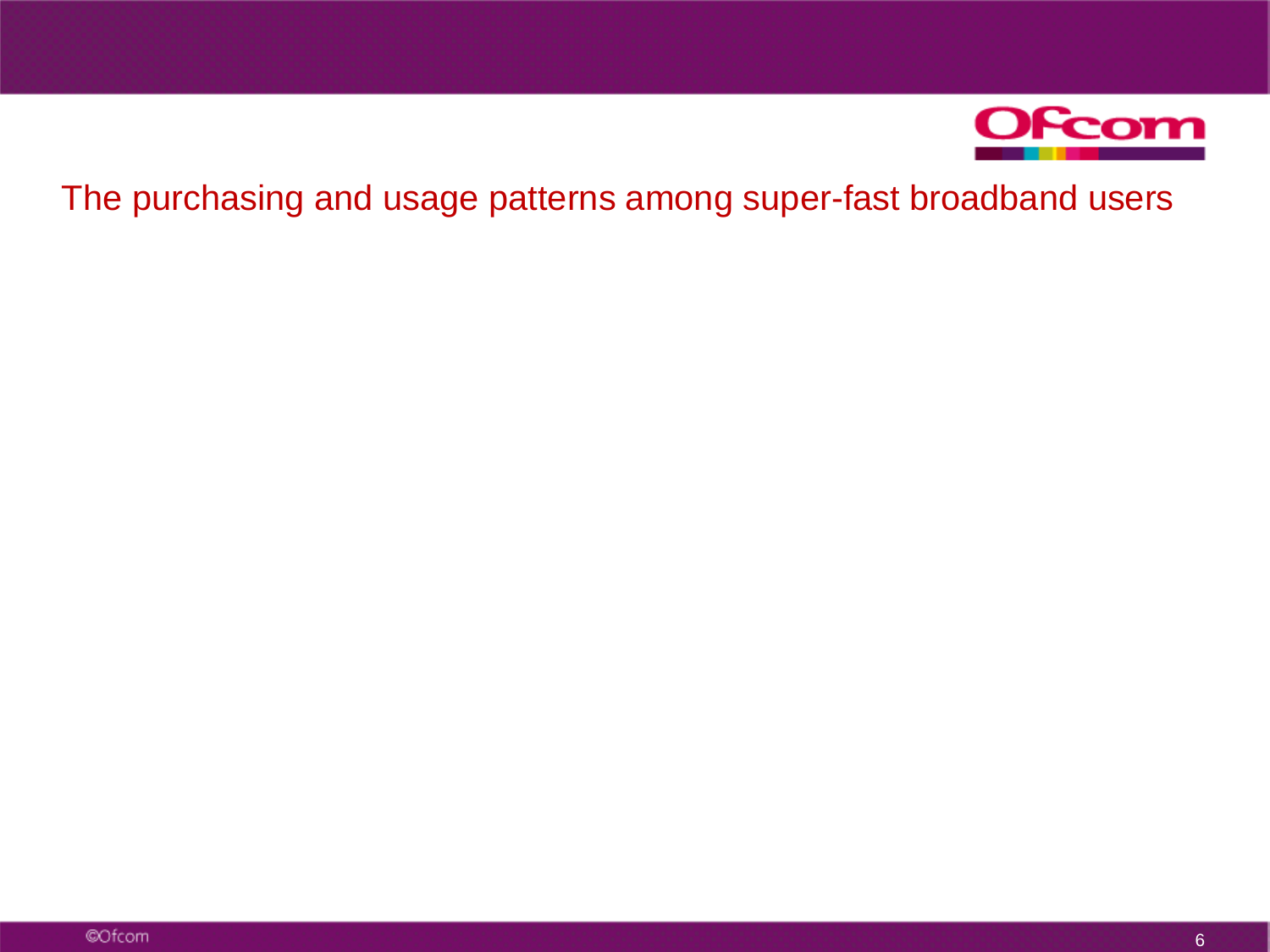## **Figure 5.4** Headline download speed, by provider



*Q1 – What is the maximum download speed you have been told you would get from your home broadband service?*



Source: Ofcom research, fieldwork carried out by YouGov in April 2011 Base: All with super-fast broadband (1008; Virgin Media 874, BT Infinity 134) Note: Only respondents citing available suppliers and speeds were included in the survey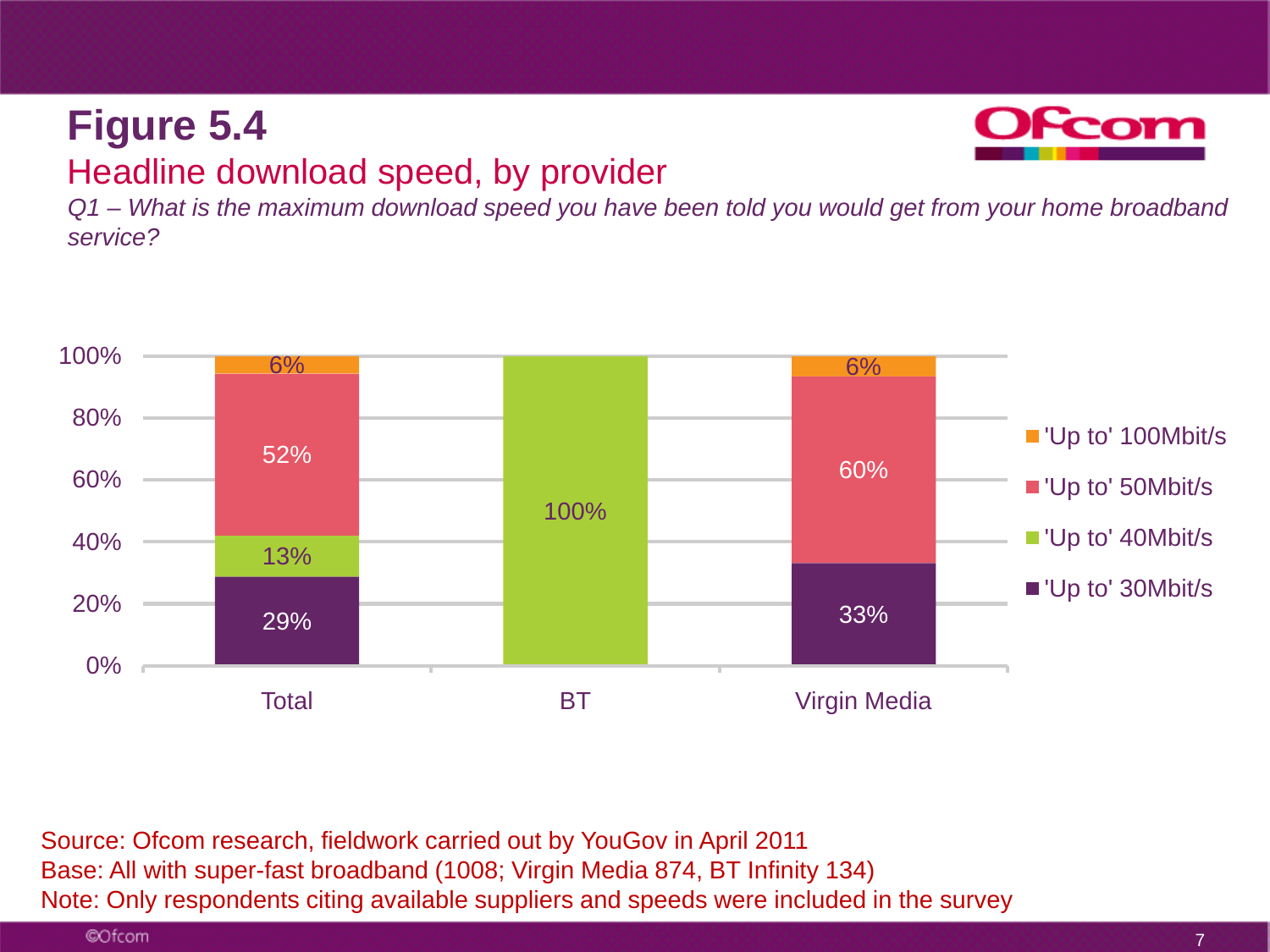

### Previous broadband package, by current provider

*Q6 – What type of broadband package did your household have before subscribing to the (current) broadband service?* 



Source: Ofcom research, fieldwork carried out by YouGov in April 2011 Base: All with super-fast broadband (1008; Virgin Media 874, BT Infinity 134)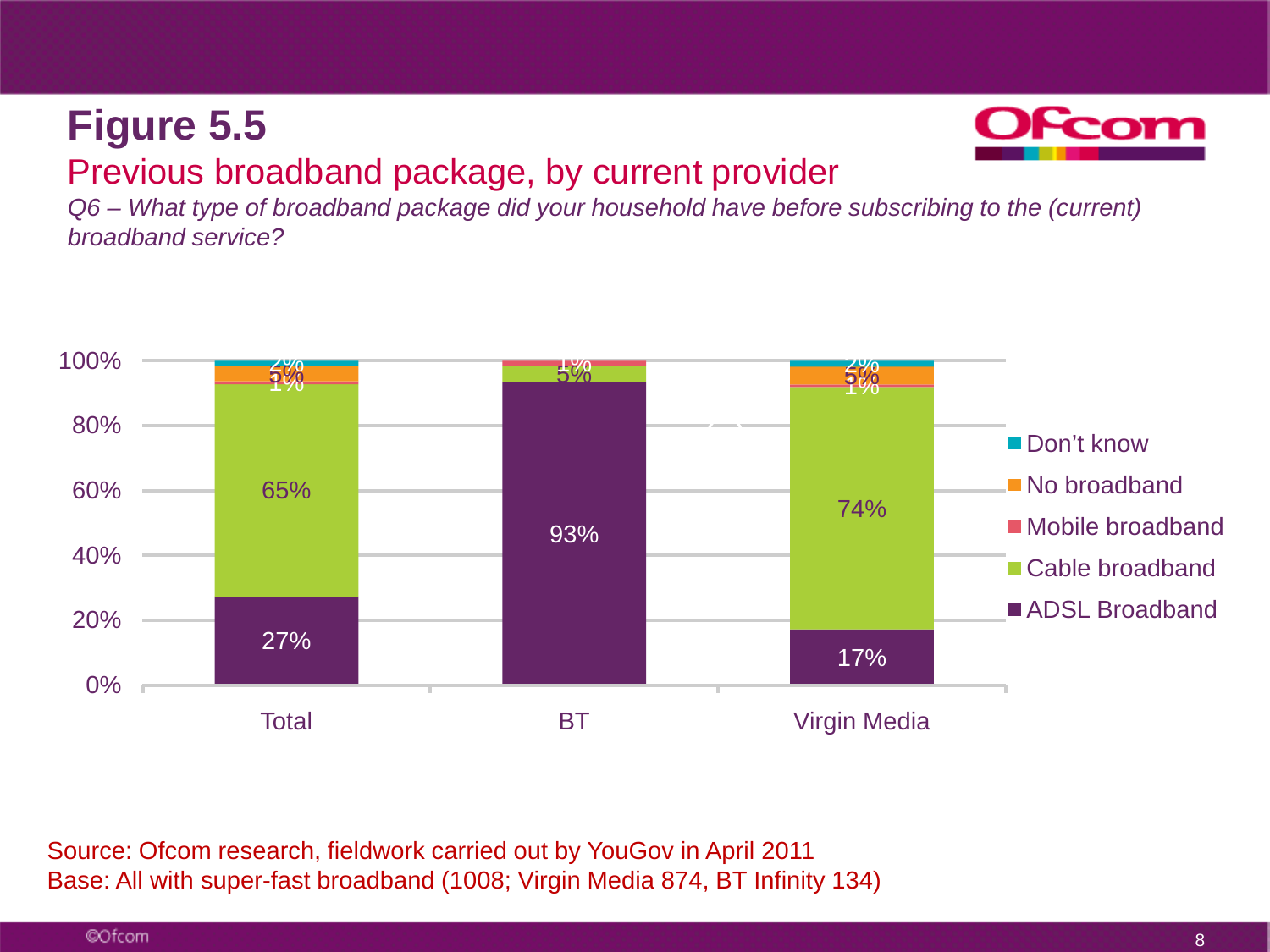

## Previous Internet Service Provider, by current provider

*Q6a – And which Internet Service Provider did your household use before you subscribed to your (current) service?* 



Source: Ofcom research, fieldwork carried out by YouGov in April 2011 Base: All with broadband before (943; Virgin Media 809, BT Infinity 134)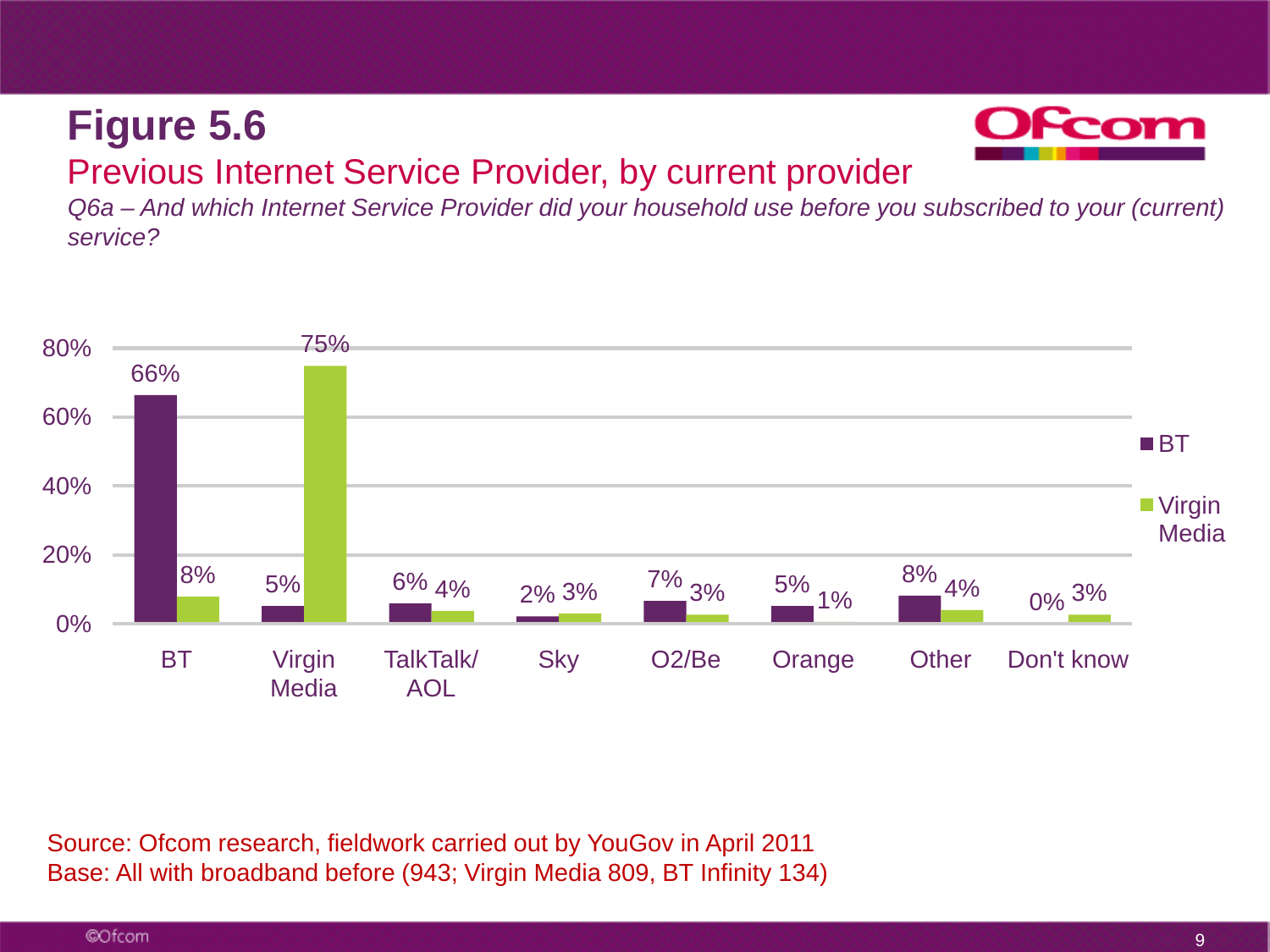## **Figure 5.7** Reasons for choosing current broadband service

Q3/4 – Why did you choose a <xMbit/s> broadband service? And which of these was the single most important reason?



Form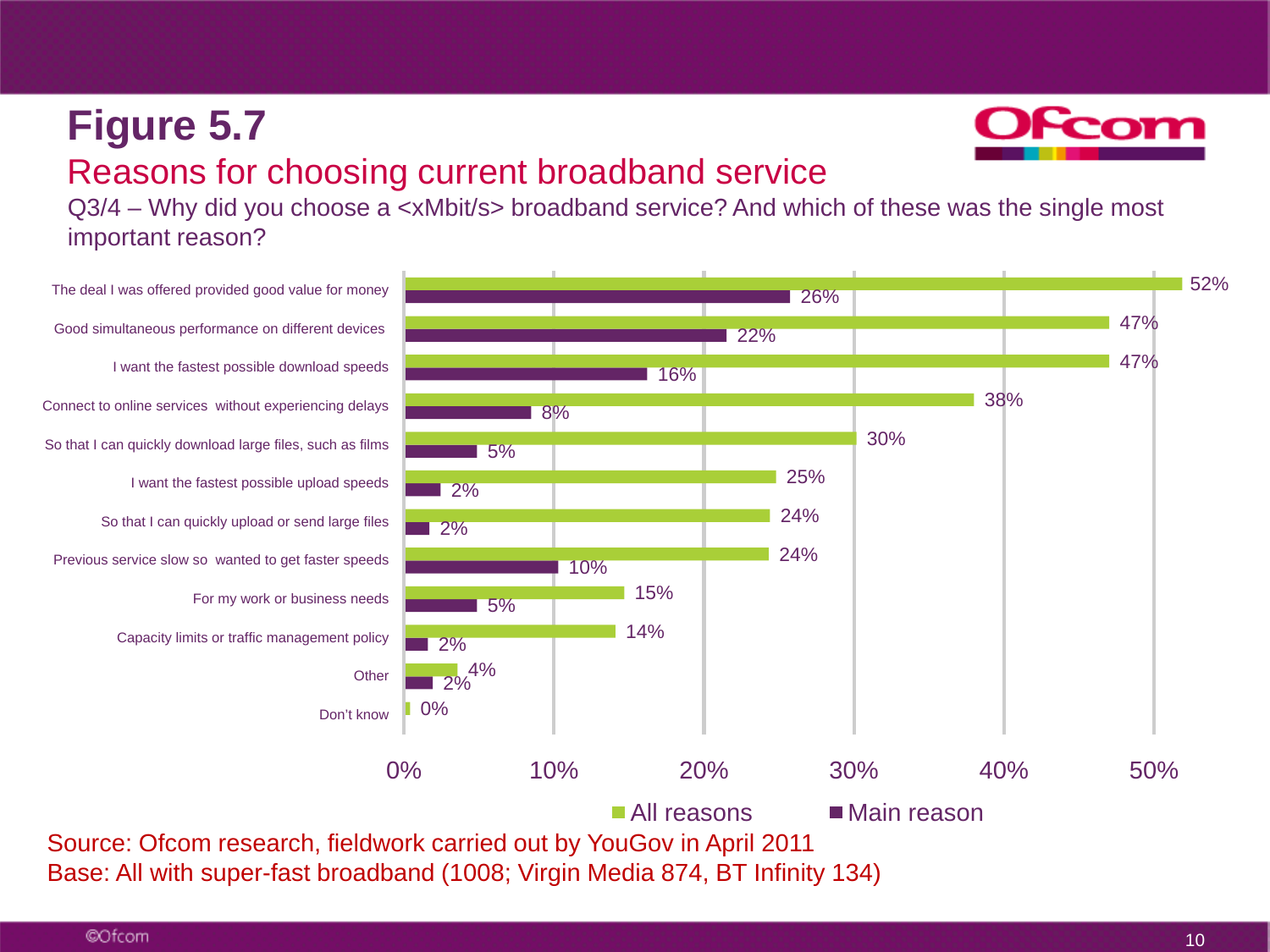#### **OFcom Figure 5.8** Most important reason for choosing broadband service, by current provider *Q3/4 – Why did you choose a <xMbit/s> broadband service? And which of these was the single most important reason?*



Base: All with super-fast broadband (1008; Virgin Media 874, BT Infinity 134)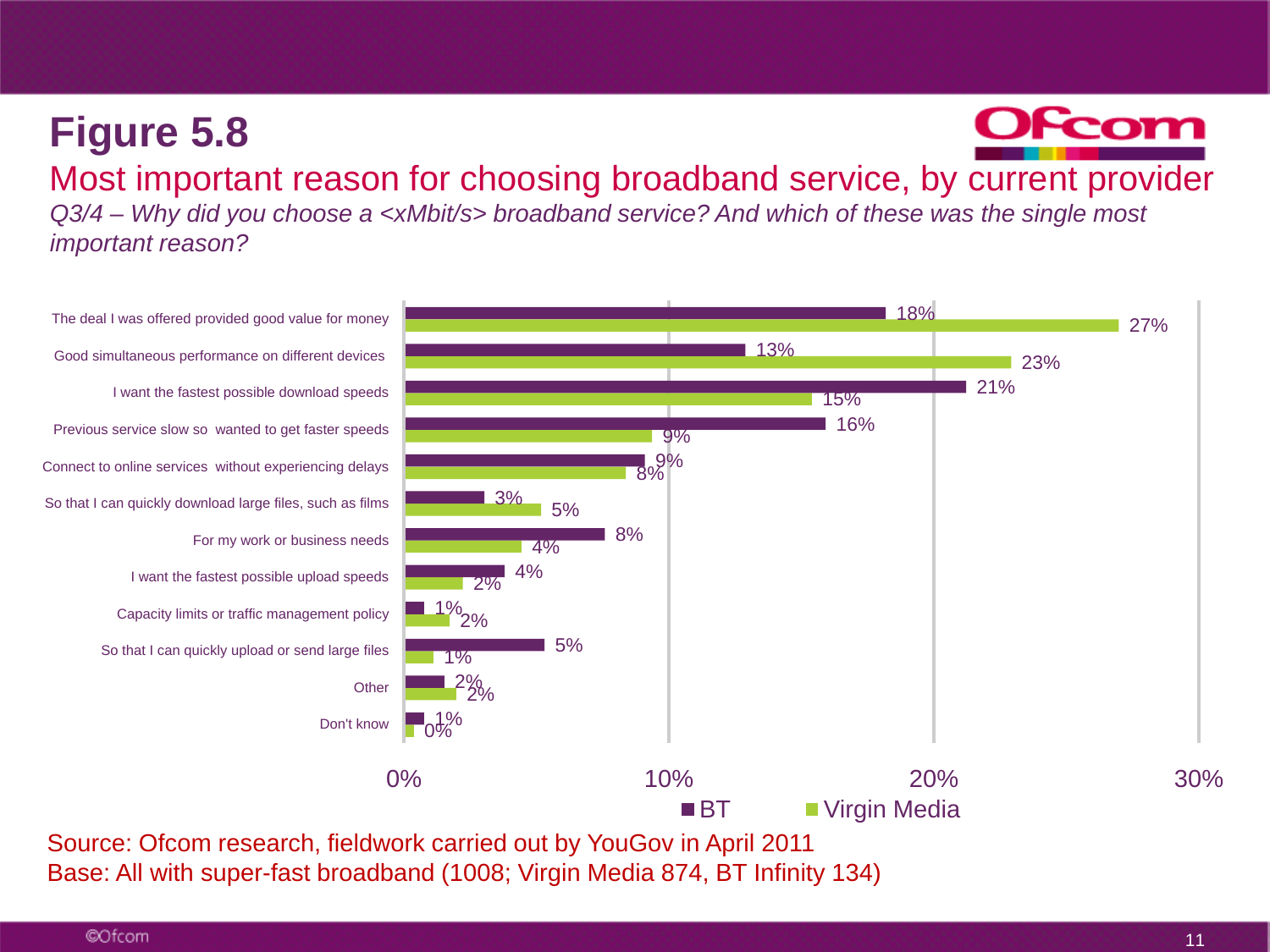

#### Price of current broadband service compared to previous service

*Q9 – How does the price of your current broadband service compare to the broadband service that you used to have?* 



- **Much more expensive**
- A little more expensive
- About the same price as my previous service
- A little less expensive
- **Much less expensive**
- Don't know

Source: Ofcom research, fieldwork carried out by YouGov in April 2011 Base: All with broadband before (943)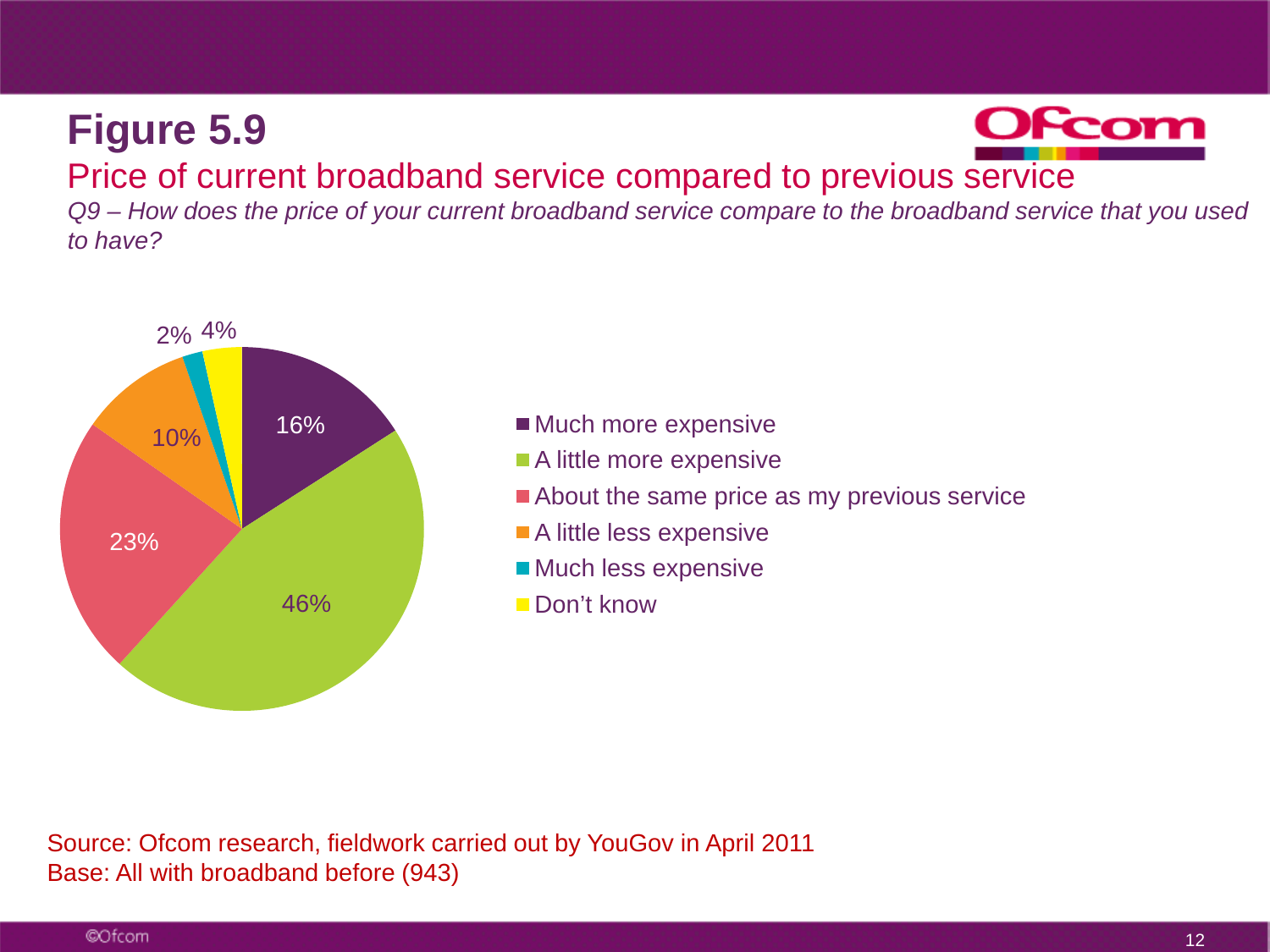

#### Speed of broadband service compared to initial expectations

*Q10/11 – How does the download/upload speed of your current broadband service compare with what you expected when you signed up for it?* 



Base: All with super-fast broadband (1008) Source: Ofcom research, fieldwork carried out by YouGov in April 2011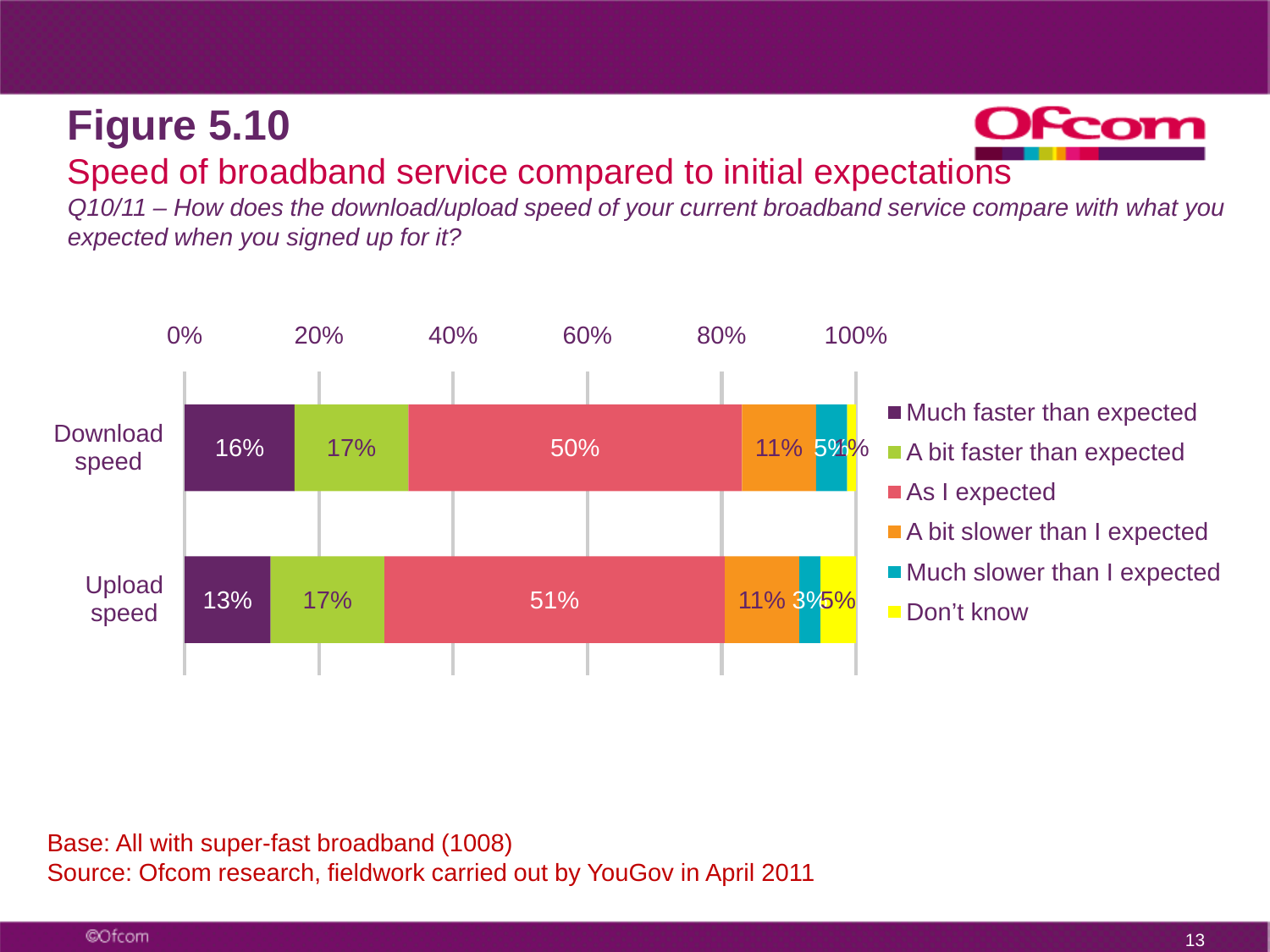## **Figure 5.11** Satisfaction with aspects of current broadband service

*Q7/8 – To what extent are you satisfied or dissatisfied with the following aspects of your home broadband service?/Thinking about the broadband service that you used to have, to what extent were you satisfied or dissatisfied with the following aspects* 



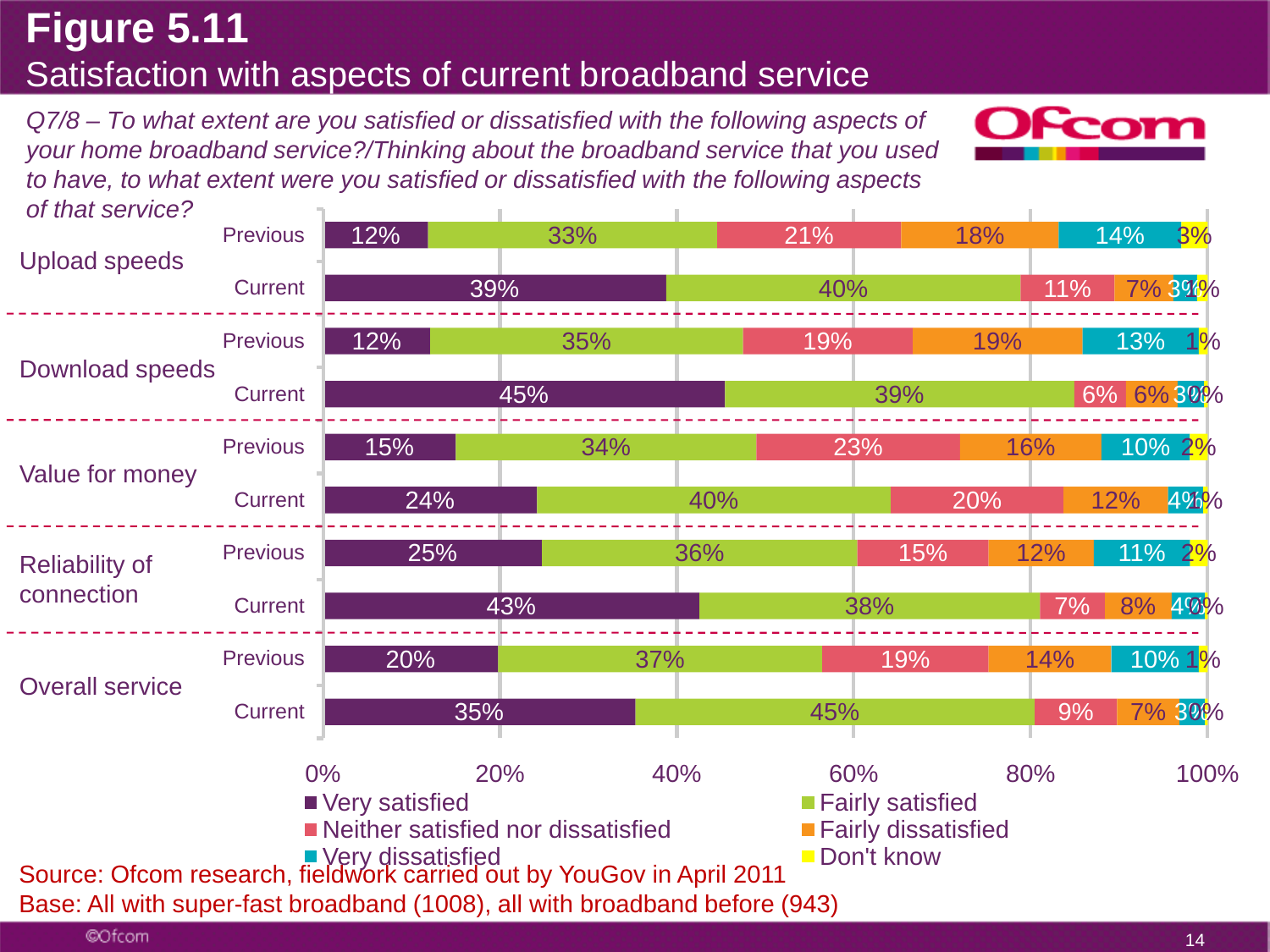#### Services current broadband connection used for





Base: All with super-fast broadband (1008)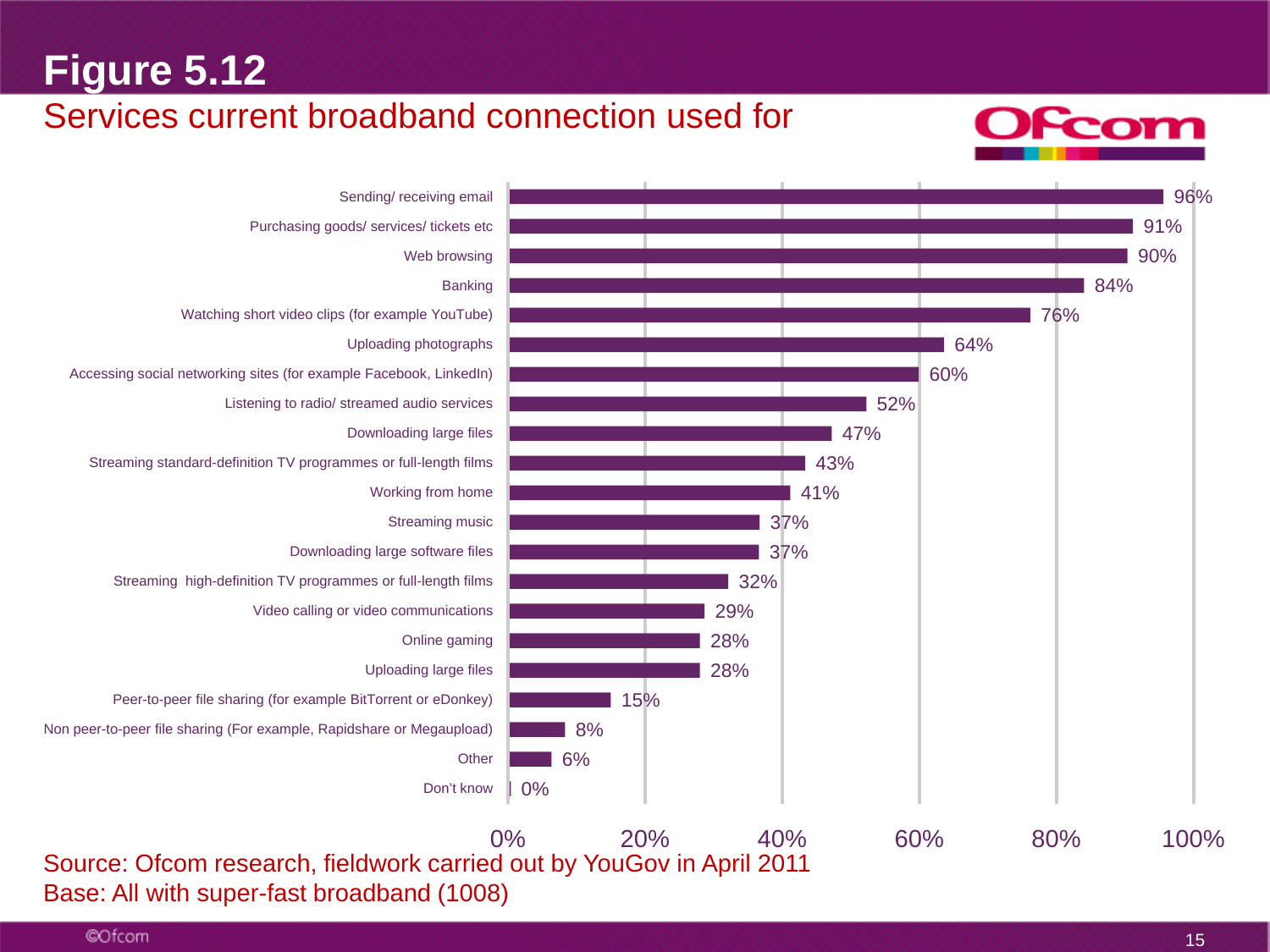## **Figure 5.13** Change in usage compared to previous broadband connection

**Q13 – How has the amount you use this service(s) changed compared to when <b>OCOM** *you had your previous broadband connection?* 



| Streaming high-definition TV programmes or full-length films           |              | 29%        |                      |     | 34% |                        |
|------------------------------------------------------------------------|--------------|------------|----------------------|-----|-----|------------------------|
| Streaming standard-definition TV programmes or full-length films       | 24%          |            |                      | 30% |     | 54%                    |
| Downloading large files                                                | 16%          |            | 28%                  |     | 43% |                        |
| <b>Streaming music</b>                                                 | 13%          |            | 27%                  |     | 40% |                        |
| Uploading large files                                                  | 14%          |            | 26%                  |     | 40% |                        |
| Non peer-to-peer file sharing (For example, Rapidshare or Megaupload)' | 13%          |            | 27%                  |     | 40% |                        |
| Video calling or video communications                                  | 17%          |            | 22%                  |     | 40% |                        |
| Downloading large software files                                       | 14%          |            | 25%                  |     | 39% |                        |
| Online gaming                                                          | 17%          |            | 20%                  | 37% |     |                        |
| Watching short video clips (for example YouTube)                       | 11%          |            | 24%                  | 36% |     |                        |
| Peer-to-peer file sharing (for example BitTorrent or eDonkey)          | 16%          |            | 18%                  | 34% |     |                        |
| Listening to radio/ streamed audio services                            | 11%          | 21%        |                      | 32% |     |                        |
| Uploading photographs                                                  | 8%           | 21%        |                      | 30% |     |                        |
| Web browsing                                                           | 9%           | 19%        | 29%                  |     |     |                        |
| Accessing social networking sites (for example Facebook, LinkedIn)'    | 10%          | 19%        | 29%                  |     |     |                        |
| Working from home                                                      | 12%          | 16%        | 27%                  |     |     |                        |
| Sending/receiving email                                                | $6\%$        | 12%<br>19% |                      |     |     |                        |
| Purchasing goods/ services/ tickets etc                                | $6\%$<br>13% | 19%        |                      |     |     |                        |
| <b>Banking</b>                                                         | 7%           | 12%<br>19% |                      |     |     |                        |
|                                                                        | $0\%$        | 20%        |                      | 40% |     | 60%                    |
|                                                                        |              |            | ■ Much increased use |     |     | Slightly increased use |

Source: Ofcom research, fieldwork carried out by YouGov in April 2011 Base: All with broadband before and using specified service (943)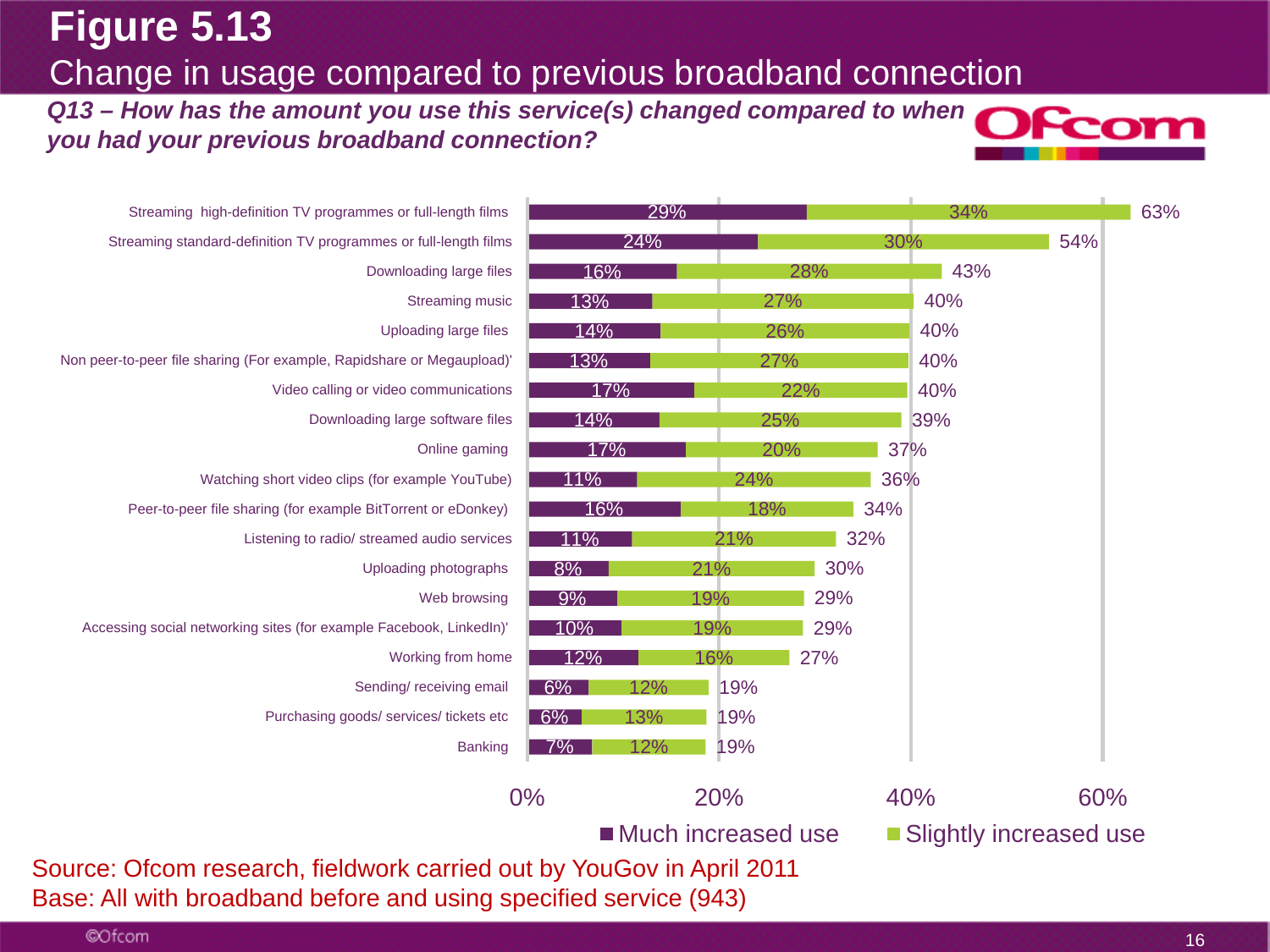## **Figure 5.14** Experience of using these services compared to previous broadband connection

*Q14 – And how would you describe your experience of these services using your current connection compared to your previous connection?* 





Source: Ofcom research, fieldwork carried out by YouGov in April 2011 Base: All with broadband before and using specified service (943)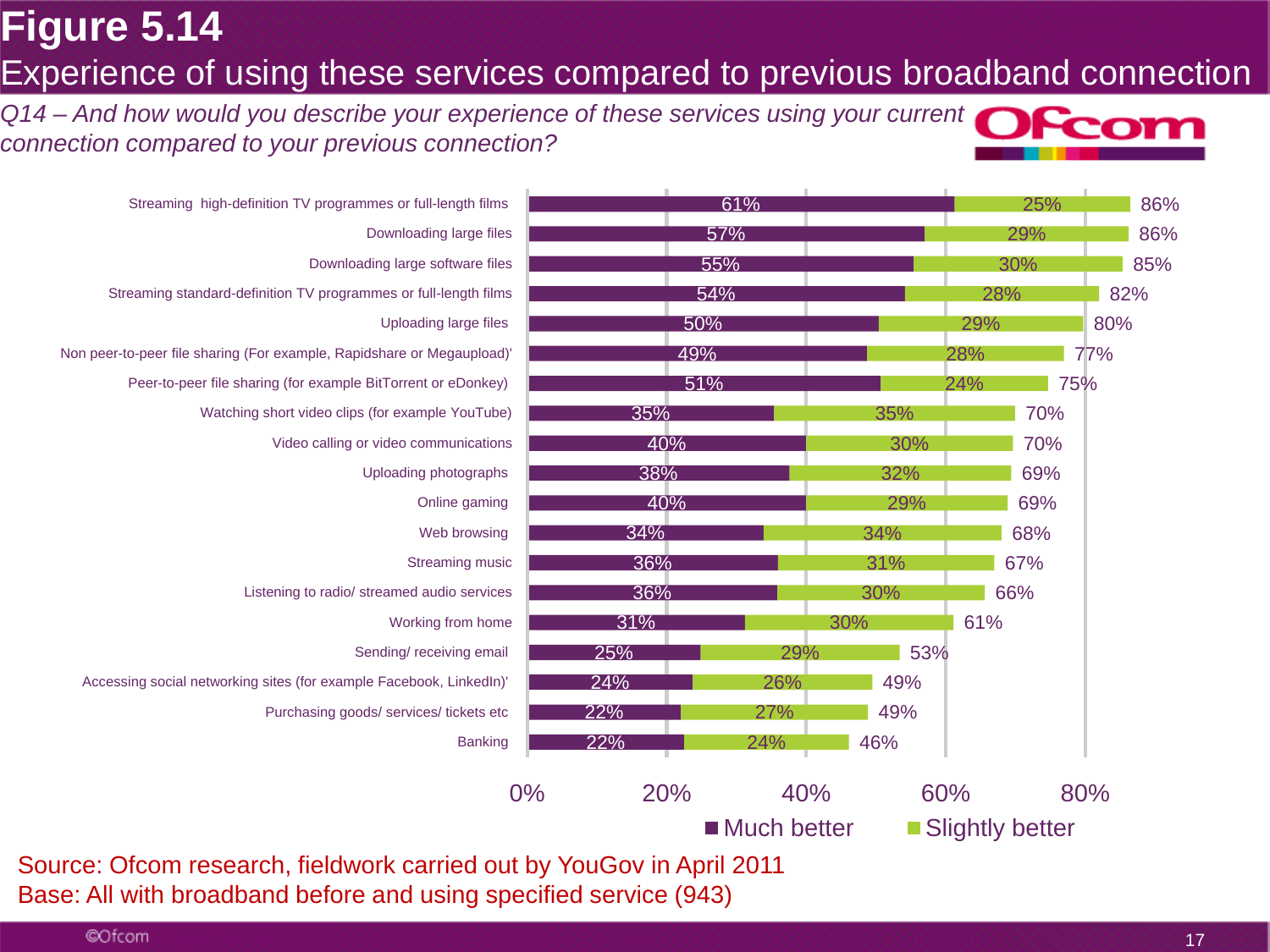## **Figure 5.15** Super-fast broadband research sample profile

|                         | <b>Respondents</b> | % of sample    | % of population |
|-------------------------|--------------------|----------------|-----------------|
| <b>Total</b>            | 1008               |                |                 |
|                         |                    |                |                 |
| Age                     |                    |                |                 |
| 18 to 24                | 72                 | $\overline{7}$ | 14              |
| 25 to 34                | 146                | 14             | 18              |
| 35 to 44                | 181                | 18             | 19              |
| 45 to 54                | 228                | 23             | 15              |
| $55+$                   | 381                | 38             | 33              |
|                         |                    |                |                 |
| <b>Gender</b>           |                    |                |                 |
| <b>Male</b>             | 728                | 72             | 48              |
| Female                  | 280                | 28             | 52              |
|                         |                    |                |                 |
| <b>Social group</b>     |                    |                |                 |
| ABC1                    | 631                | 63             | 55              |
| C <sub>2</sub> DE       | 377                | 37             | 45              |
|                         |                    |                |                 |
| <b>Children at home</b> |                    |                |                 |
| <b>No</b>               | 756                | 75             | 60              |
| <b>Yes</b>              | 236                | 23             | 40              |

Source: Ofcom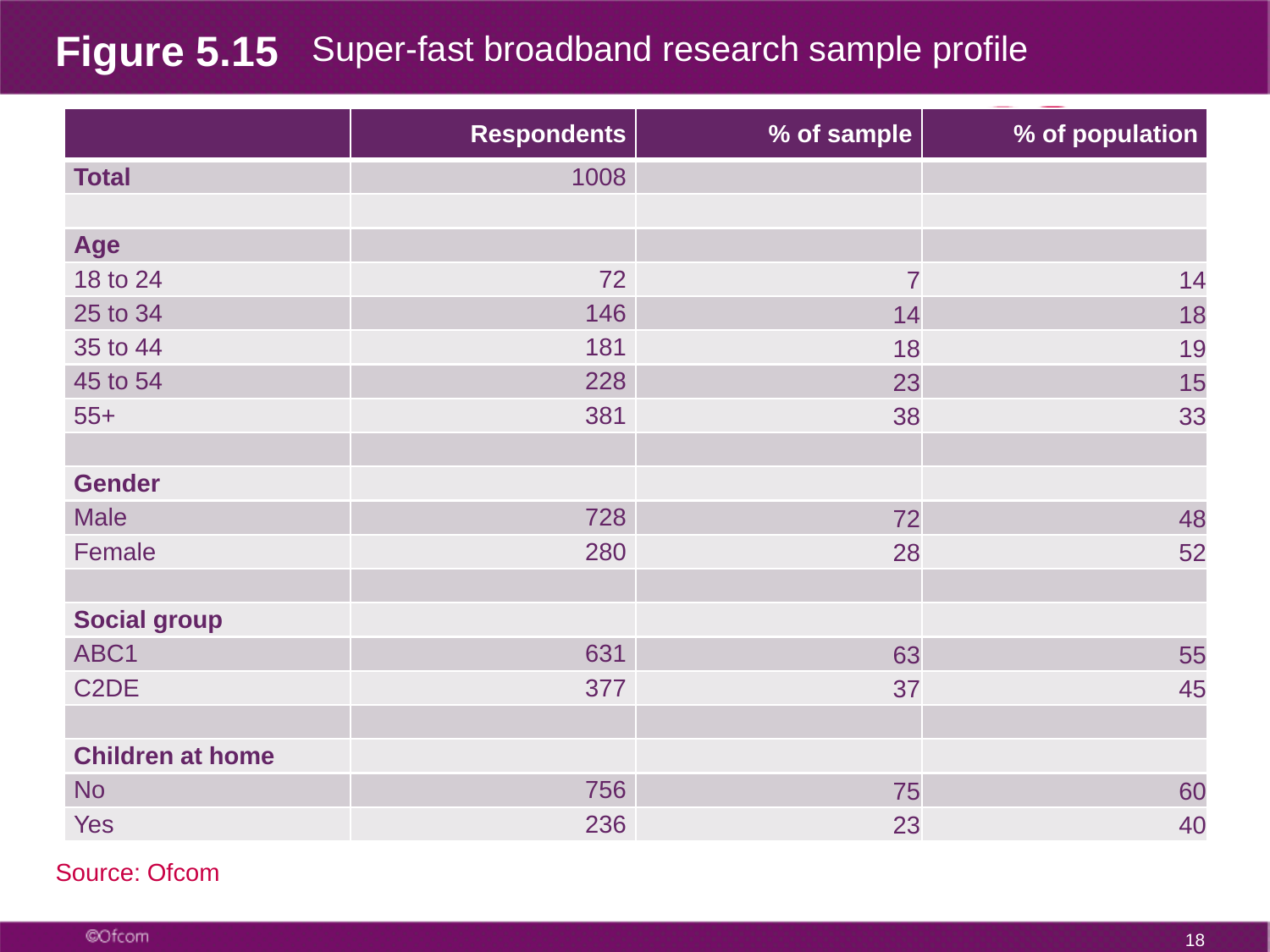

### Mobile customers flock to pay-monthly contracts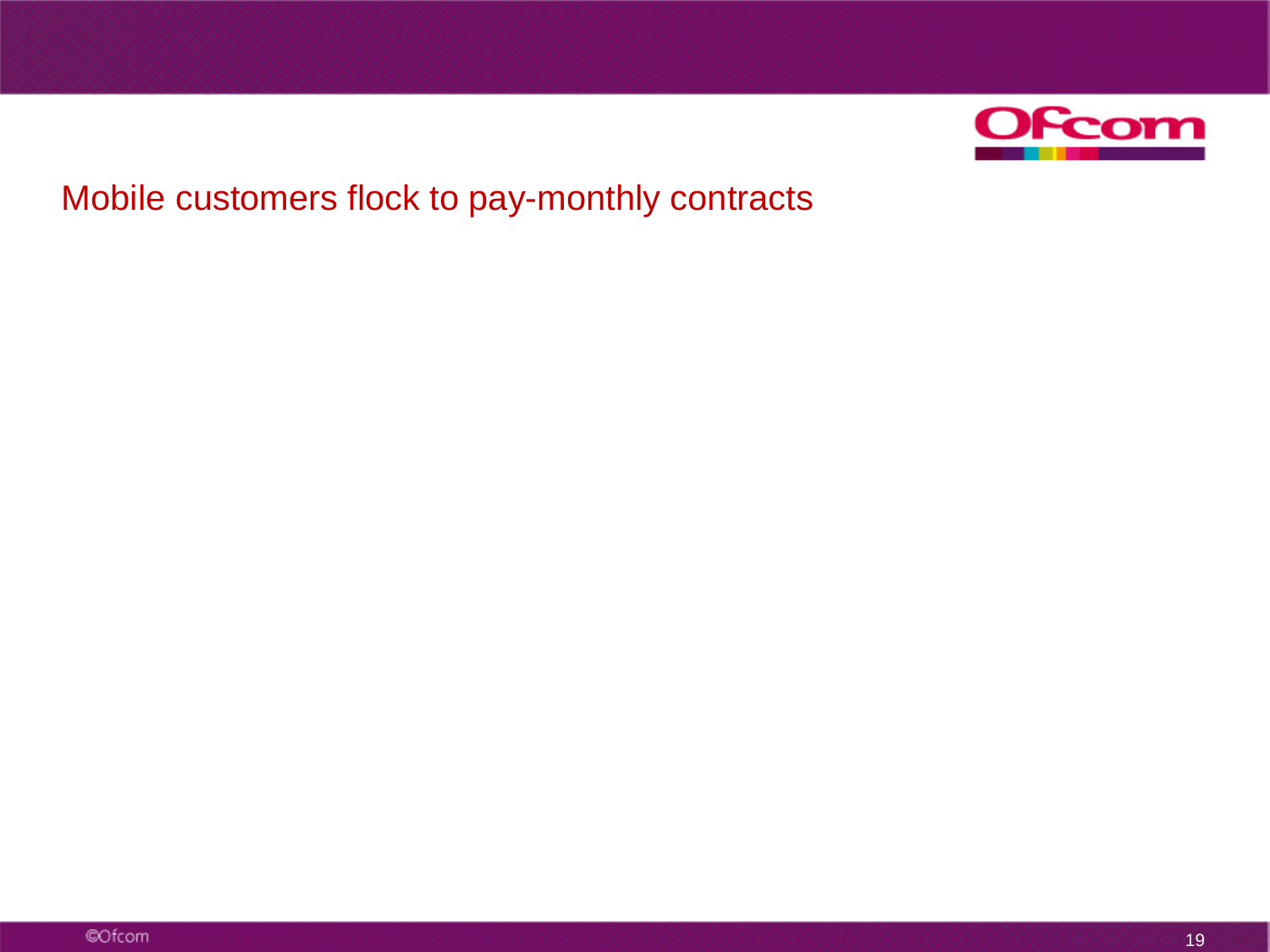

### Pre-pay and contract mobile connections



#### Source: Ofcom / operators

Notes: Based on network operator reported figures; includes estimates where Ofcom does not receive data from the operators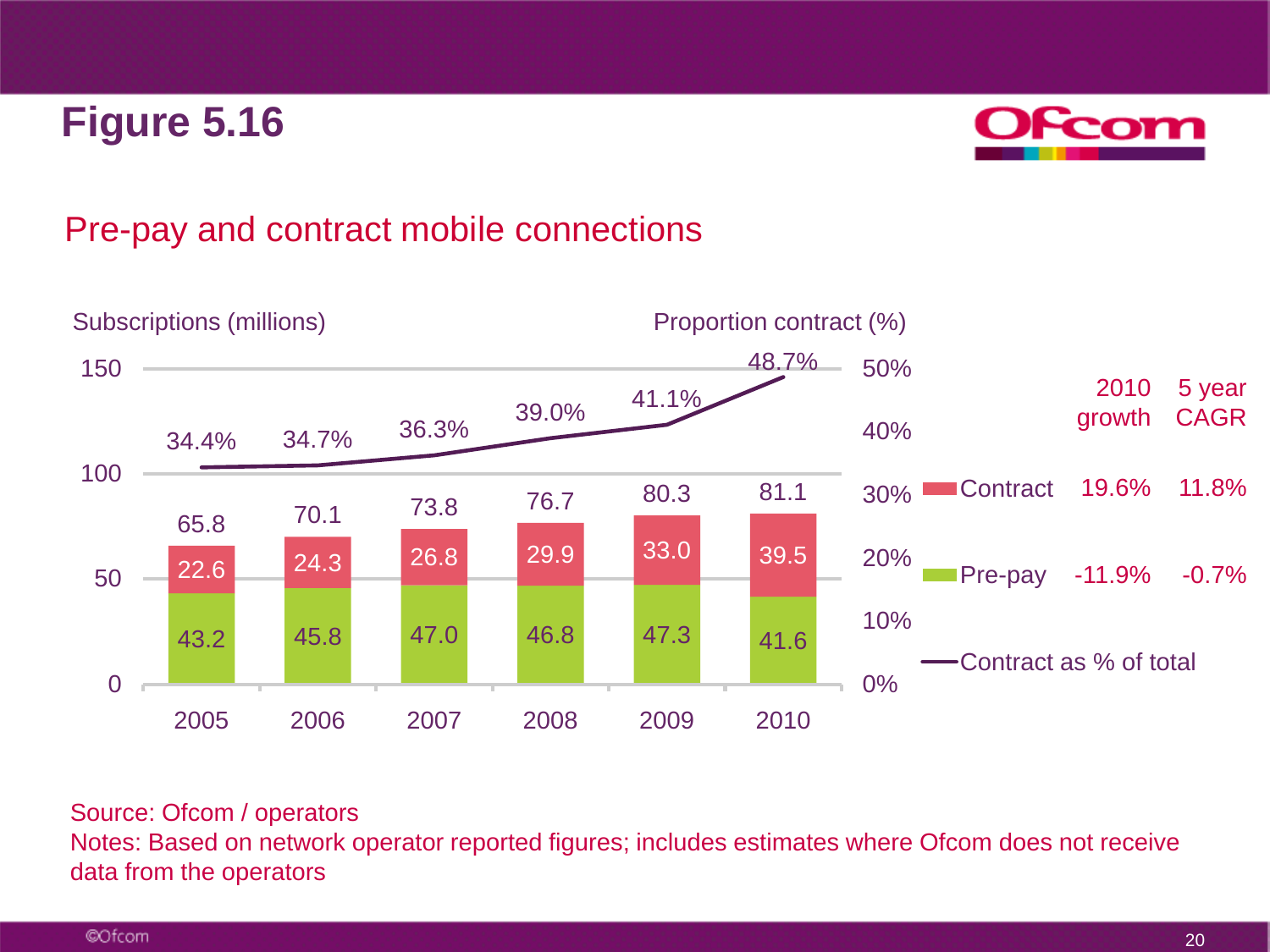

#### Monthly line rental prices for new mobile contract connections

Proportion of sales (%)



Source: GfK Retail and Technology UK Ltd, Contract Handset Acquisitions: price segments. Notes: England, Scotland and Wales only (excludes Northern Ireland); based on GfK's coverage of 94% of the consumer market; based on new post-pay connections; excludes contract renewals; only represents sales through consumer channels (i.e. most business connections are excluded)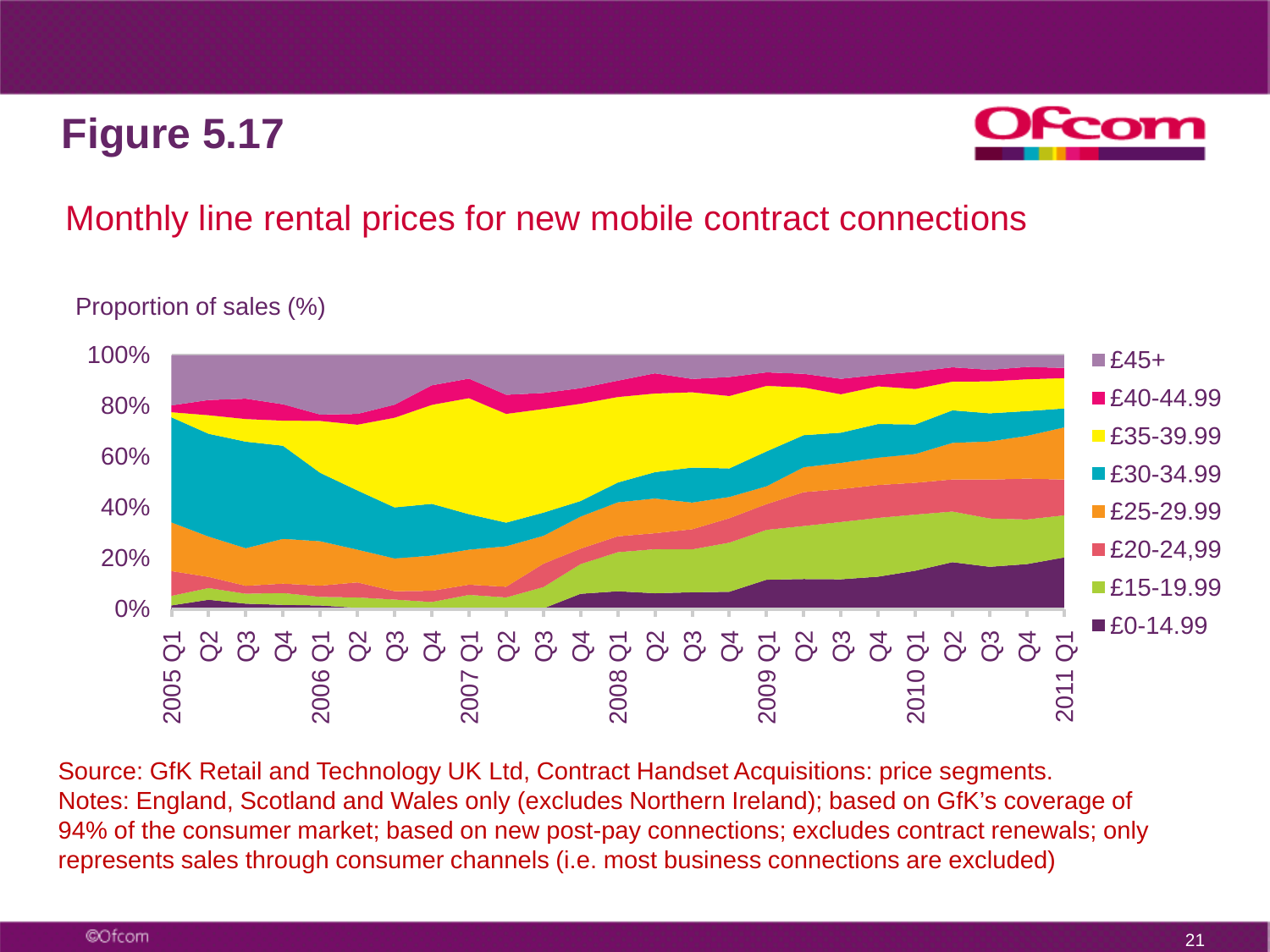## Proportion of pay monthly customers with 300 and 600 minutes voice allowance



Source: billmonitor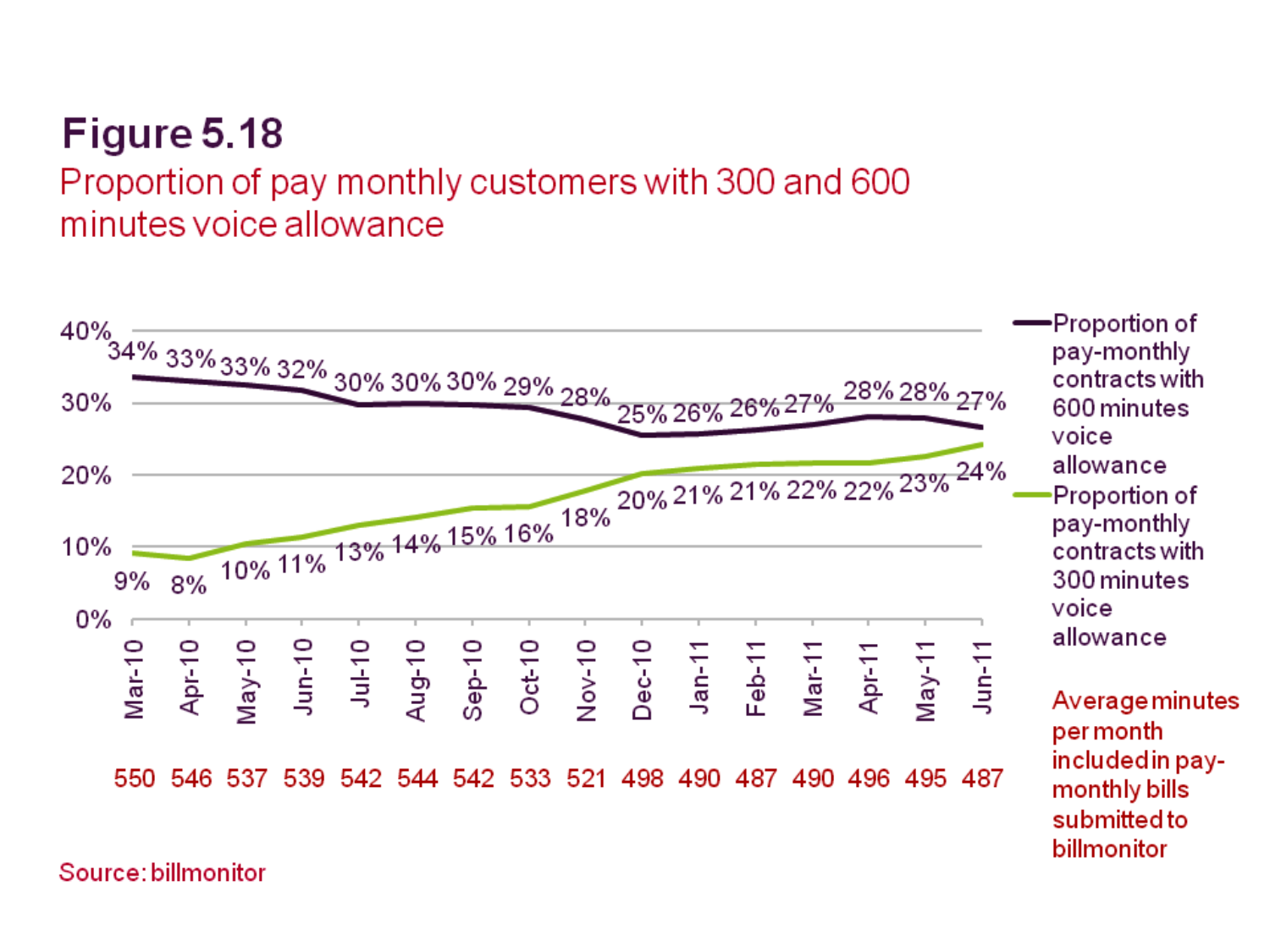

## Monthly line rental for new mobile contract connections

Proportion of sales (%)



Source: GfK Retail and Technology UK Ltd, Contract Length Sales of new Mobile Connections, Q1 2005-Q1 2011.

Notes: England, Scotland and Wales only (excludes Northern Ireland); based on GfK's coverage of 94% of the consumer market; based on new post-pay connections; excludes contract renewals; only represents sales through consumer channels (i.e. most business connections are excluded)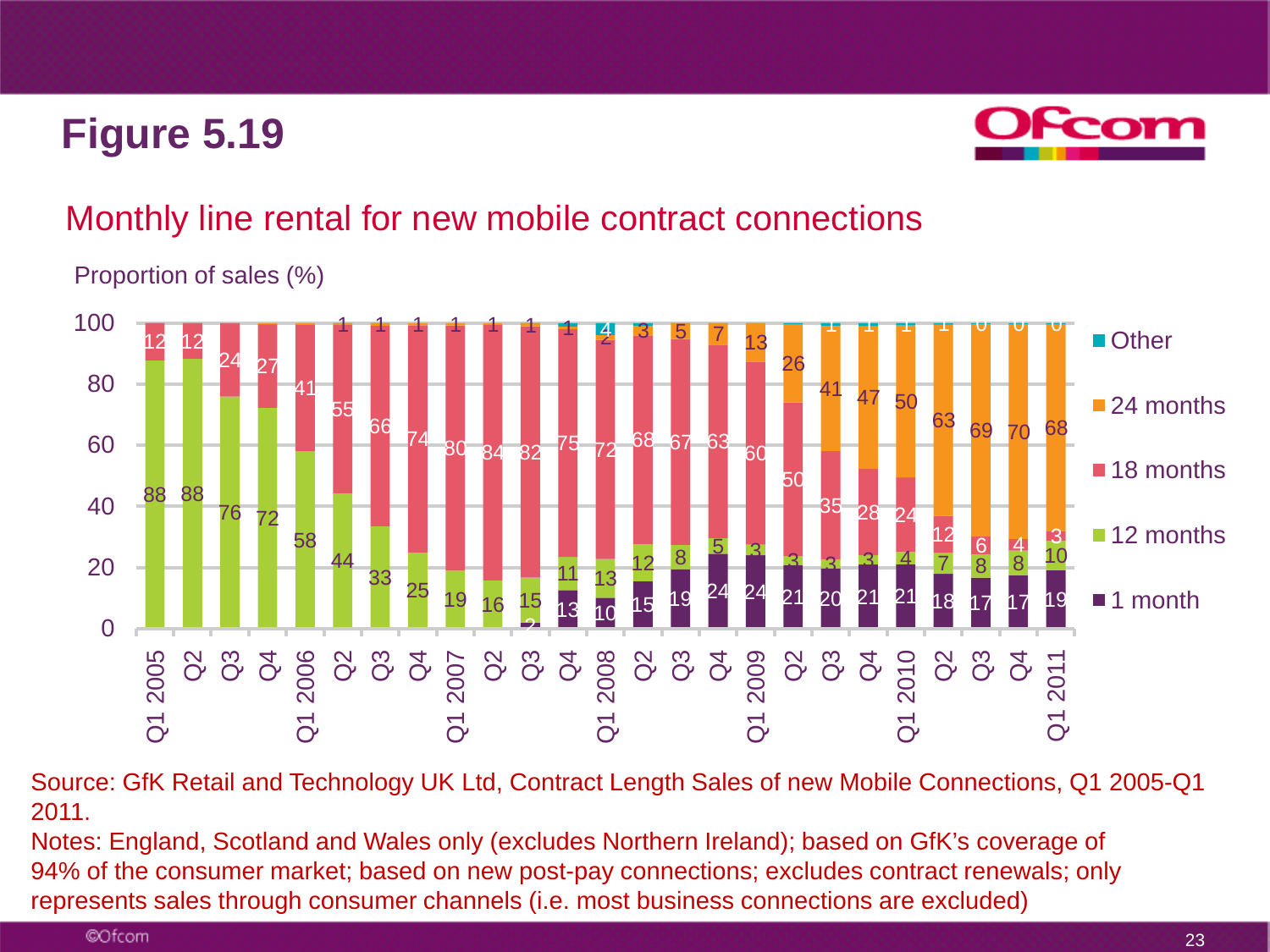

#### UK smartphone sales



Source: GfK Retail and Technology Ltd, based on factual point-of-sale information

(1) Smartphones are defined as any handset running an open operating system, including Symbian (6.1 and above), Android, BlackBerry, iPhone, Palm, Windows Mobile or Linux operating systems;

- (2) England, Scotland and Wales only (excludes Northern Ireland);
- (3) Based on GfK 's coverage of 95% of the market data have been extrapolated to represent whole market
- (4) Only represents sales through consumer channels, i.e. most business connections are excluded

©Ofcom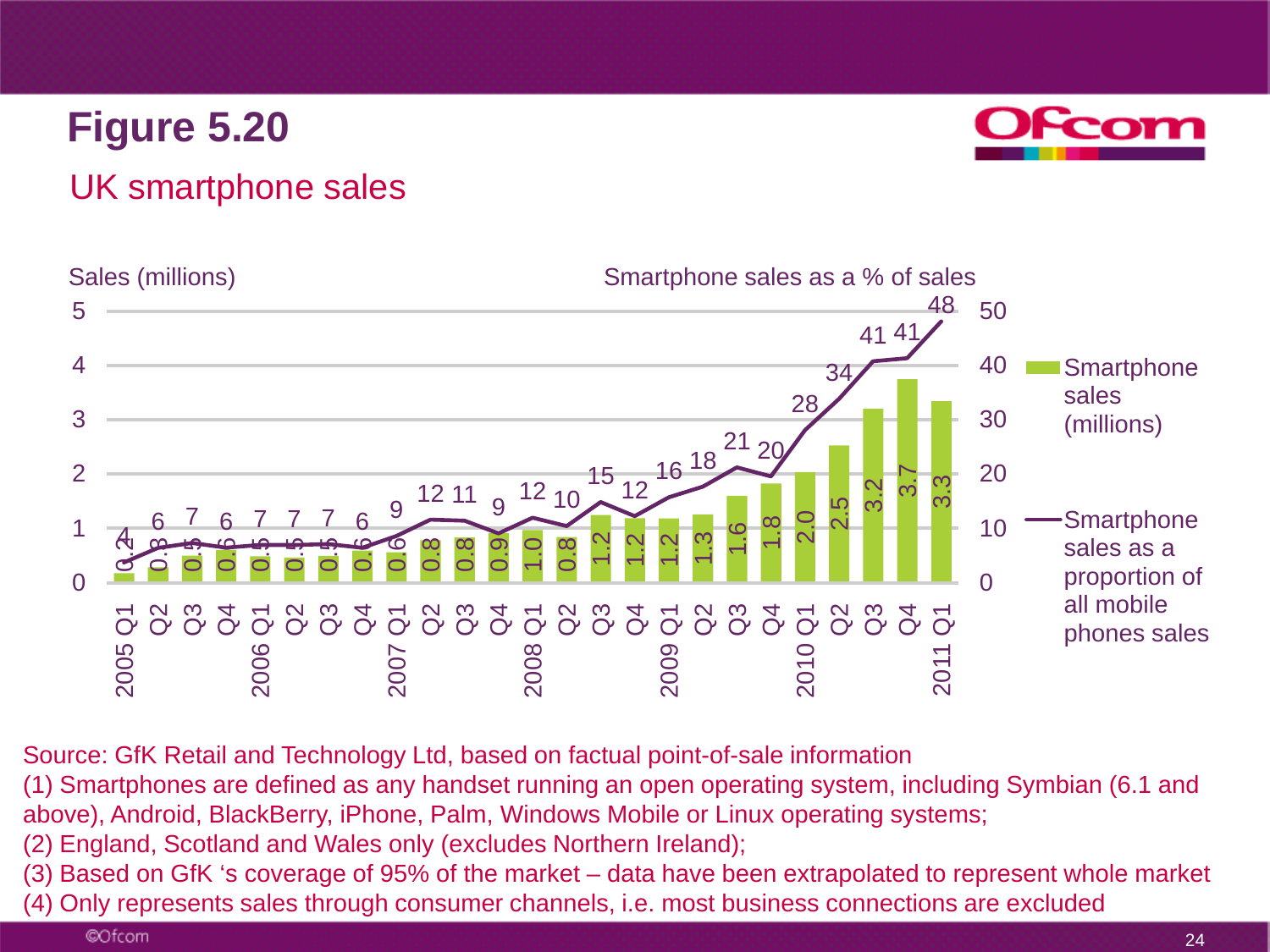

#### Mobile data volume and revenue growth

Indices (2007 Q4 = 100)



#### Source: Ofcom / operators

Note: Includes estimates where Ofcom does not receive data from operators.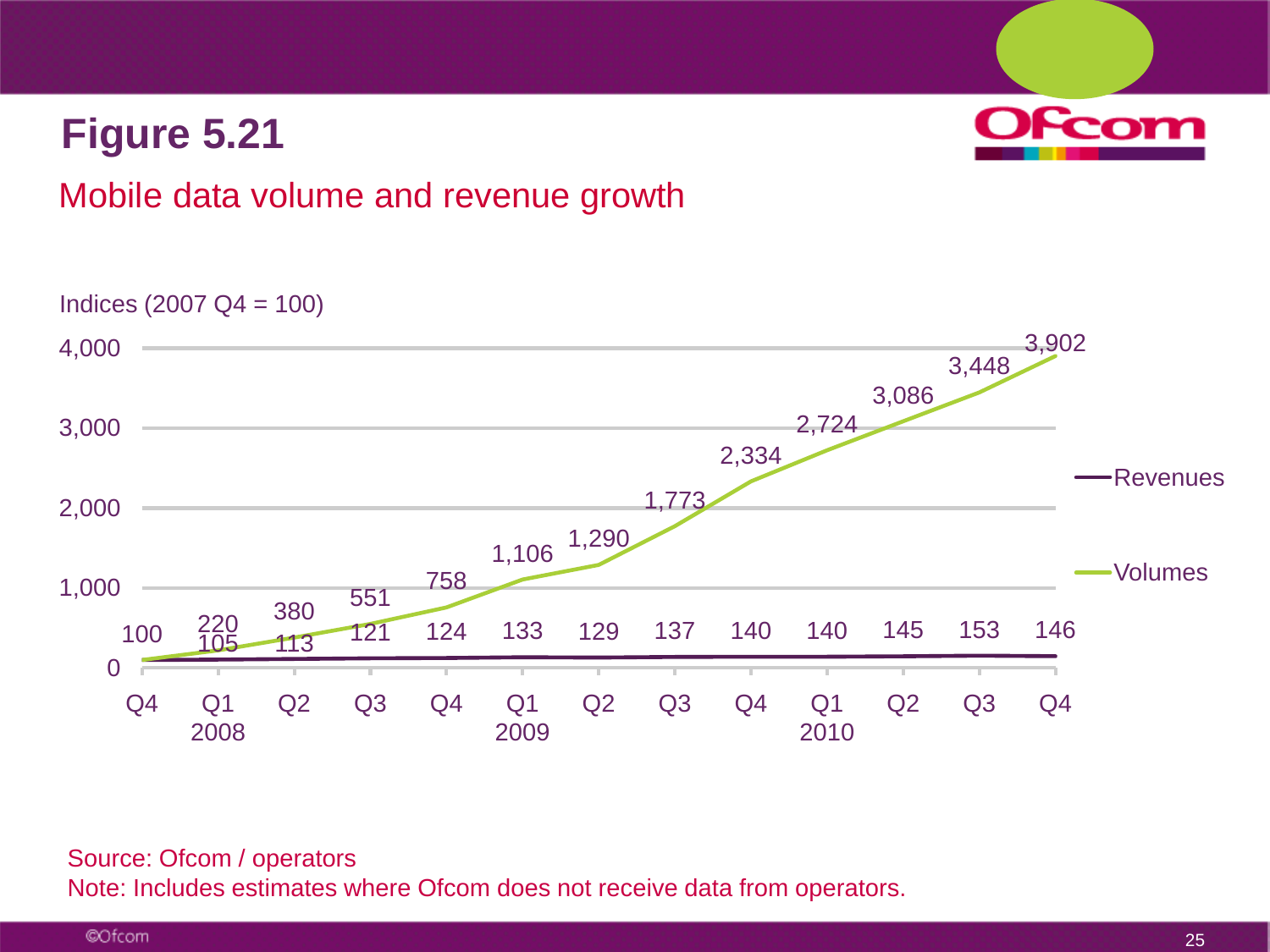

#### Average monthly data use for pay-monthly mobile phone users



#### Source: Bill Monitor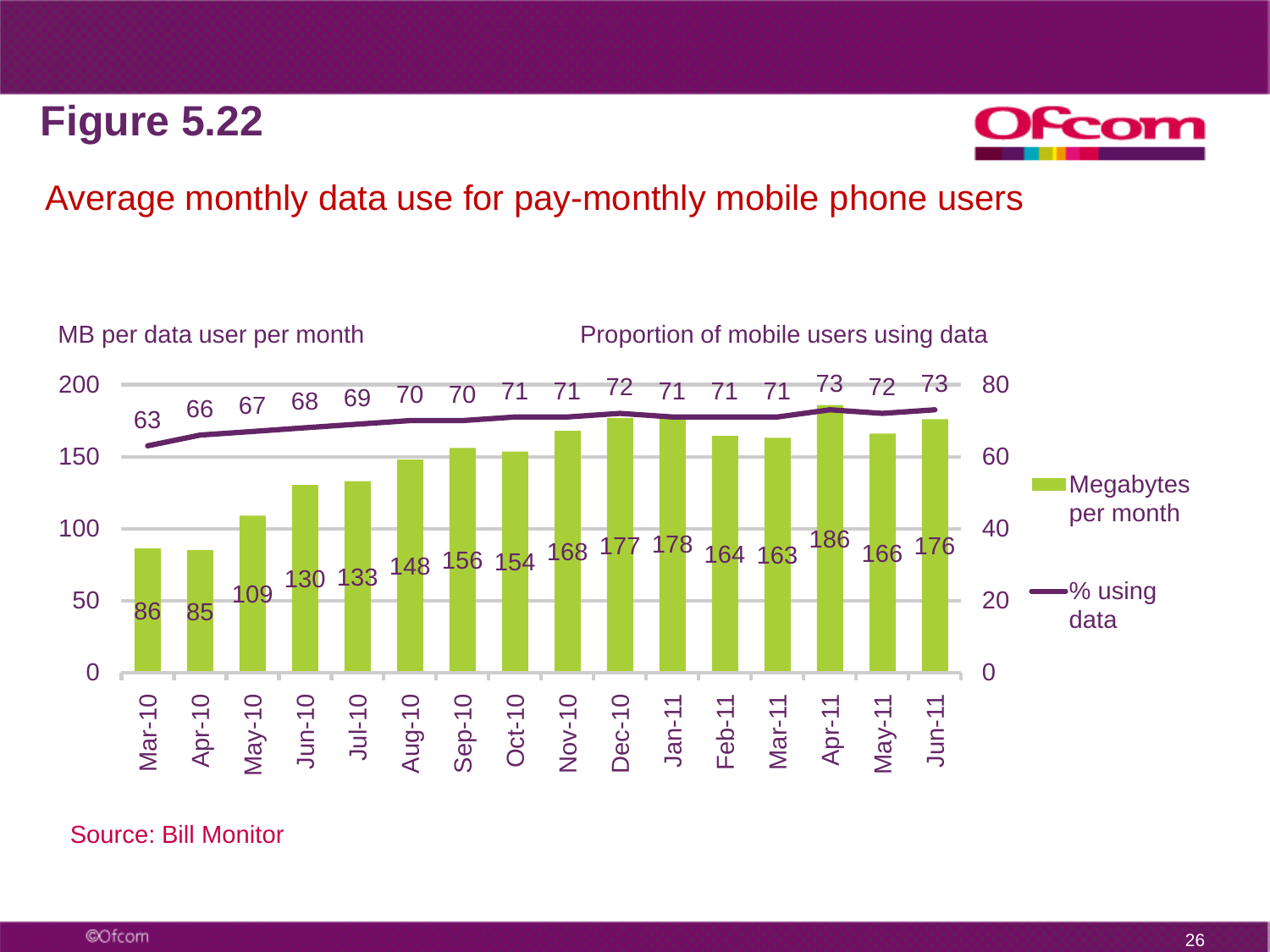

## Overview of recent trends in residential fixed telecoms pricing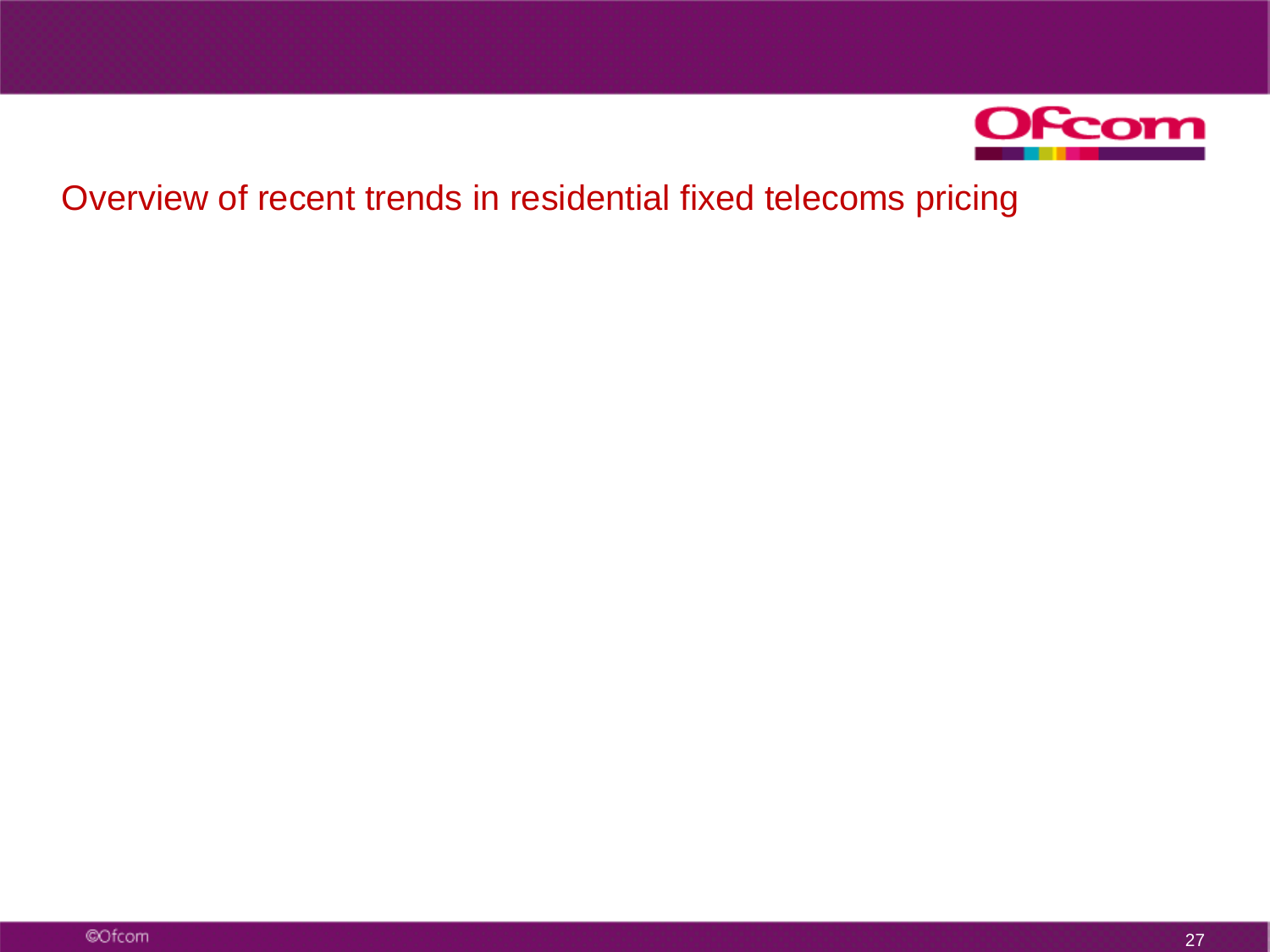

## Cost of a basket of residential fixed voice services

#### 17.39 16.97 16.84 16.70 16.54 16.54 2.56 2.31 1.90 1.56 3.42 3.40  $\begin{array}{|c|c|c|c|c|c|}\n\hline\n2.92 & 2.82 & 3.17 & 3.36 & 3.42 & 3.48 \\
\hline\n2.56 & 3.24 & 3.28 & 3.48 & 3.48 & 3.48 & 3.48 & 3.48 & 3.48 & 3.48 & 3.48 & 3.48 & 3.48 & 3.48 & 3.48 & 3.48 & 3.48 & 3.48 & 3.48 & 3.48 & 3.48 & 3.48 & 3.48 & 3.48 & 3.48 & 3.48 & 3$ 22.87 22.10 21.91 21.62 21.27 21.23  $\Omega$ 5 10 15 20 25 2005 2006 2007 2008 2009 2010 ■ Calls to mobiles **International** calls **Fixed access &** UK geographic calls

#### £ per month (2010 prices)

#### Source: Ofcom / operators

Note: Includes estimates where Ofcom does not receive data from operators; excludes non-geographic voice calls; adjusted for RPI; includes VAT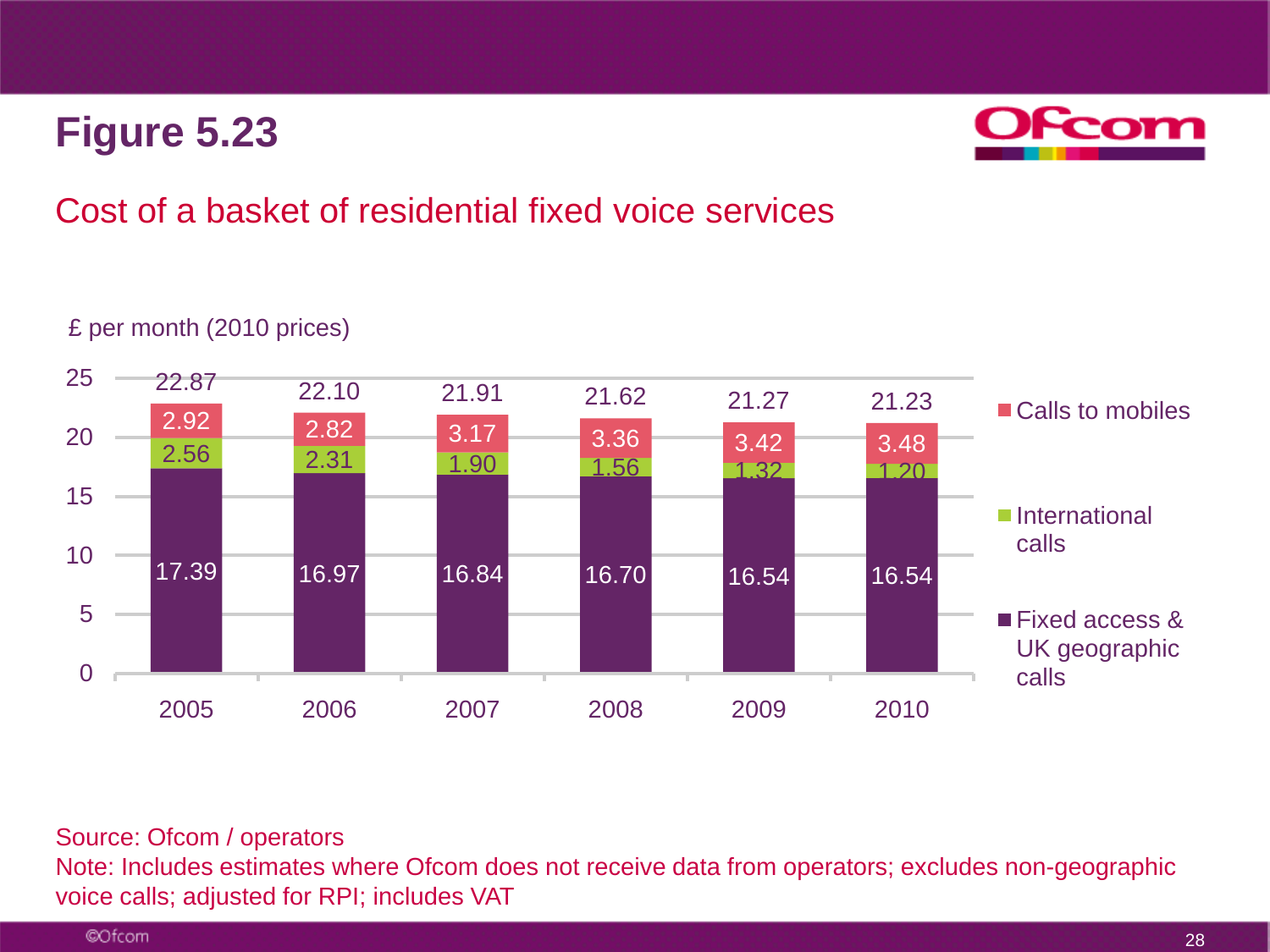

#### Rental cost of a basic residential line by supplier



Source: Ofcom / PurePricing Notes: Figures include VAT and are adjusted for RPI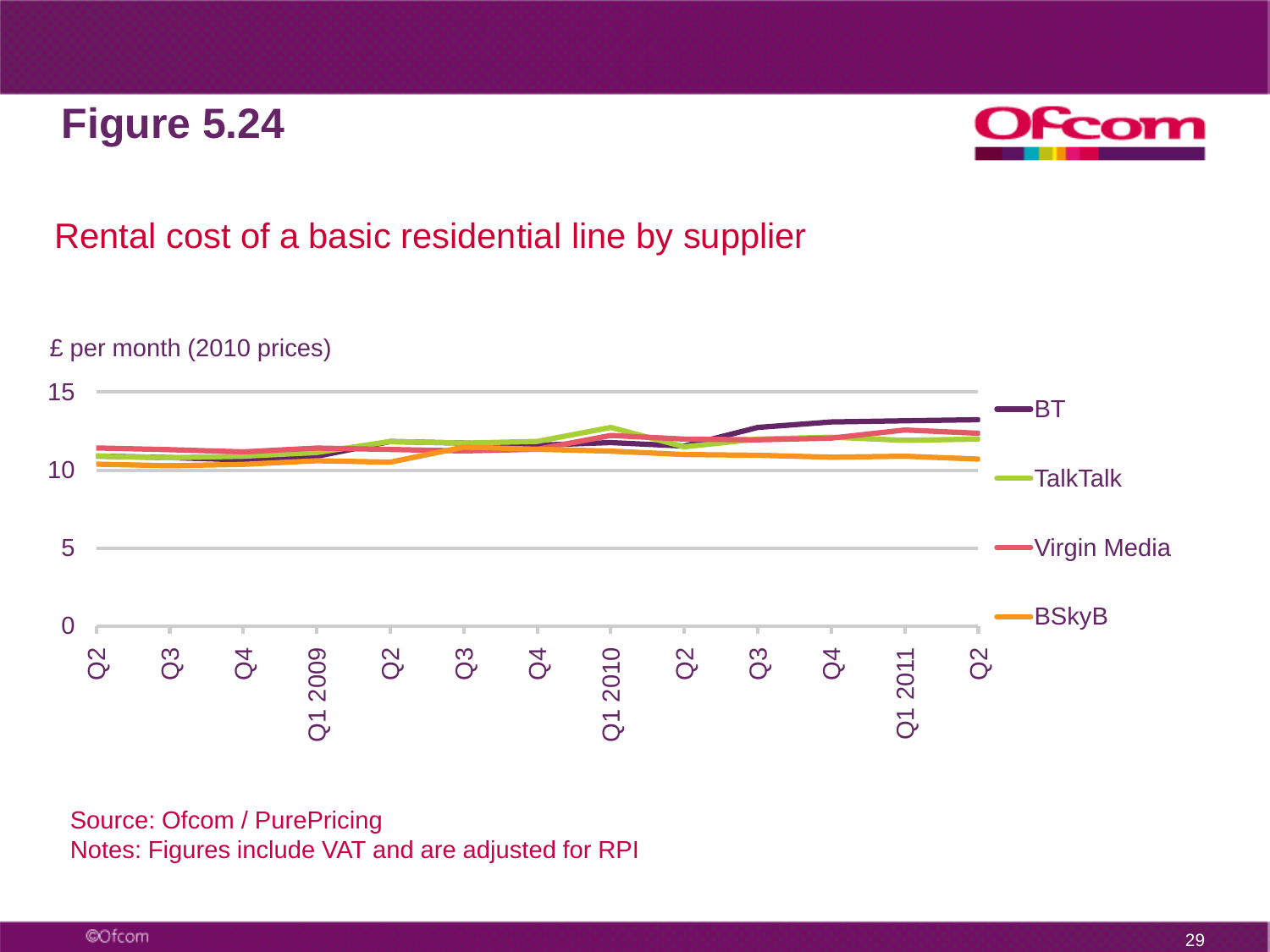## Estimated average service call costs for basic fixed line service Com

|                                | <b>Monthly line</b><br>rental $(E)$ | <b>UK call set-up</b><br>charge<br>(pence) | <b>UK fixed</b><br>daytime call<br>cost per<br>minute<br>(pence) | <b>Average</b><br>international<br>daytime call<br>cost per<br>minute<br>(pence) | <b>Average</b><br>mobile<br>daytime call<br>cost per<br>minute<br>(pence) |
|--------------------------------|-------------------------------------|--------------------------------------------|------------------------------------------------------------------|----------------------------------------------------------------------------------|---------------------------------------------------------------------------|
| <b>BT</b>                      |                                     |                                            |                                                                  |                                                                                  |                                                                           |
| 2008                           | 11.75                               | 6.0                                        | 4.0                                                              | 20.1                                                                             | 12.5                                                                      |
| 2009                           | 12.50                               | 8.0                                        | 4.5                                                              | 19.6                                                                             | 12.2                                                                      |
| 2010                           | 12.79                               | 9.9                                        | 5.9                                                              | 20.0                                                                             | 12.5                                                                      |
|                                |                                     |                                            |                                                                  |                                                                                  |                                                                           |
| <b>Virgin Media</b>            |                                     |                                            |                                                                  |                                                                                  |                                                                           |
| 2008                           | 12.00                               | 7.0                                        | 4.0                                                              | 24.8                                                                             | 15.0                                                                      |
| 2009                           | 12.25                               | 8.8                                        | 5.4                                                              | 32.9                                                                             | 15.7                                                                      |
| 2010                           | 13.24                               | 11.0                                       | 8.5                                                              | 38.8                                                                             | 19.0                                                                      |
|                                |                                     |                                            |                                                                  |                                                                                  |                                                                           |
| <b>TalkTalk</b>                |                                     |                                            |                                                                  |                                                                                  |                                                                           |
| 2008                           | 11.75                               | 6.0                                        | 3.9                                                              | 14.7                                                                             | 12.0                                                                      |
| 2009                           | 12.50                               | 8.0                                        | 4.5                                                              | 14.7                                                                             | 11.7                                                                      |
| <b>300fce: Ofcom / Teligen</b> | 14.44                               | 9.9                                        | 5.8                                                              | 14.7                                                                             | 12.0                                                                      |

Notes: Figures include VAT, data as at July of each year; TalkTalk tariff changed in 2010 and included bundled evening calls in addition to weekend calls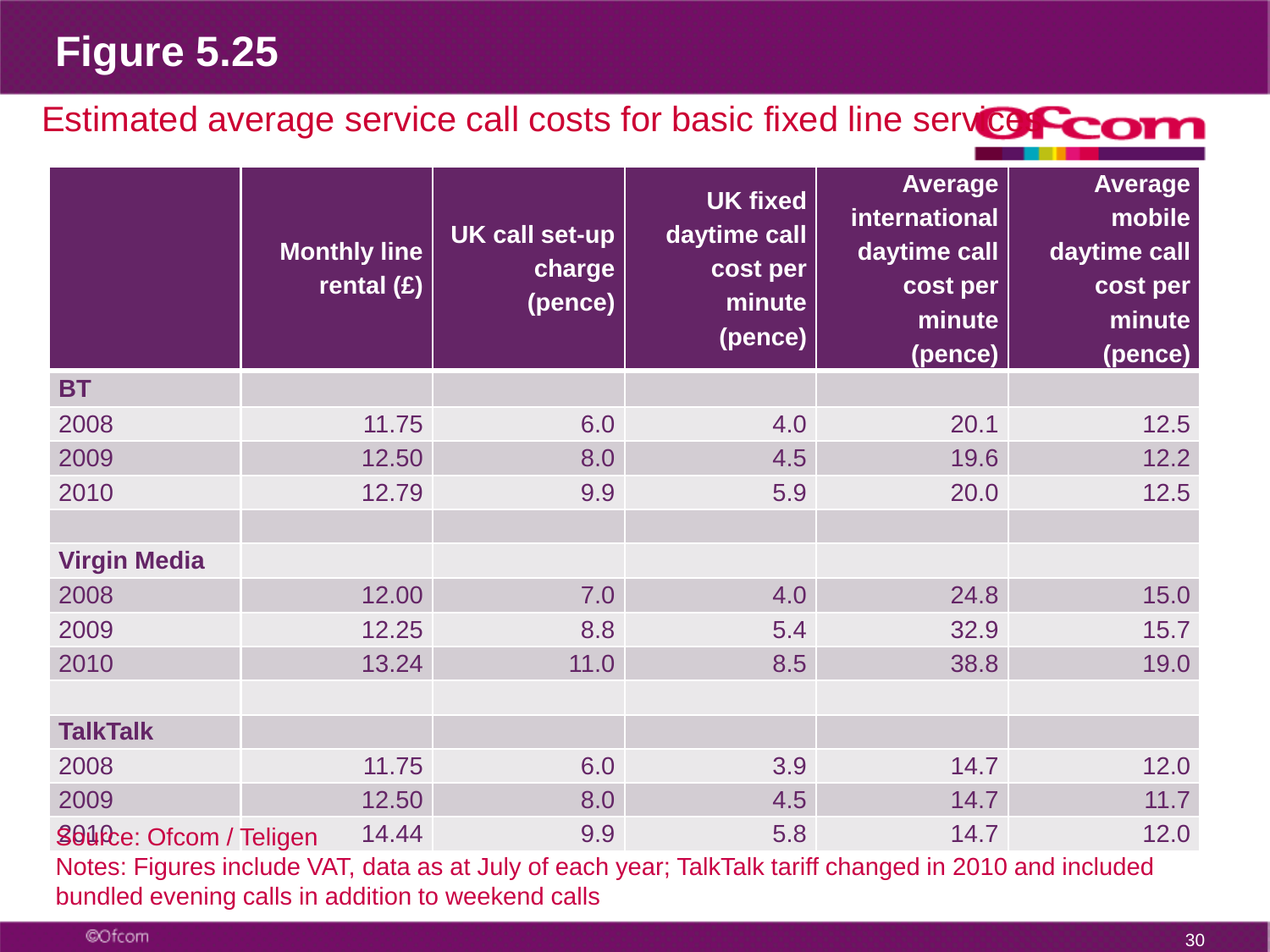

### Average residential fixed voice call costs, 2005 to 2010



#### Source: Ofcom / operators

Note: Includes estimates where Ofcom does not receive data from operators; calculation of total and UK geographic calls costs include line rental revenues; excludes non-geographic voice calls; adjusted for RPI; includes VAT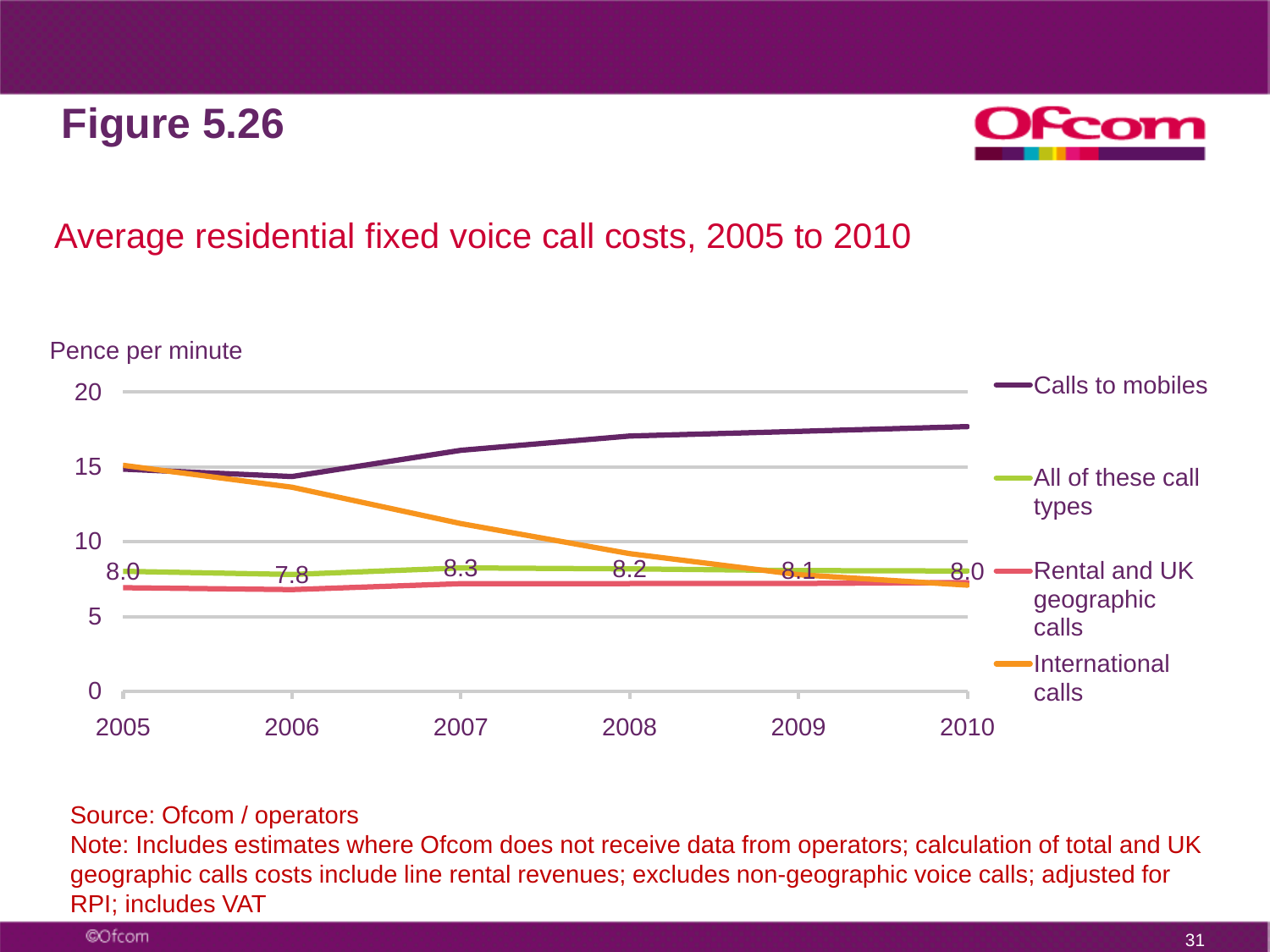

#### Real cost of a bundled basic landline and broadband service by supplier



#### Source: Ofcom / PurePricing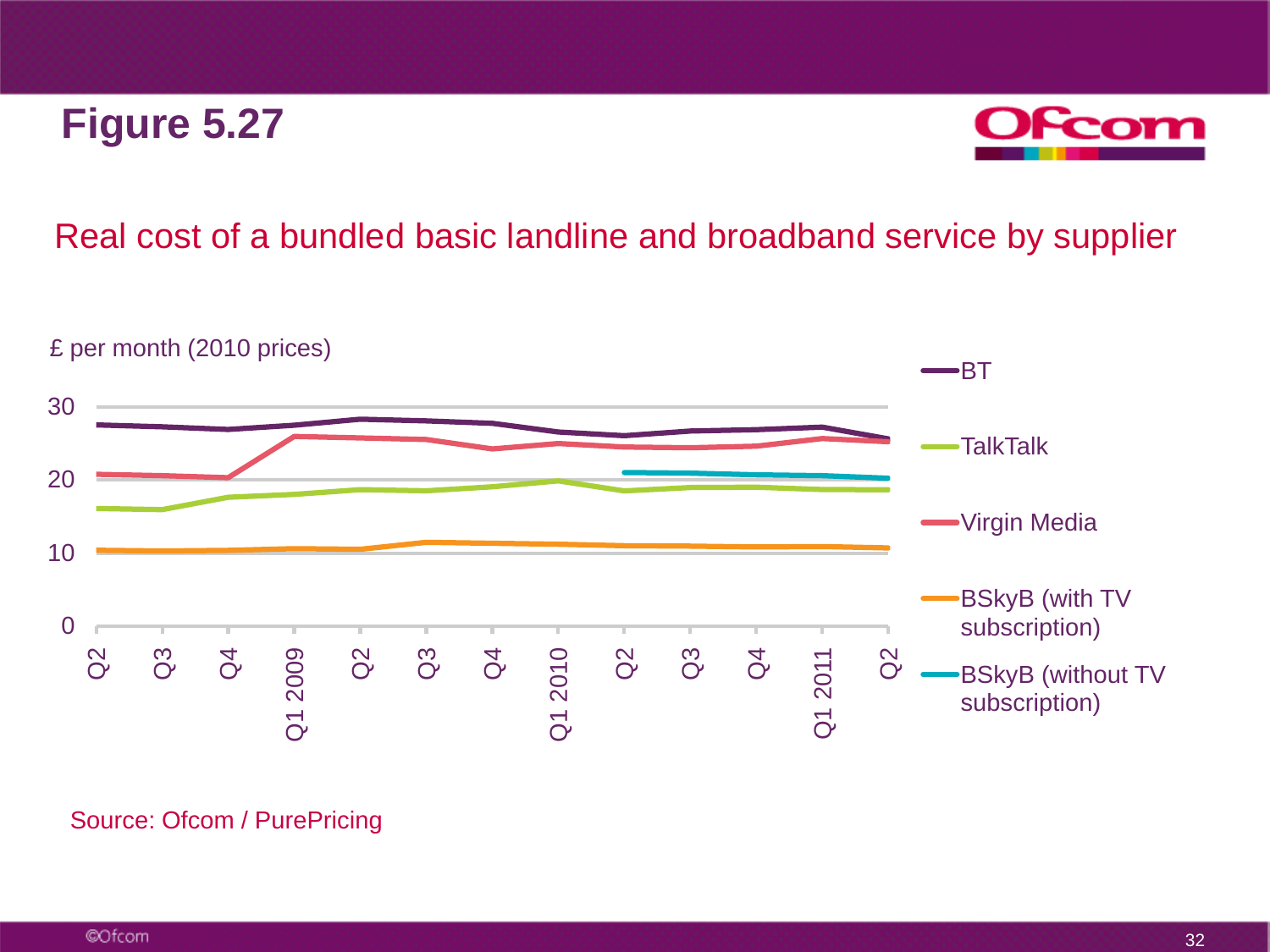

## **UK Communications Market 2011: telecoms charts**

- Key market developments
- The telecoms industry
- The telecoms user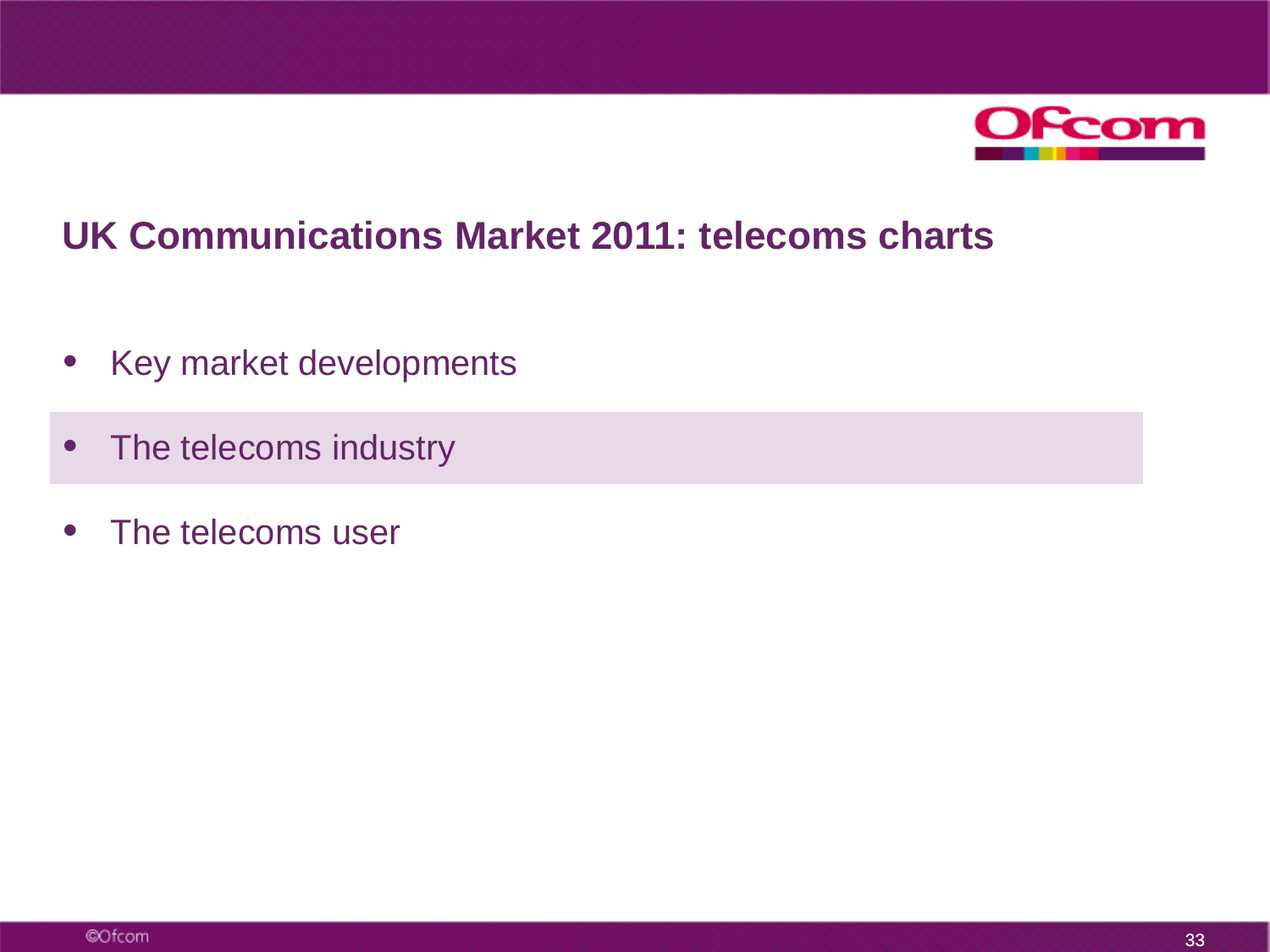

## Industry overview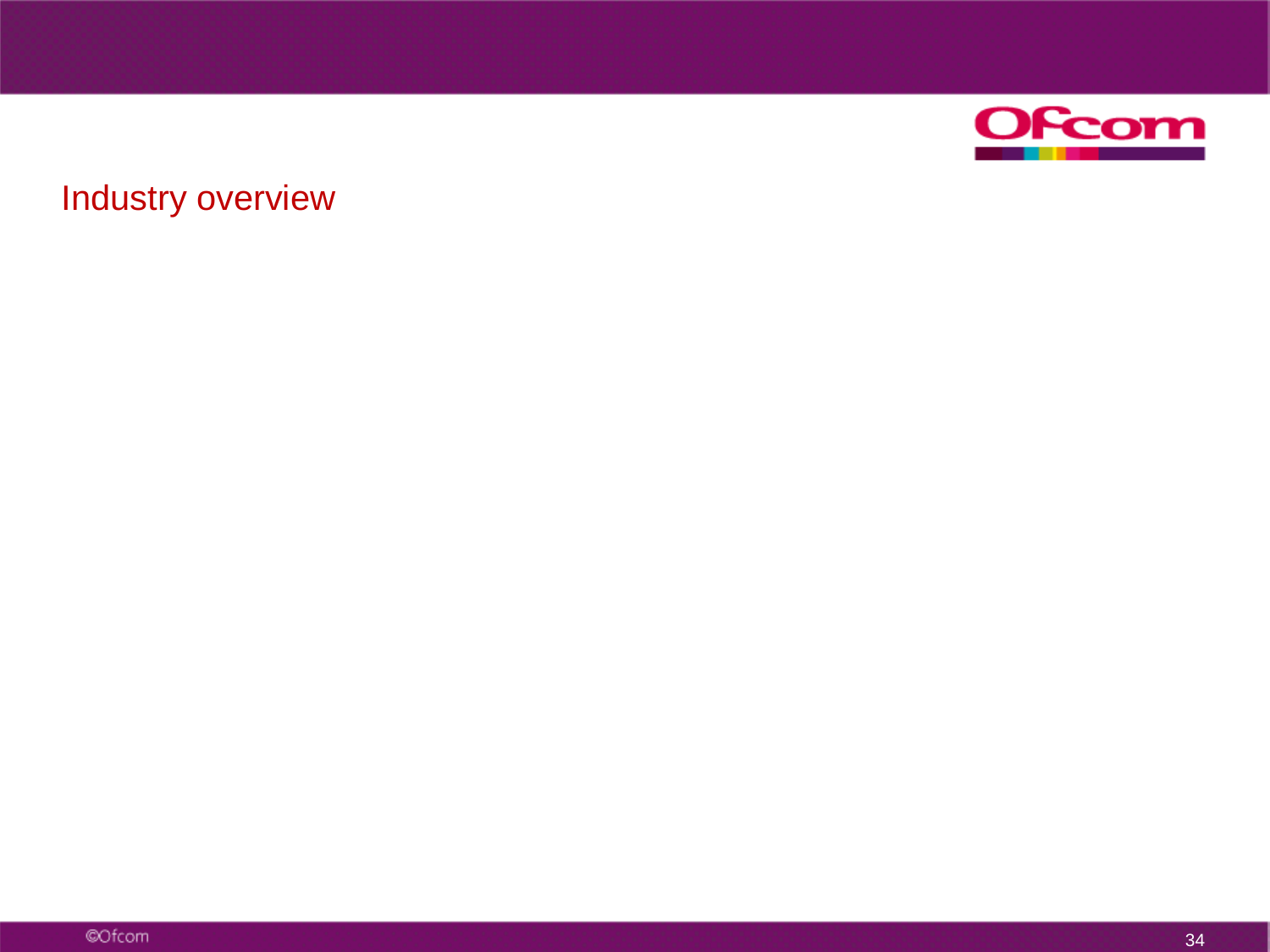## UK telecoms industry revenue overview

Turnover (£bn) 5 year 2010 50 Growth **CAGR** 42.5 42.1 41.2 40.8 40.5 39.2 40 10.5  $0.7%$ 10.4 Total  $-1.8%$  $10.2$  $10.1$  $9.7$ 9.6 30  $0.2%$  $\blacksquare$  Wholesale -4.7% 20 revenues  $32.0$  $31.7$  $31.1$ 30.7 30.8 29.6  $10$  $-0.8%$  $0.8%$  $\blacksquare$  Retail revenues 0 2005 2006 2008 2009 2010 2007

#### Source: Ofcom / ONS / operators Note: Includes estimates where Ofcom does not receive data from operators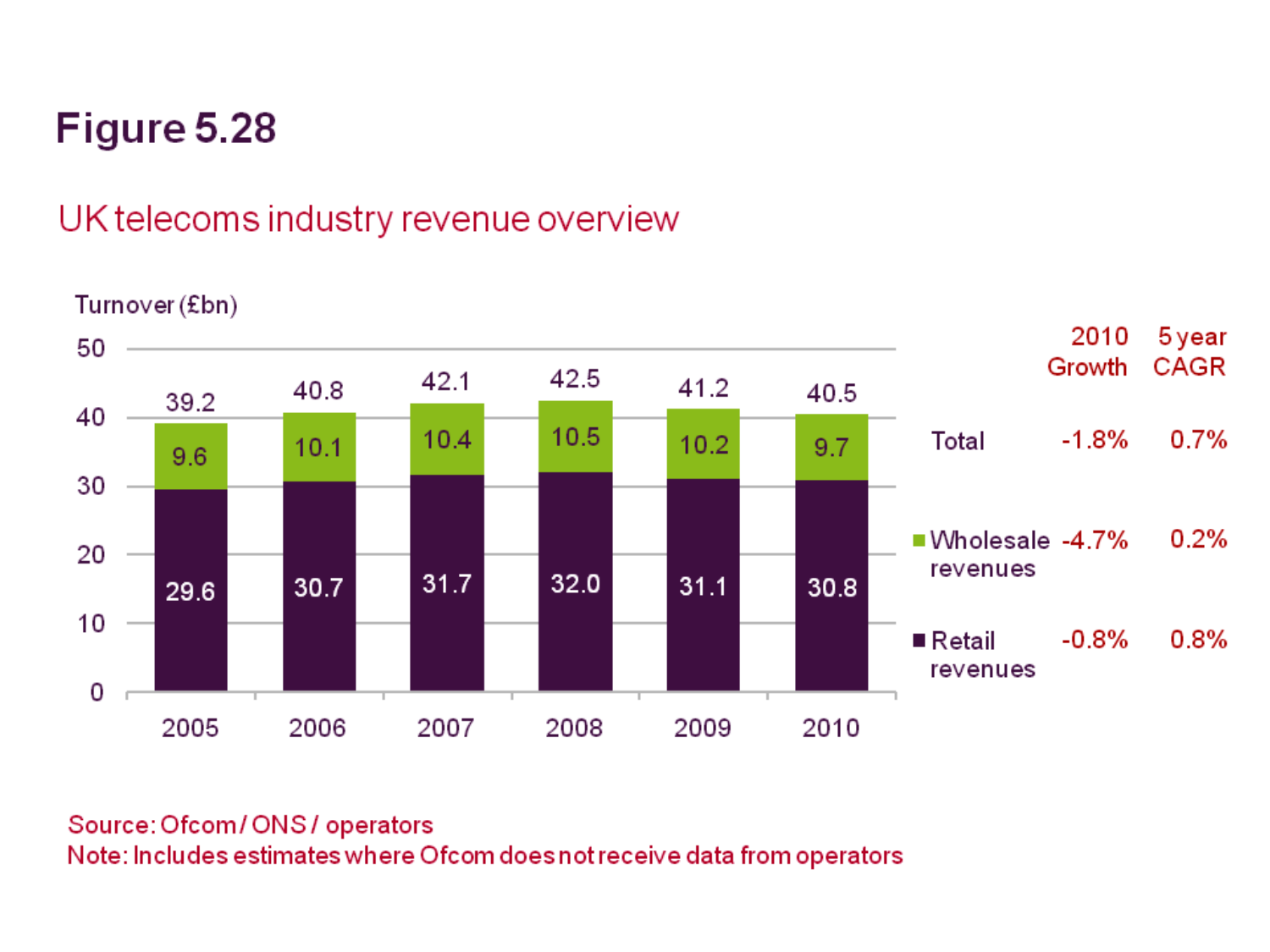## UK telecoms industry retail revenue



Source: Ofcom/operator data / IDC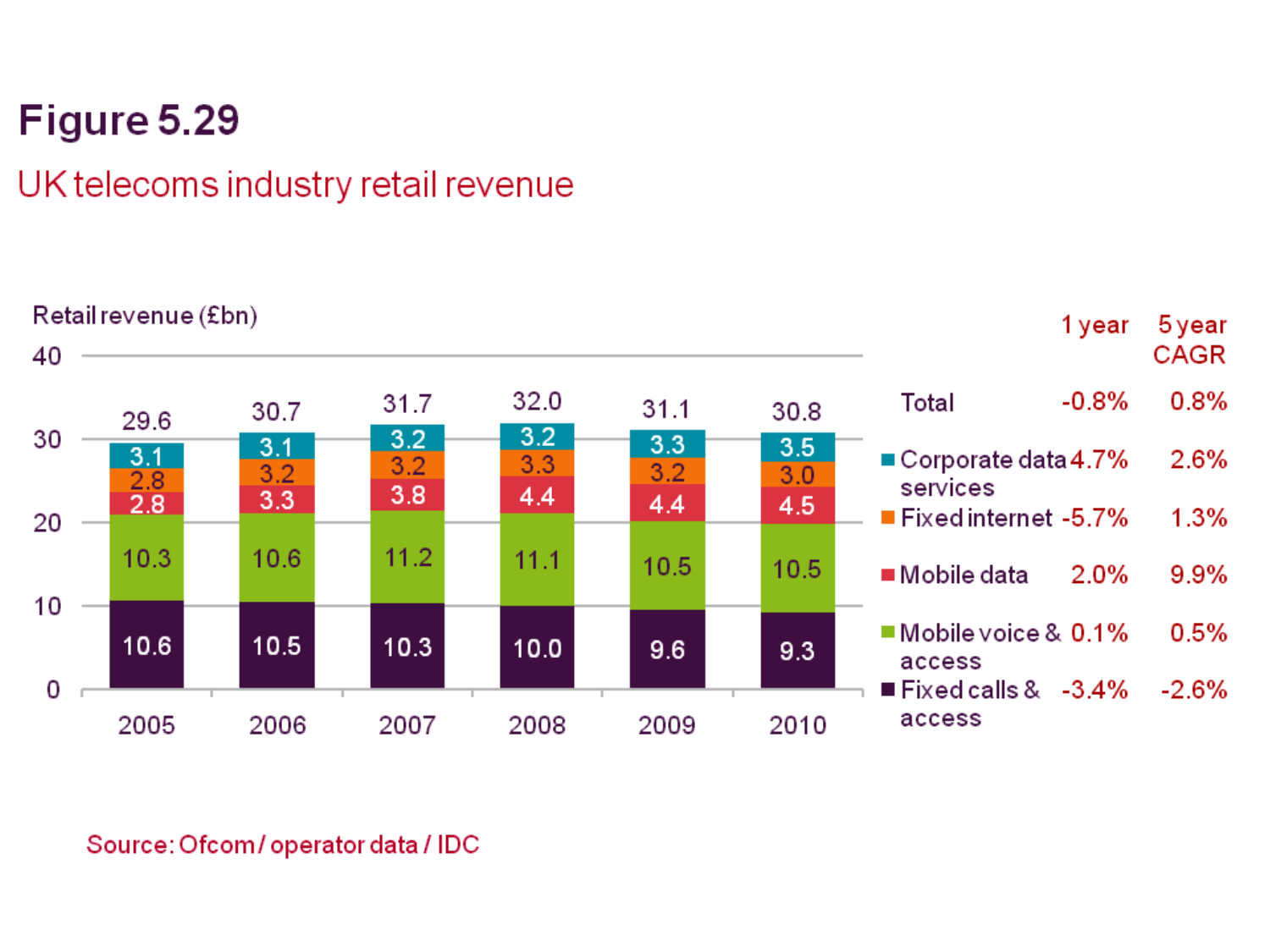## **Figure 5 30 5.30**



### Change in UK telecoms industry retail revenue, 2010



Source: Ofcom / operator data / IDC

©Ofcom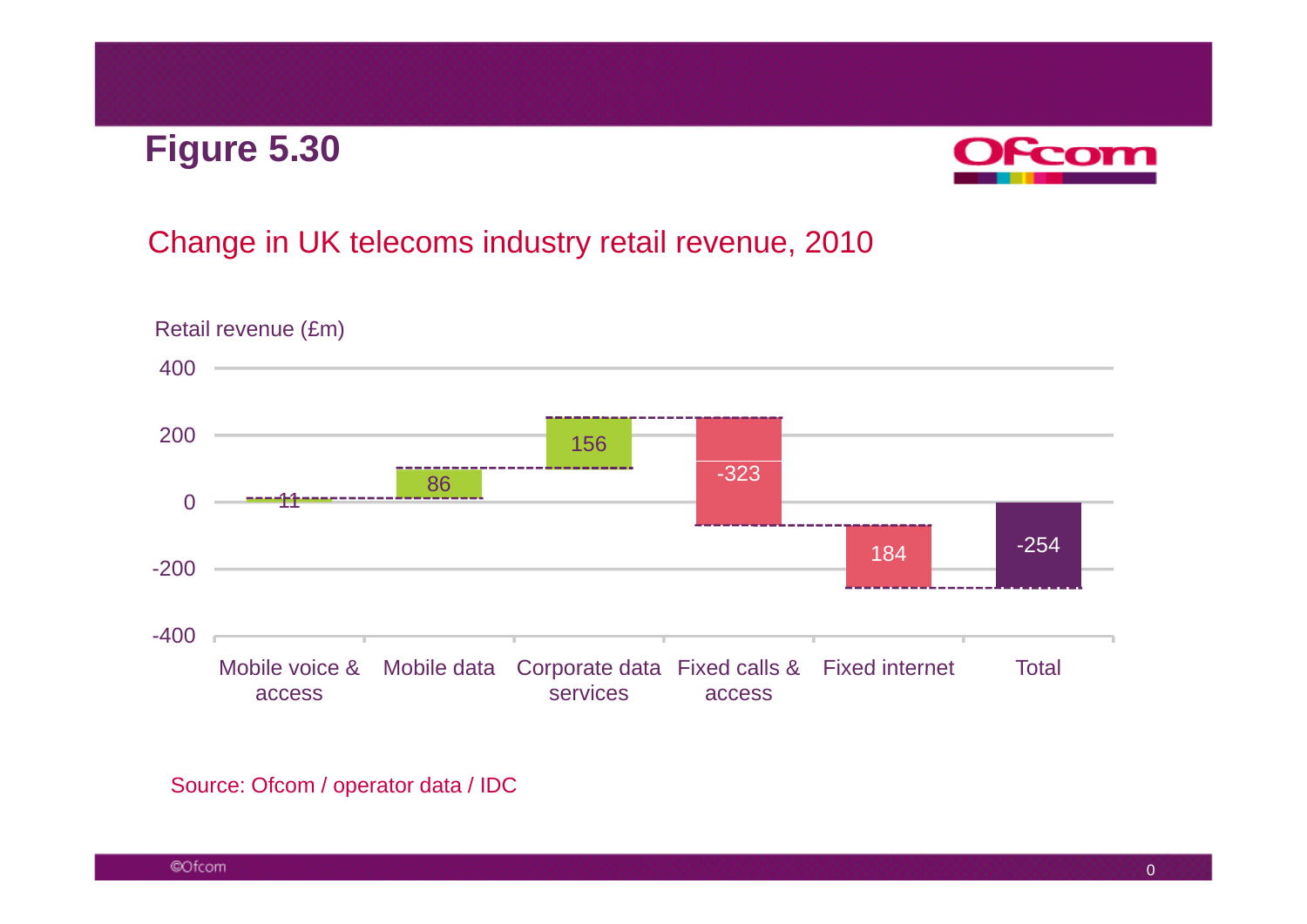

#### Voice and data revenue as a proportion of total telecoms revenue



#### Source: Ofcom / operators

Note: The bundling of messaging and data services in with monthly rental tariffs means voice revenue will include an element of mobile data revenue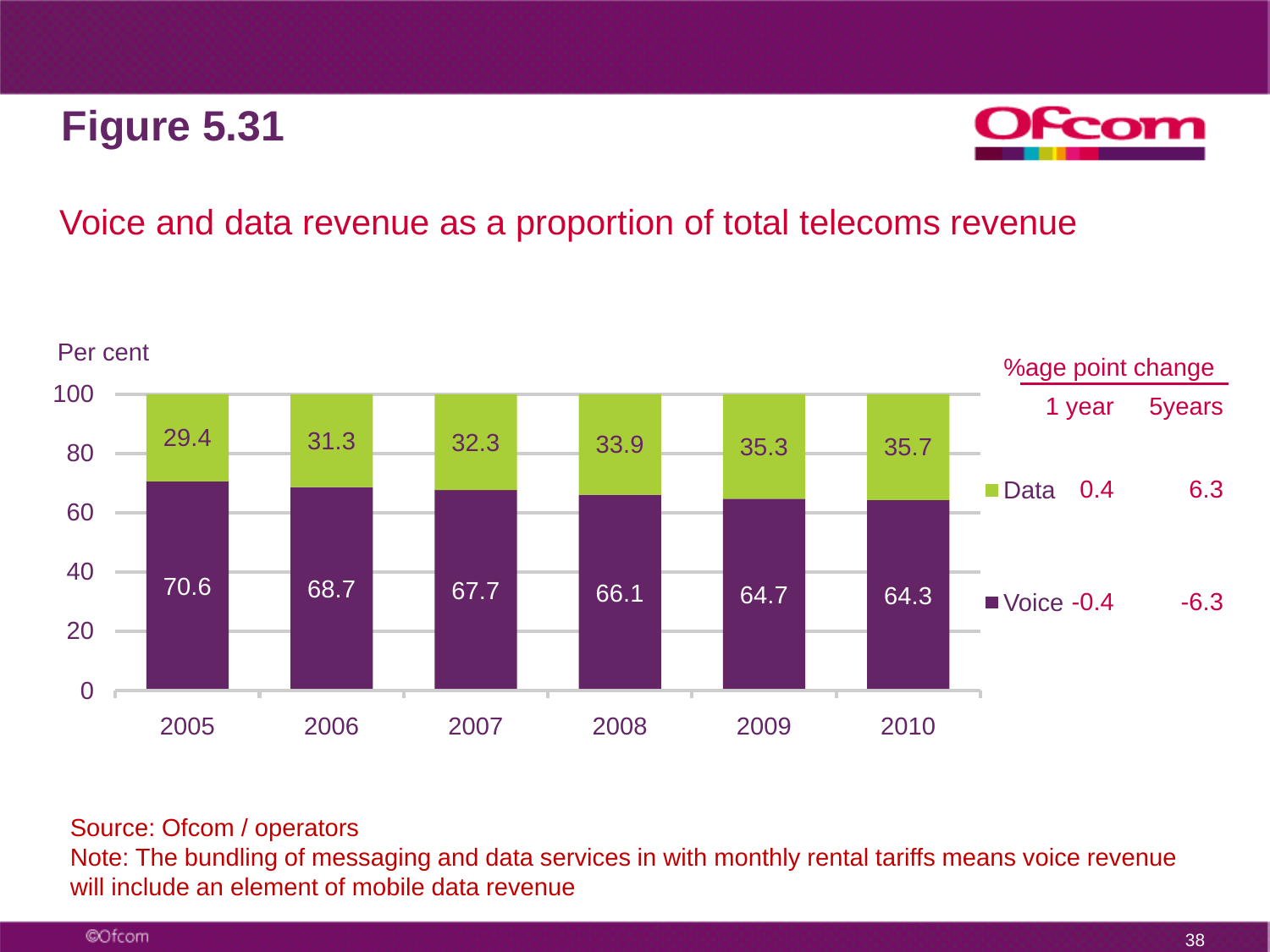

2010

5 year

### Total telecoms connections

|                                      |      |      |                    |             |             |                          | Growth  | <b>CAGR</b> |
|--------------------------------------|------|------|--------------------|-------------|-------------|--------------------------|---------|-------------|
| Mobile subscriptions/connections (m) |      |      |                    |             |             | <b>Mobile voice</b>      | 0.2%    | 3.0%        |
| 80                                   | 70.1 | 73.8 | 74.2               | 76.2        | 76.3        | subscribers              |         |             |
| 65.8                                 |      |      |                    |             |             | -Fixed lines             | $-2.3%$ | $-0.9%$     |
| 60                                   |      |      |                    |             |             |                          |         |             |
| 4034.9                               | 34.5 | 34.5 | 34.2               | 34.2        | 33.4        | -Fixed internet          | 6.7%    | 4.4%        |
|                                      |      |      |                    |             |             | connections              |         |             |
| $20^{16.6}$                          | 17.1 | 18.3 | 18.6               | 19.2        | 20.5        | <b>Fixed</b>             | 7.2%    | 14.6%       |
|                                      |      | 15.6 | 17.3               | 18.3        | 19.6        | broadband<br>connections |         |             |
| $0^{9,9}$                            | 13.0 |      |                    |             |             | -Mobile                  | 16.8%   | n/a         |
| 2005                                 | 2006 | 2007 | $\frac{2.6}{2008}$ | 4:1<br>2009 | 4.8<br>2010 | broadband<br>subscribers |         |             |

#### Source: Ofcom / operators

Note: Includes estimates where Ofcom does not receive data from operators; broadband excludes corporate connections; fixed-line connections includes PSTN lines and ISDN channels along with lines reported as 'other' which were previously excluded from the analysis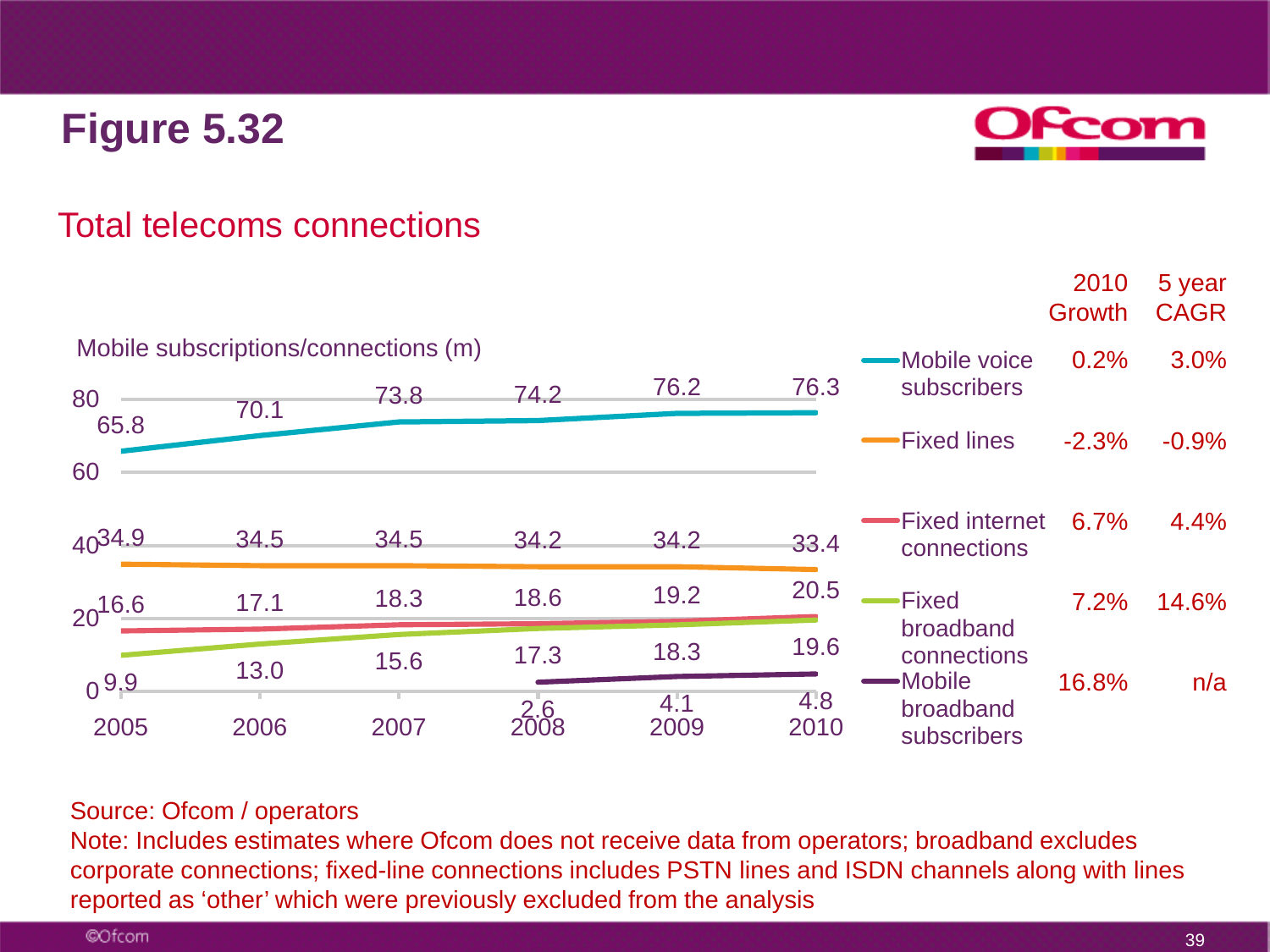

### Fixed and mobile telecoms connections



#### Source: Ofcom / operators

Note: Includes estimates where Ofcom does not receive data from operators; broadband excludes corporate connections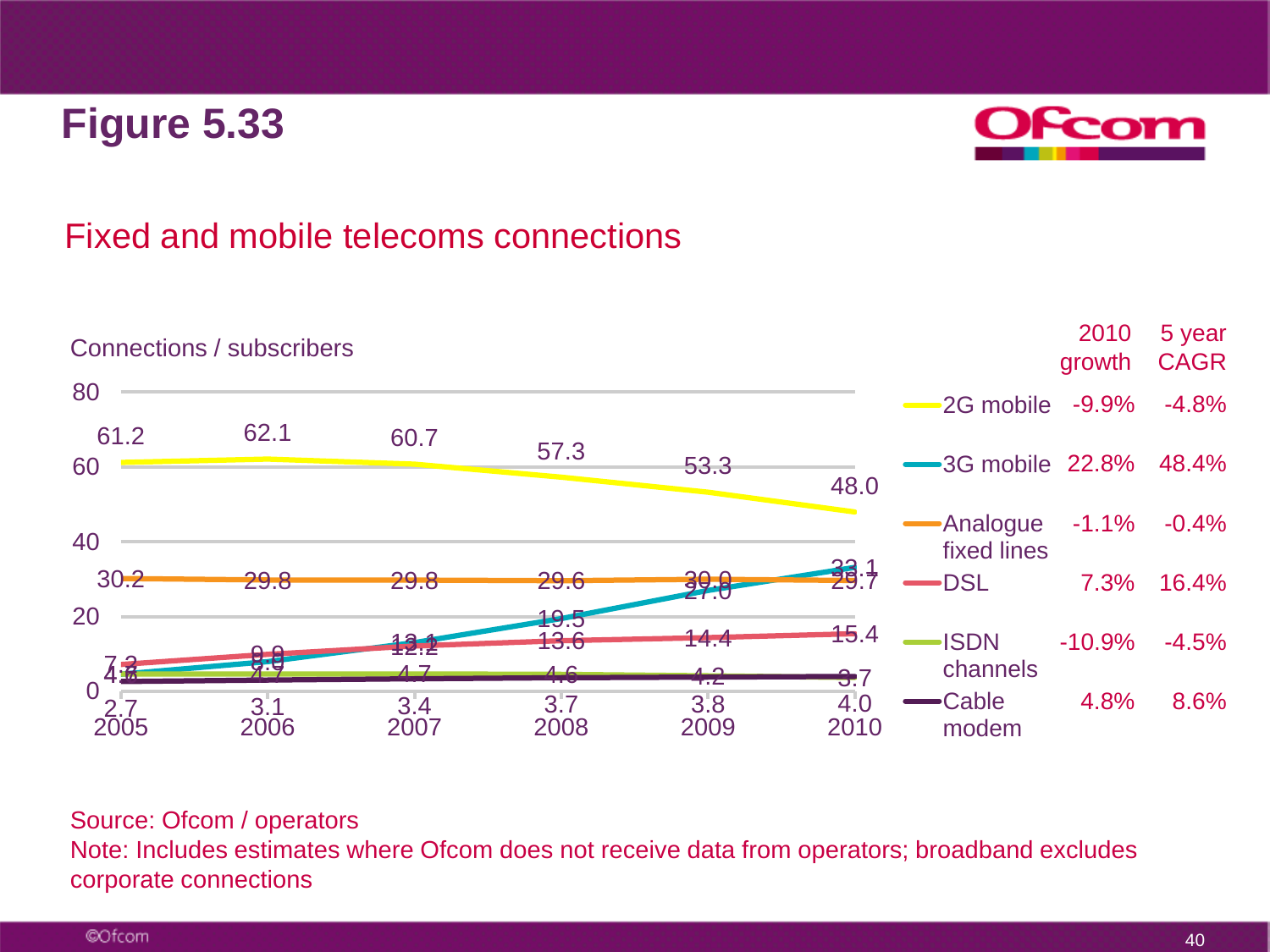

### Share of total UK fixed and mobile telecoms connections



#### Source: Ofcom / operators

Note: Includes estimates where Ofcom does not receive data from operators; 'Other' includes carrier pre-selection and wholesale line rental in additional to fixed other licensed operators. MVNOs and mobile service provider connections are included within the network operator figures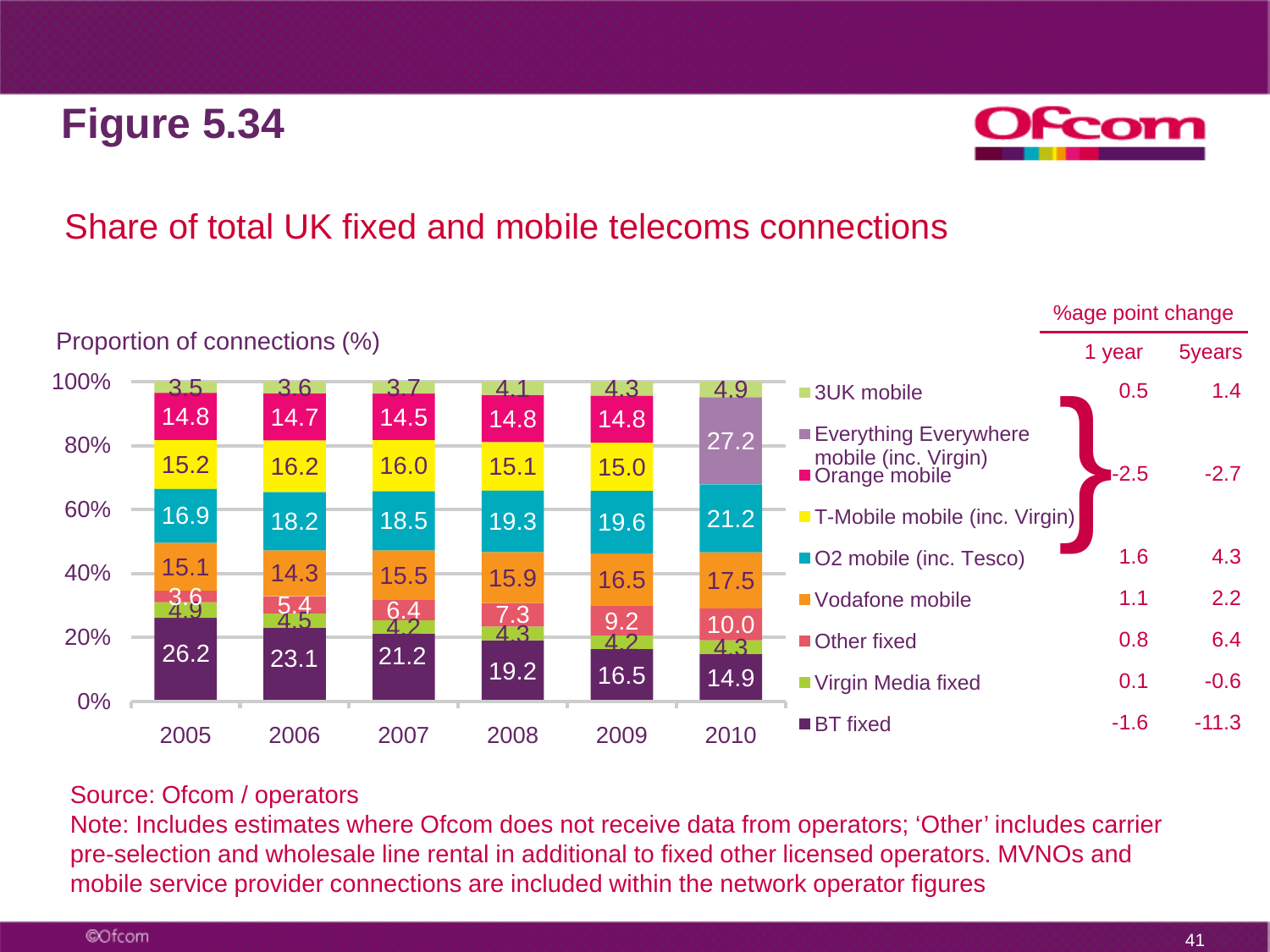

### Fixed and mobile voice call volumes



#### Minutes (billions)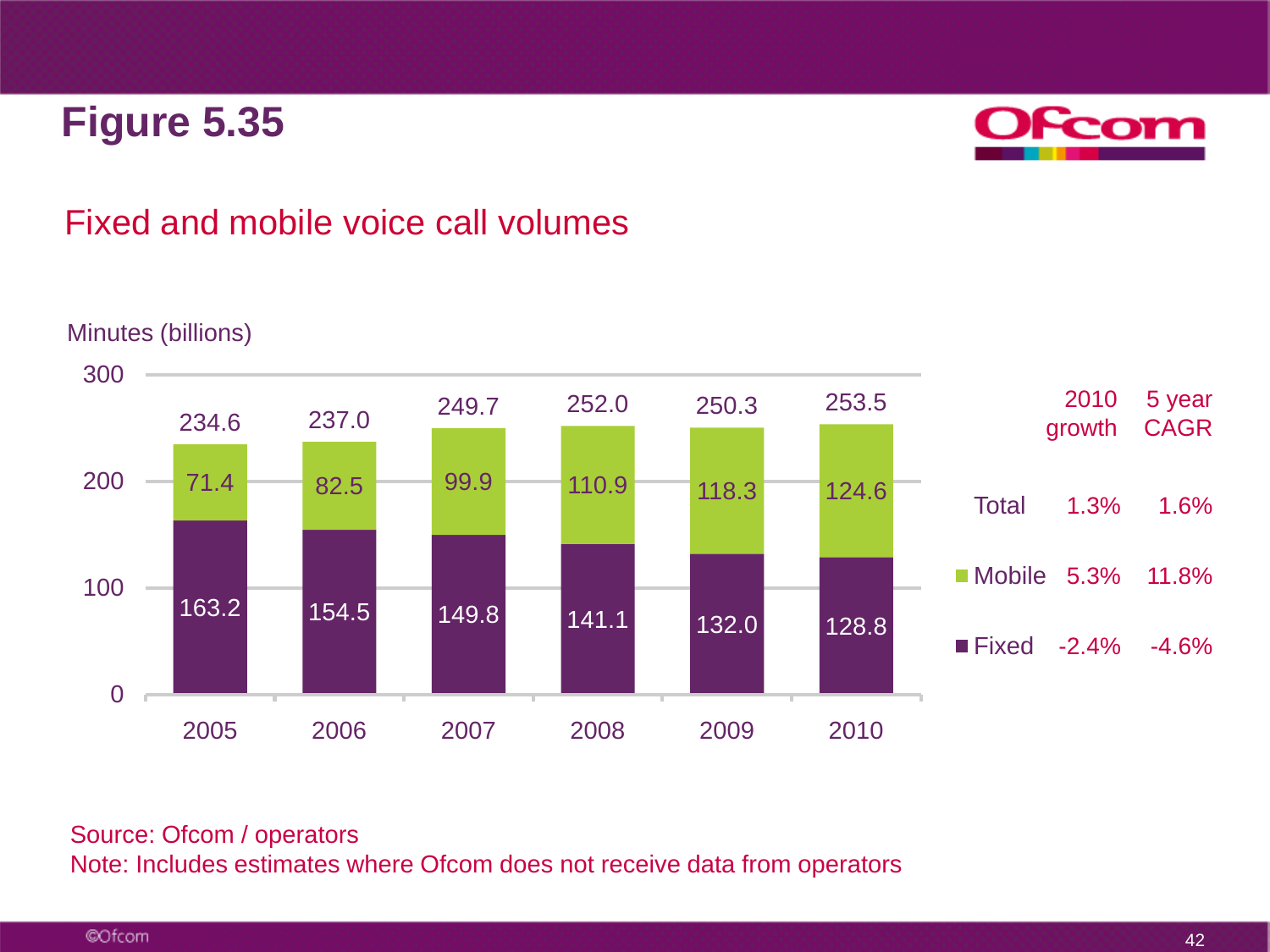

### Share of total UK voice call volumes



Source: Ofcom / operators Note: Includes non-geographic voice call volumes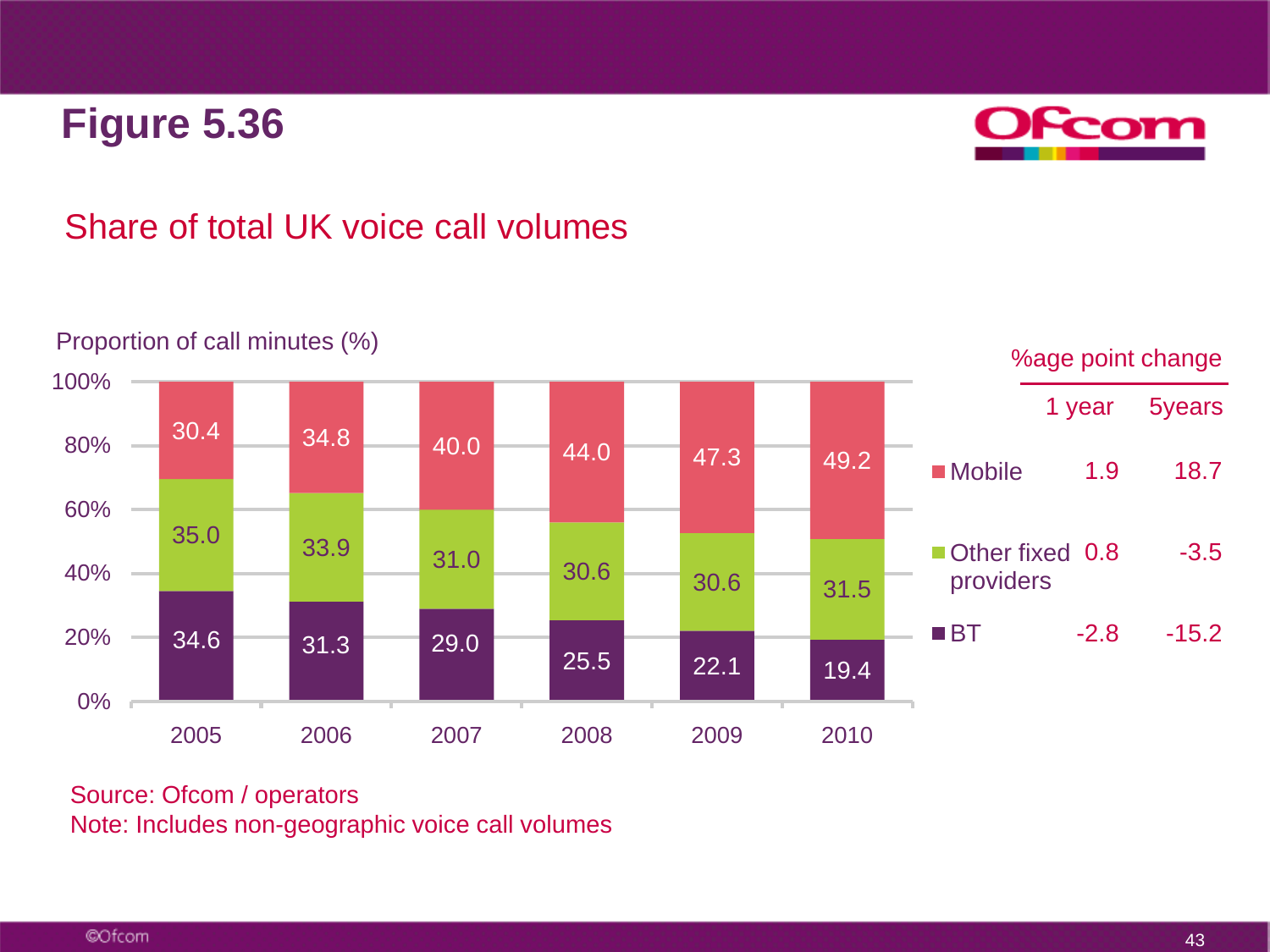

### Local loop unbundling

©Ofcom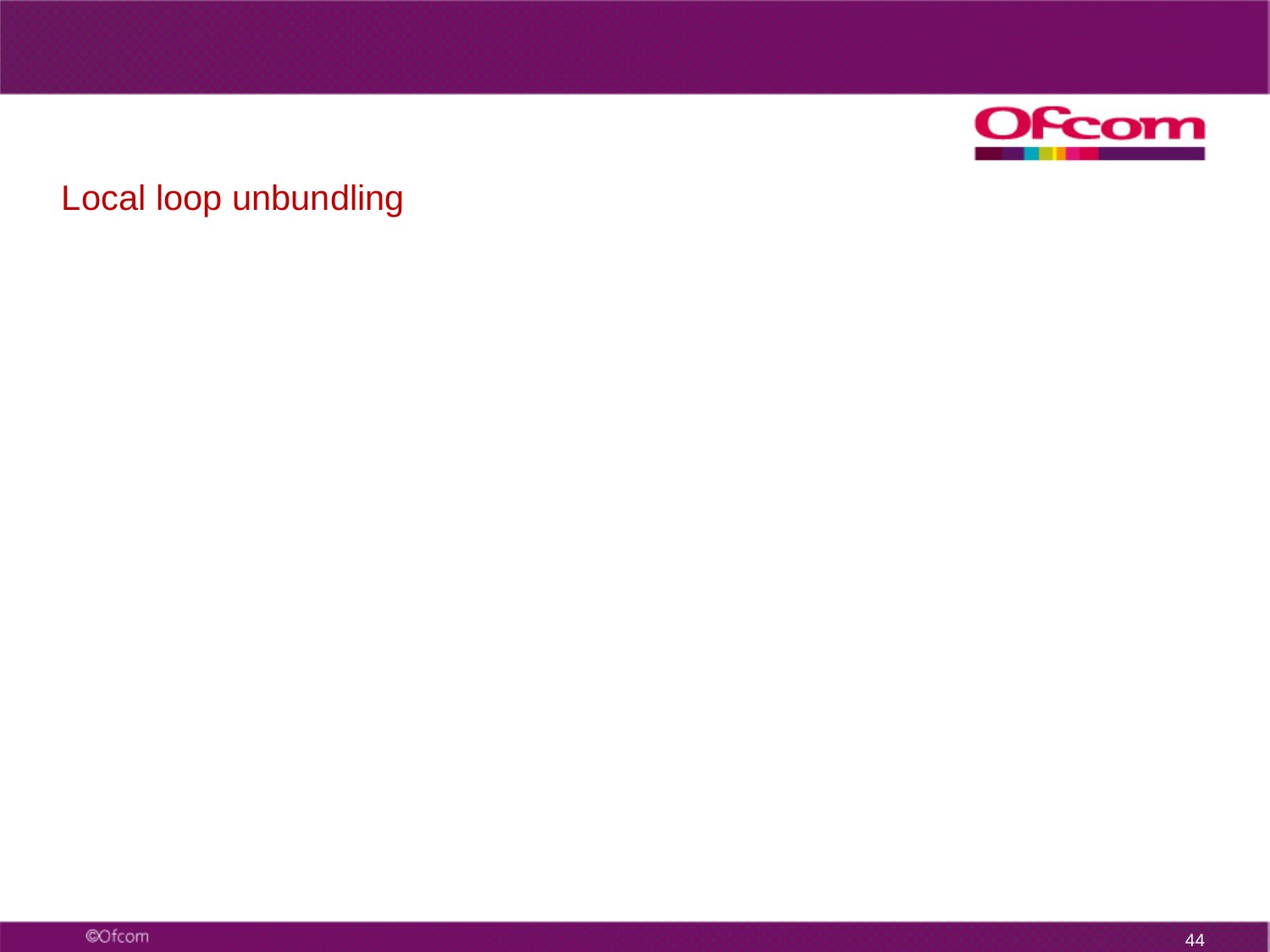

#### Proportion of unbundled exchanges and connected premises

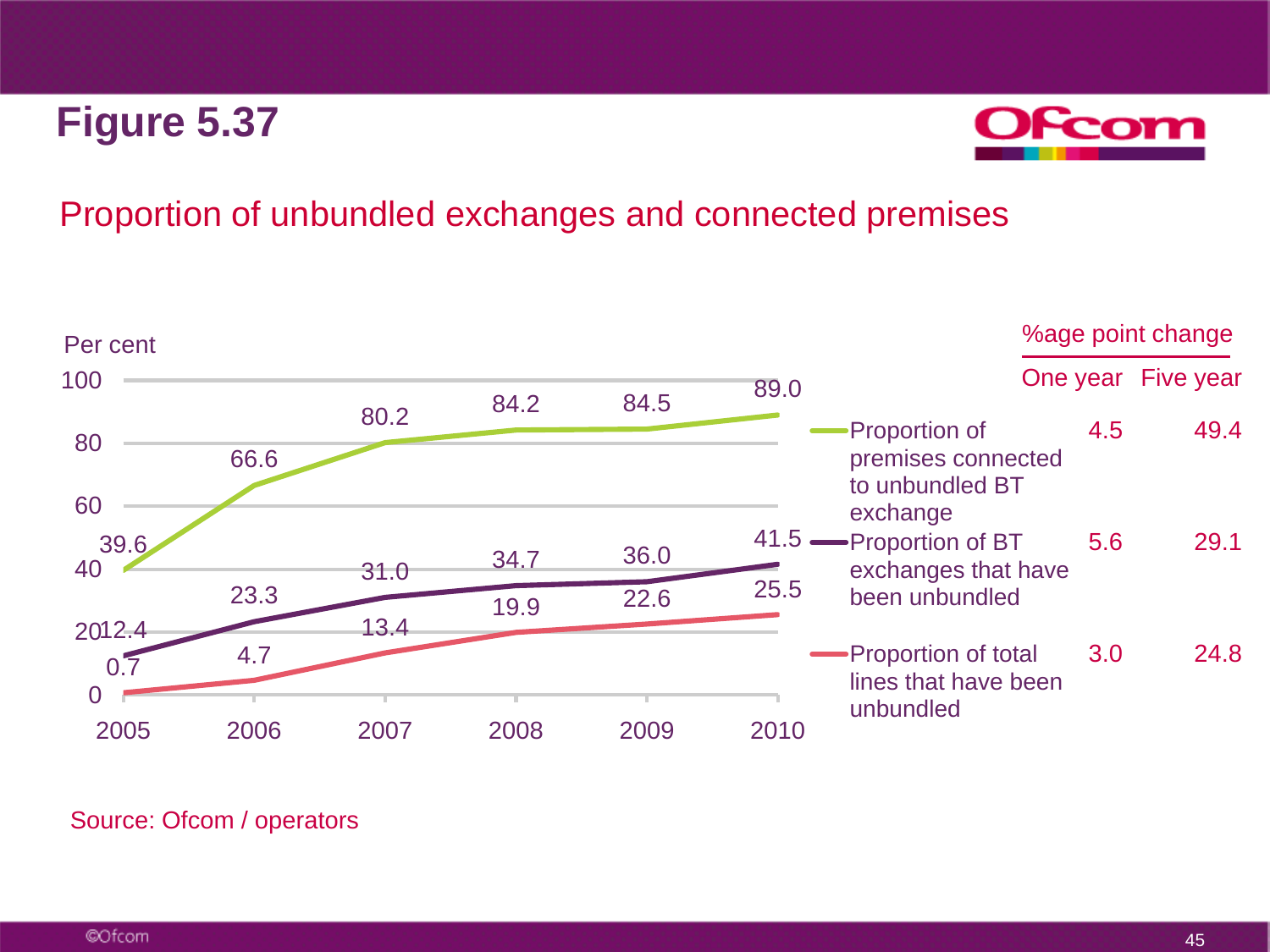

### Fully and partially unbundled lines



#### Lines (millions)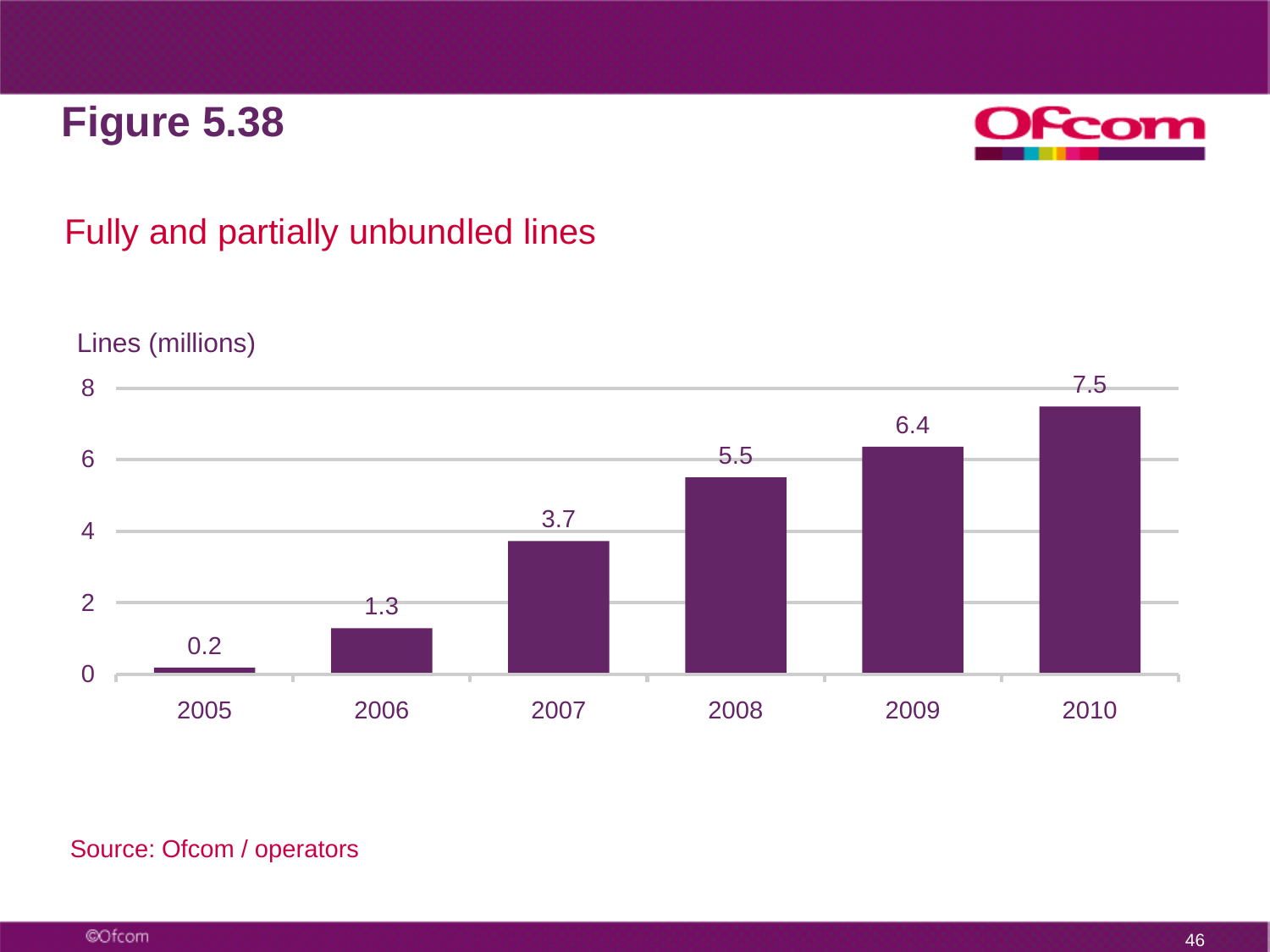

### Fixed voice services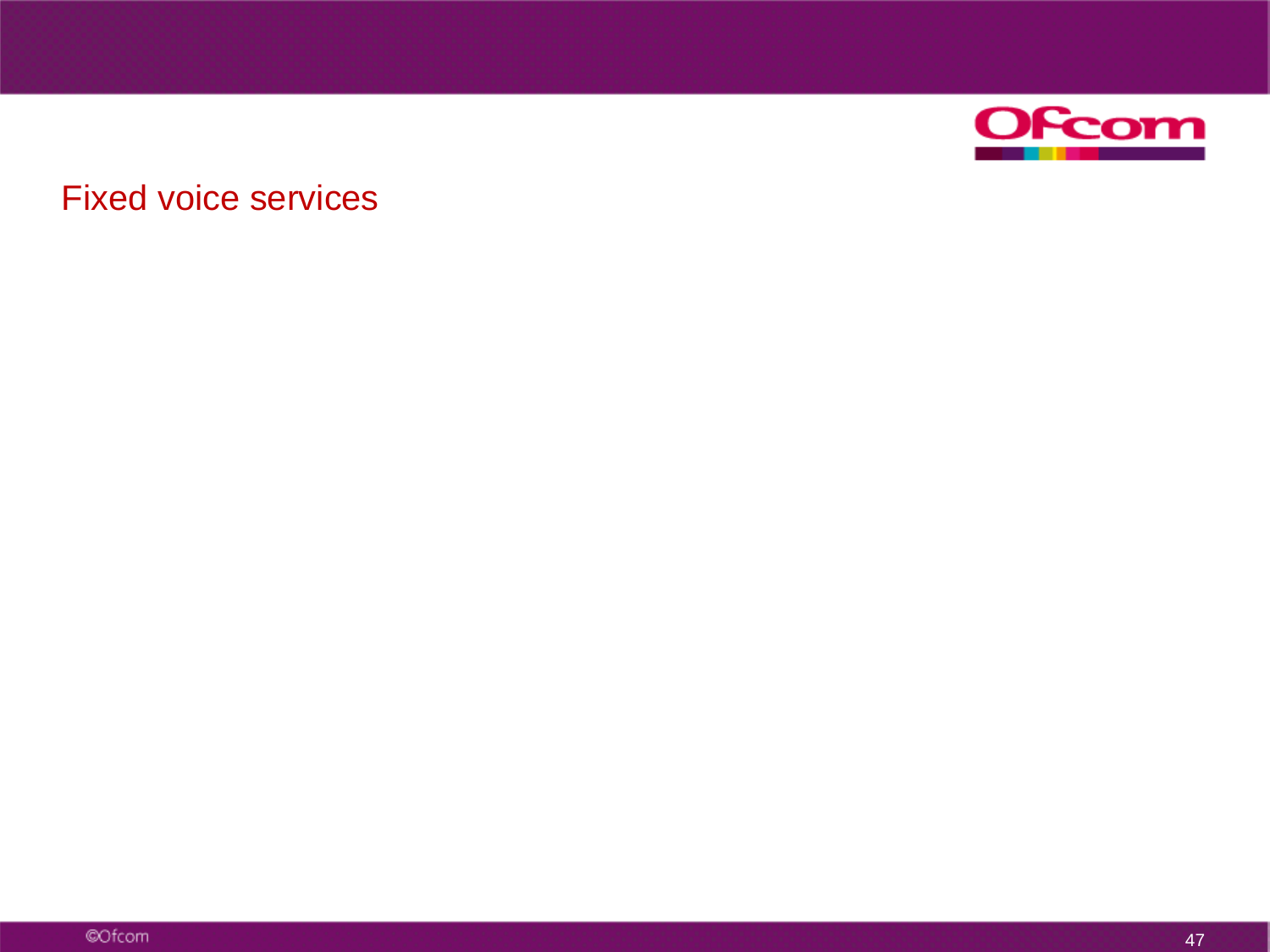

### Retail fixed voice telephony revenues

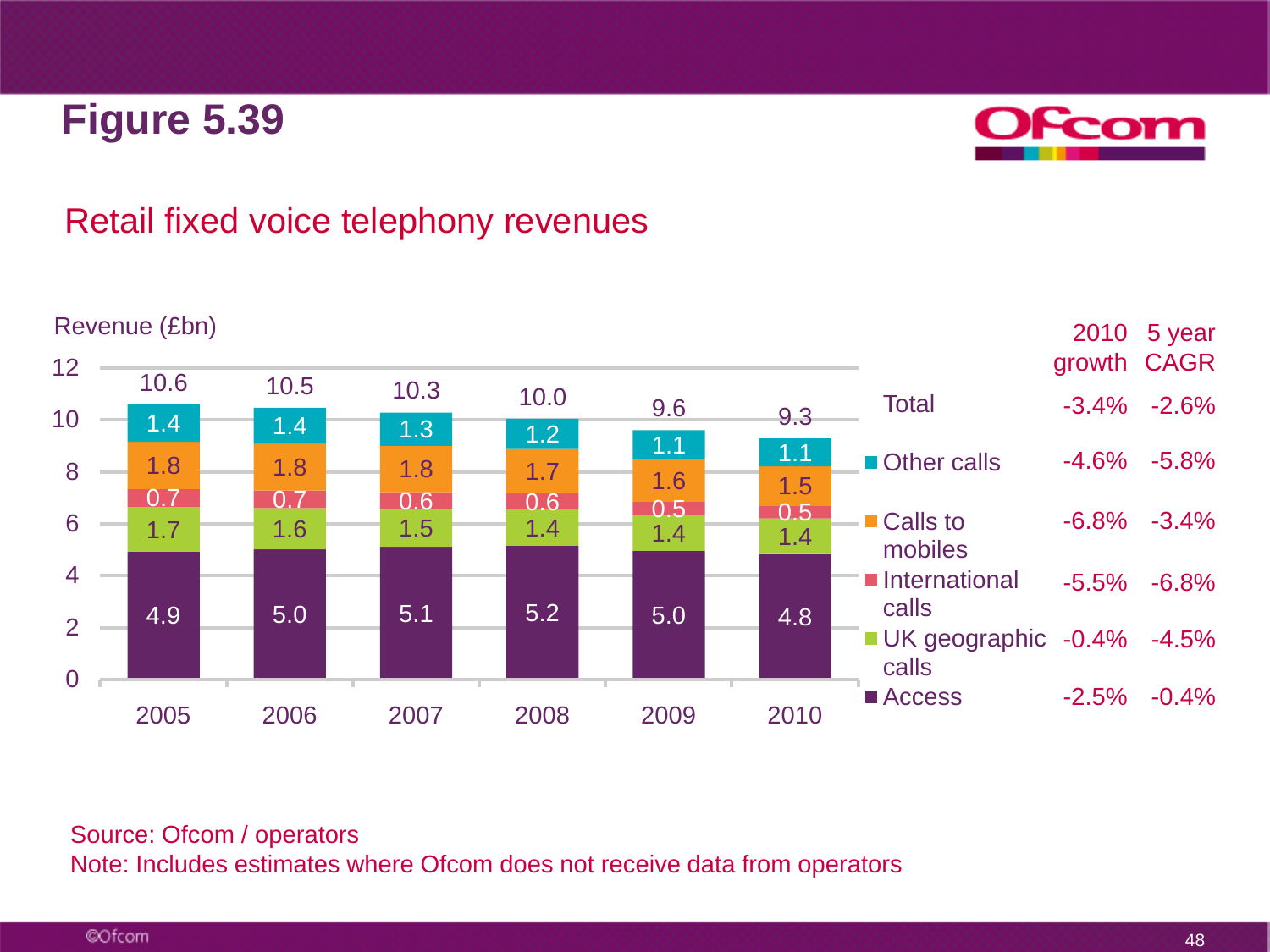## **Figure 5 40 5.40**



### Retail fixed voice telephony revenues, by provider



#### Source: Ofcom / operators

Note: Includes estimates where Ofcom does not receive data from operators, excludes NTS voice calls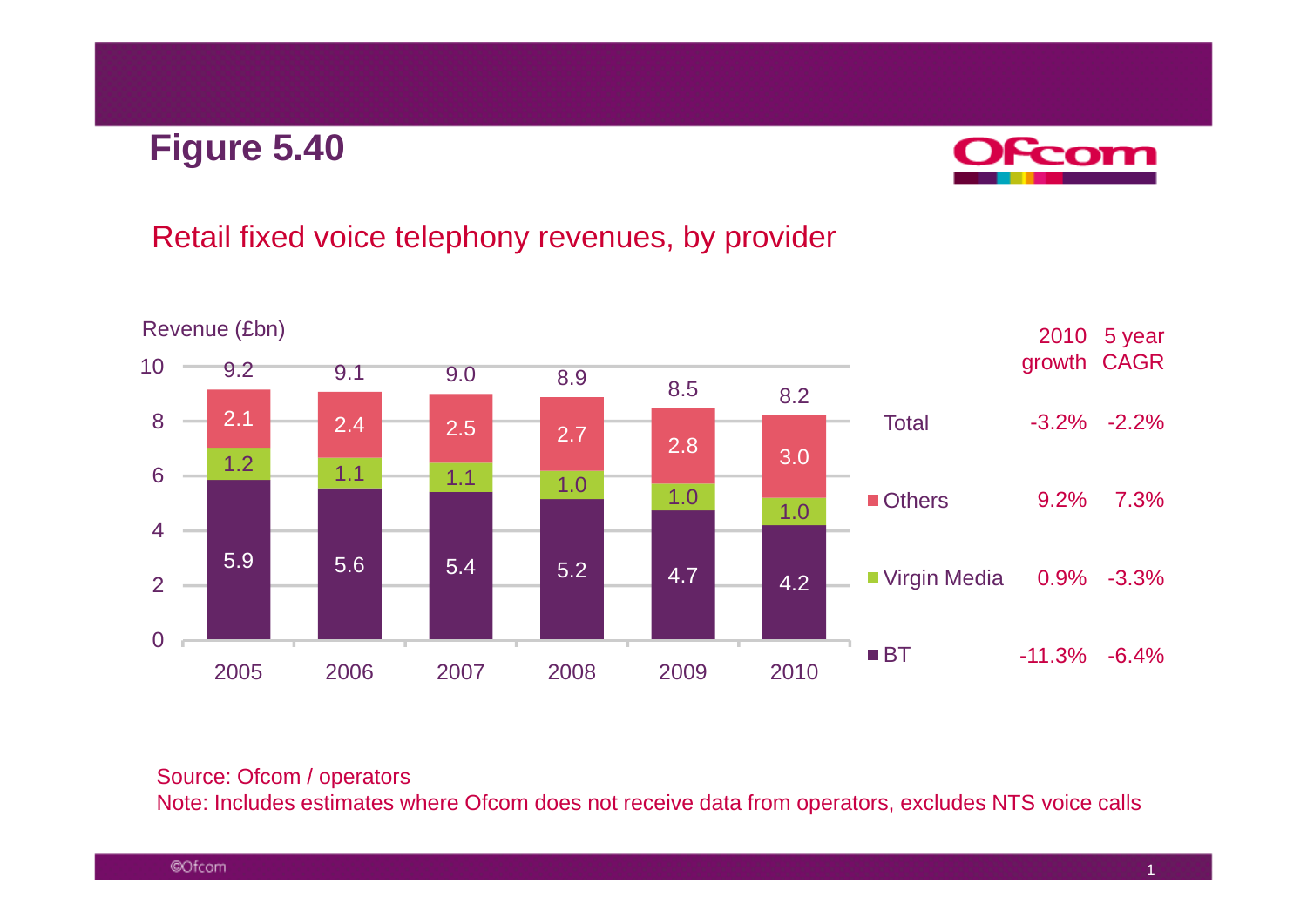## **Figure 5 41 5.41**



### Average monthly voice revenue per fixed line



Source: Ofcom / operators Note: Includes spend on non-geographic voice calls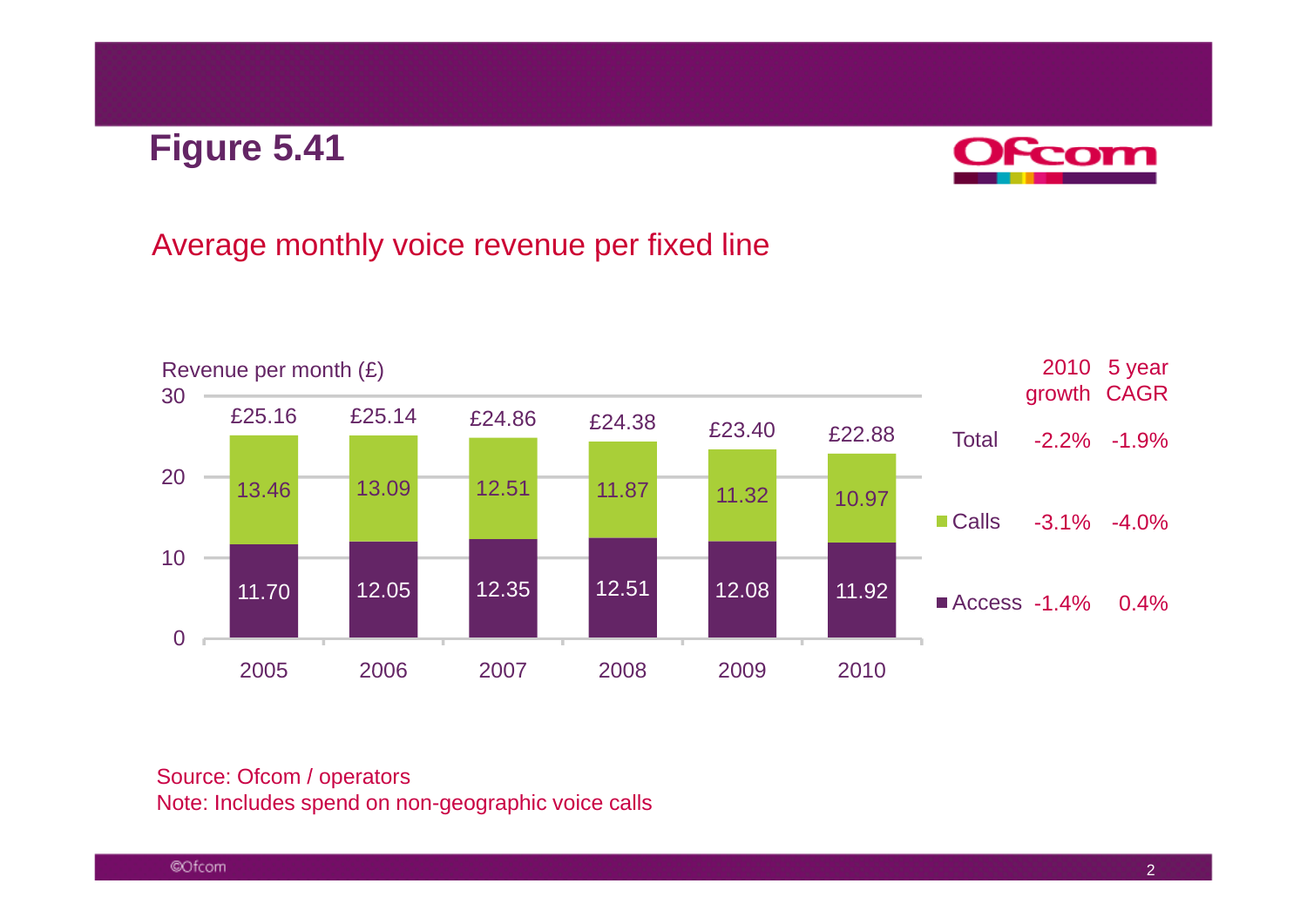

### Fixed telecoms voice call volumes



#### Billions of minutes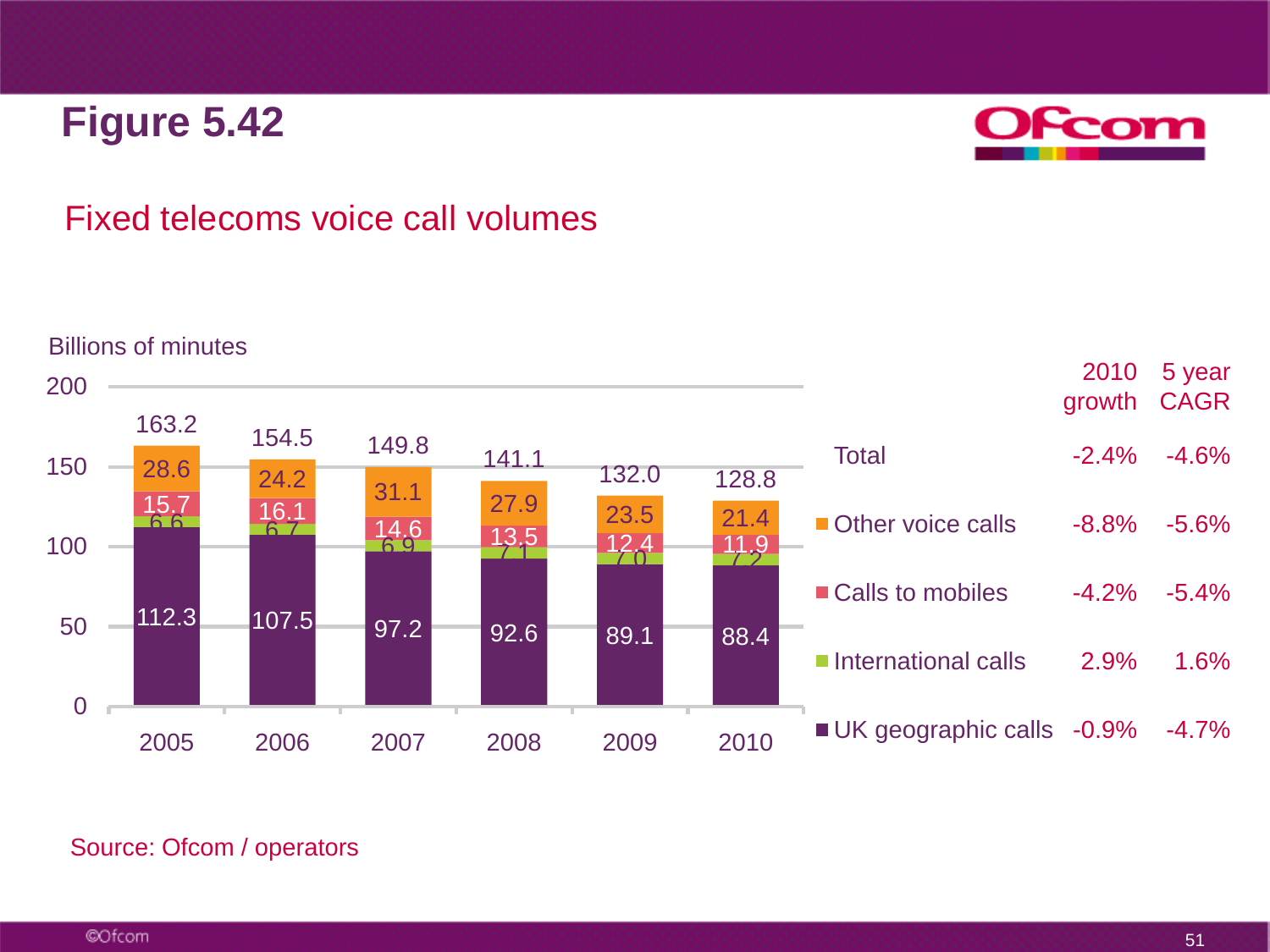

#### Share of retail fixed voice call volumes



Source: Ofcom / operators Note: Excludes NTS calls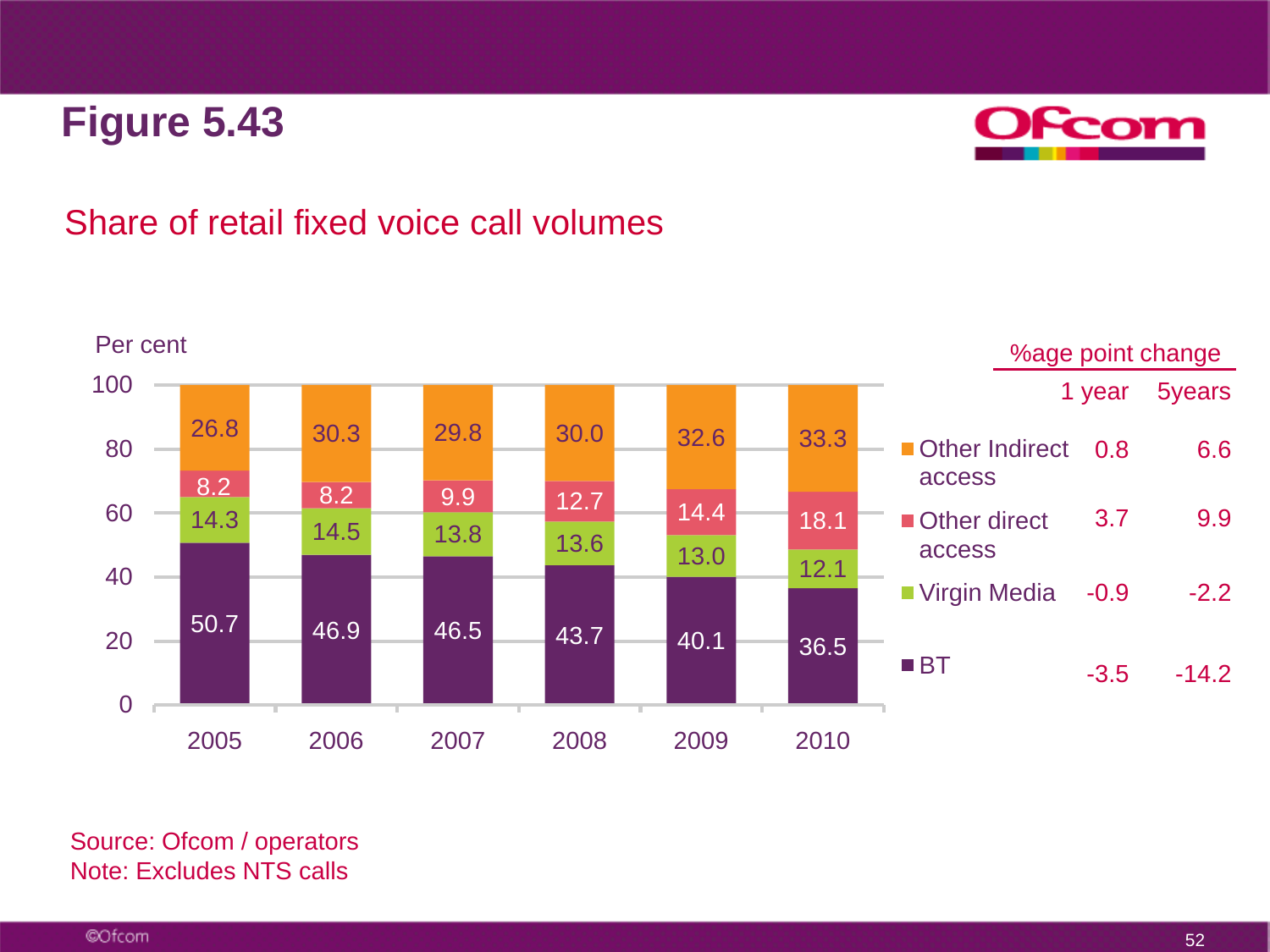

### BT share of residential retail voice call volumes, by type



#### Source: Ofcom / operators

Note: Includes estimates where Ofcom does not receive data from operators; excludes NTS voice calls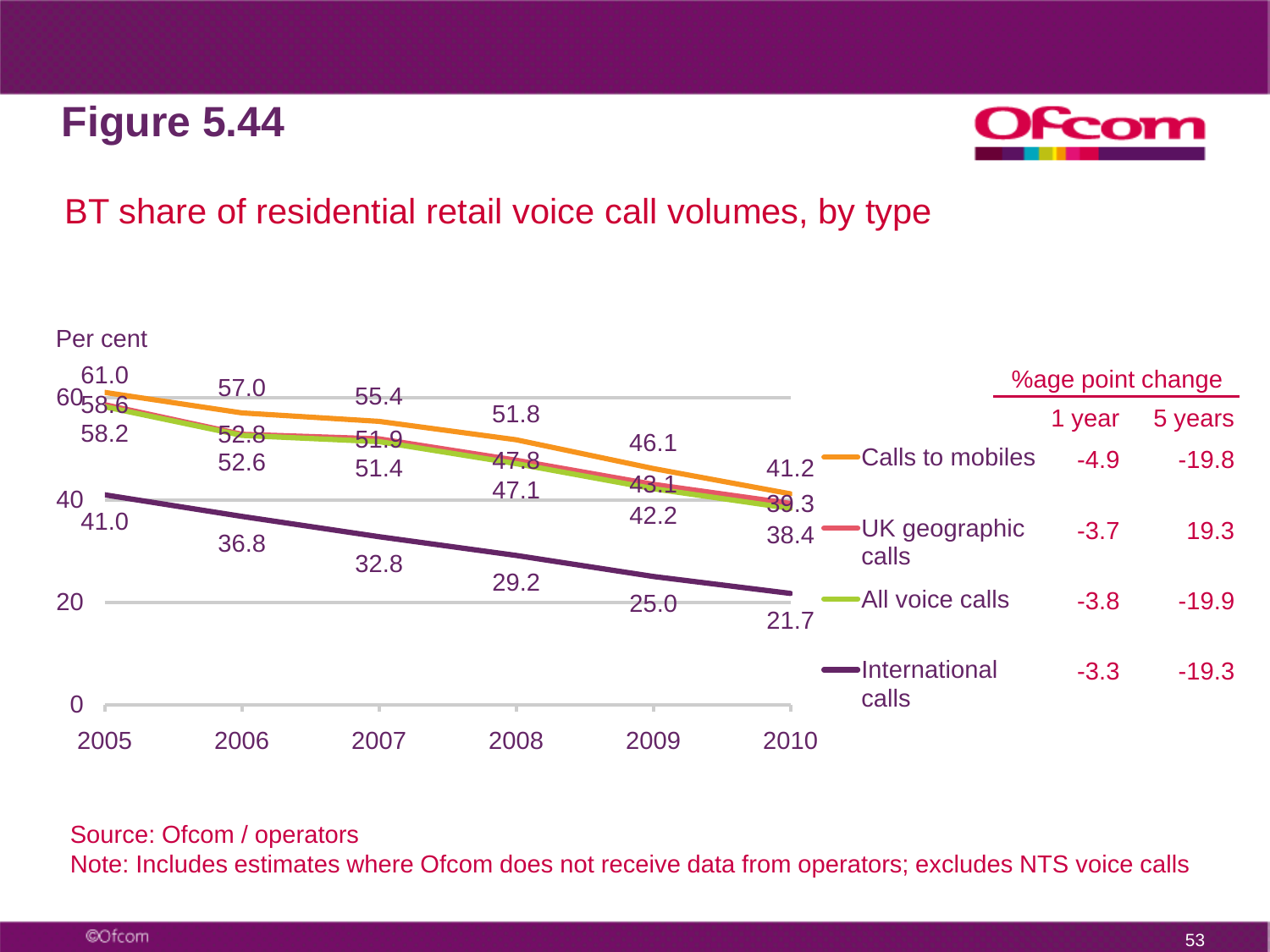

### Fixed-line connections by type



#### Millions of connections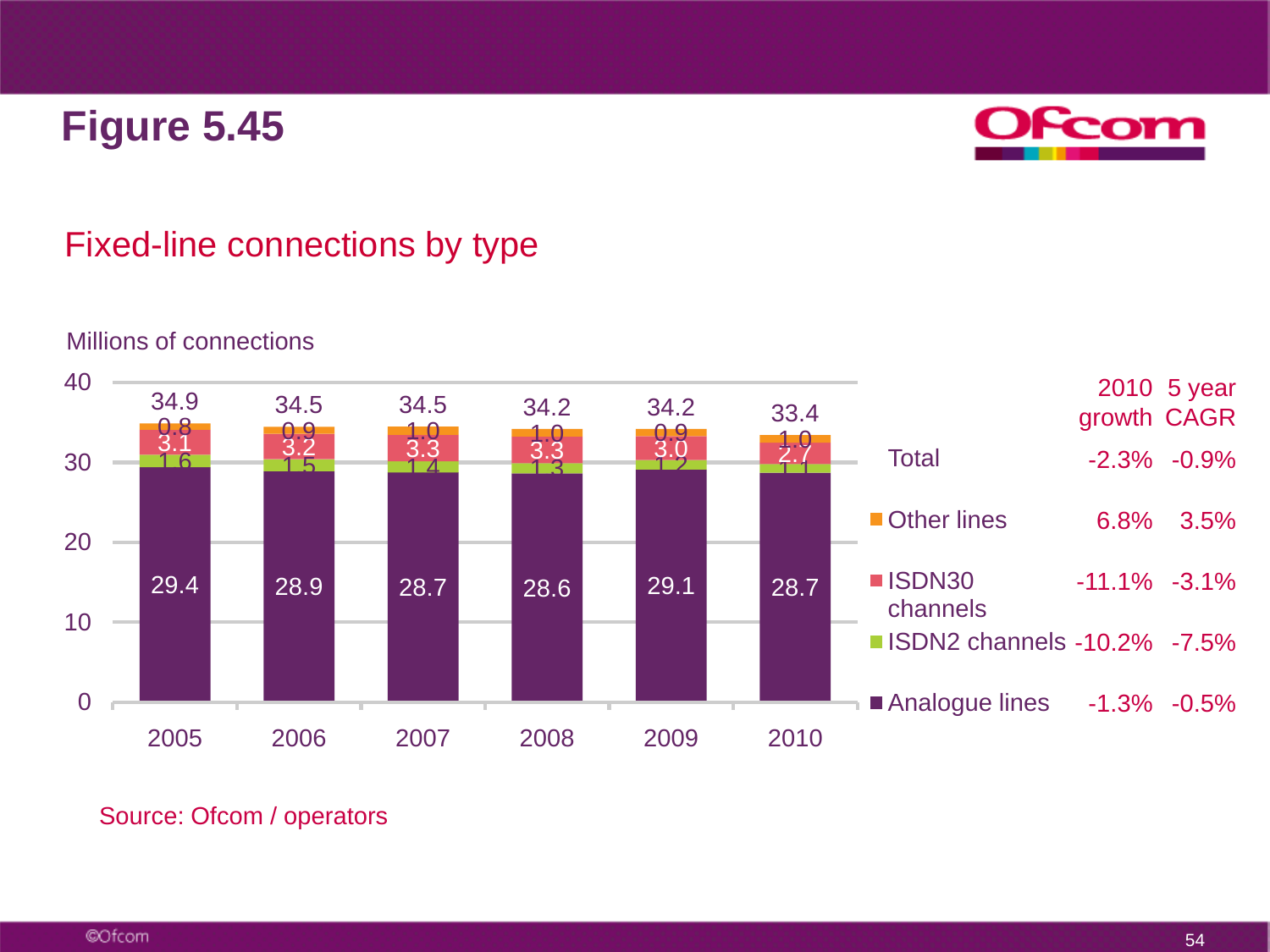

### Fixed-line connections by operator



#### Millions of connections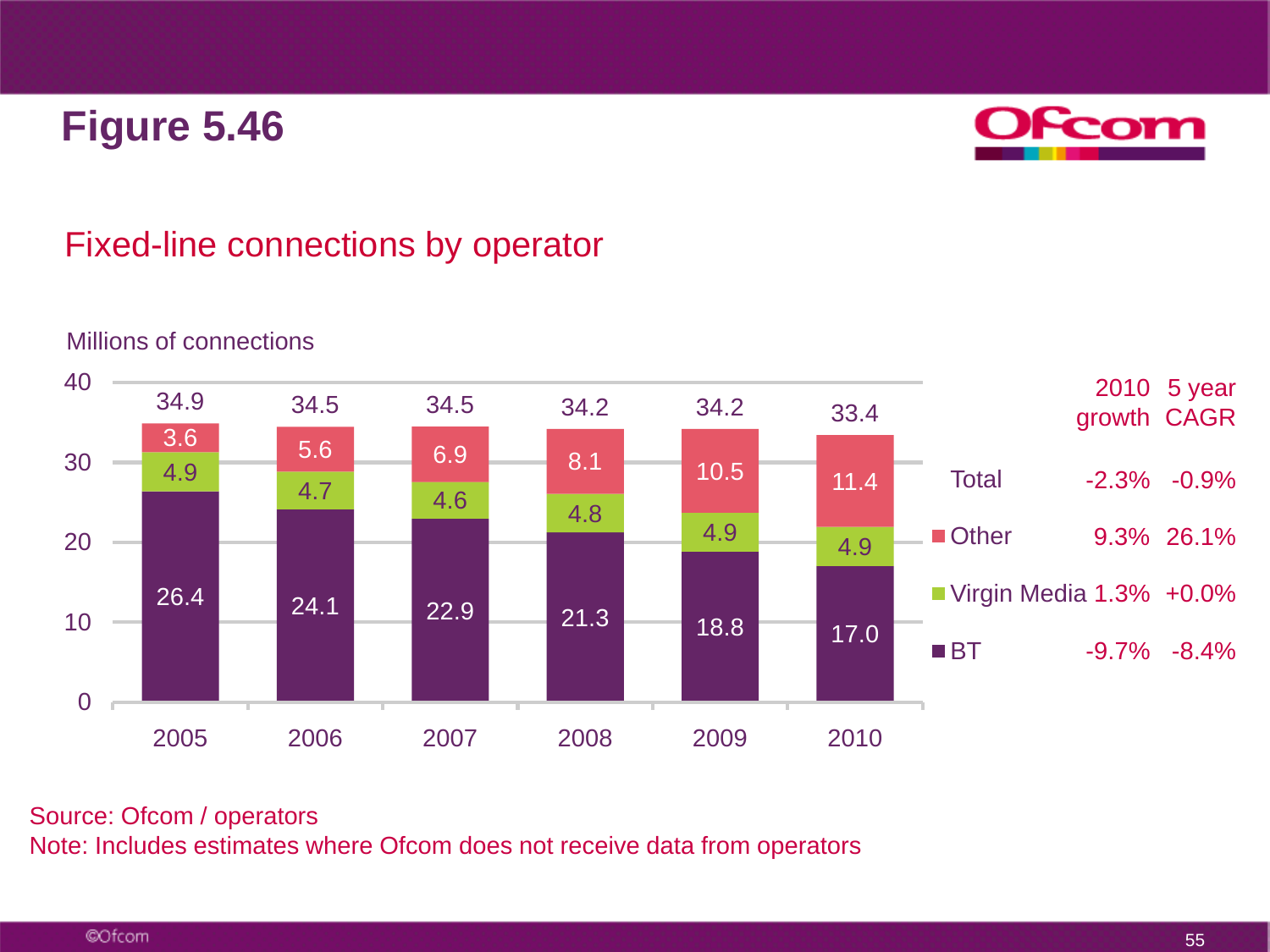

### Mobile services

©Ofcom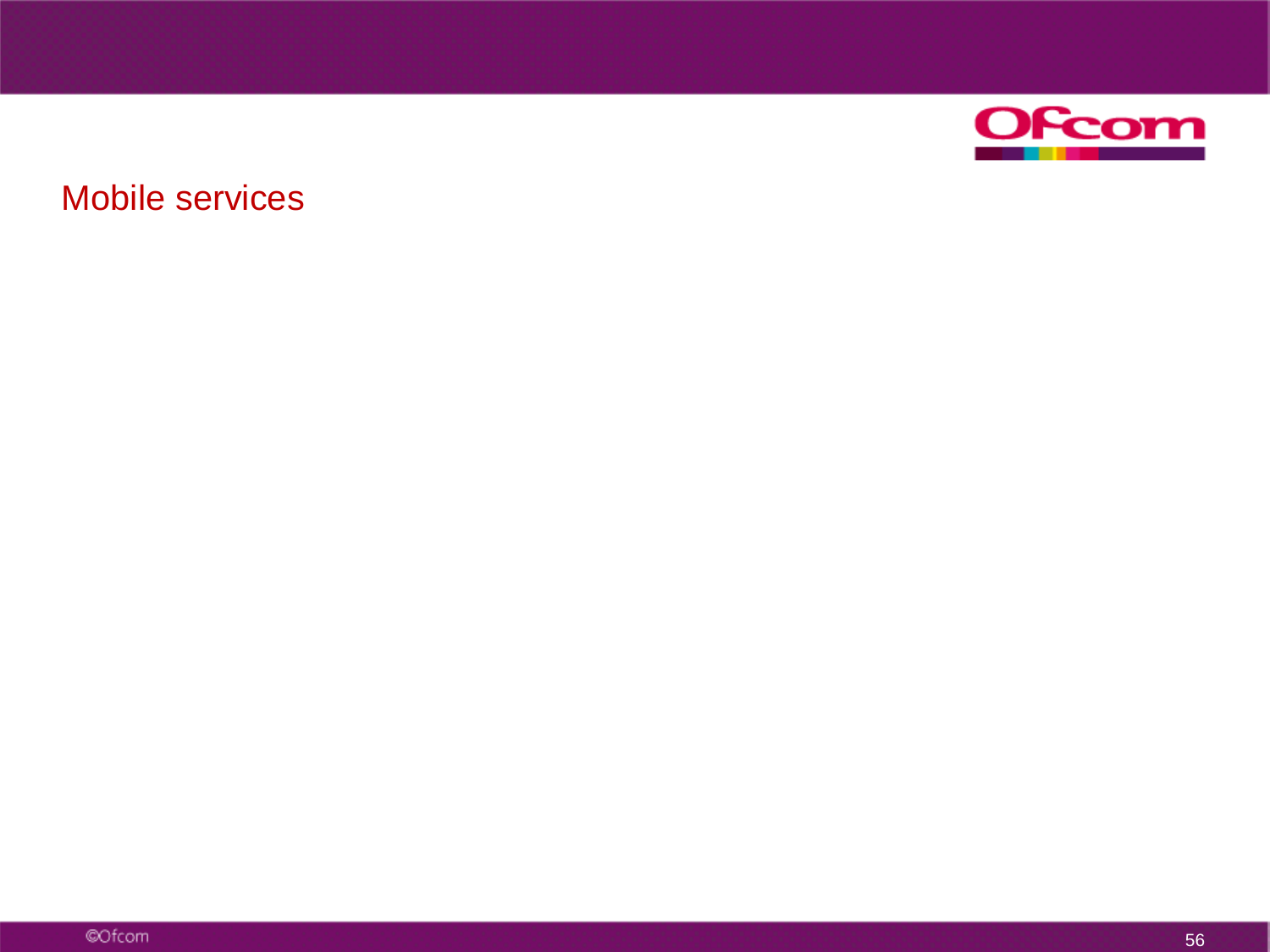

#### Mobile telecoms retail revenues



#### ©Ofcom

57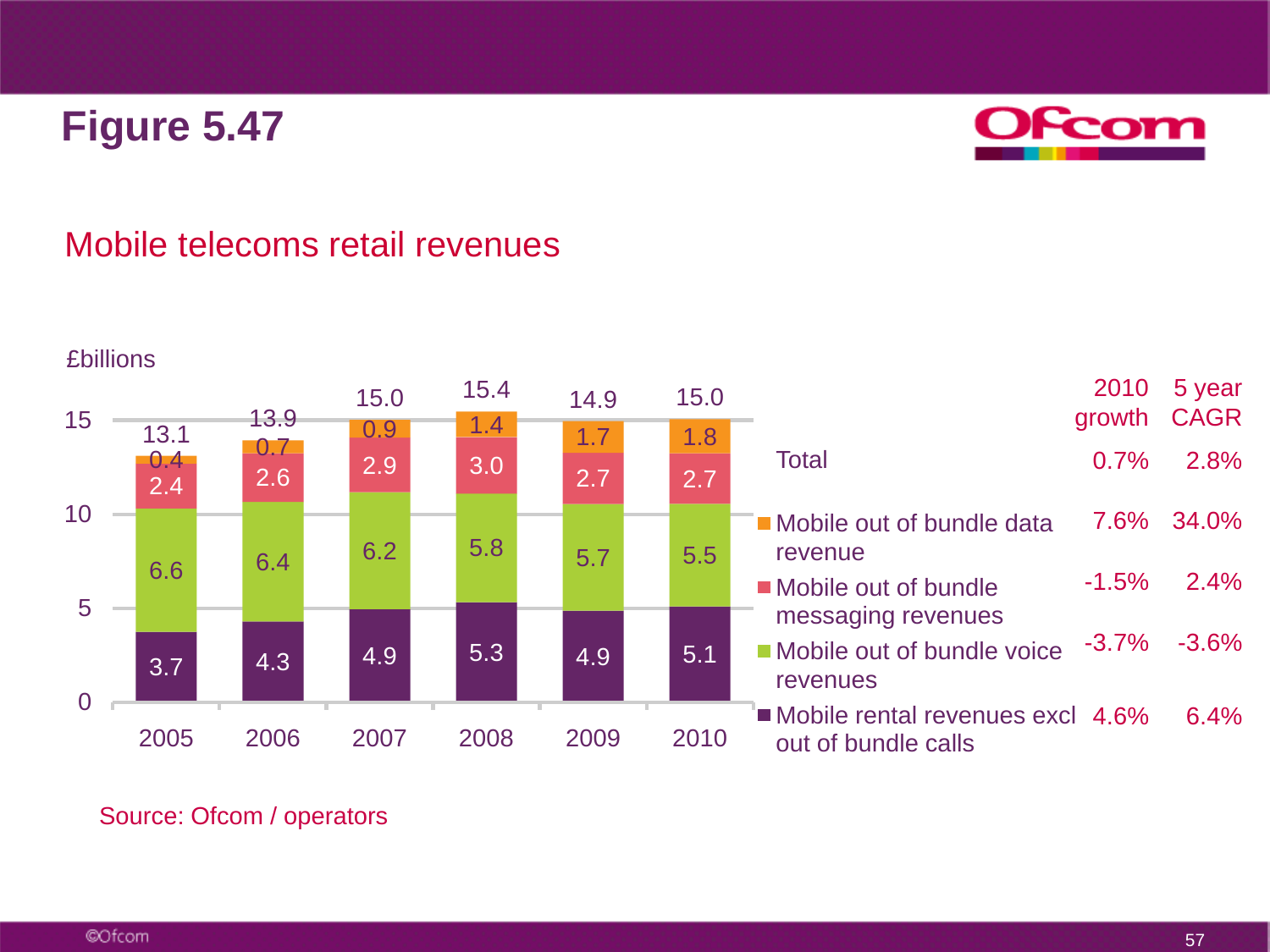

### Mobile telephony retail revenues, by network

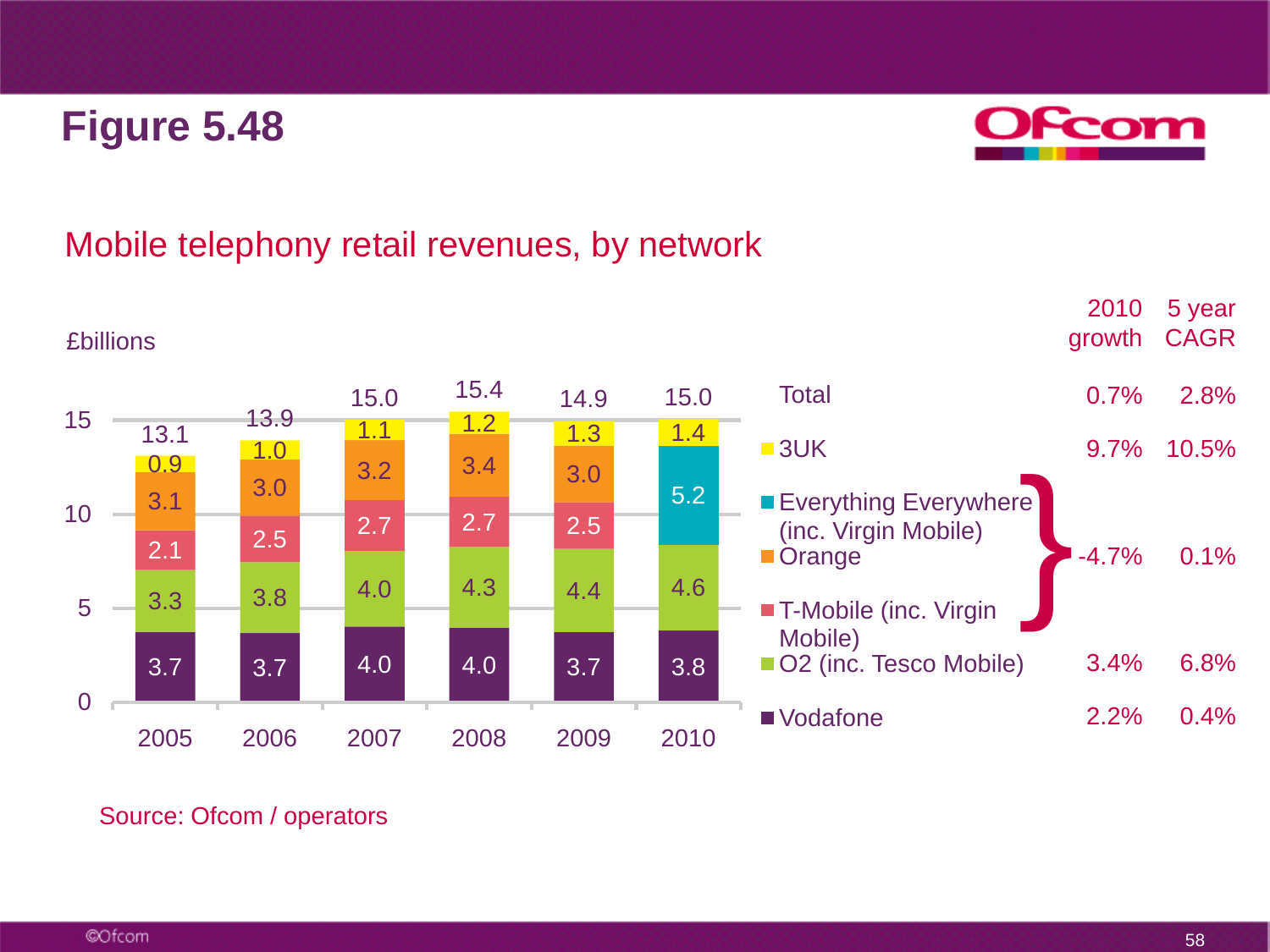

### Average monthly retail voice revenue per mobile subscription



#### Source: Ofcom / operator data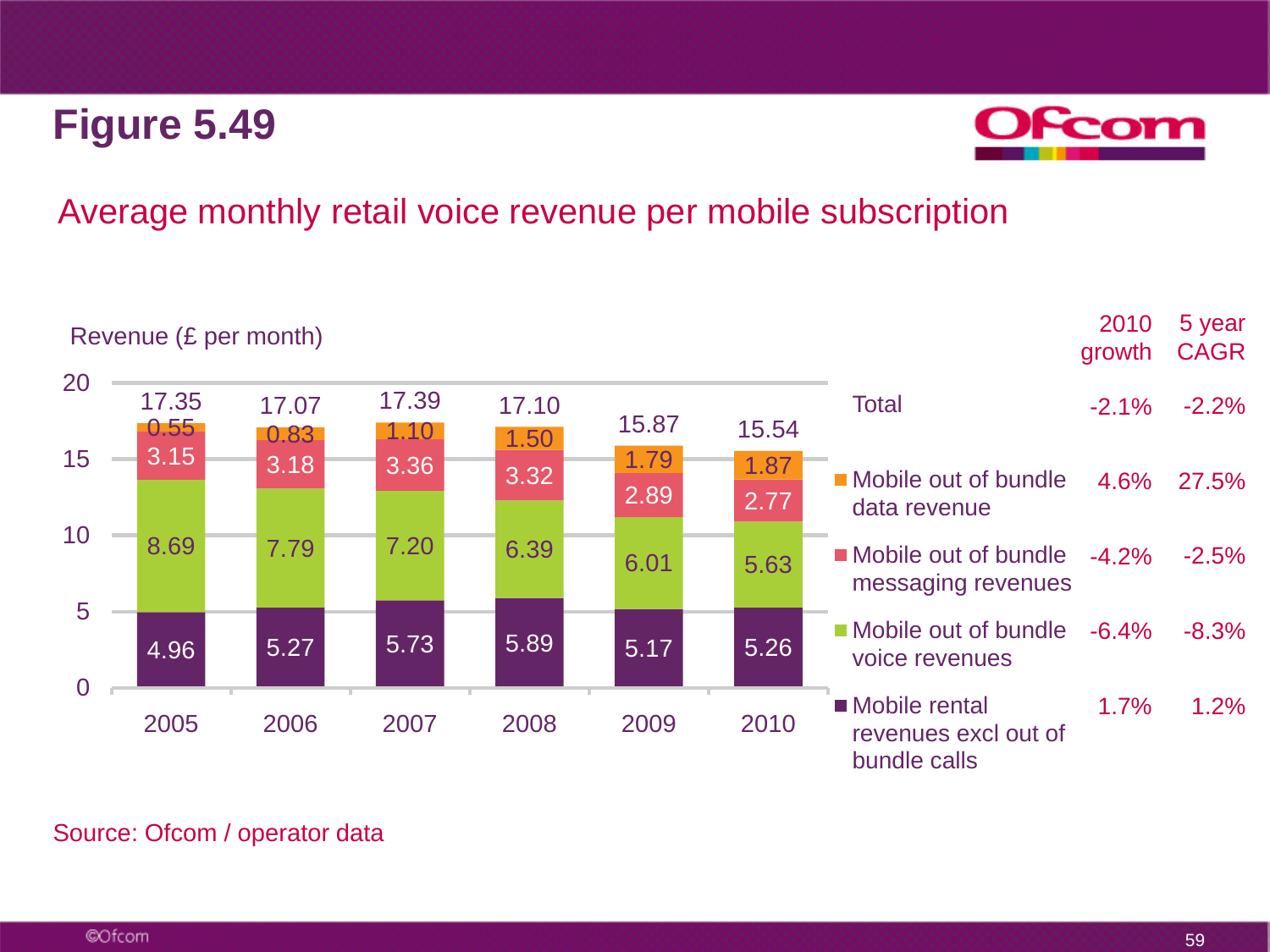

### Average monthly revenue per mobile subscriber, by connection type

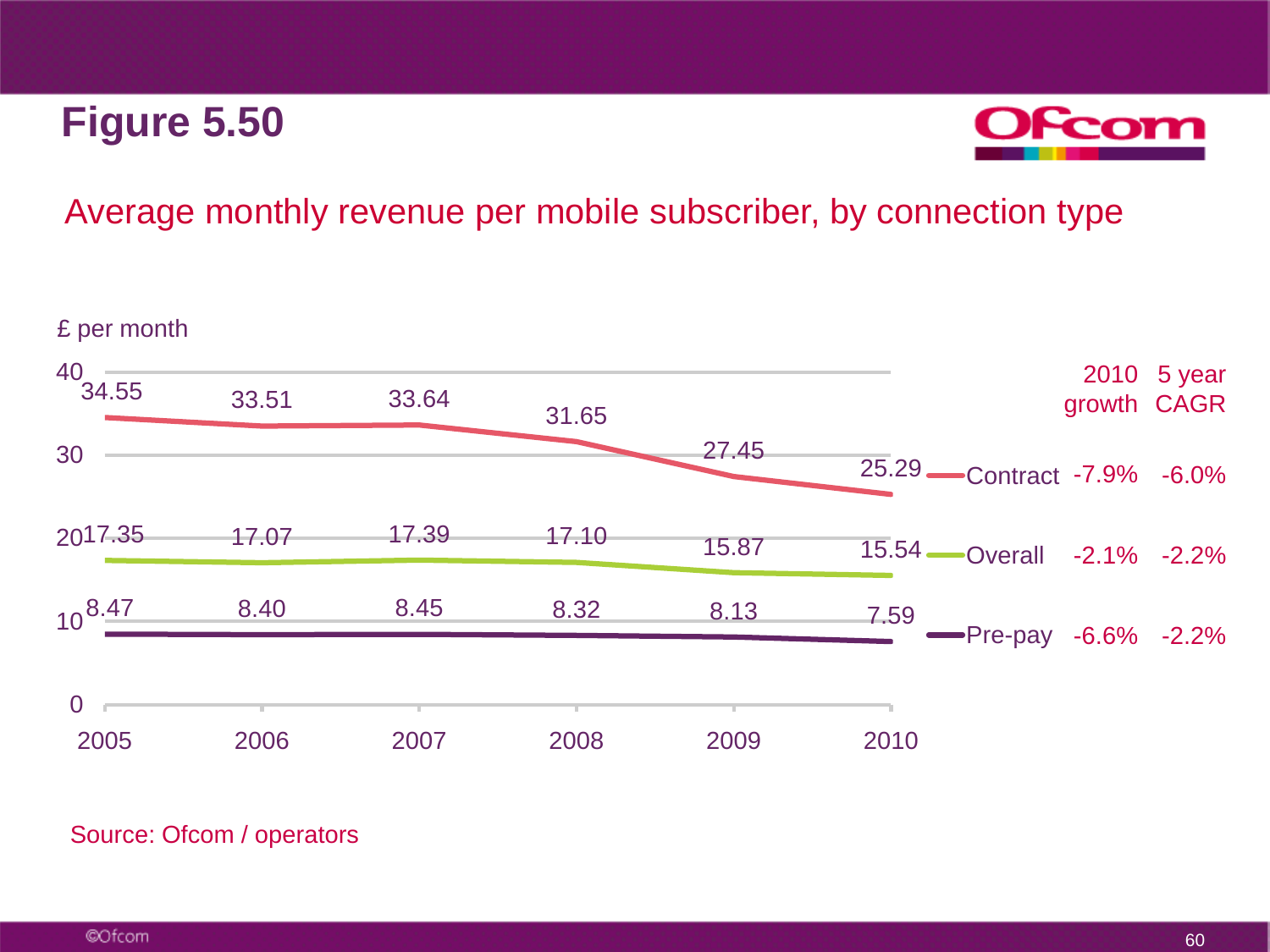

#### Mobile originating voice call volumes

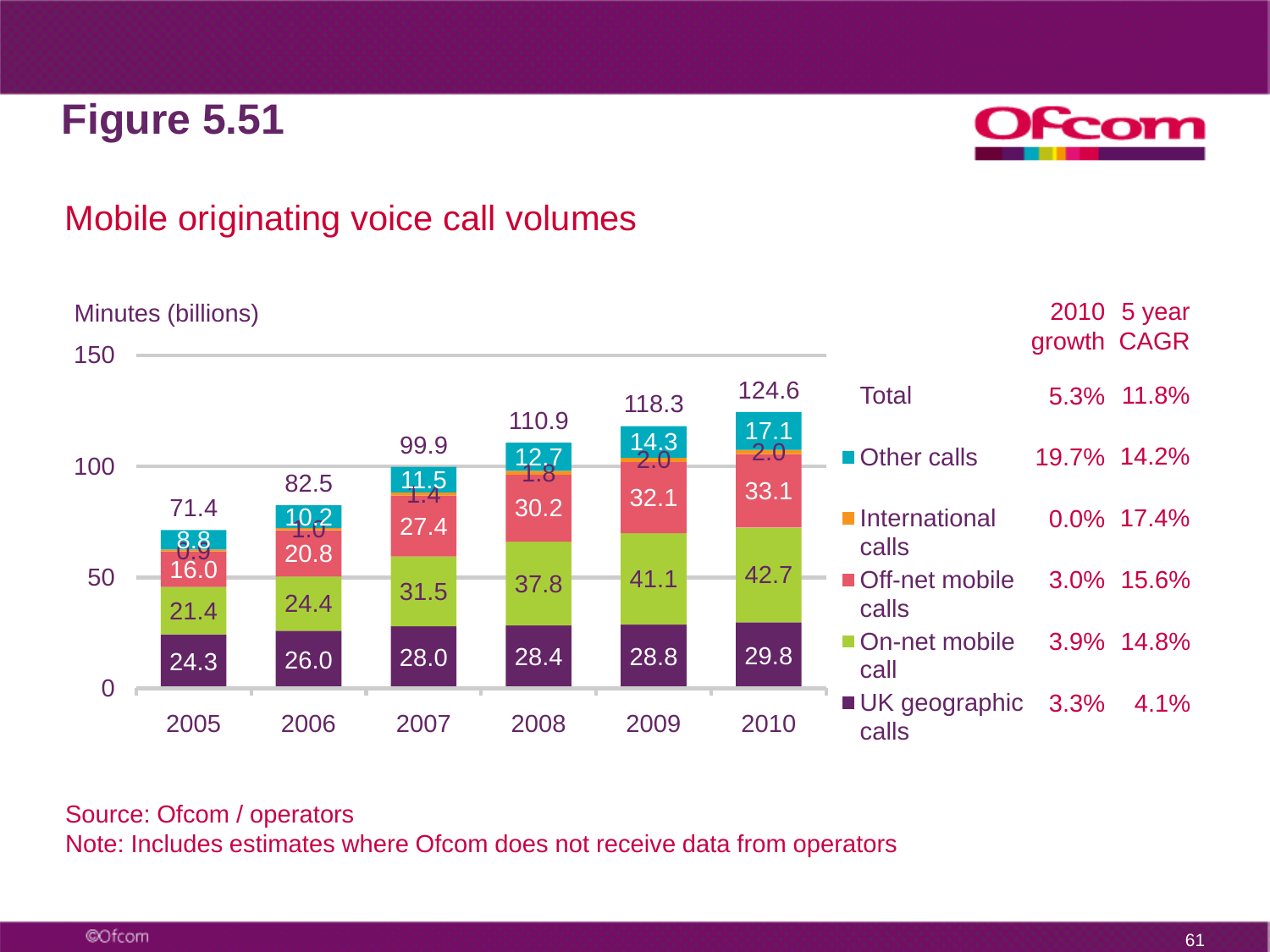

### Mobile voice call volumes, by subscription type



Minutes (billions)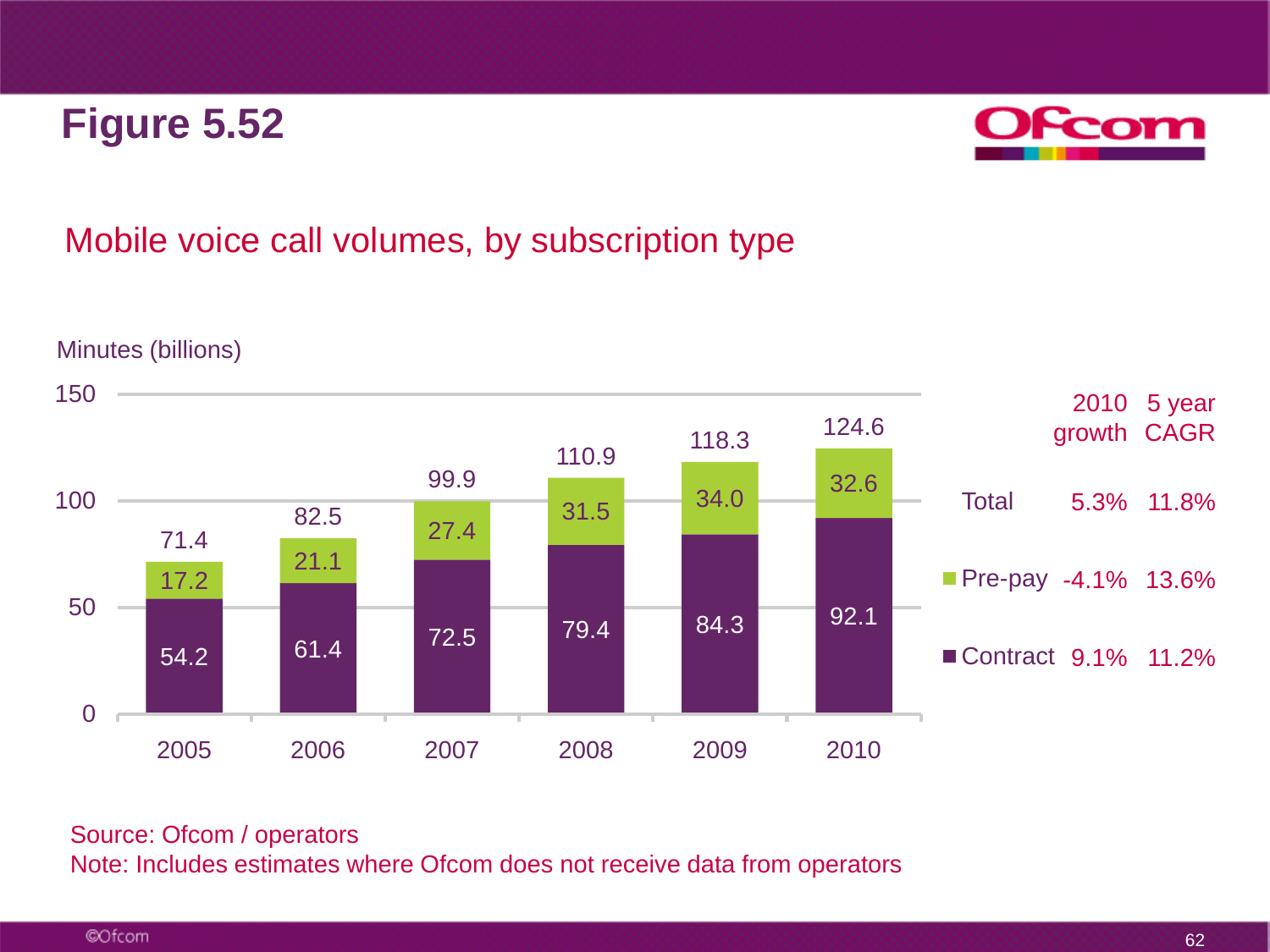

### Mobile messaging volumes

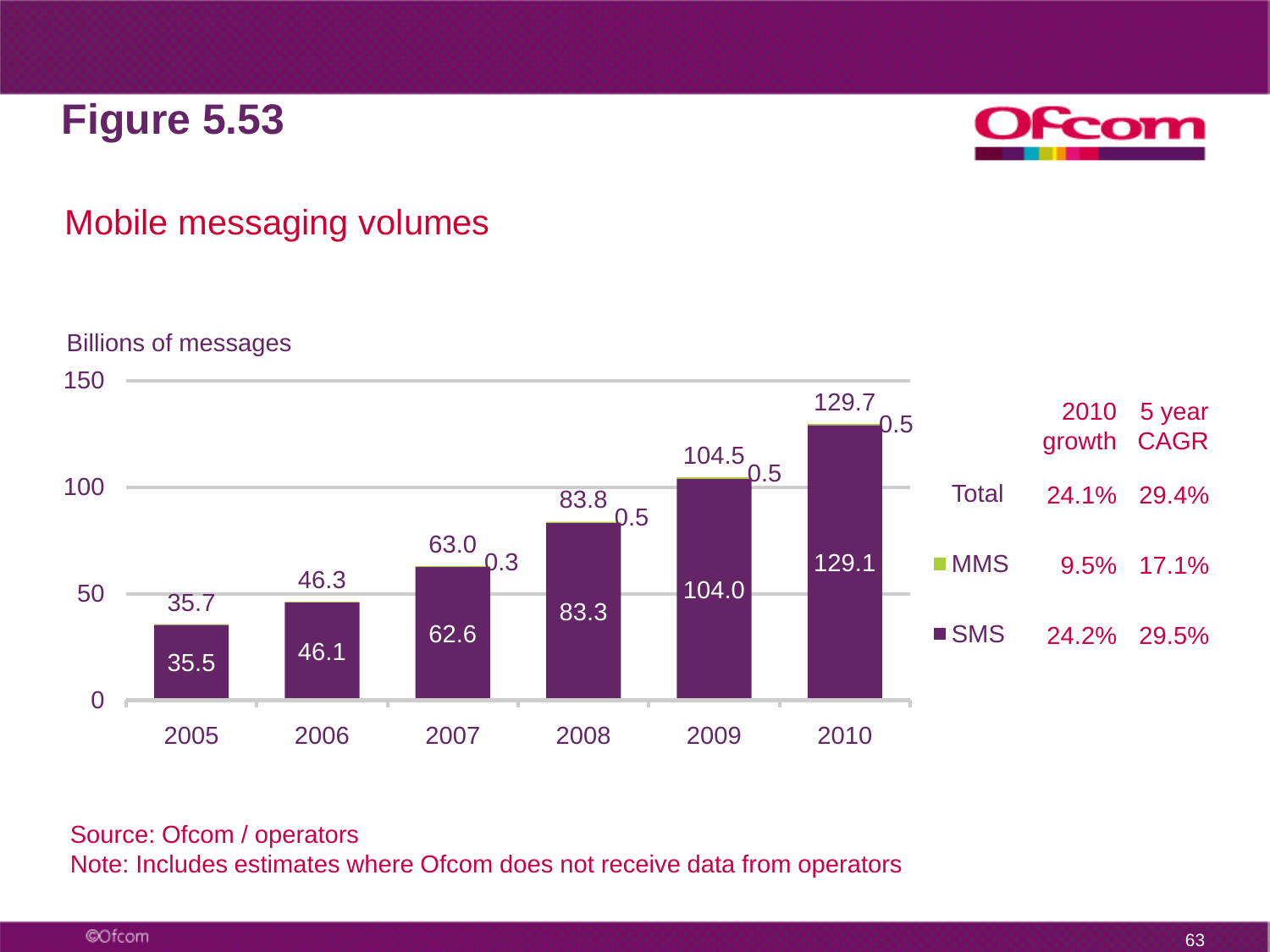

### Mobile subscriptions, by network operator

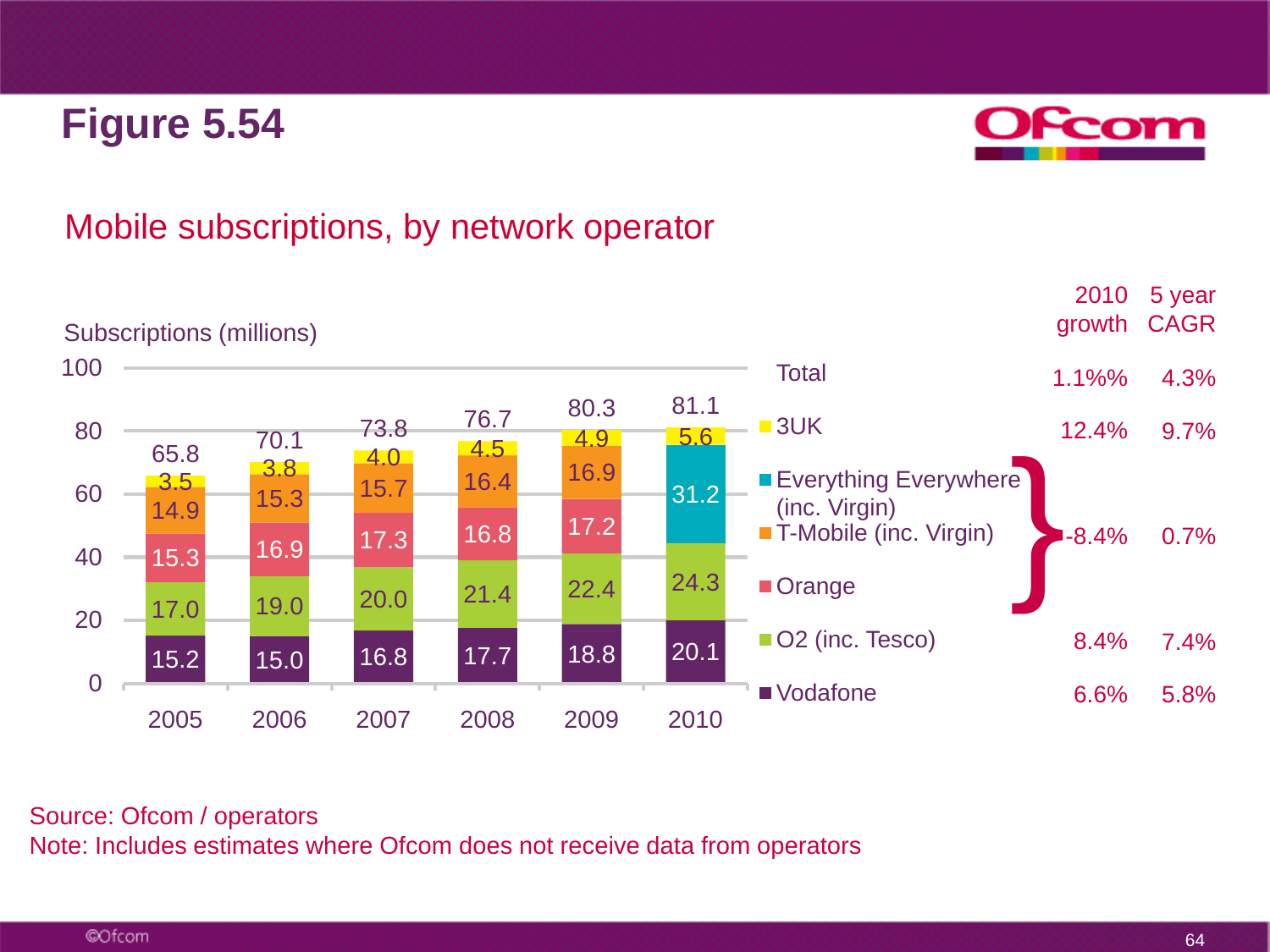

### Mobile subscriptions by technology



#### Subscriptions (millions)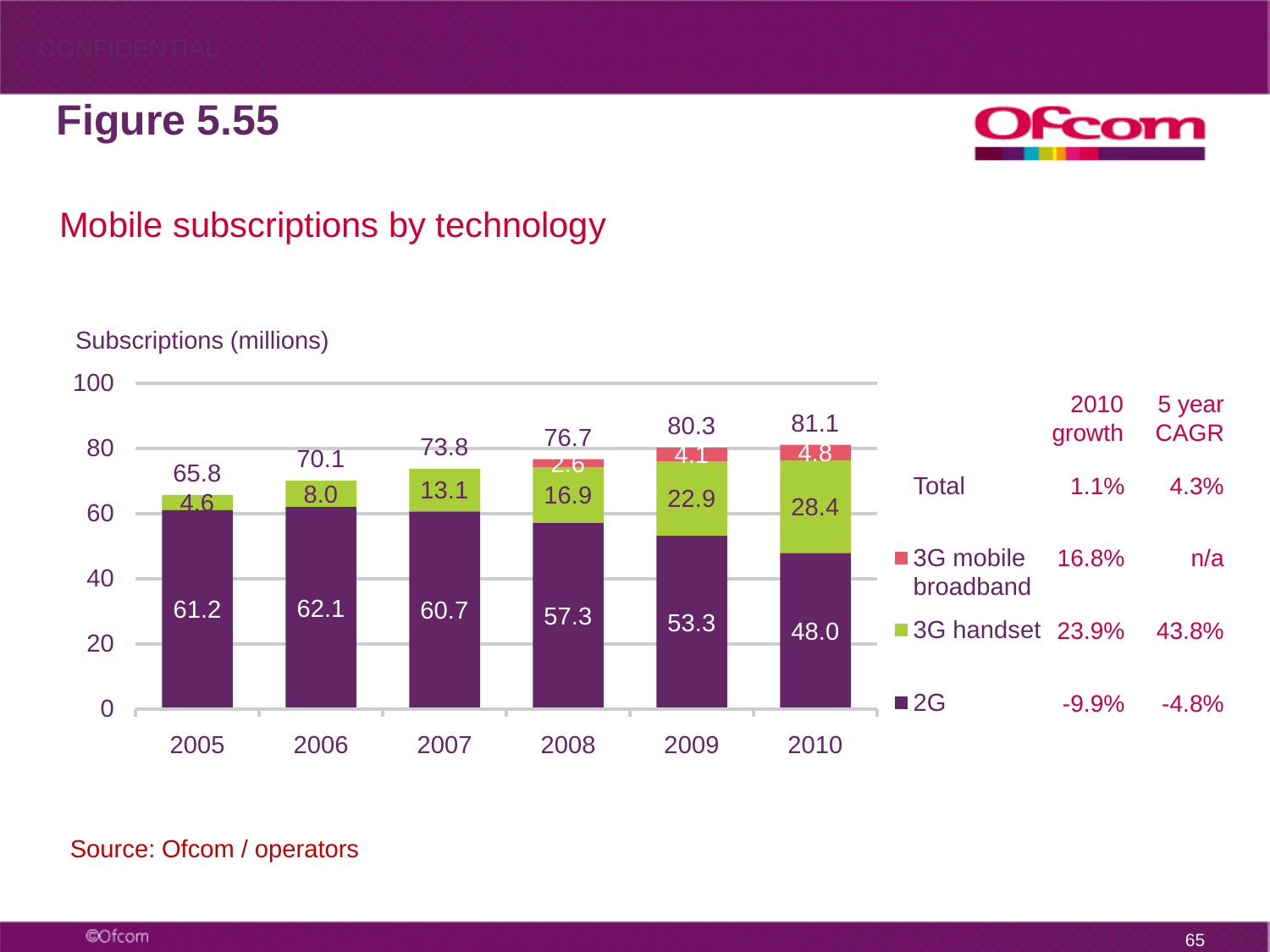

### 3G connections, by network operator



#### Source: Ofcom / operators

Note: 3G includes connections made via laptops/dongles as well as mobile handsets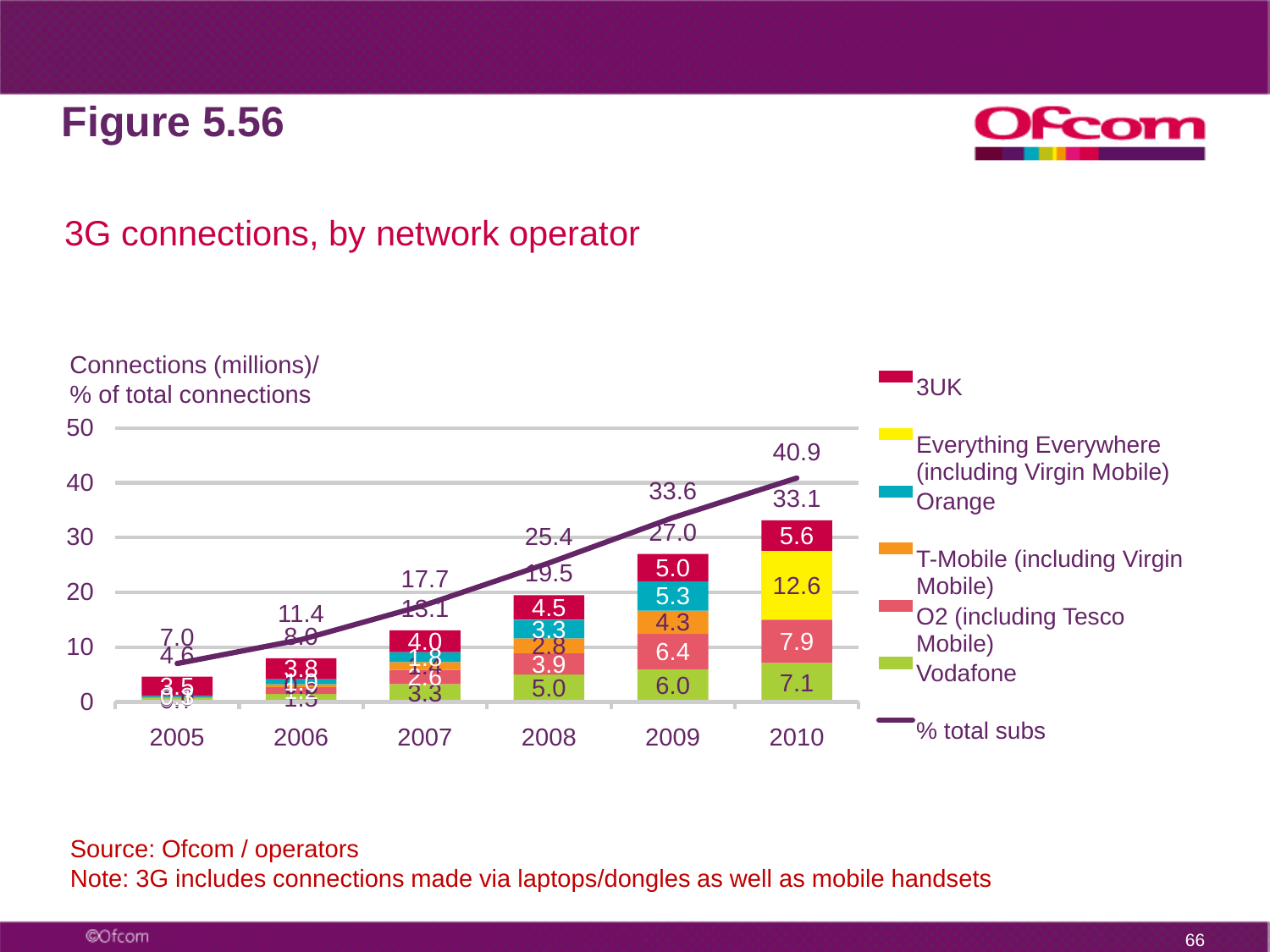

### Fixed data services

©Ofcom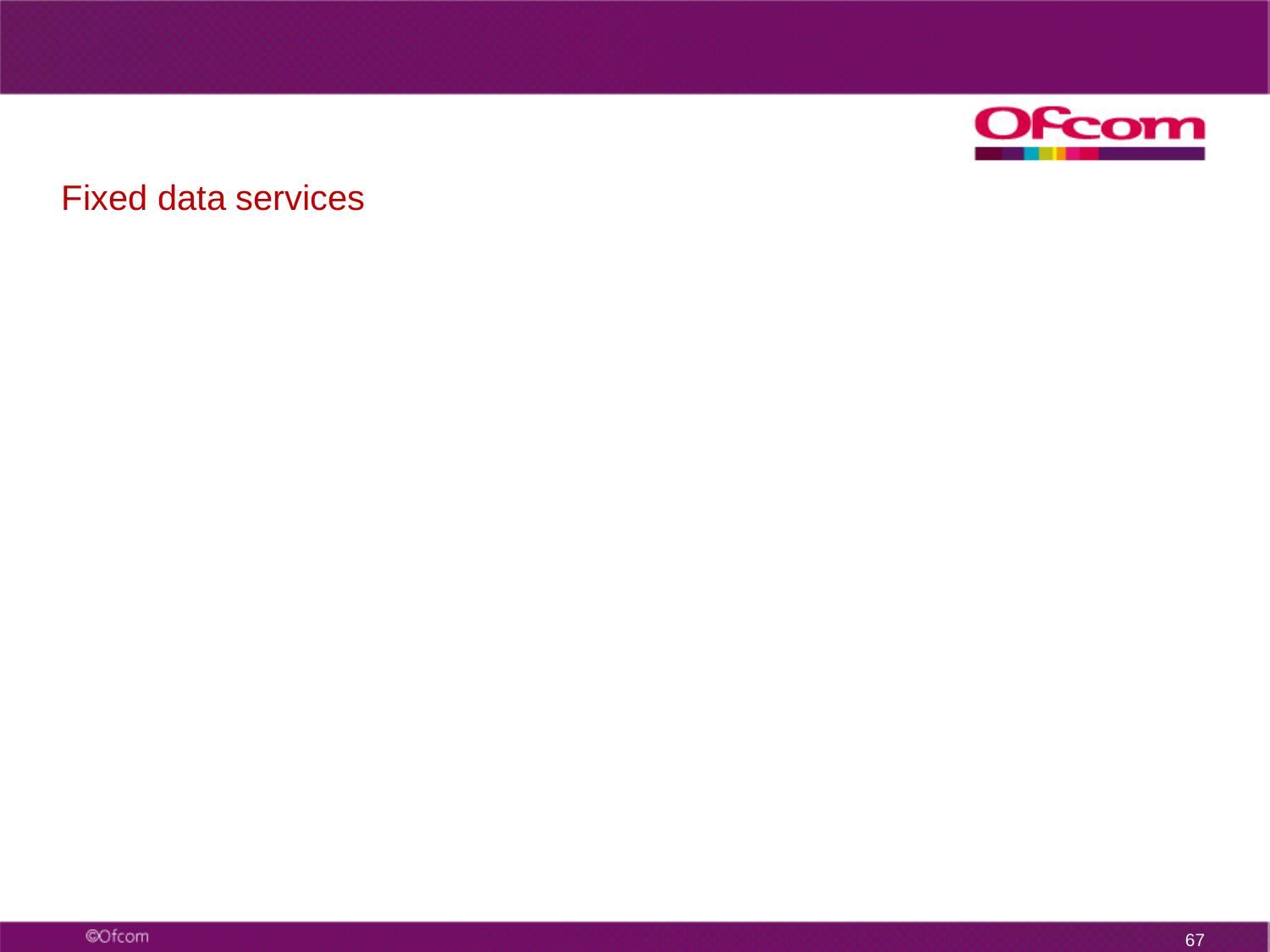

### Estimated UK internet and broadband retail revenue



#### Revenue (£billion)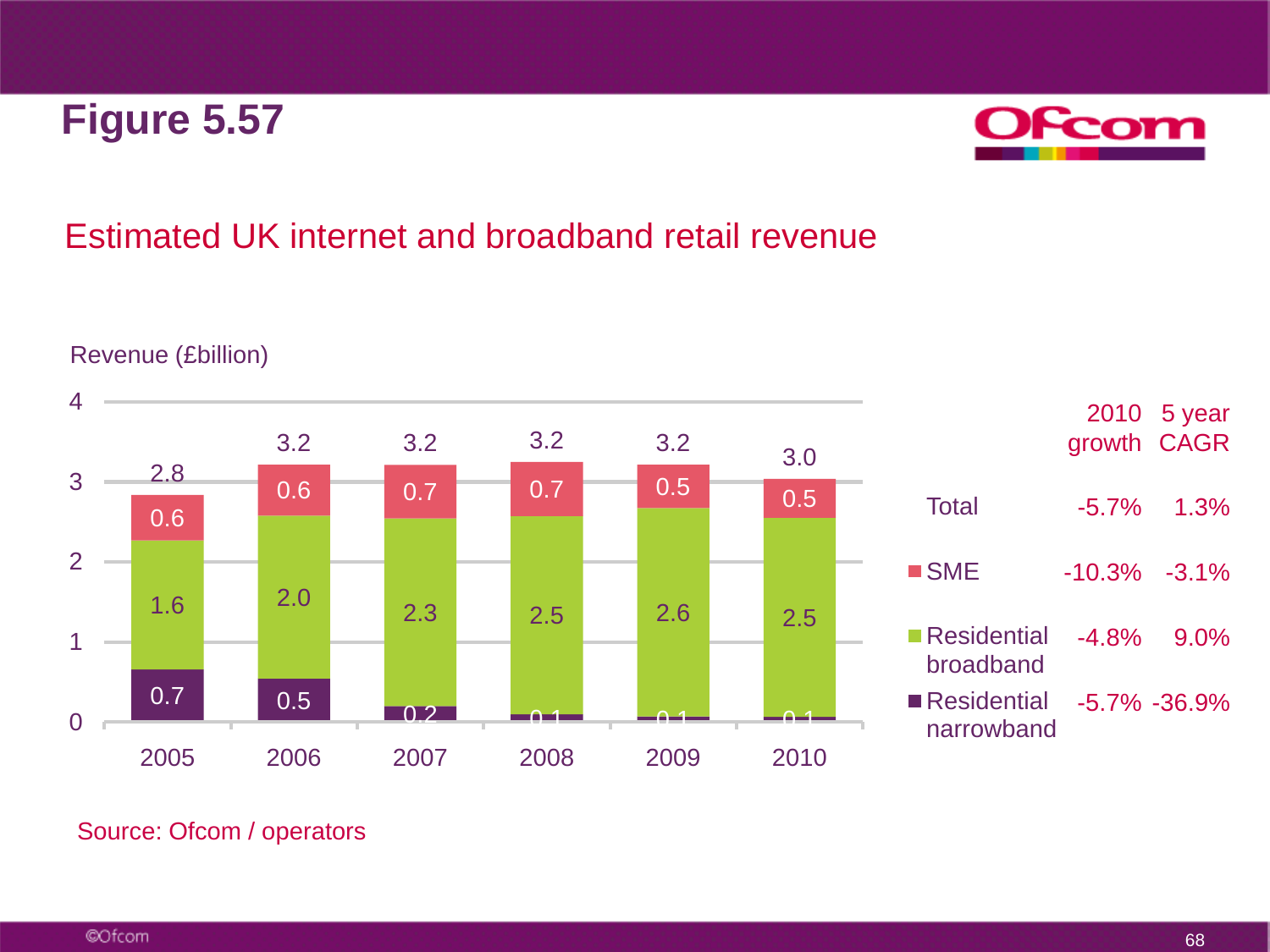

### Estimated UK fixed internet connections



#### Connections (millions)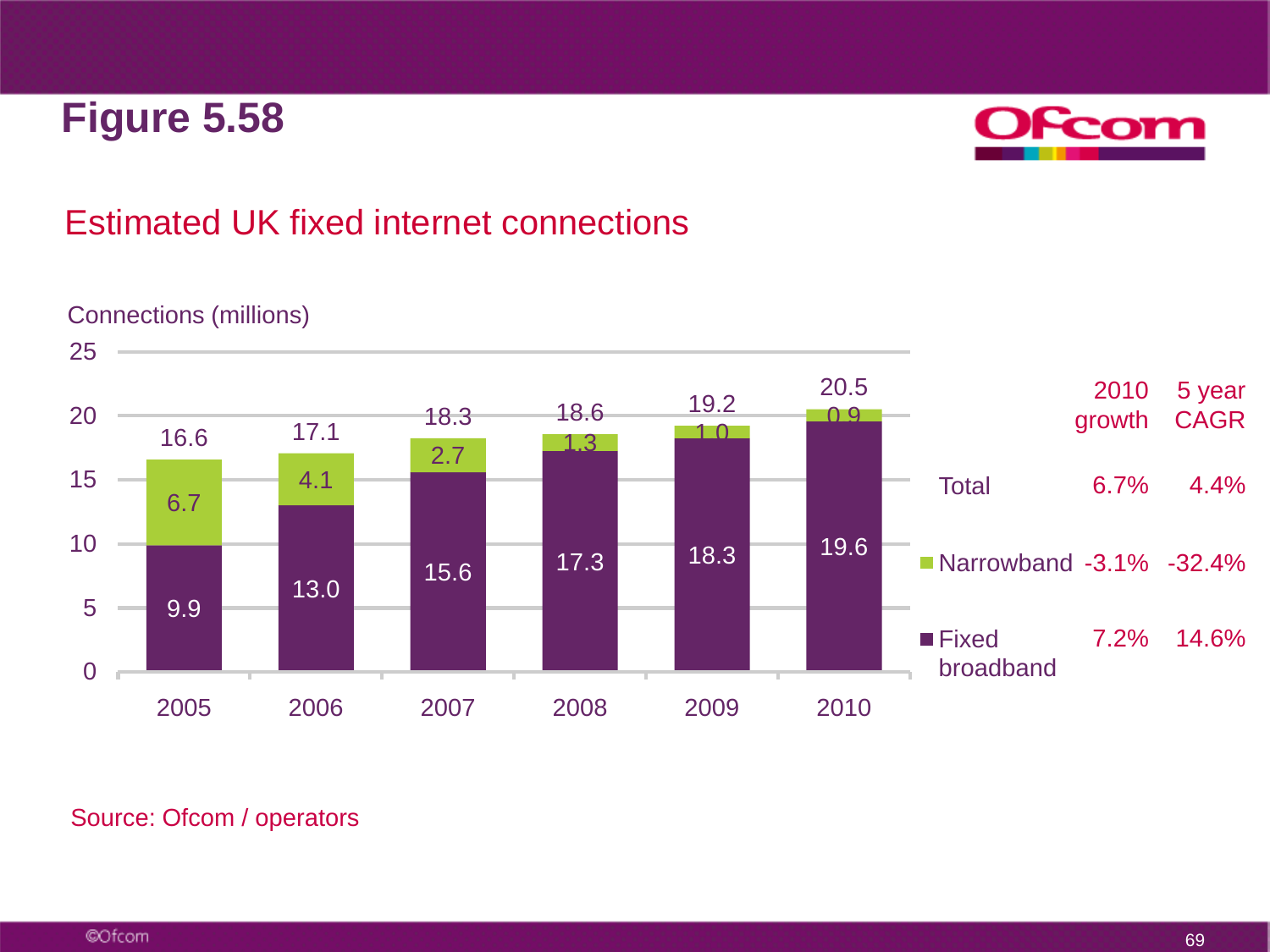

### UK residential and small business fixed internet connections



#### Source: Ofcom / operators Note: SME broadband includes some connections over leased lines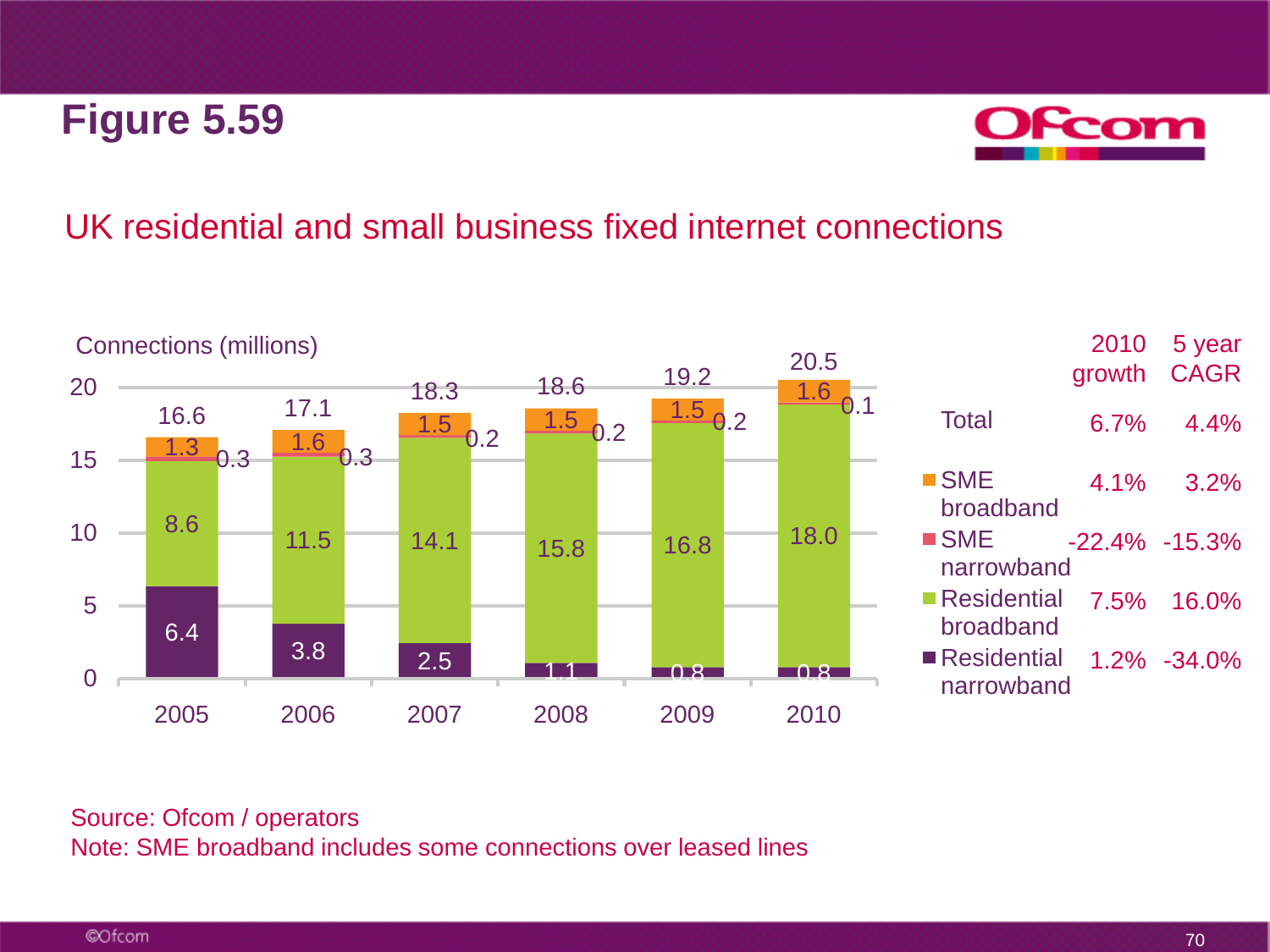

### UK residential and small business fixed broadband connections



#### Source: Ofcom / operators Note: Excludes connections made over cellular networks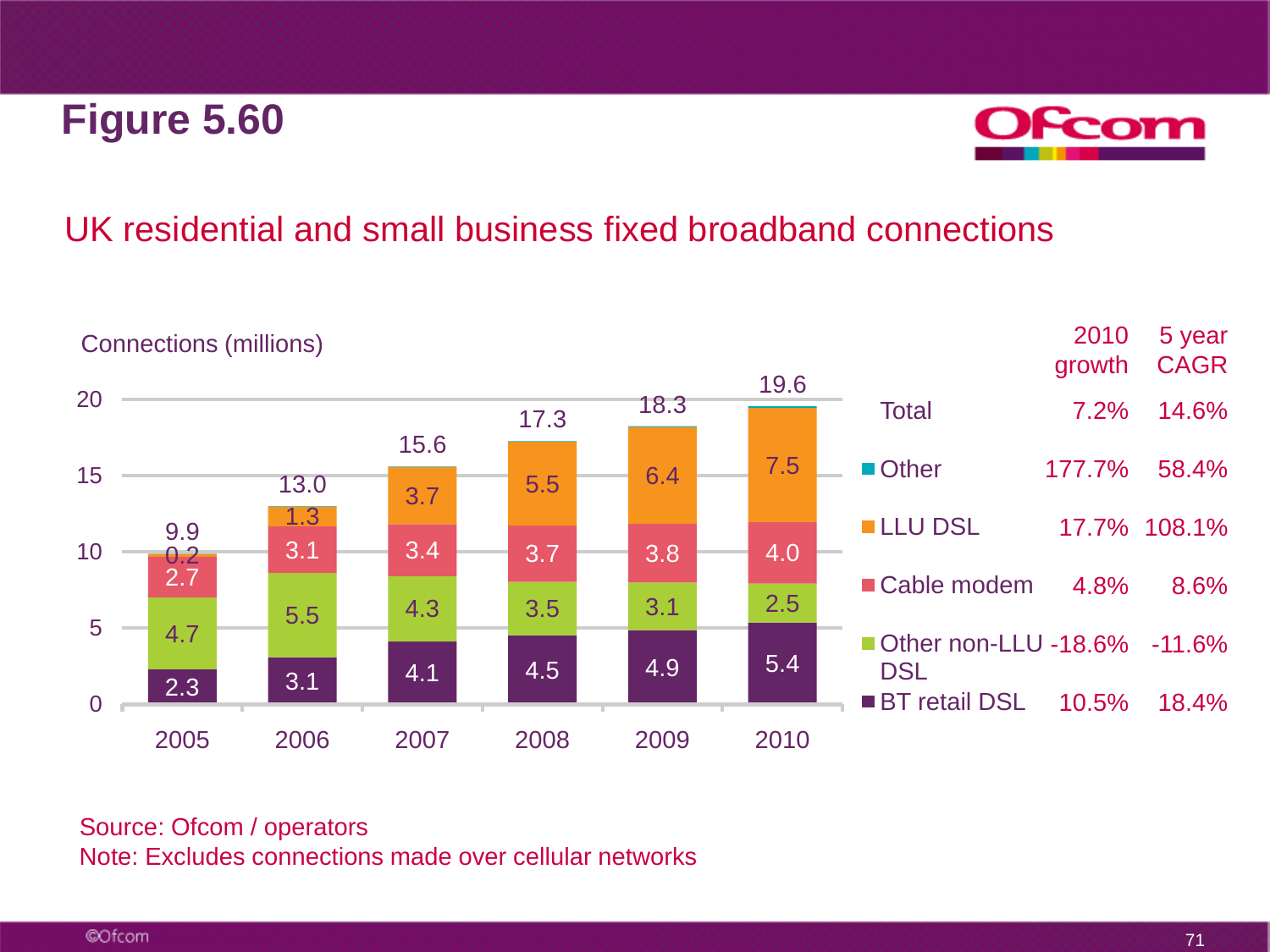

### Fixed broadband connection market shares



#### Source: Ofcom / operators

Note: Where providers have merged historic data is included under the ISP it was part of at the end of 2010; excludes connections made over cellular networks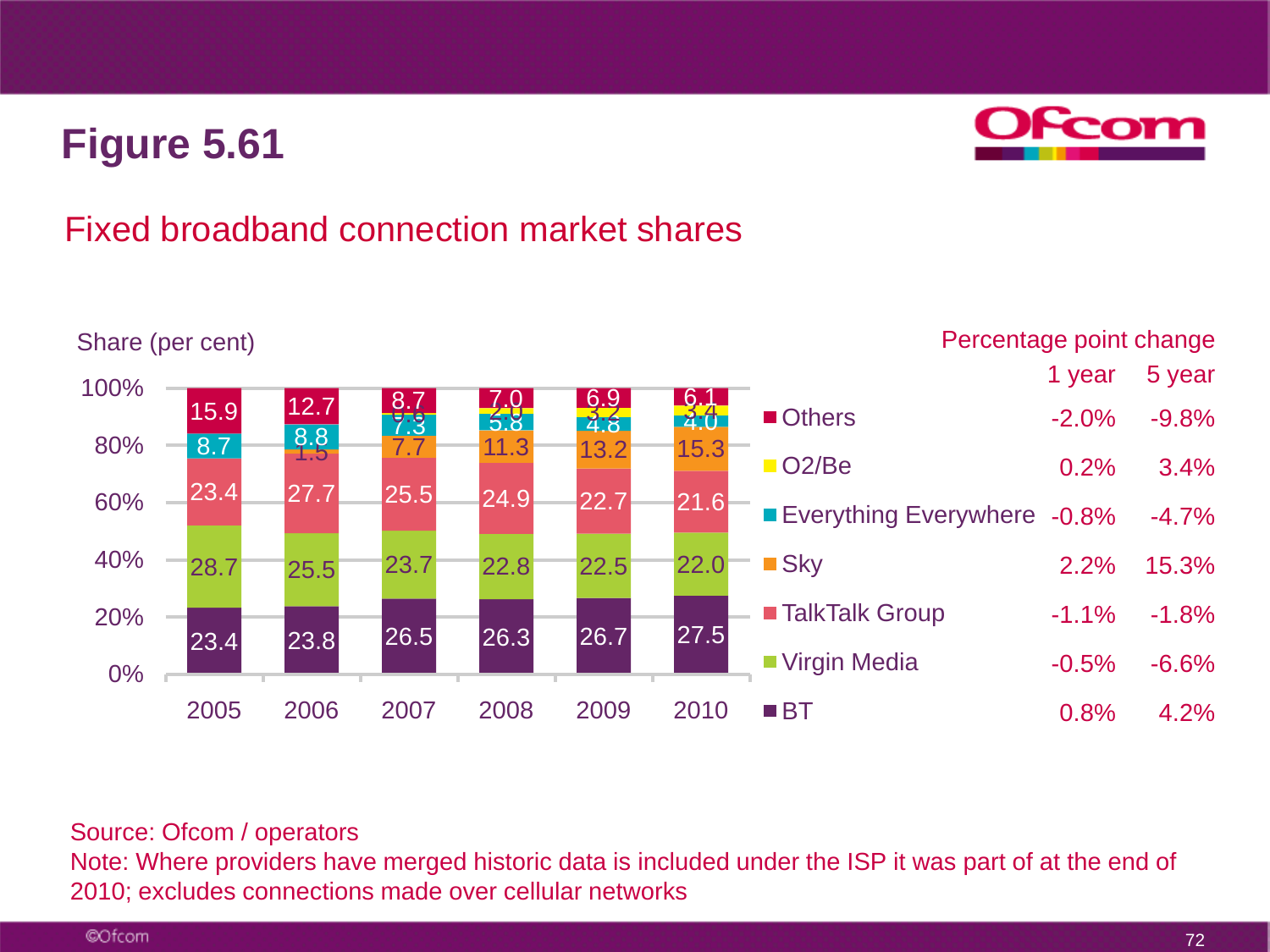

### Business markets

©Ofcom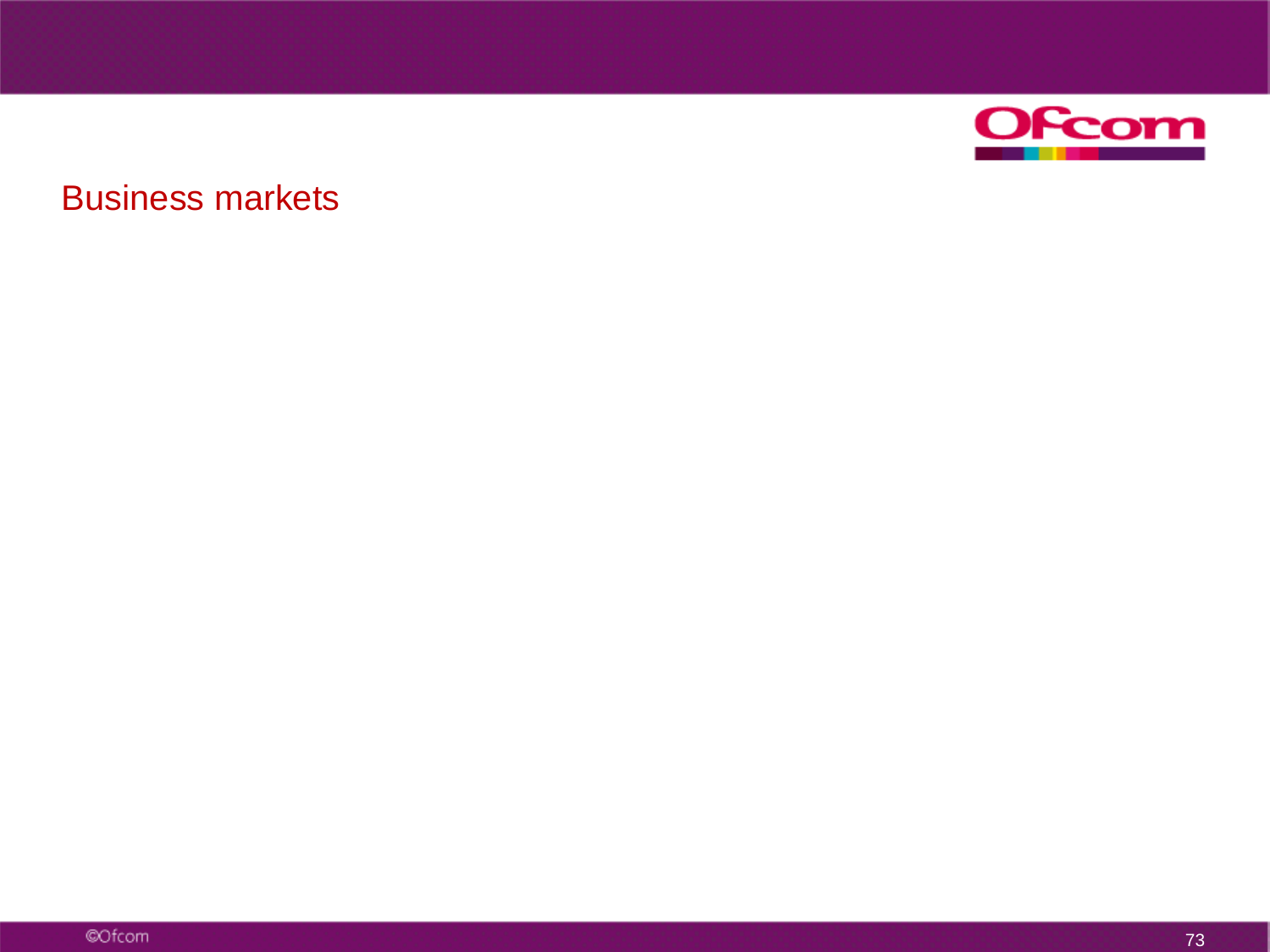

### UK business telecoms services revenue



Source: Ofcom / operators / IDC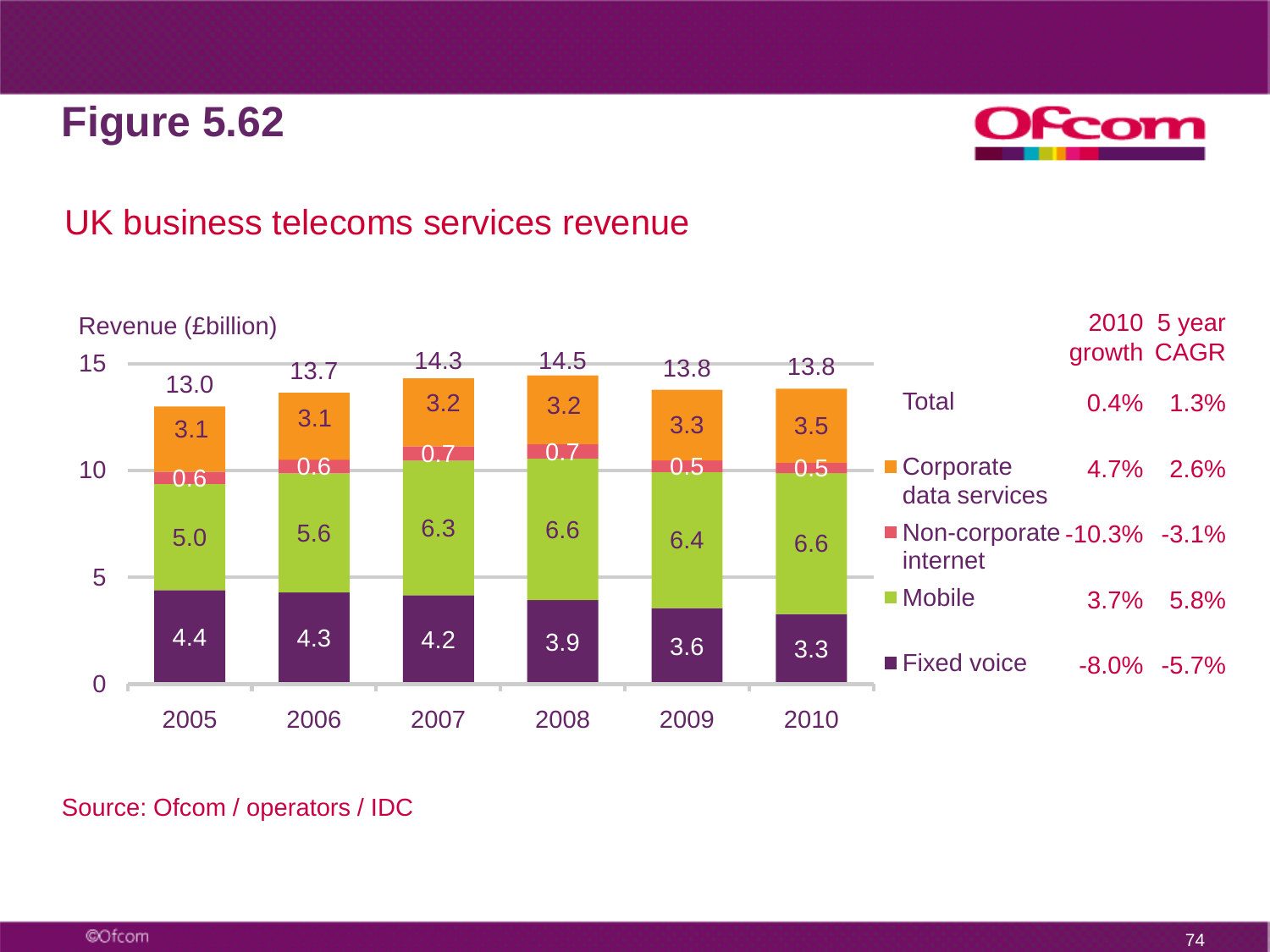

### Average monthly voice revenue per business fixed line



#### Source: Ofcom / operators Note: Excludes revenues from non-geographic voice calls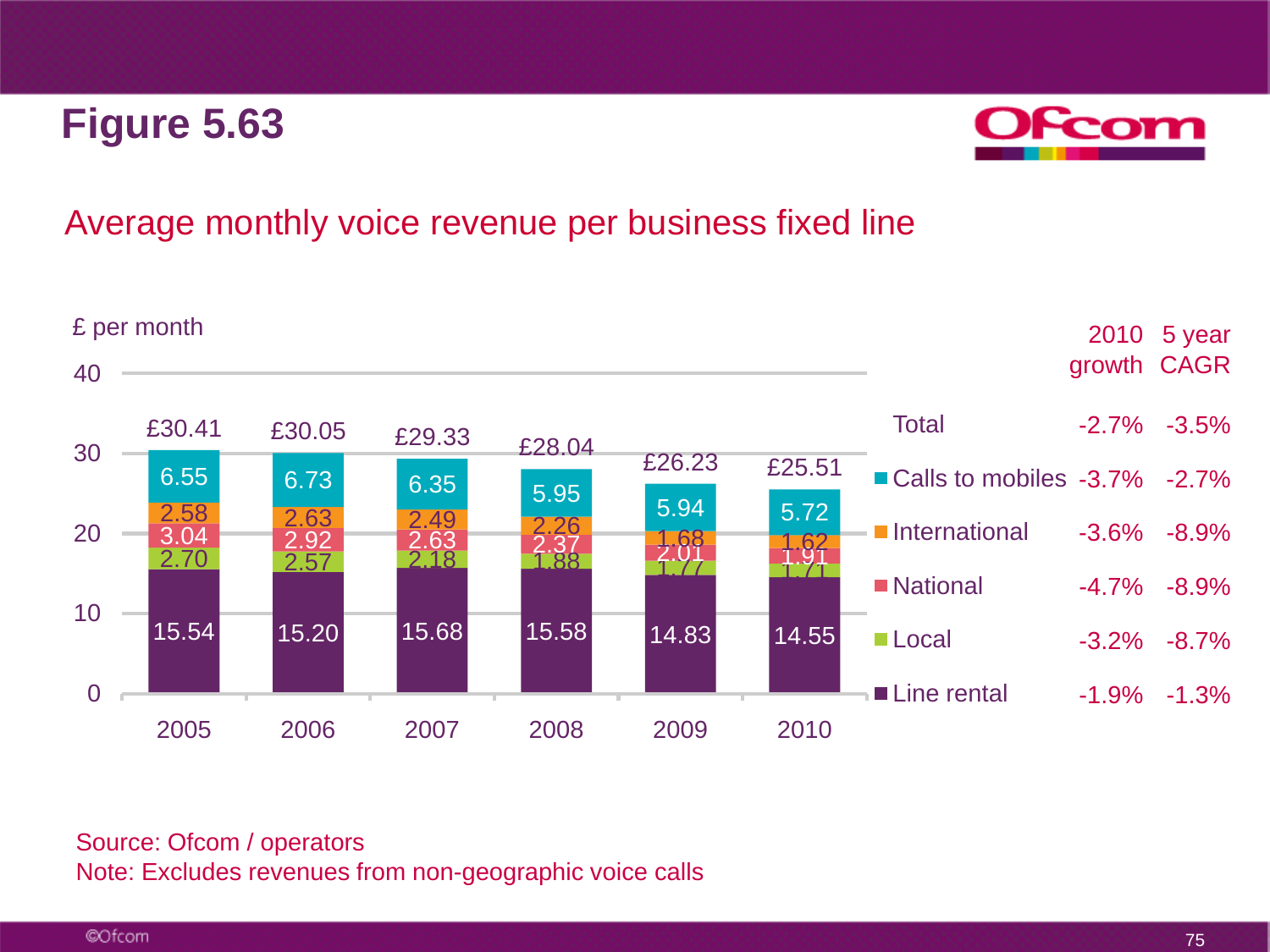

### Breakdown of business mobile revenue



#### Revenue (£billion)

Source: Ofcom / operators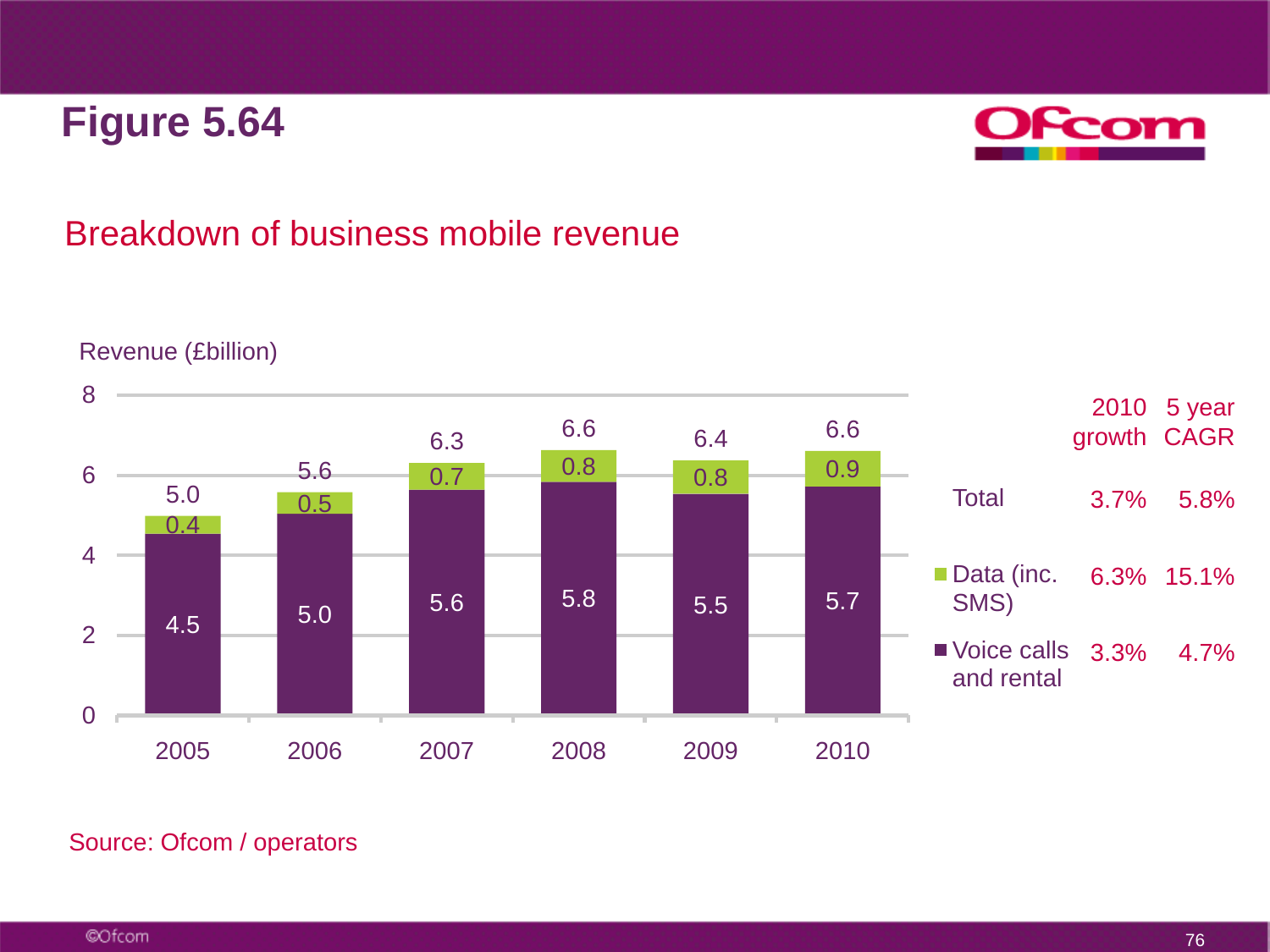

### Business voice call volumes

#### Call minutes (billions)



#### Source: Ofcom / operators Note: Fixed data excludes non-geographic voice call volumes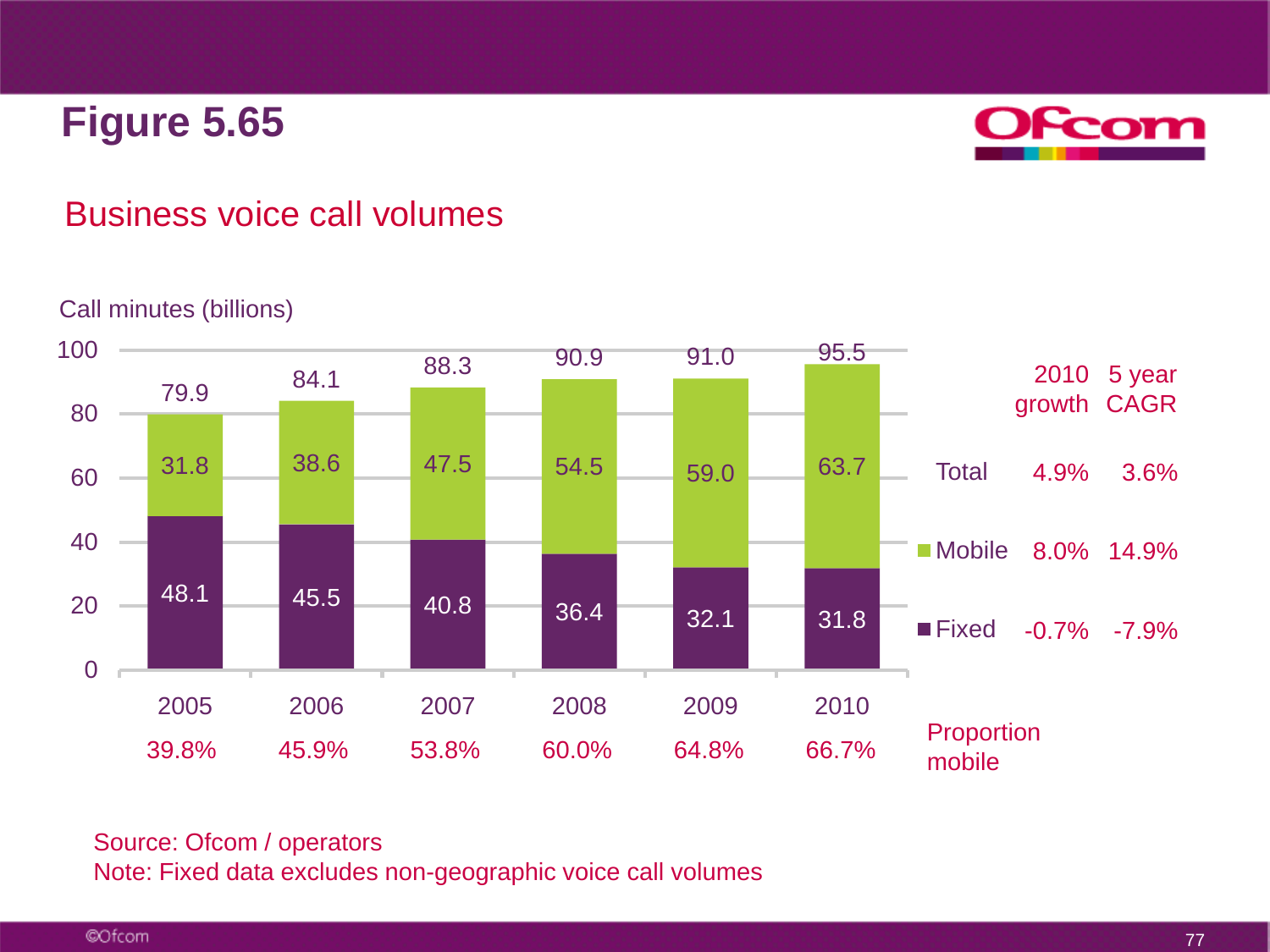

## Business fixed lines, by type

#### Lines / channels (millions)



#### Source: Ofcom / operators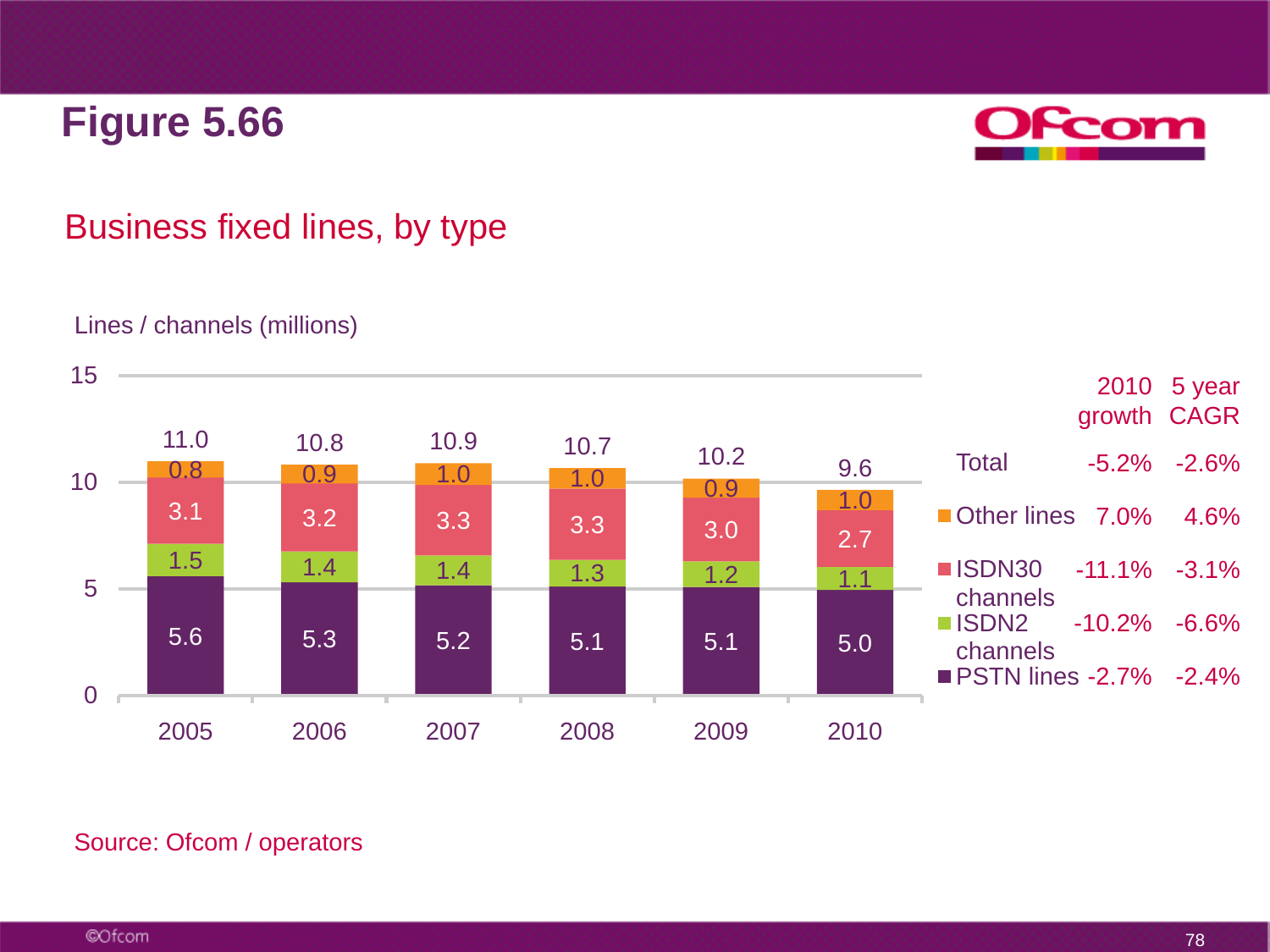

## **UK Communications Market 2011: telecoms charts**

- Key market developments
- The telecoms industry
- The telecoms user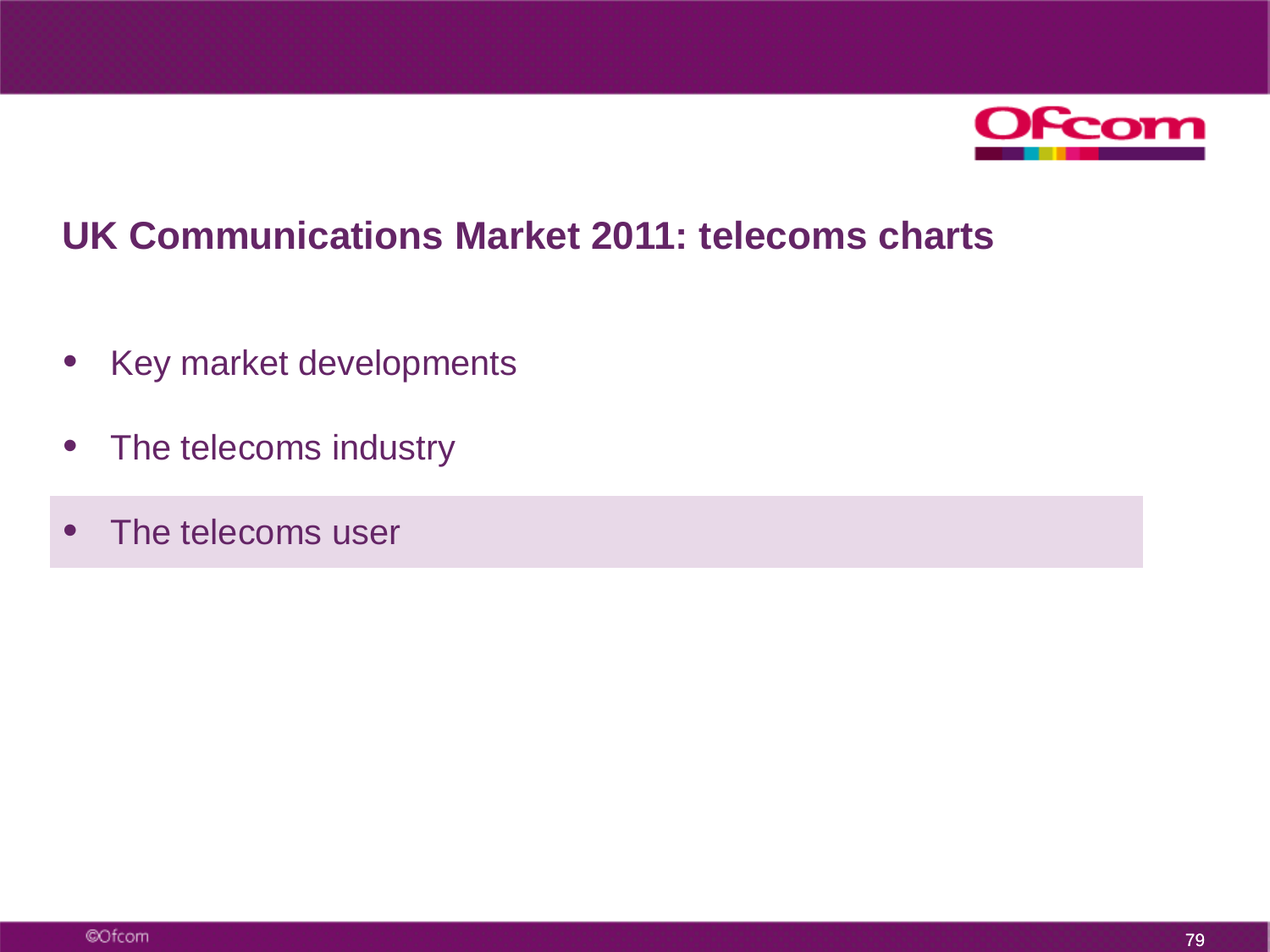

### Residential sector overview

©Ofcom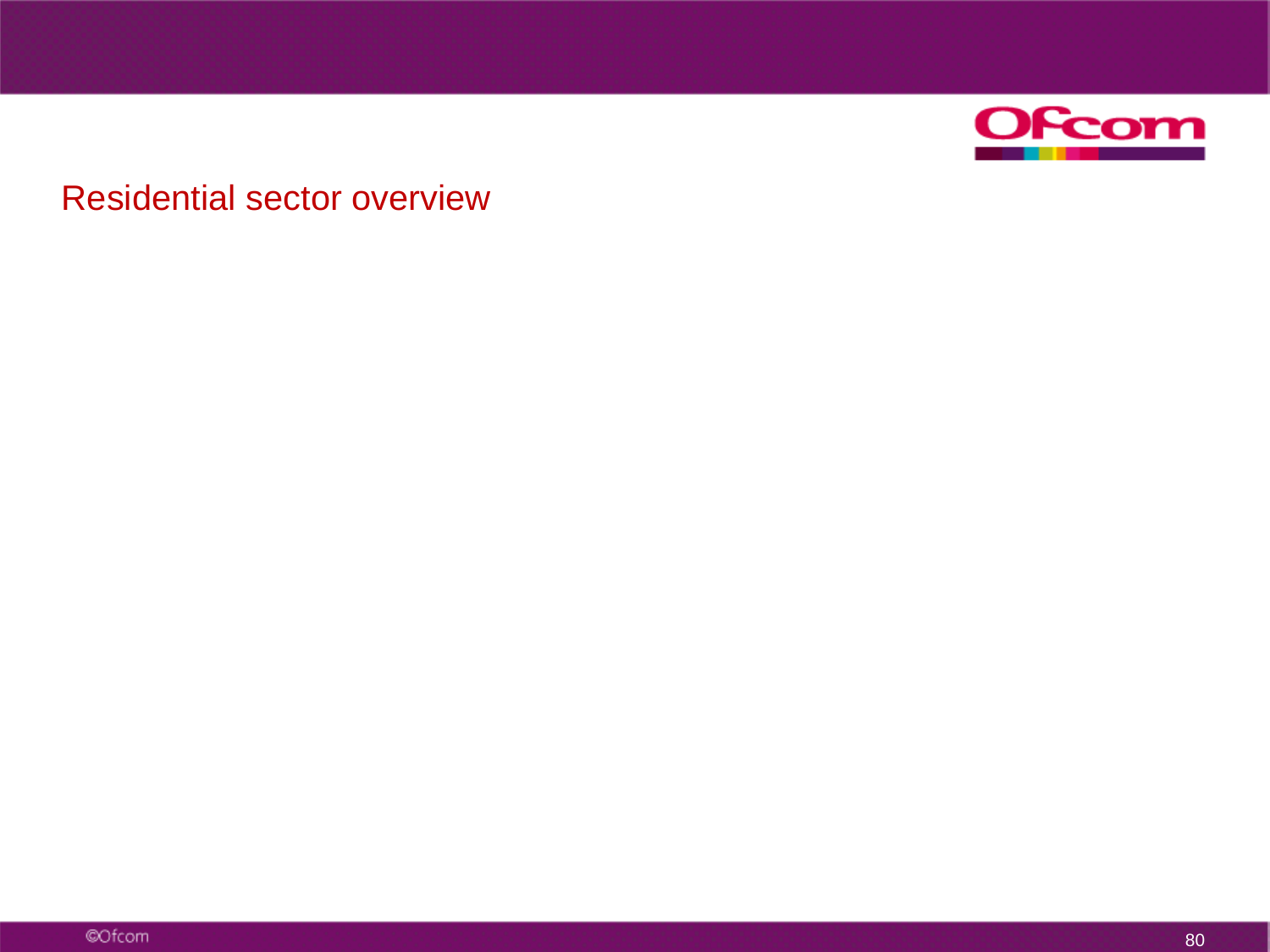

### Average household spend on telecoms services



#### Source: Ofcom / operators / ONS

Notes: Includes estimates where Ofcom does not receive data from operators; adjusted to RPI; includes VAT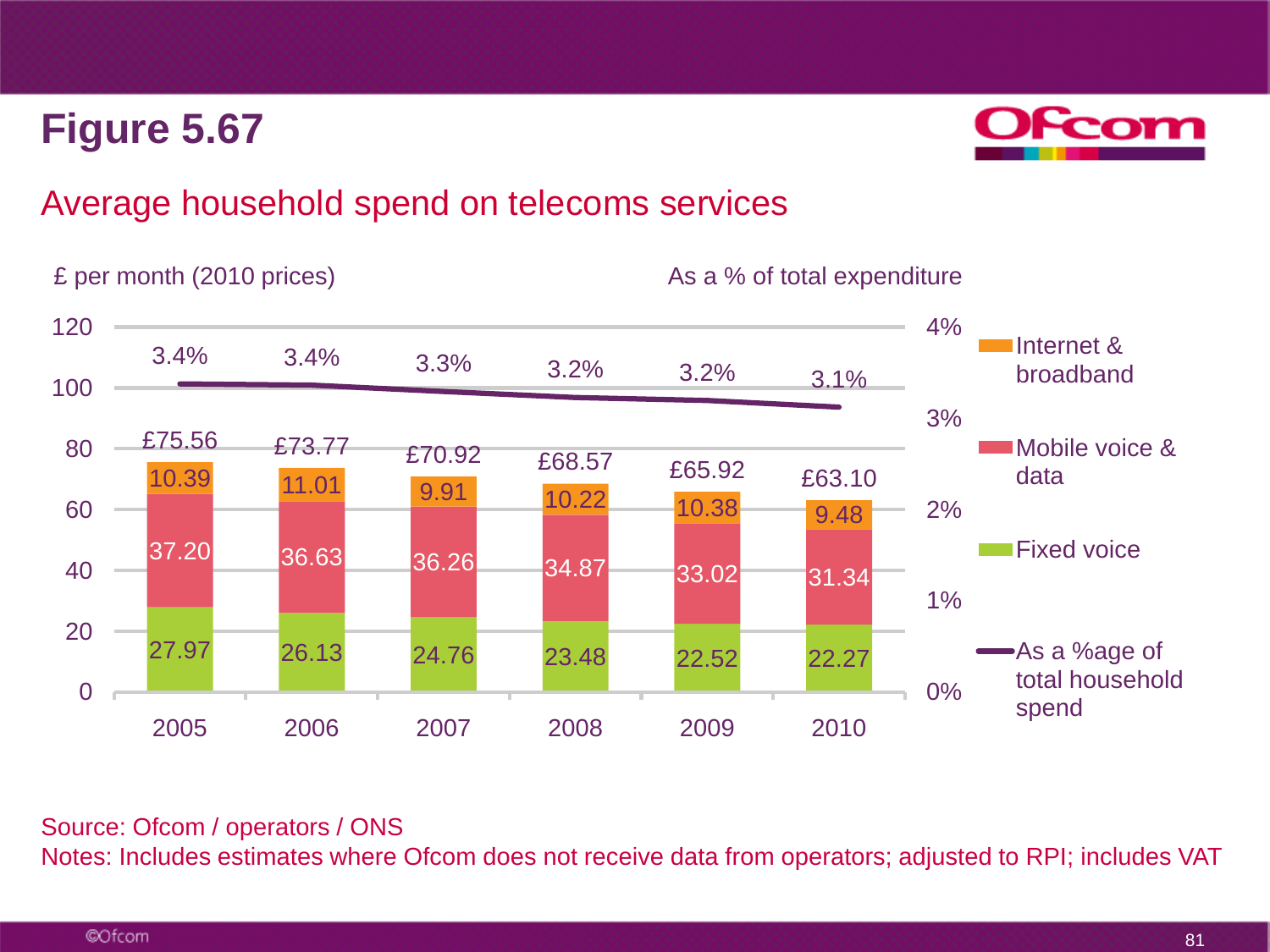

### Comparison of average fixed and mobile voice call charges



Source: Ofcom / operators Note: Includes estimates where Ofcom does not receive data from operators; fixed calculation excludes non-geographic voice calls

©Ofcom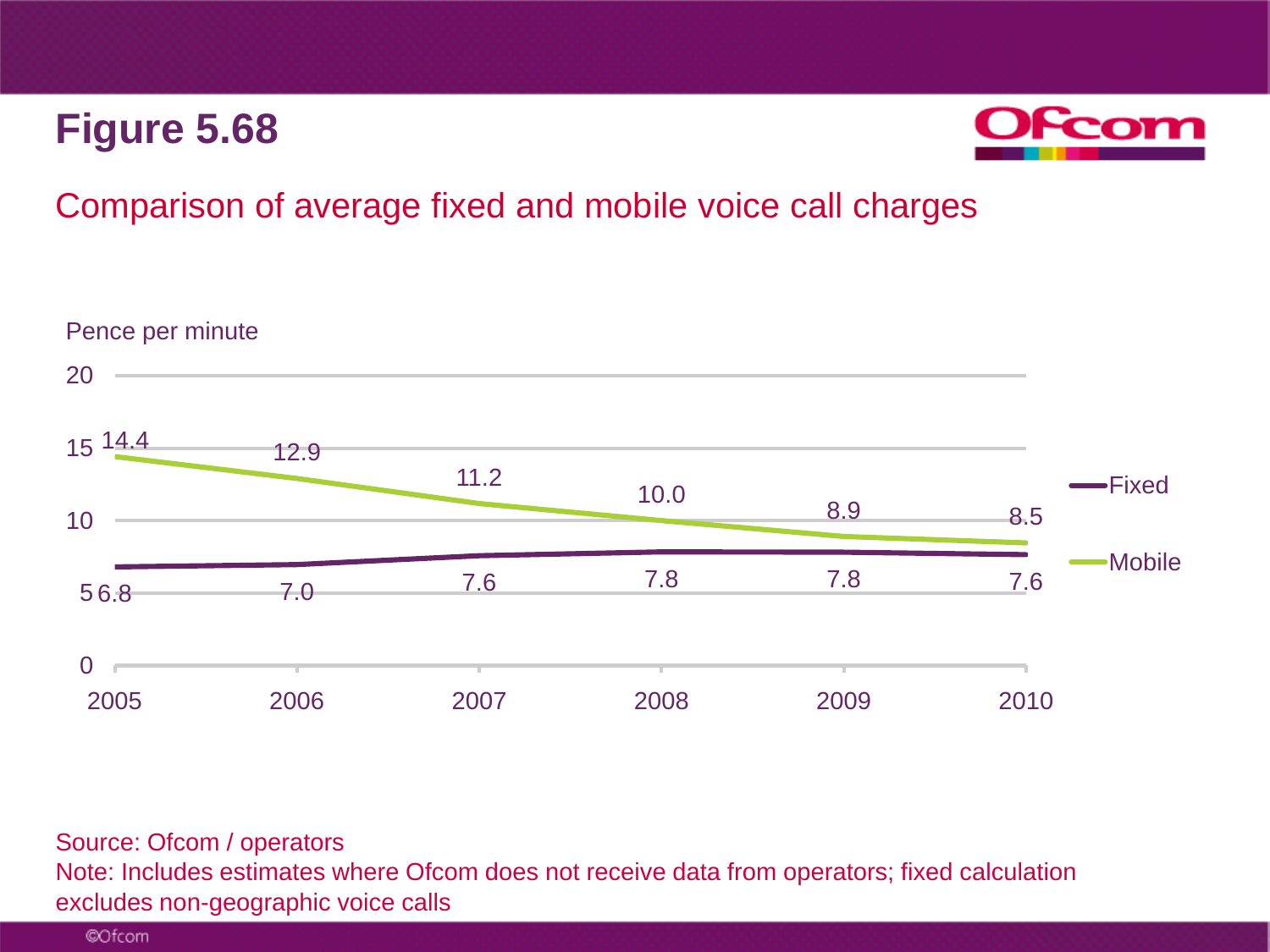Proportion of adults (%)



### Household penetration of key telecom technologies

*QE1: Does your household have a PC or laptop computer? / QE2: Do you or does anyone in your household have access to the Internet/Worldwide Web at HOME (via any device, e.g. PC, mobile phone etc)? / QE6: Which of these methods does your household use to connect to the Internet at home?*

#### Source: Ofcom technology tracker, Q1 2011. 91 90 90 90 90 88 87 85 76 85 93 92 92 93 60 60 60 64 67 70 73 74<br>64 67 68 73 31 41 52 58  $\frac{70}{68}$  74 <sup>65</sup> <sup>65</sup> <sup>67</sup> 20 22 28 <sup>12</sup> <sup>15</sup> <sup>17</sup> 0 20 40 80 100 2005 Q1 2006 Q1 2007 Q1 2008 Q1 2009 Q1 2010 Q1 2011 Q1 Fixed telephony Mobile telephony Internet connection Total broadband Fixed broadband Internet on mobile Mobile broadband

Base: All adults aged 16+ (n=3474)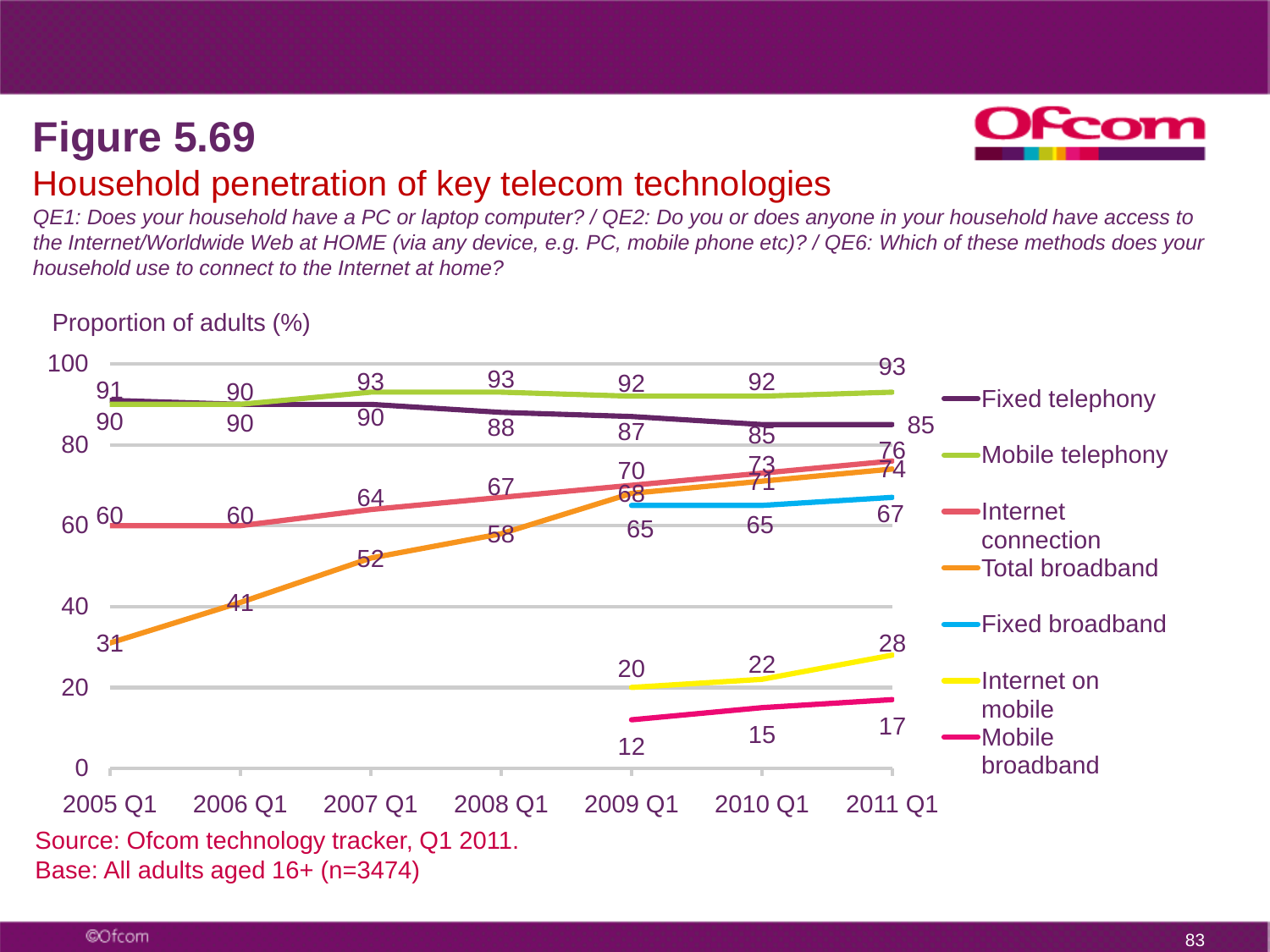

## Household penetration of fixed and mobile telephony



Proportion of respondents (per cent)

Source: Ofcom research Base: All adults aged 16+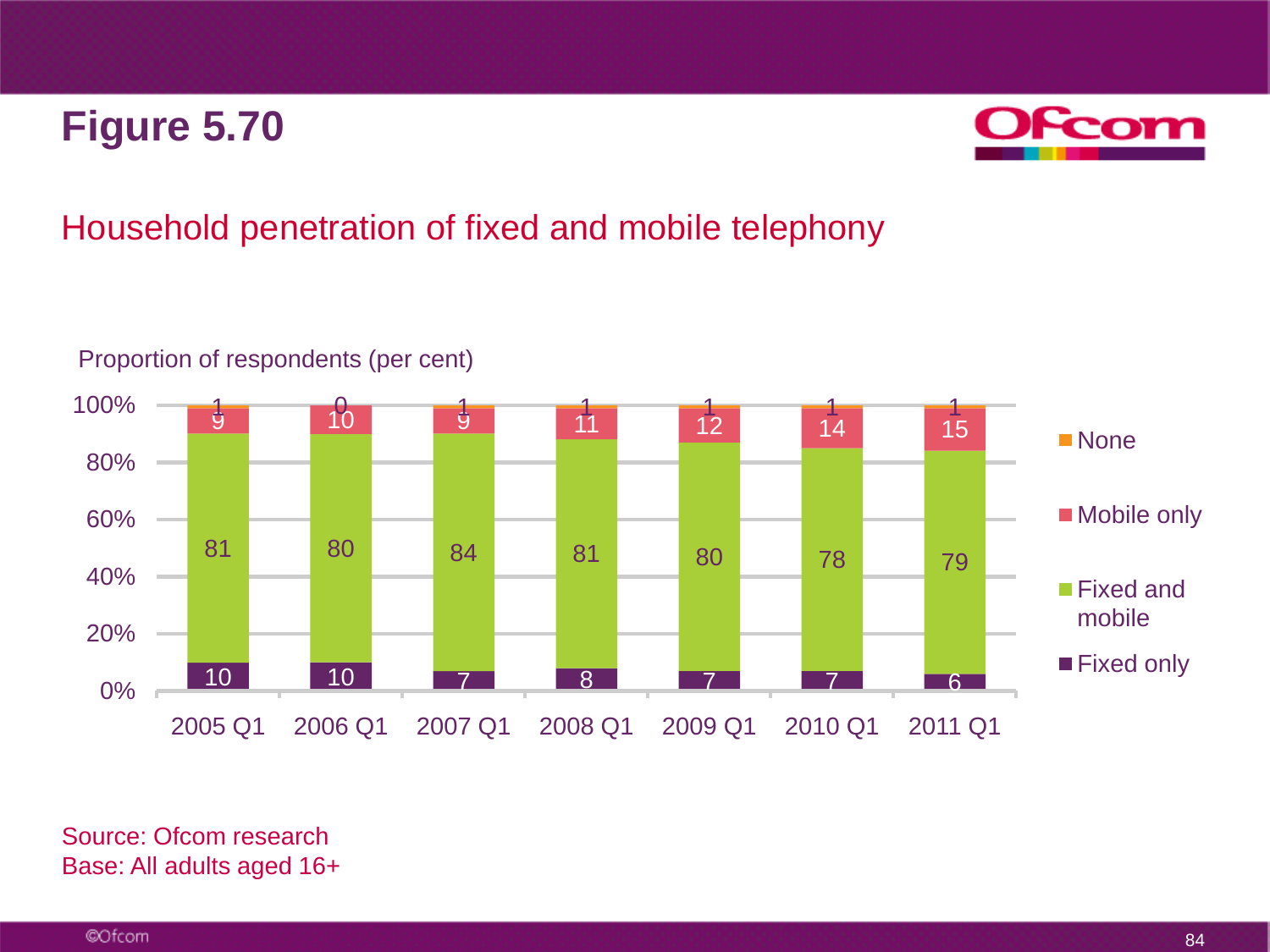

## Household penetration of fixed and mobile broadband



Source: Ofcom research Base: All adults aged 16+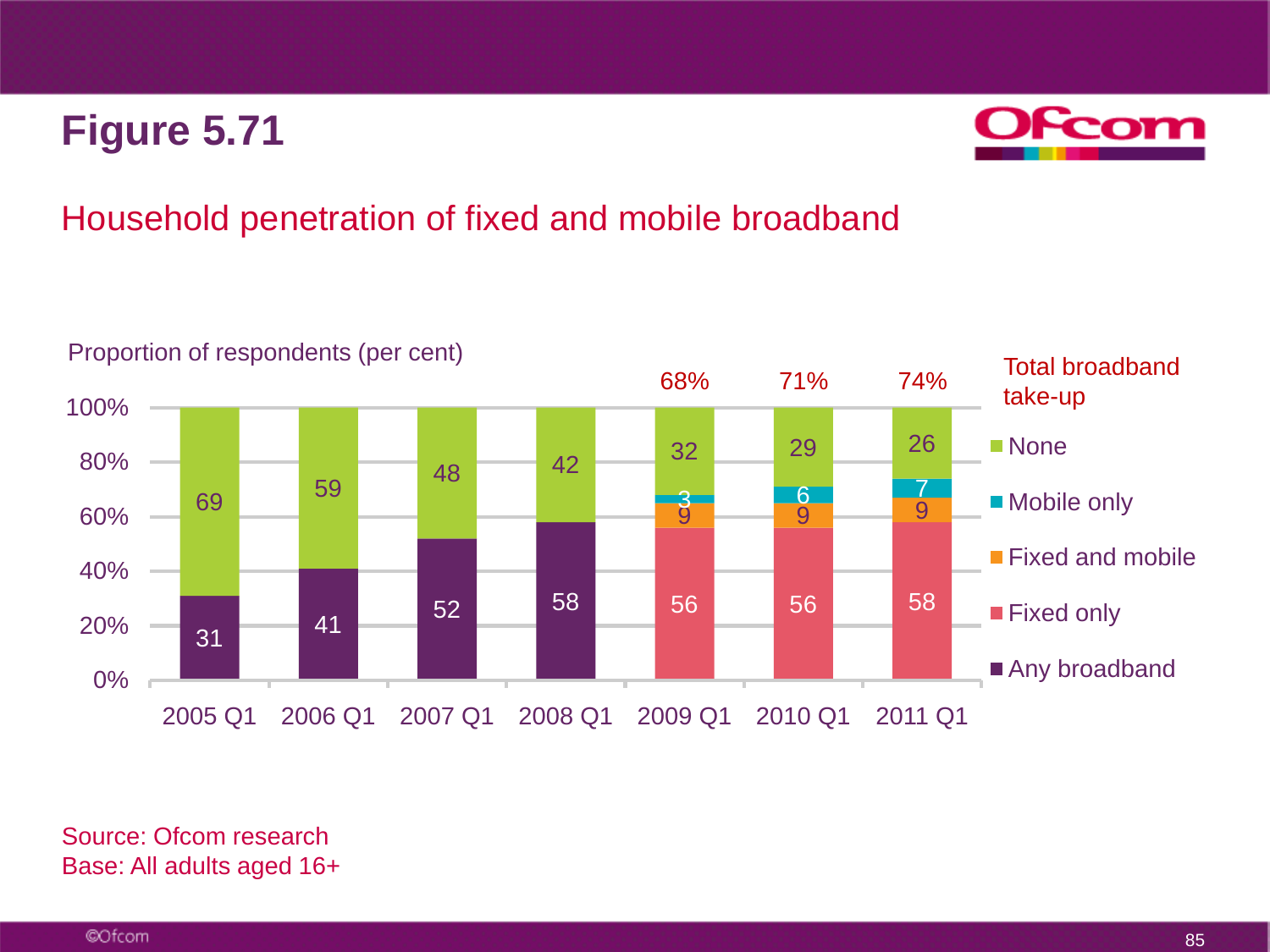

### Average monthly time per person spent using telecoms services

**Hours** 



#### Source: Ofcom / operators / Nielsen / UKOM/ Comscore

Note: Includes estimates where Ofcom does not receive data from operators; fixed voice call figures include NTS voice calls; mobile messaging figures assume an average of 35 seconds per message; Ofcom estimate of fixed internet use per person is based on Nielsen's data on the average monthly time spent online at home including the use of applications across the online population only; Nielsen's methodology changed in October 2006 so comparisons before this period should be treated with caution; fixed internet use figures are for May of the following year.

#### ©Ofcom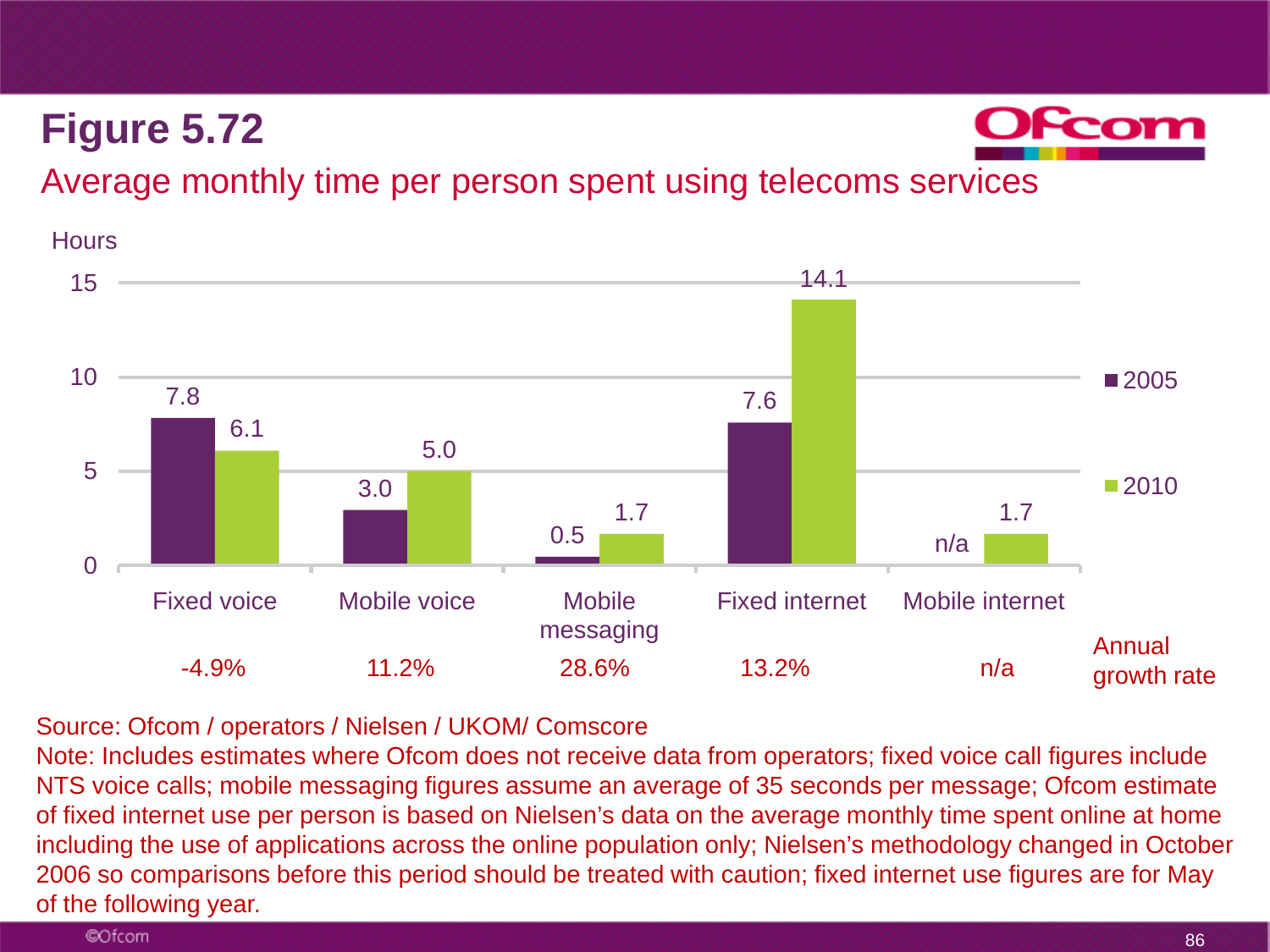

### Fixed line services

©Ofcom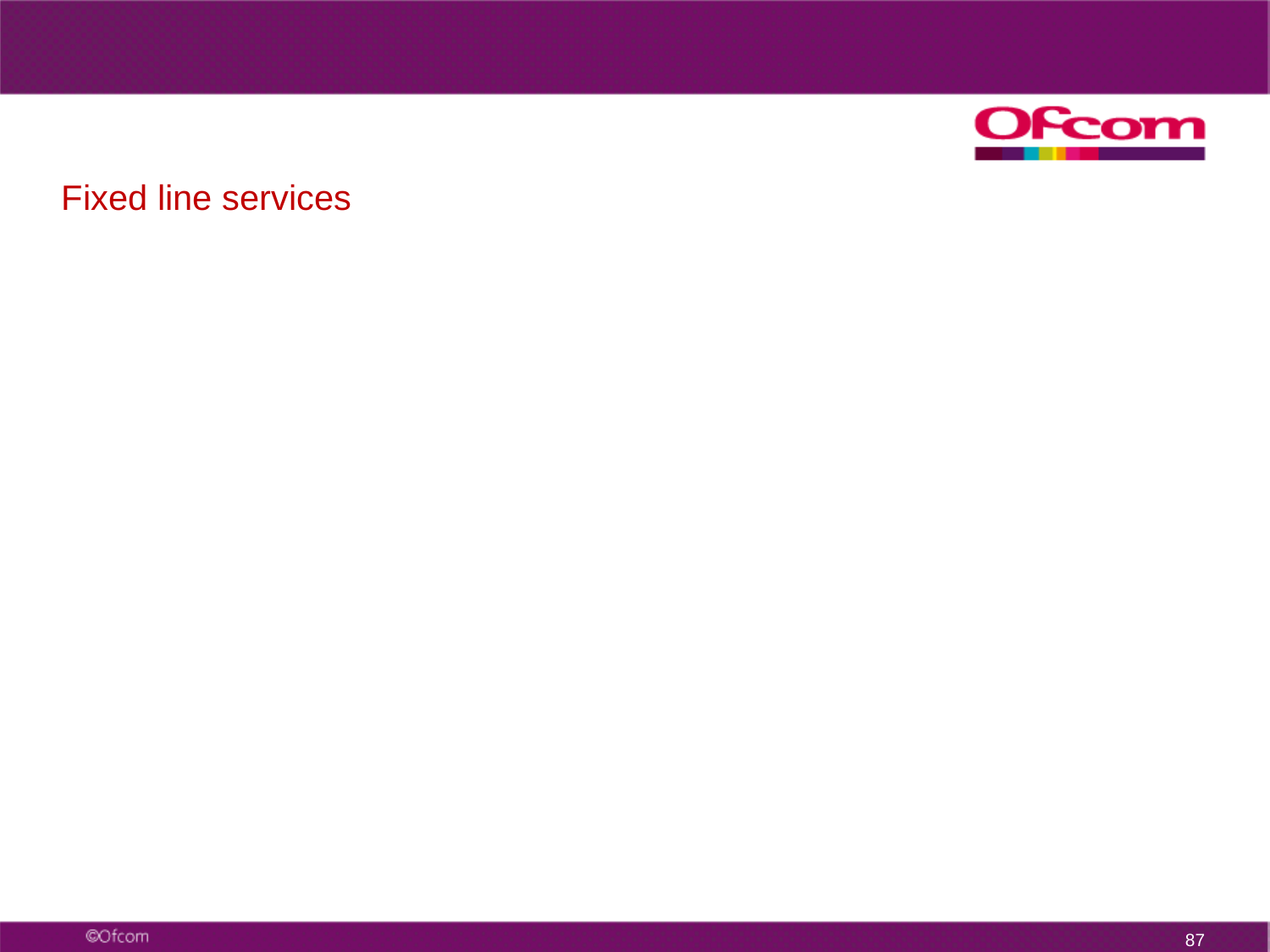

## Cost of a basket of residential fixed voice services

#### £ per month (2010 prices)



#### Source: Ofcom / operators

Note: Includes estimates where Ofcom does not receive data from operators; excludes non-geographic voice calls; adjusted for RPI; includes VAT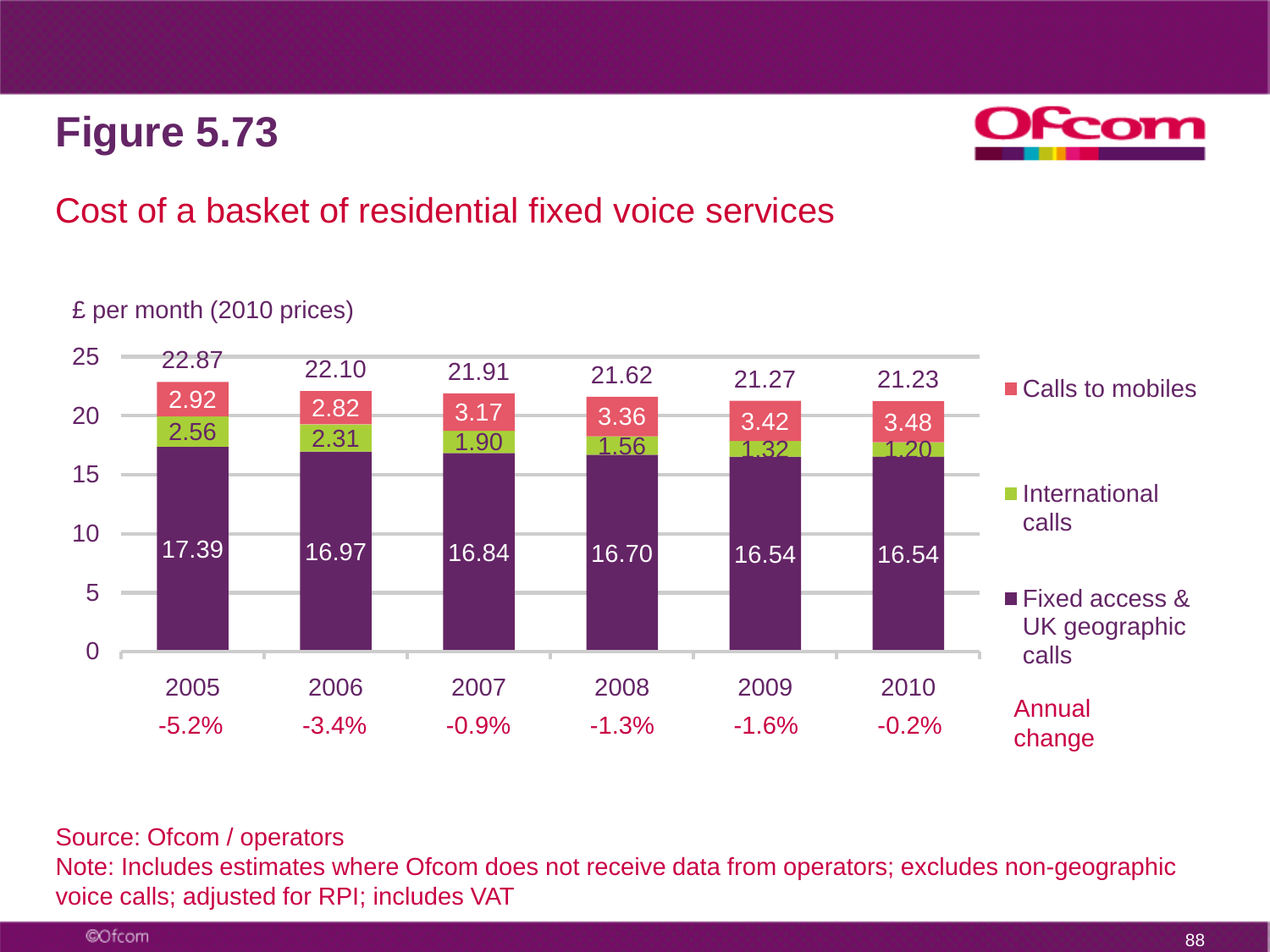

#### Use of landline for voice communications services within the home

*QC2A. Do you ever use this landline phone at home yourself to make and/or receive calls, for internet access or both?* 



#### Proportion of respondents

Source: Ofcom research, Quarter 1 2011 Base: All adults aged 16+ with a landline phone at homes (n = 3474 All, 1798 ABC1, 801 C2DE, 537 16-34s, 680 35-54s, 312 55-64s, 381 65+)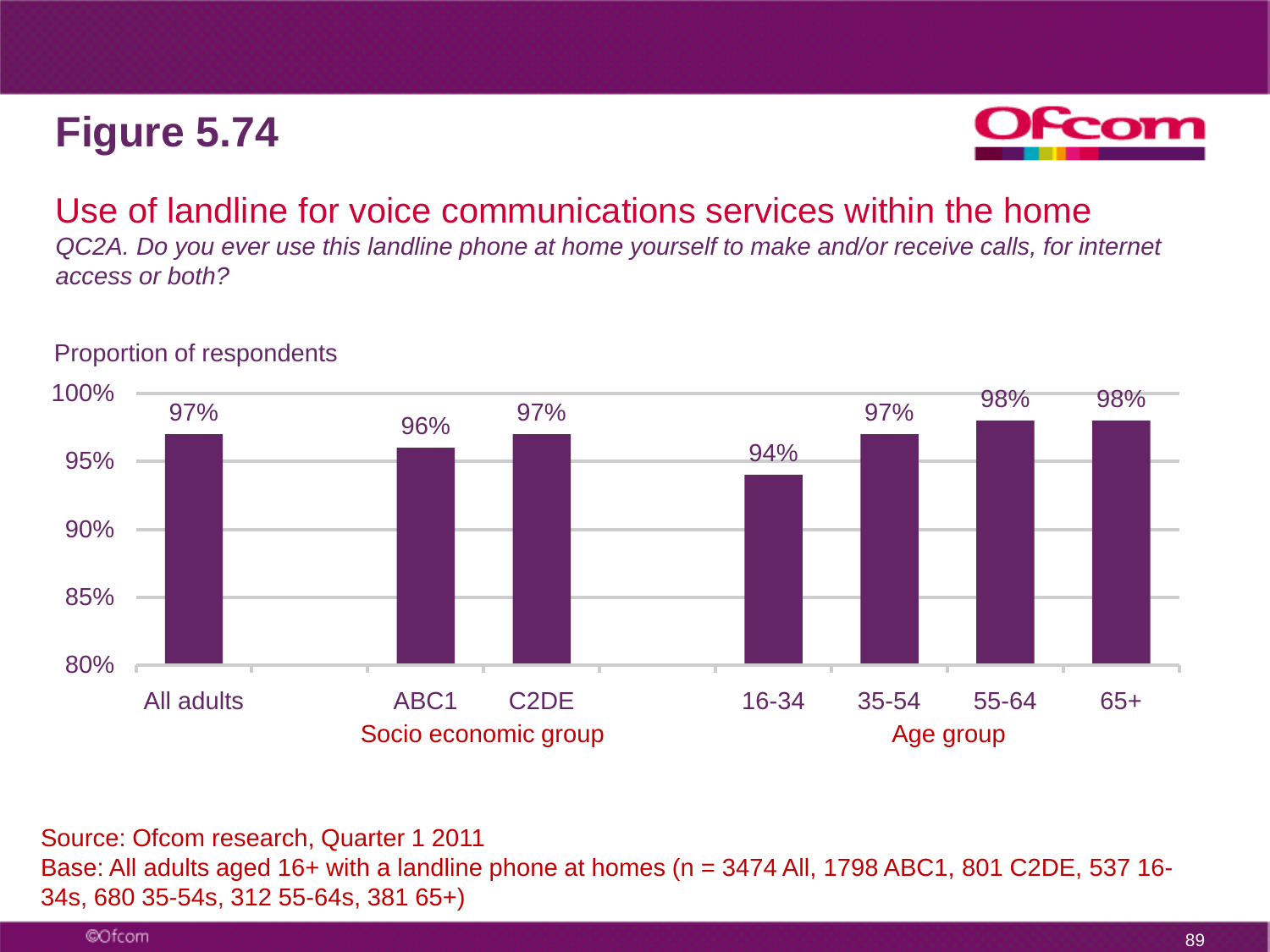

### Use of fixed voice communication services in the home



#### Source: Ofcom research Q1 2011

Base = All respondent s: 3474; 16-24s = 460; 25-34s = 540; 35-54s = 1204; 55-64 = 535; 65+ = 735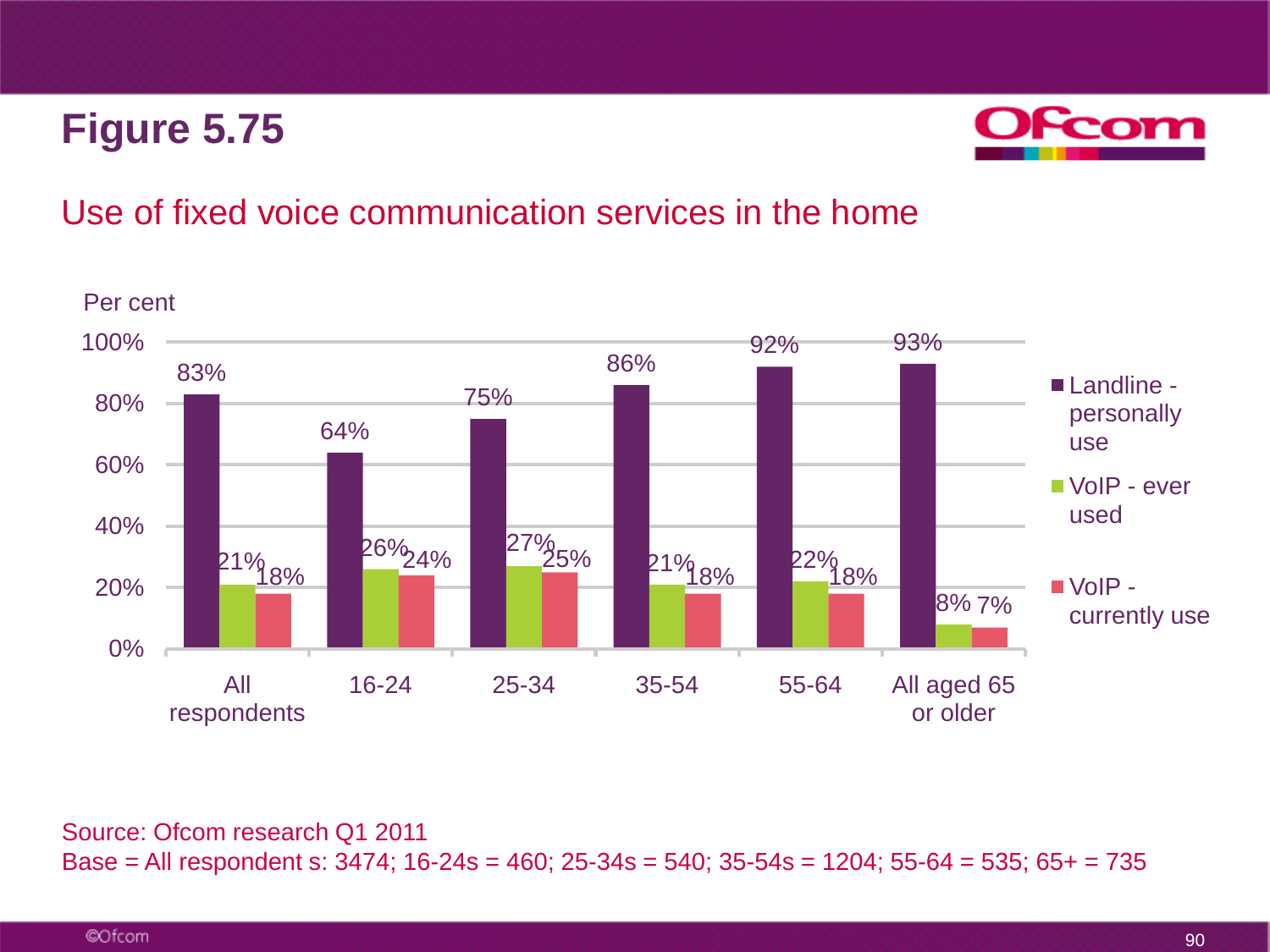

### Average monthly outbound fixed voice call volumes per person

Call minutes



#### Source: Ofcom / operators Note: Includes estimates where Ofcom does not receive data from operators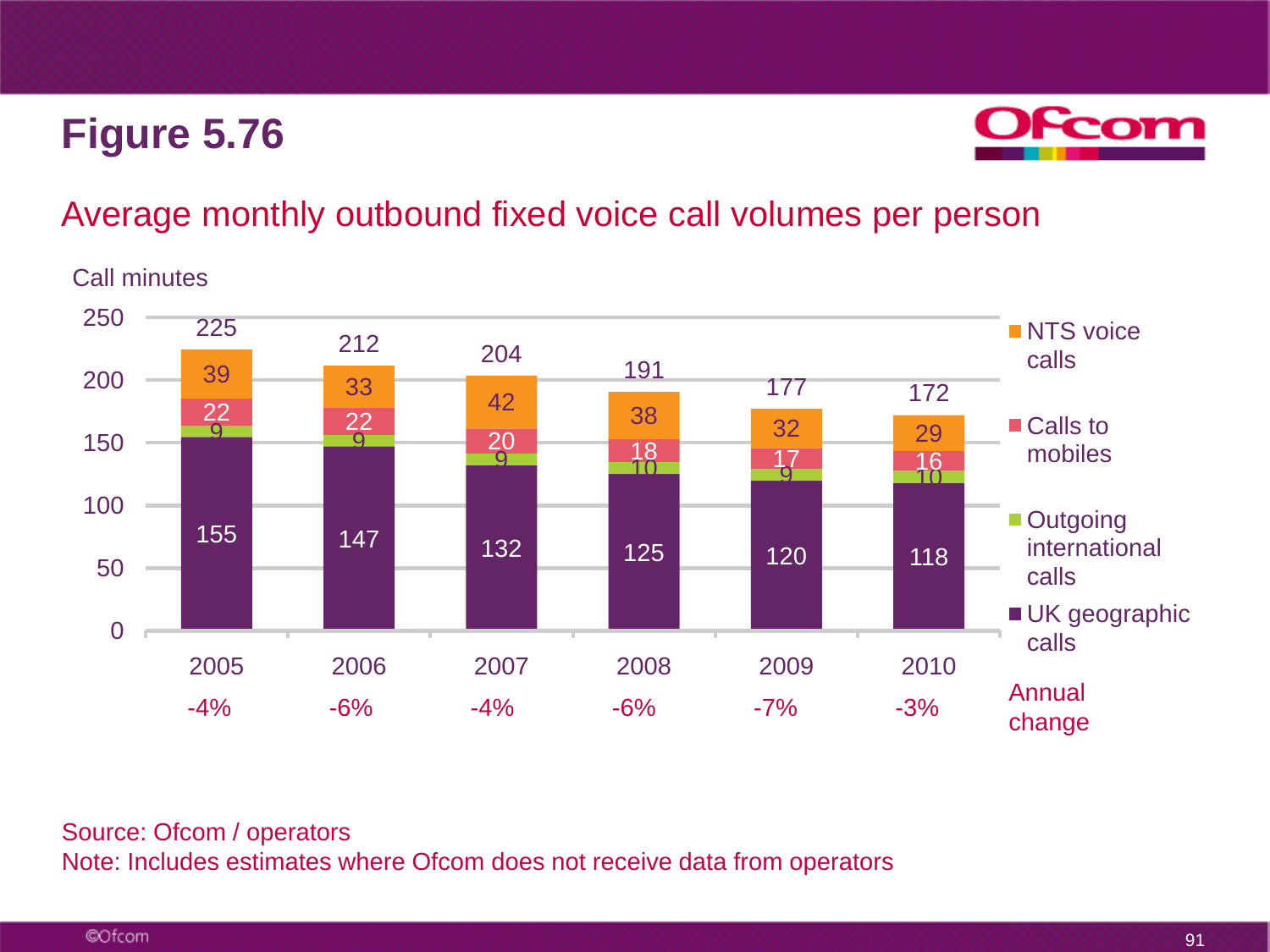

### Fixed voice options tariffs 2010 and 2011

| <b>Provider</b>     |                            | 2010                             |                                | 2011                       |                                  |                                |  |
|---------------------|----------------------------|----------------------------------|--------------------------------|----------------------------|----------------------------------|--------------------------------|--|
|                     | <b>Fixed phone</b><br>only | with fixed<br>calls off-<br>peak | with fixed<br>calls<br>anytime | <b>Fixed phone</b><br>only | with fixed<br>calls off-<br>peak | with fixed<br>calls<br>anytime |  |
| <b>BT</b>           |                            | £11.54 $*$                       | £16.54                         |                            | £13.601                          | £18.60                         |  |
| <b>O2</b>           |                            |                                  |                                | £7.66                      | £9.70                            | £12.772                        |  |
| Orange              | £10.25                     |                                  |                                | £11.50                     |                                  |                                |  |
| <b>Sky</b>          |                            | £11.00                           | £16.00                         |                            | £11.25                           | £16.25                         |  |
| <b>TalkTalk</b>     | £11.49                     | £14.44                           | £16.98                         | £12.30                     | £15.91                           | £18.51 <sup>3</sup>            |  |
| <b>Virgin Media</b> | £11.99                     | £15.44                           | £19.94                         | £12.994                    | £16.994                          | £20.993,4                      |  |

Source: Pure Pricing UK Broadband Pricing Factbook, March 2010 and March 2011 Notes: All tariffs exclude activation charges and promotional discounts and include VAT; all tariffs are the lowest price available, contract lengths vary. <sup>1</sup>Off-peak only applies to weekends <sup>2</sup>Also includes 600 minutes to selected international destinations, + 600 minutes to 0845/0870 numbers (O2 only). ³ includes calls to Talktalk/Virgin mobile numbers. <sup>4</sup> Set to increase by £1.00 on 1 August 2011.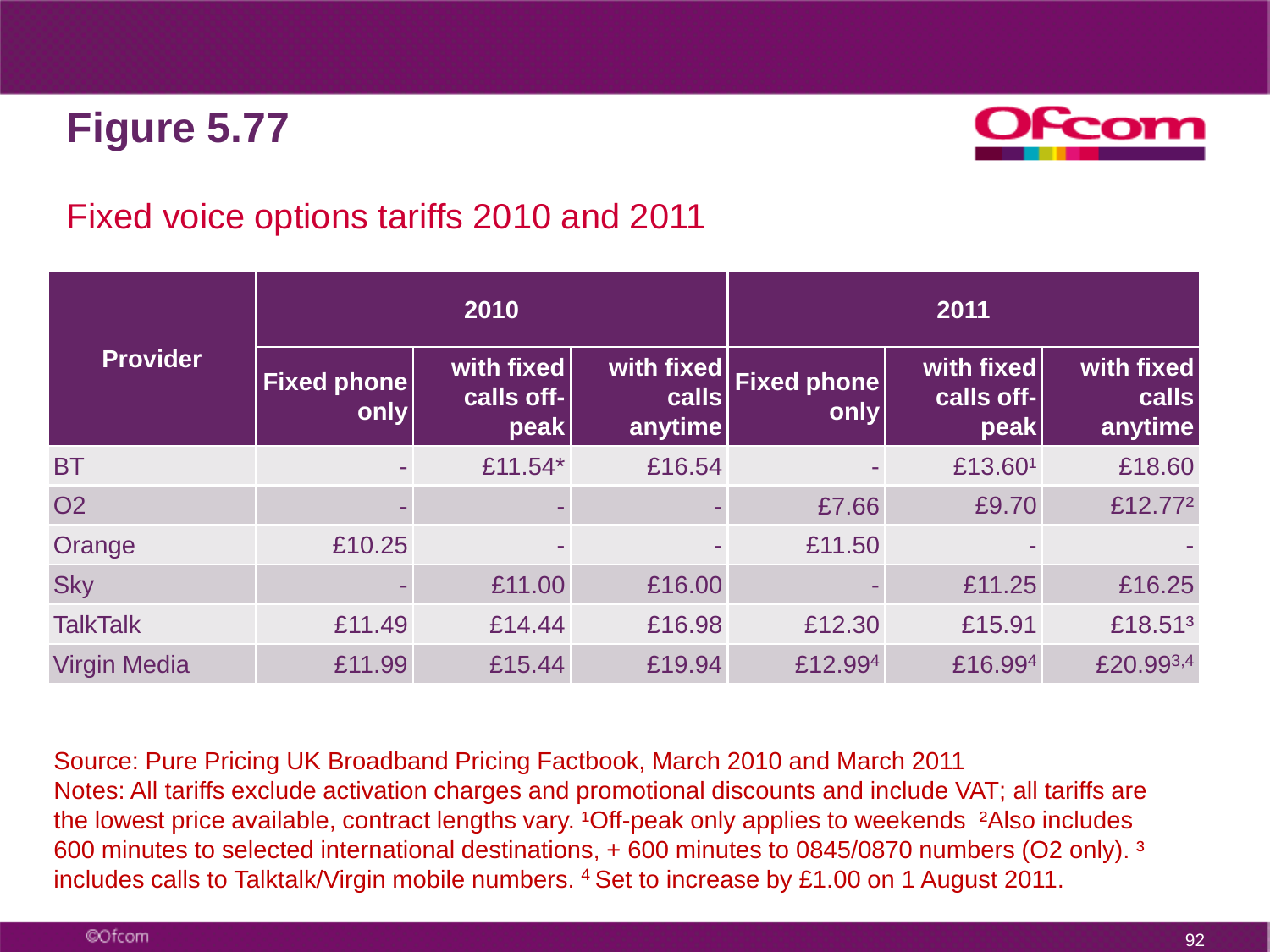

### Residential consumer satisfaction with overall fixed line service



Proportion of all adults with service (per cent)

Source: Ofcom research Base: All adults aged 15+ with a fixed line phone Note: Includes only those who expressed an opinion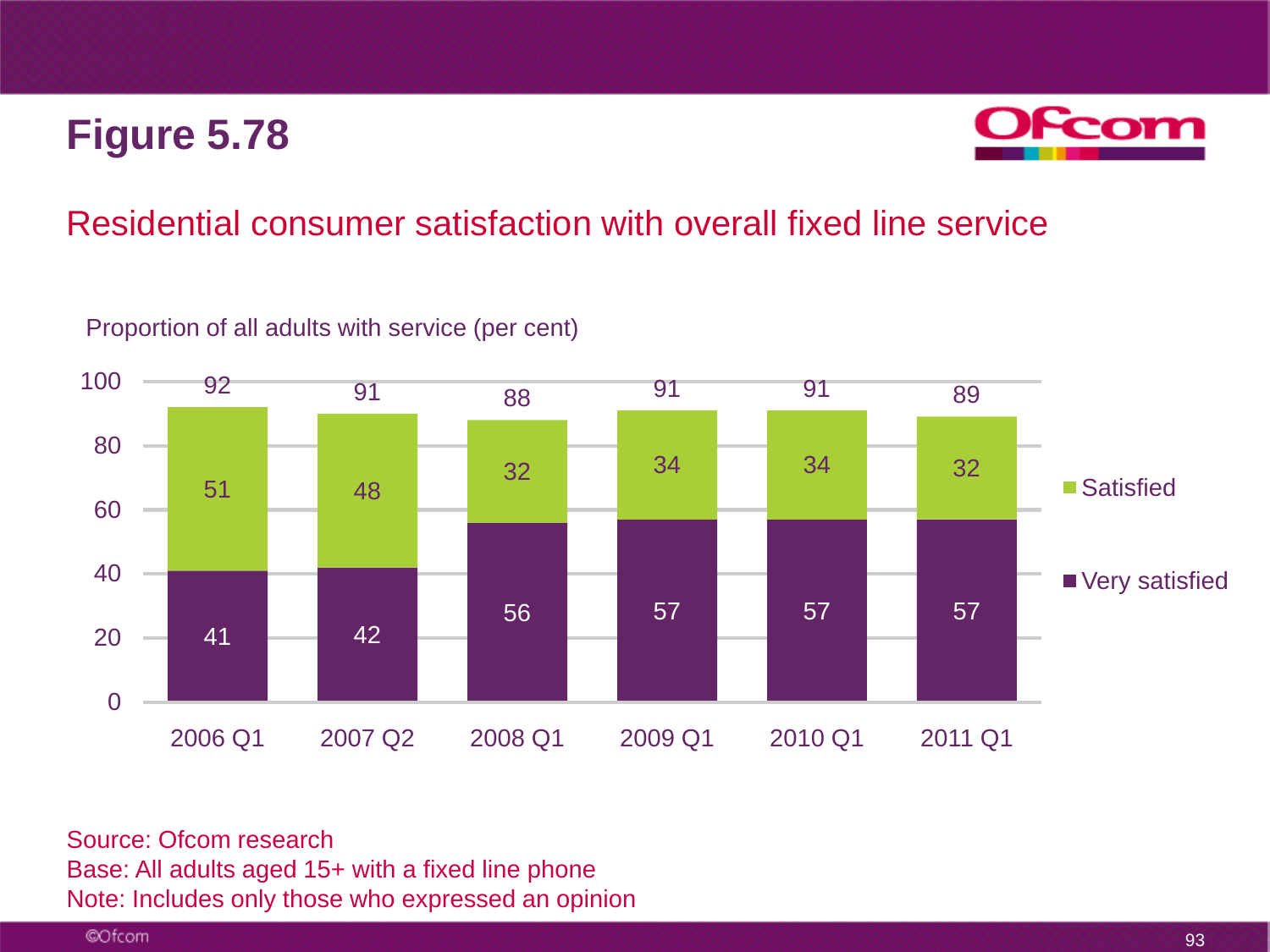# Estimated average monthly cost of a residential fixed broadband connection



#### Source: Ofcom/operators

Note: Includes estimates where Ofcom does not receive data from operators; includes VAT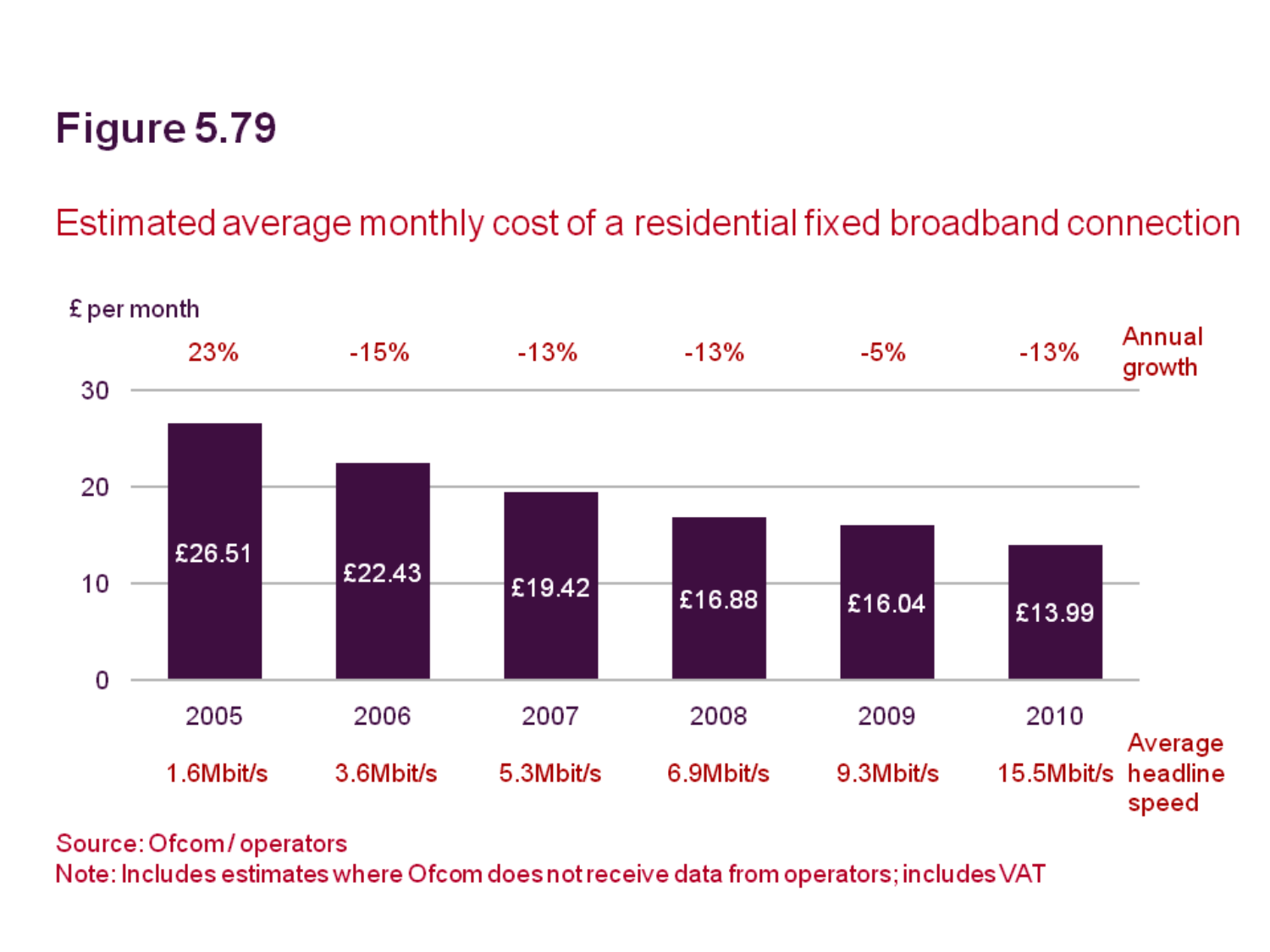

### Lowest cost fixed broadband options from major suppliers, June 2011

| <b>Provider</b>     | <b>Broadband</b><br>only | and fixed<br>cals   | Broadband Broadband<br>and fixed<br>$\mathsf{line}$ |                     | Broadband Broadband | Broadband, Broadband,<br><b>fixed line</b> | fixed line<br>and mobile and pay-TV and mobile and pay-TV |
|---------------------|--------------------------|---------------------|-----------------------------------------------------|---------------------|---------------------|--------------------------------------------|-----------------------------------------------------------|
| <b>AOL</b>          | £15.31 <sup>1</sup>      | £10.20 <sup>1</sup> | £19.09                                              |                     |                     |                                            |                                                           |
| <b>BSkyB</b>        | £15.00 <sup>1</sup>      | £15.00 <sup>1</sup> | £21.25                                              |                     |                     |                                            | £30.75                                                    |
| <b>BT</b>           | £25.60                   | £25.60              | £26.90                                              |                     |                     |                                            | £31.90                                                    |
| <b>O2</b>           | £13.50 <sup>1</sup>      | $\sim$              | £21.00                                              | £8.501,2            |                     | £16.00 <sup>2</sup>                        |                                                           |
| <b>Orange Home</b>  | £15.00 <sup>1</sup>      |                     | £24.00                                              | £10.00 <sup>2</sup> |                     | £19.00 <sup>2</sup>                        |                                                           |
| <b>Plusnet</b>      | £6.491                   |                     | £18.48                                              |                     |                     |                                            |                                                           |
| <b>TalkTalk</b>     | £6.50 <sup>1</sup>       |                     | £22.70                                              | £16.50-             | --                  | £29.10                                     |                                                           |
| <b>Virgin Media</b> | £21.00                   |                     | £26.49                                              | £26.00              | £45.99              | £31.49                                     | £32.99                                                    |

#### Source: Pure Pricing UK Broadband Pricing Factbook, June 2011

Notes: All tariffs exclude activation charges and promotional discounts and include VAT; all tariffs are the lowest price available, contract lengths vary; allowances for fixed-line and mobile calls, plus availability of TV channels included within packages may differ by operator and option; 1Also requires BT fixed line rental at £13.90 a month; <sup>2</sup>plus cost of mobile tariff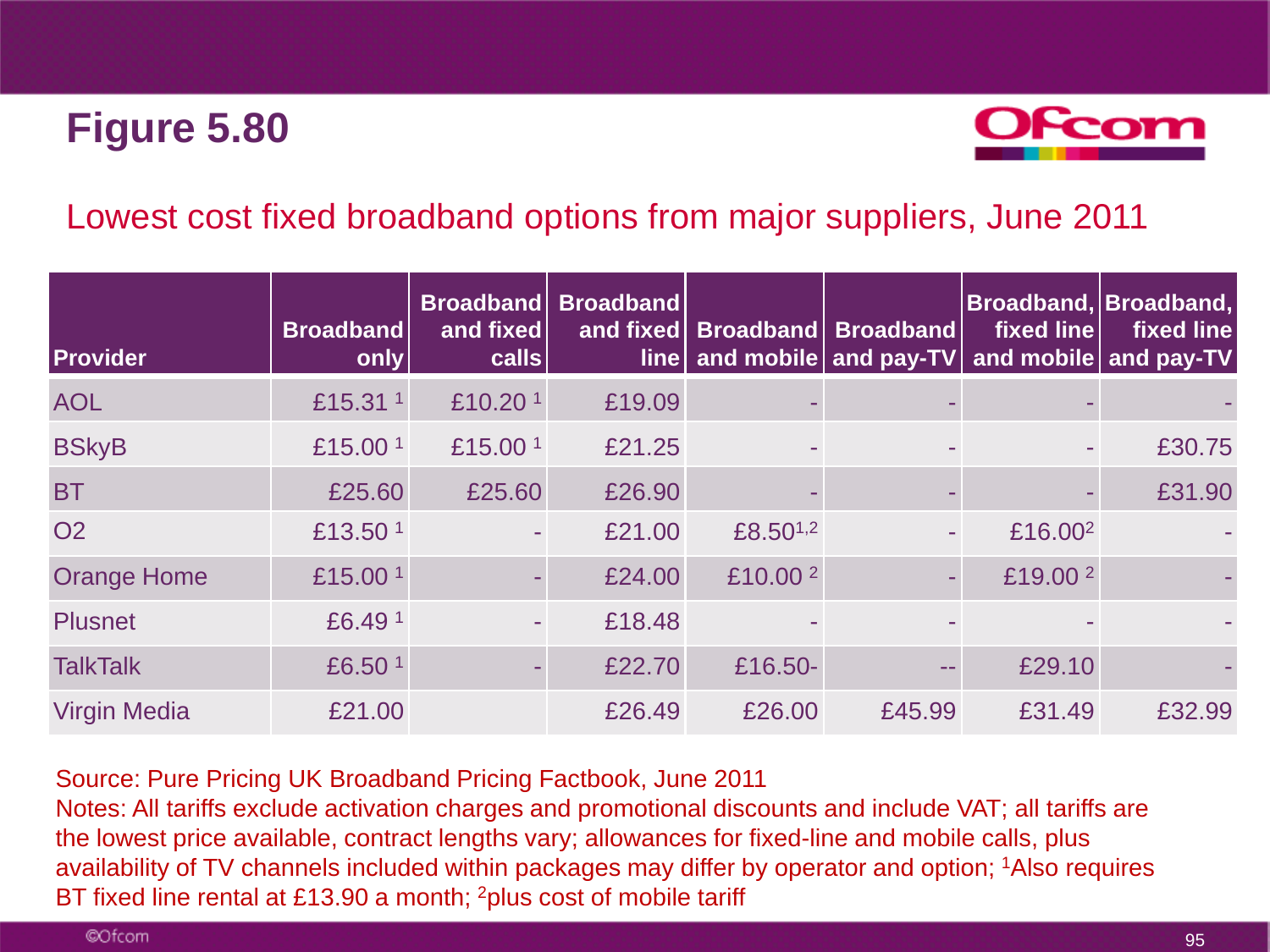

## Take-up of fixed and mobile broadband services by age



Source: Ofcom research, data as at Q1 of each year Base: All adults aged 16+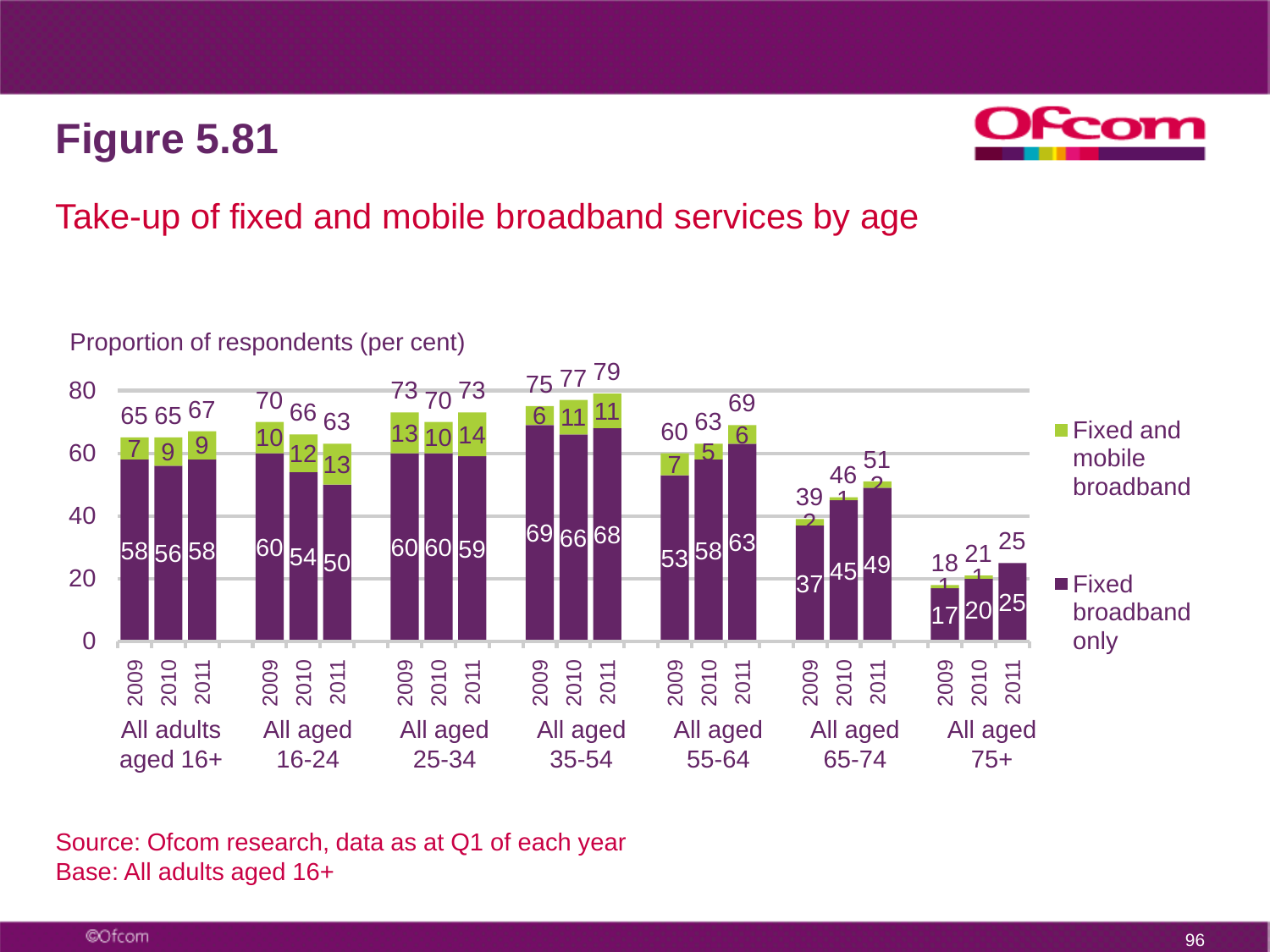

### Non-ownership of home broadband, by socio-economic group and age

#### Proportion of respondents (per cent)



Source: Ofcom research, Q1 2011 Base: All adults 16+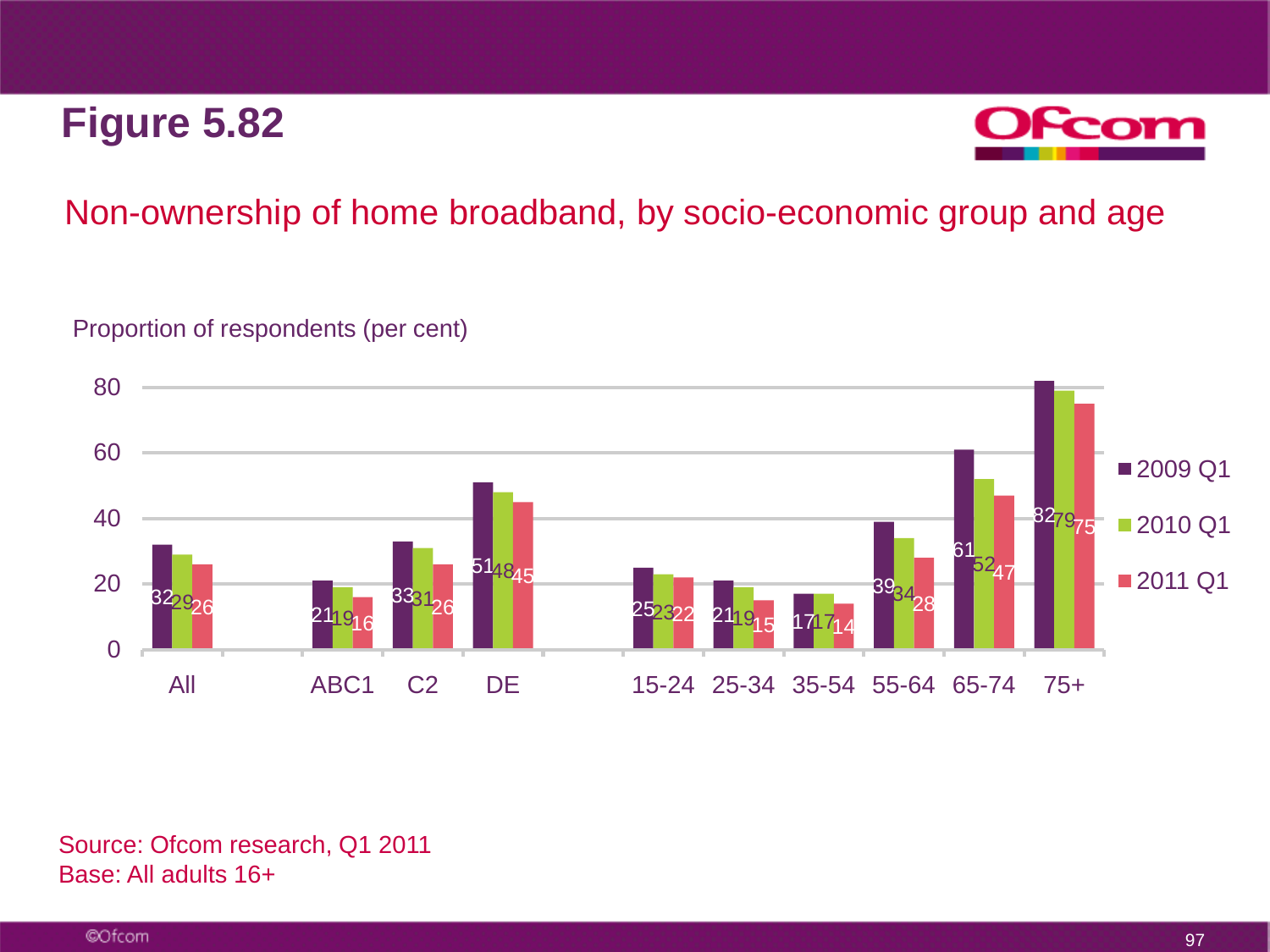

### Main reasons for not having a home broadband connection

#### Proportion of those without broadband



Source: Ofcom research

Note: 6% of people without the internet did not know what their main reason was or provided an 'other' reason

Base: All adults without the internet aged 16+ (n=920)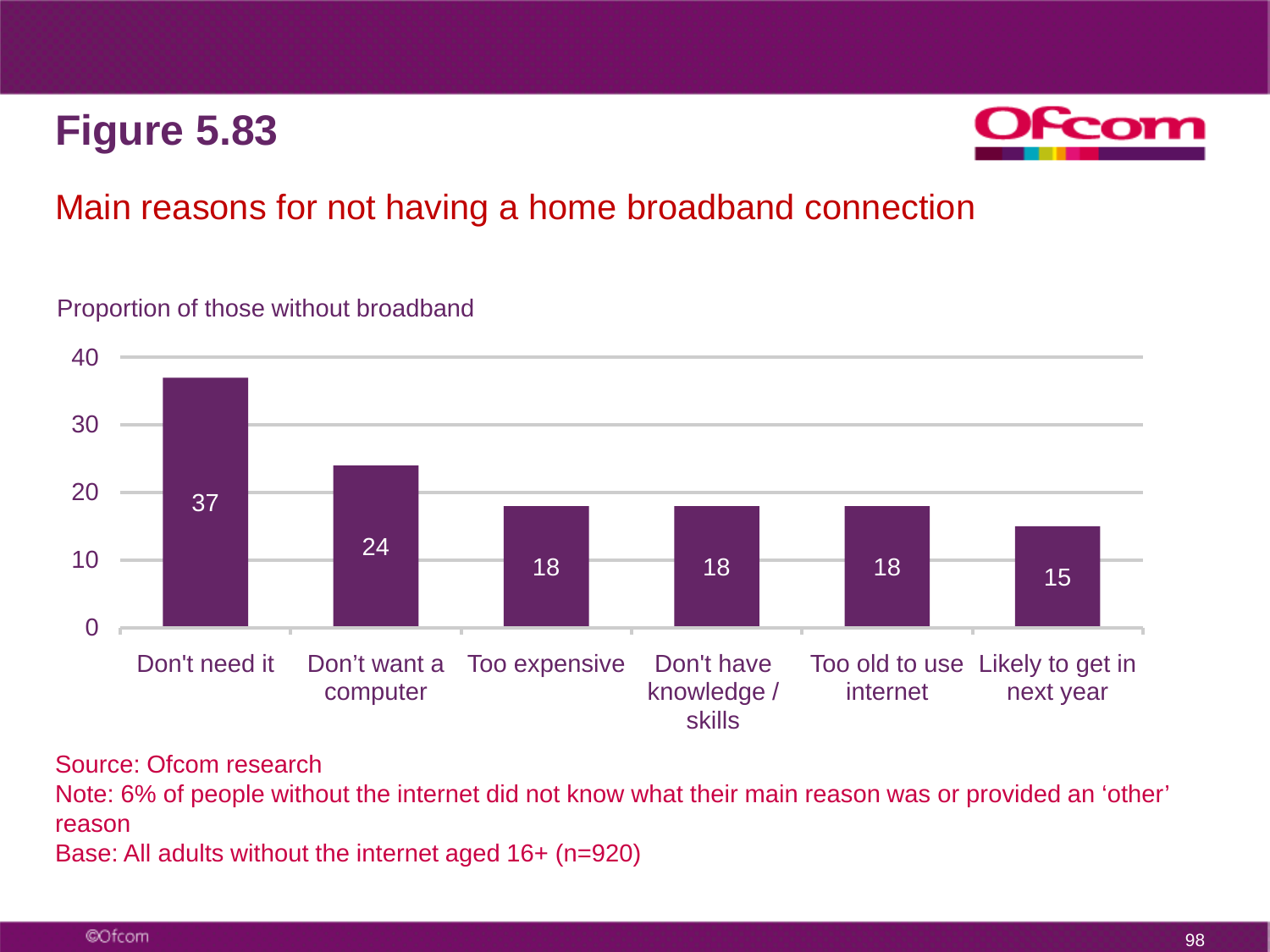

### Location of internet access



Source: Ofcom research Base: All internet users aged 16+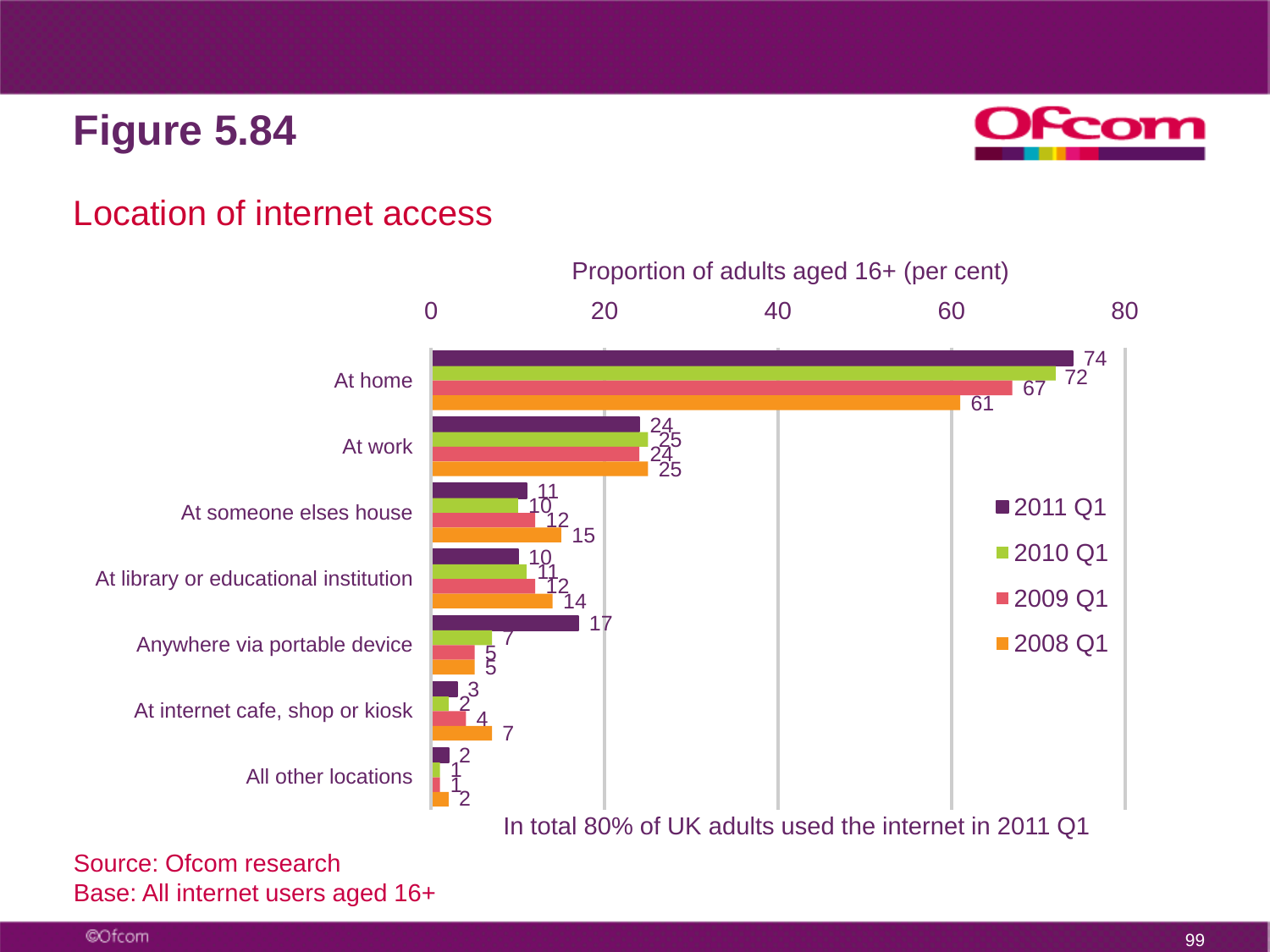

### Average PC / internet time online at home, per person



Hours per month

#### Source: Ofcom / Nielsen / UKOM

Note: Ofcom estimate of fixed internet use per person is based on Nielsen's data on the average monthly time spent online at home including the use of applications across the online population only; data are for May of each year.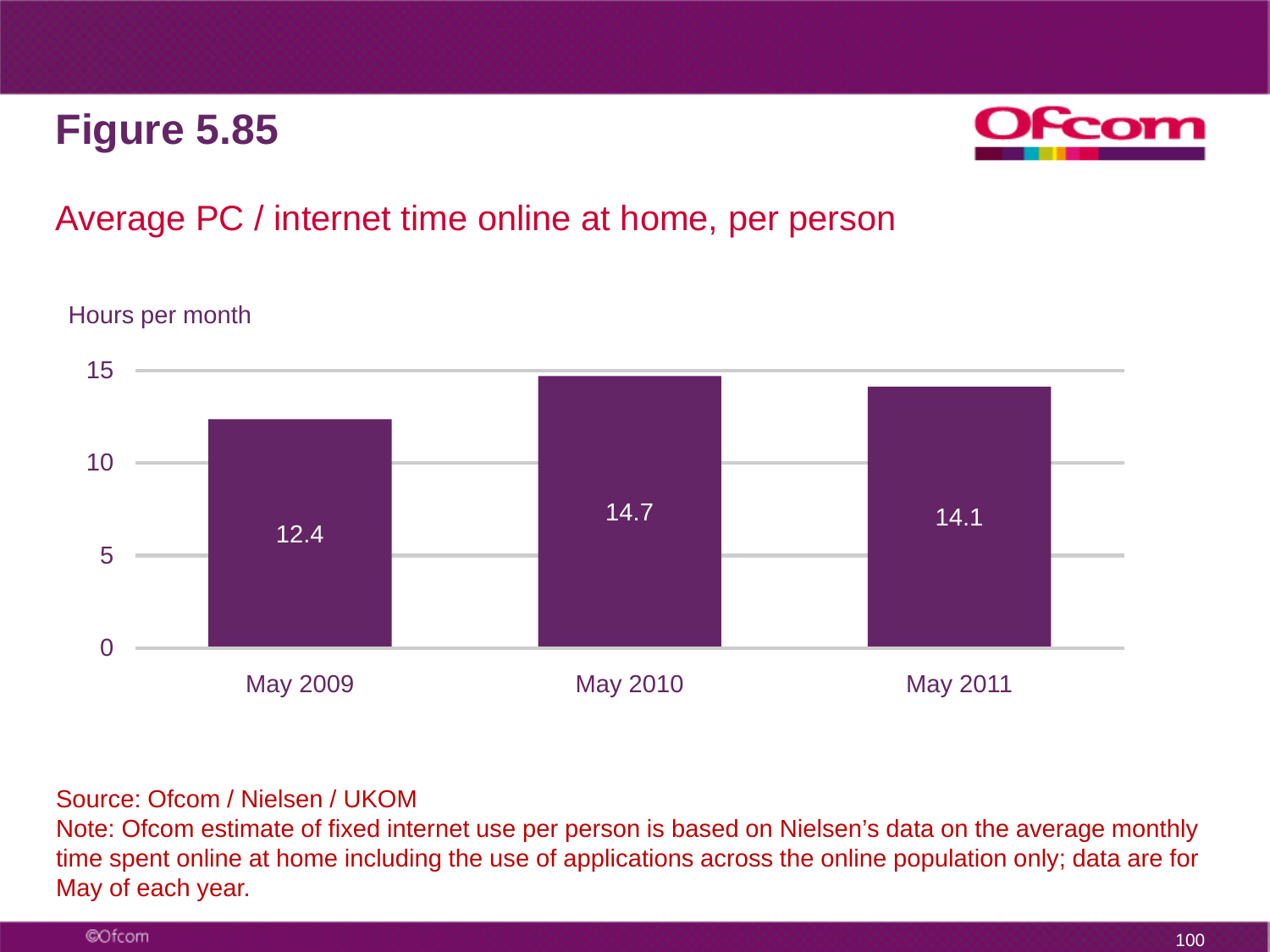

### Residential consumer satisfaction with aspects of fixed broadband service

Proportion of all adults with service (per cent)



Source: Ofcom research Base: All adults aged 16+ with a fixed broadband connection Note: Includes only those who expressed an opinion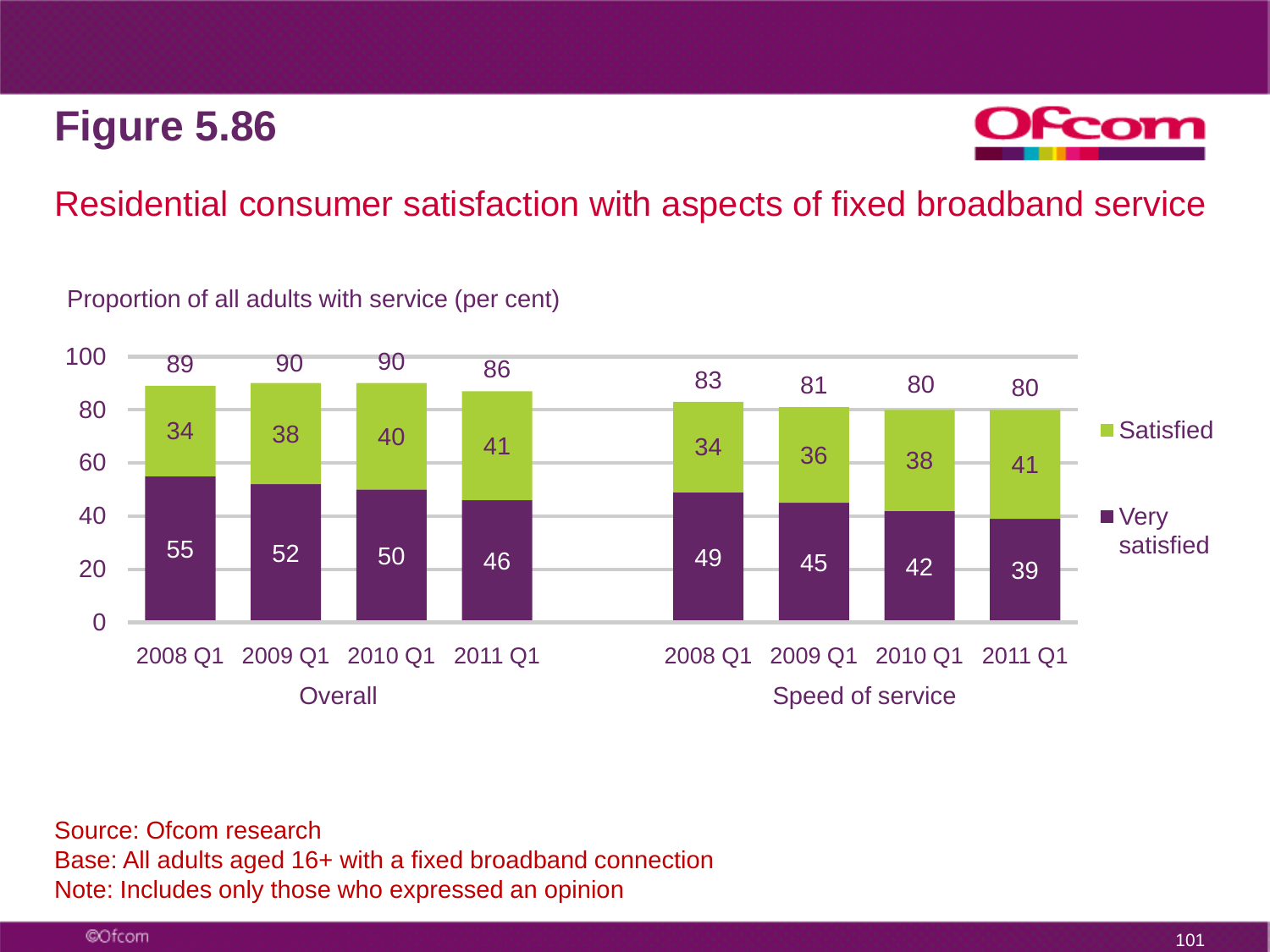

## Mobile services (including mobile broadband)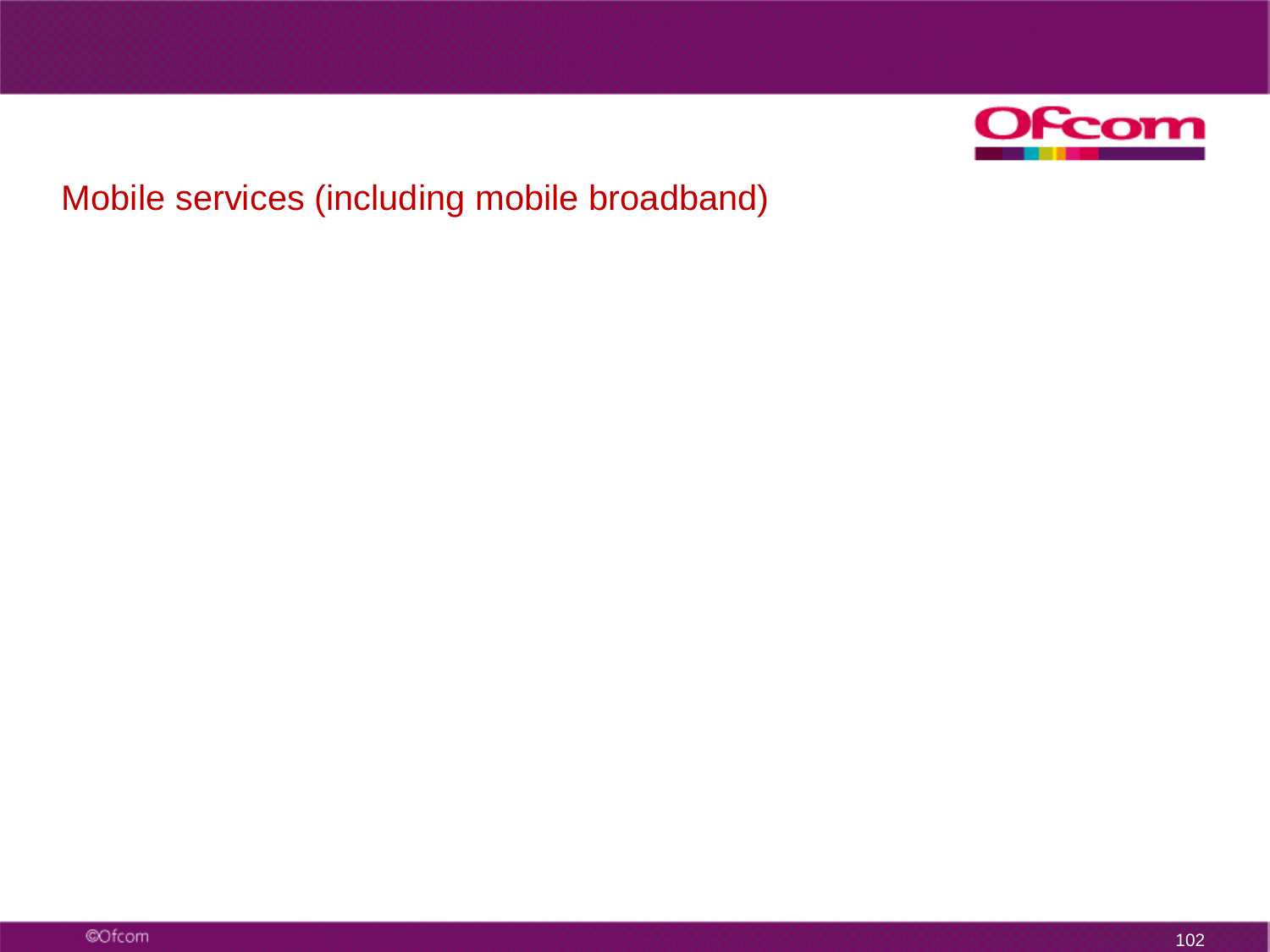

### Cost of a basket of mobile services

#### £ per month (2010 prices)



#### Source: Ofcom / operators

Note: Includes estimates where Ofcom does not receive data from operators; excludes non-geographic voice calls; adjusted for RPI; includes VAT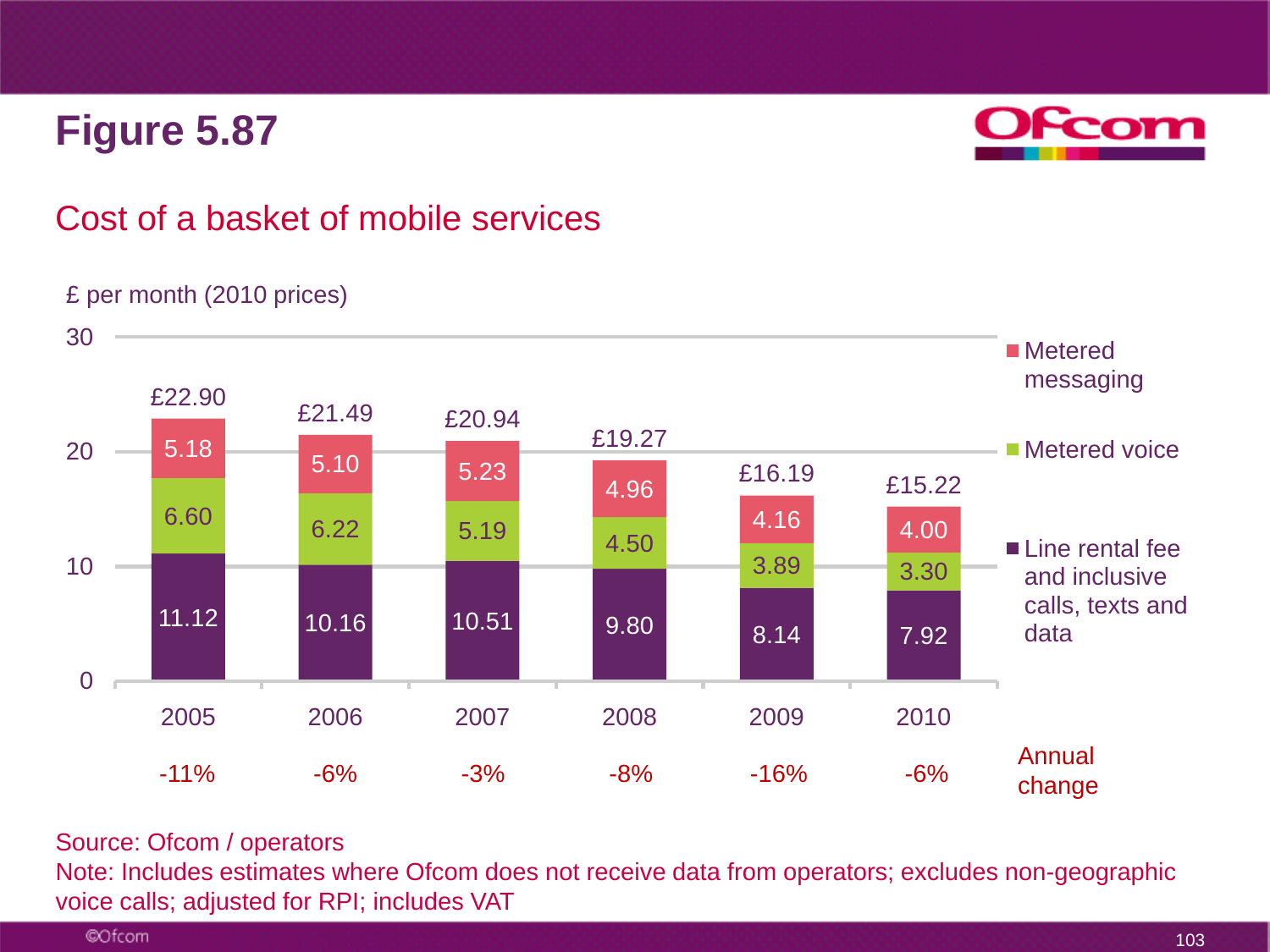

### Average mobile cost per voice minute, by customer type

Pence per minute



#### Source: Ofcom / operators

Note: Includes estimates where Ofcom does not receive data from operators; contract calculation includes rental element which will often includes a number of inclusive messages and data allowance; calculations use actual minutes of usage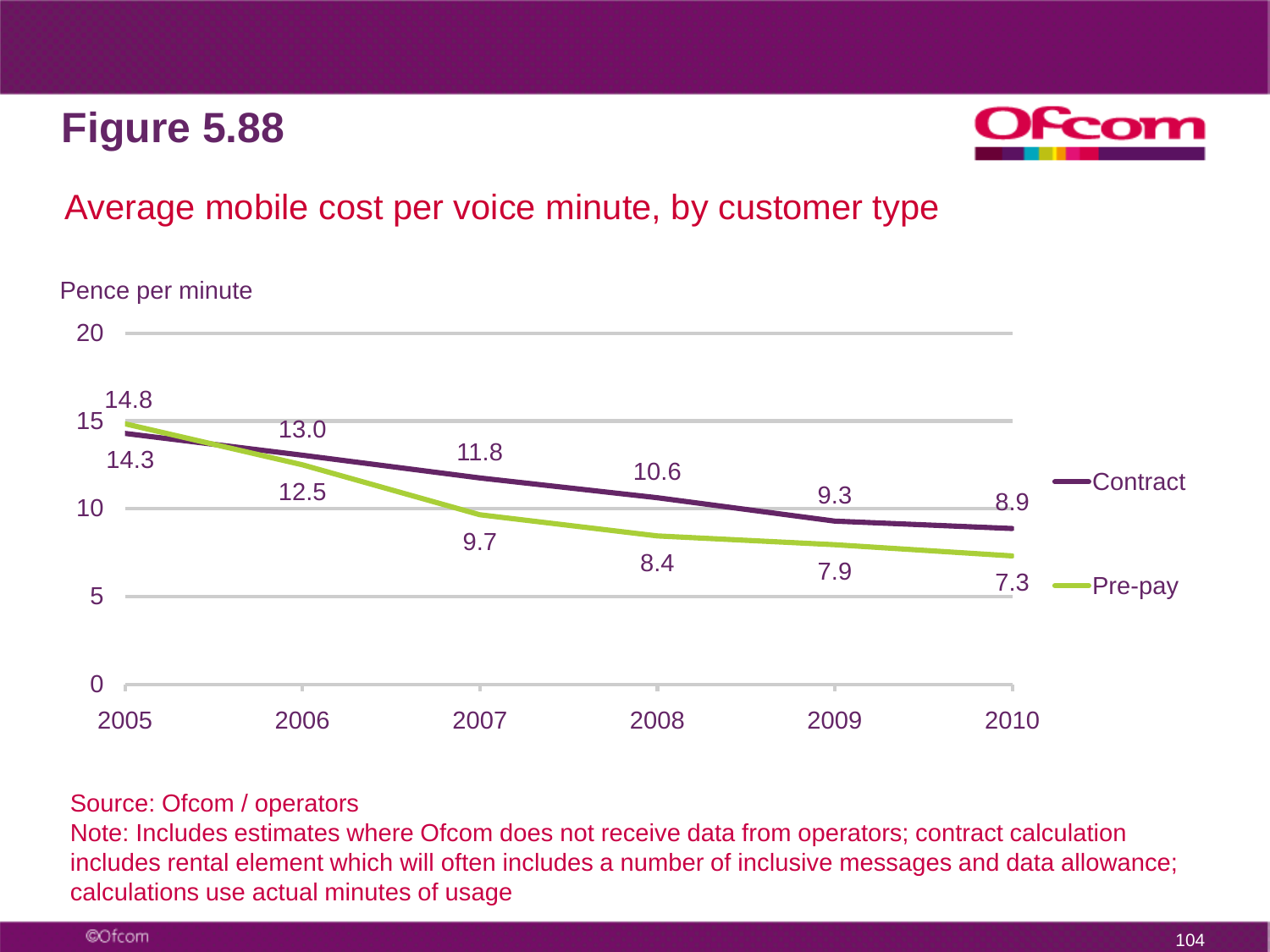# Average out-of-allowance costs billed to pay monthly customers

#### $£10$ £8 £6 £9.68 £9.65 £9.60 £9.05 £8.75 ഥ £8.81 £8.20 E8.7  $27.74$ 39 £4 £6.45 £6.77 £6.06 £6.51 £6.00  $\infty$ 57 £2 £0  $Jul-10$  $Sep-10$  $J$ un-10 Nov-10  $Mar-11$ Apr-10  $May-10$ Aug-10 **Oct-10**  $Dec-10$  $Mar-10$  $Feb-11$  $May-11$  $Jan-11$ Apr-11  $Jun-11$

### Average additional monthly amount billed

Source: billmonitor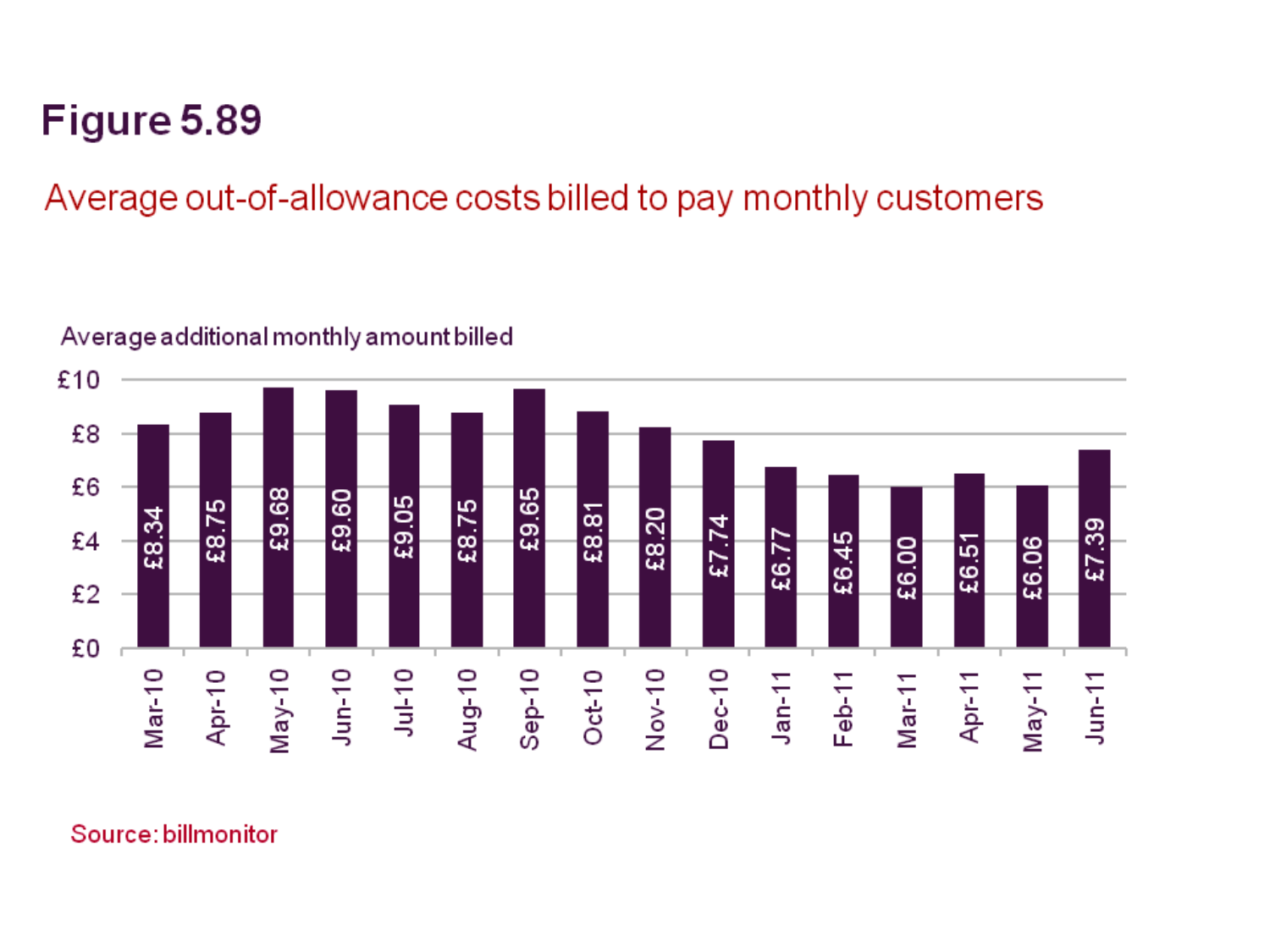

## Household penetration of fixed and mobile telephony, by socio-economic group and age

#### Proportion of respondents (per cent)



Source: Ofcom research Base: All adults aged 16+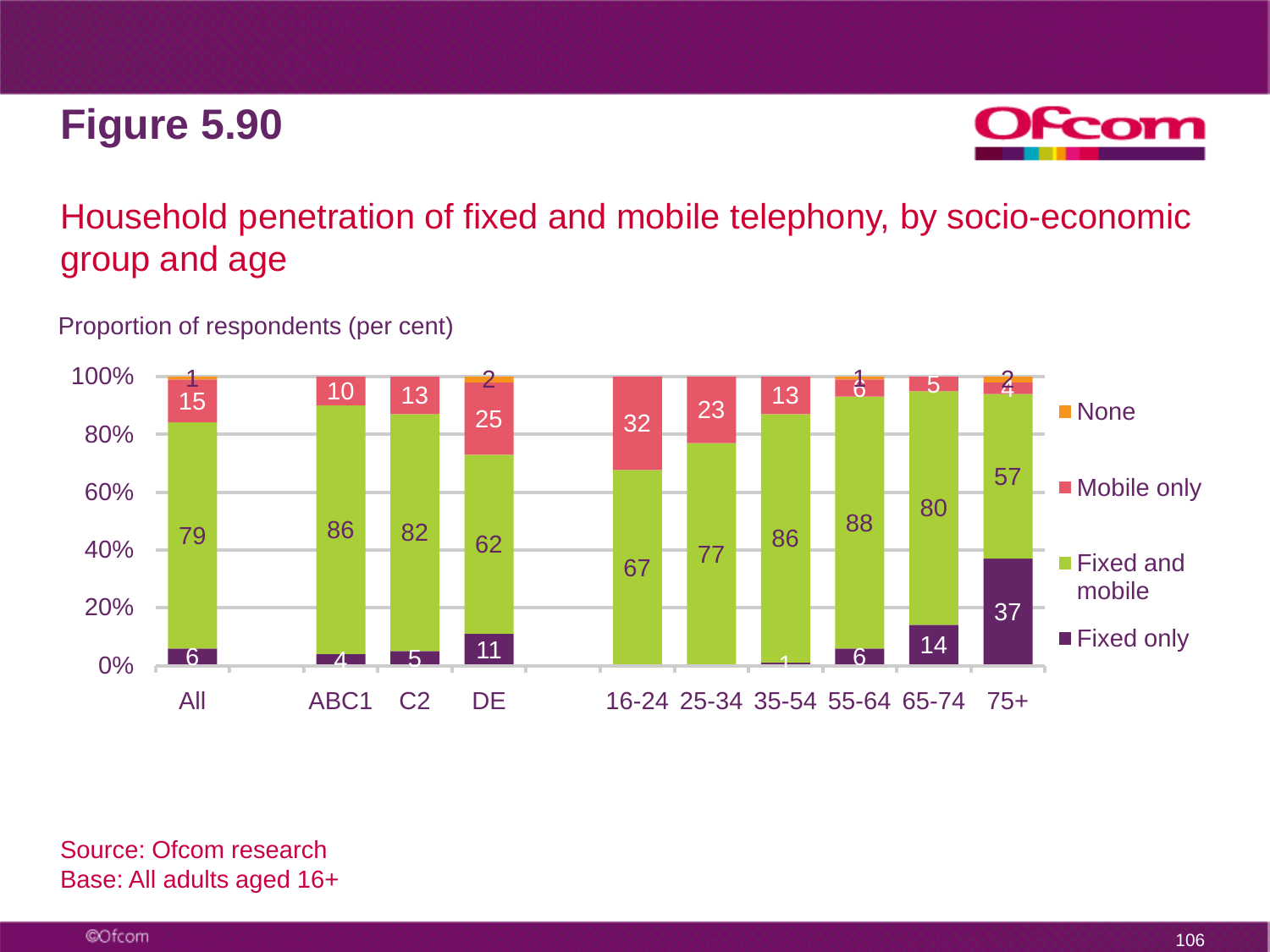

### Average monthly outbound mobile voice minutes per person

#### Call minutes



#### Source: Ofcom / operators

Note: Includes estimates where Ofcom does not receive data from operators; excludes 3UK; calculation excludes mobile broadband connections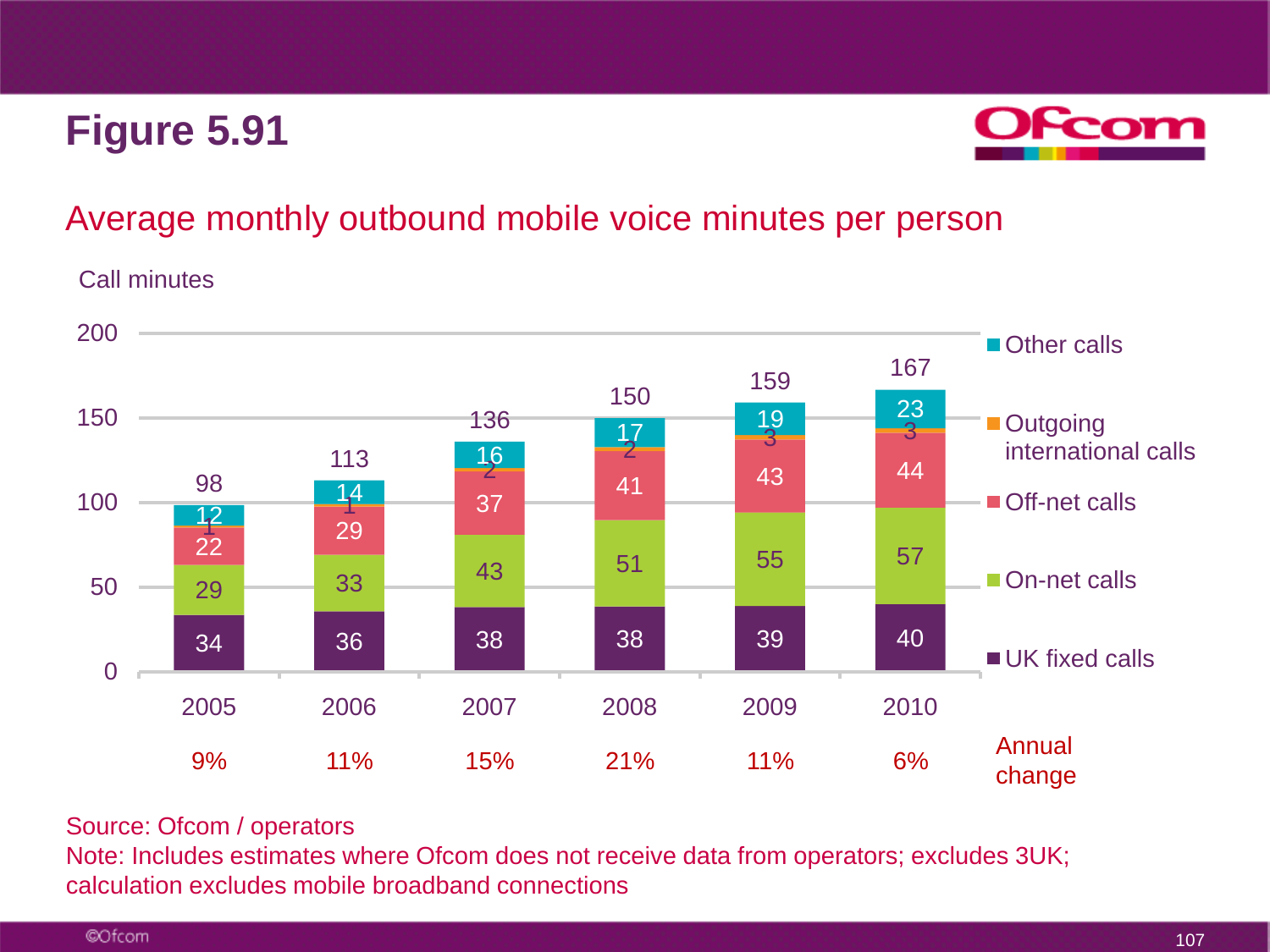

#### Average monthly outbound mobile call minutes, by subscription type



#### Source: Ofcom / operators

Note: Includes estimates where Ofcom does not receive data from operators; excludes 3UK; calculation excludes mobile broadband connections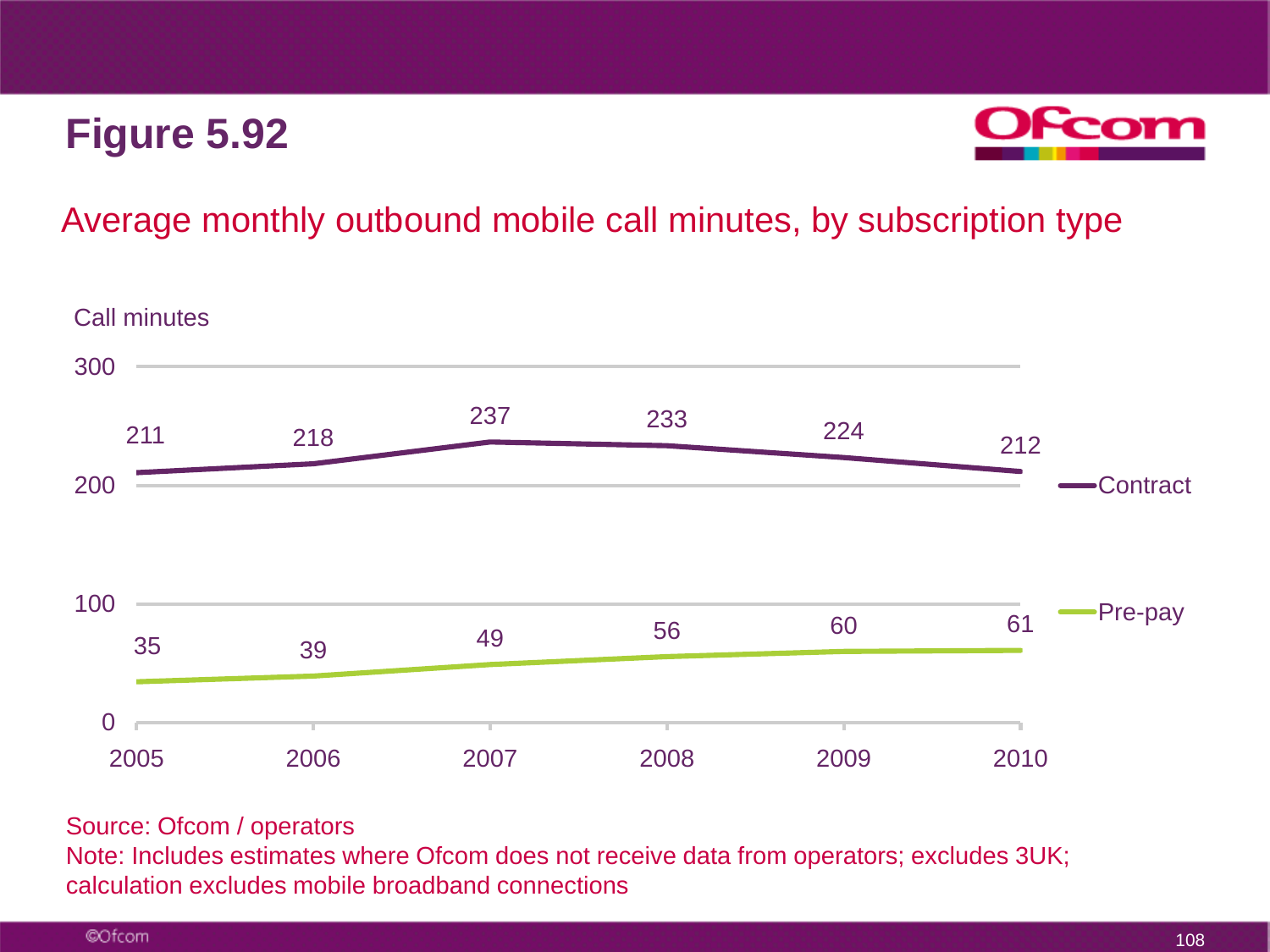

### Average monthly messaging volumes per subscription type

#### 111 110 107 126 145 78 78 80 84 101 125 0 50 100 150 200 2005 2006 2007 2008 2009 2010 Contract Pre-pay Messages per month

#### Source: Ofcom / operators Note: Includes estimates where Ofcom does not receive data from operators.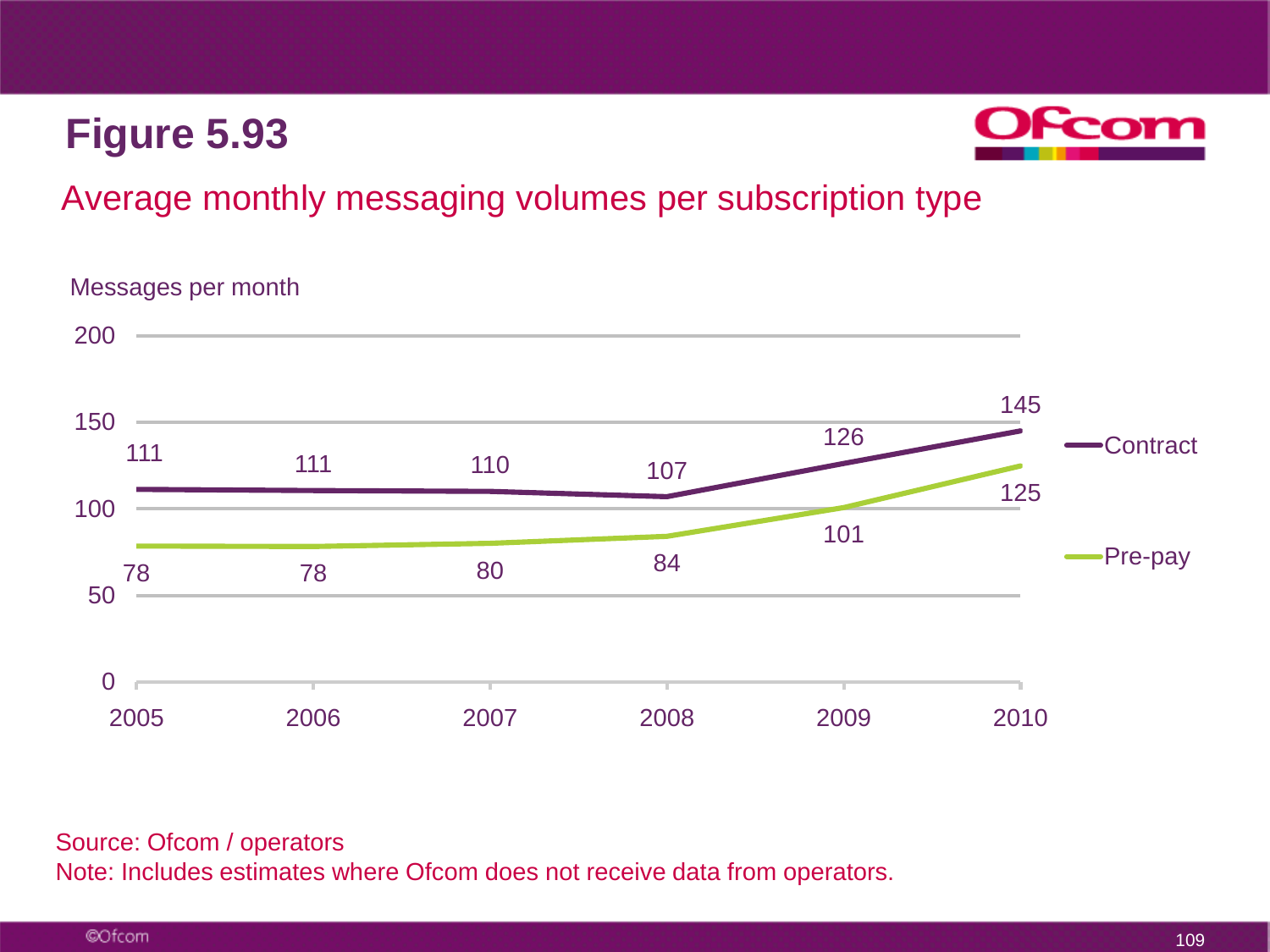

### Residential consumer satisfaction with aspects of mobile service



Proportion of all adults with service (per cent)

Source: Ofcom research Base: All adults aged 16+ with a mobile phone Note: Includes only those who expressed an opinion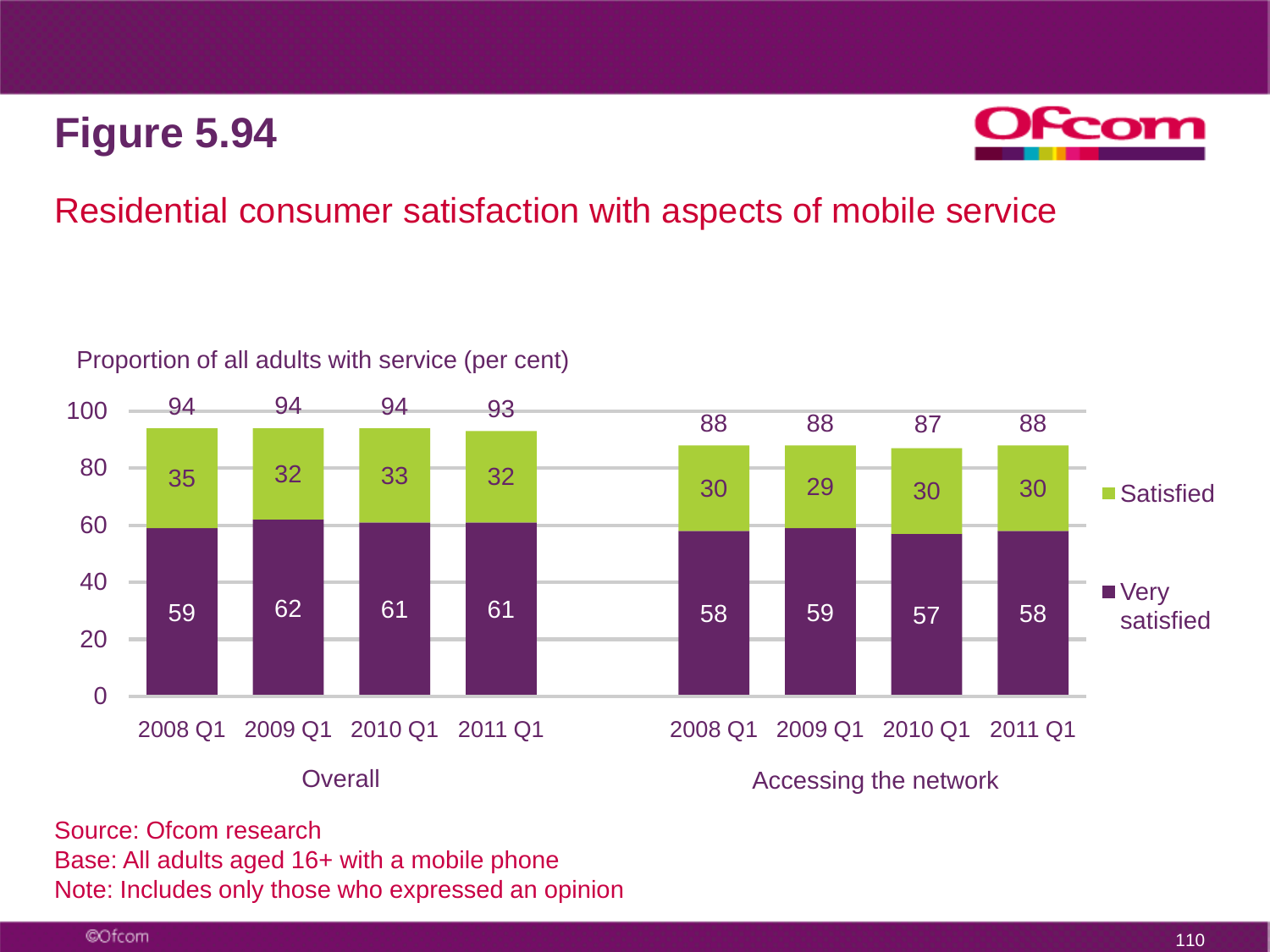

Take-up of mobile broadband, by socio-economic group



Base: All adults aged 16+ (n=3474)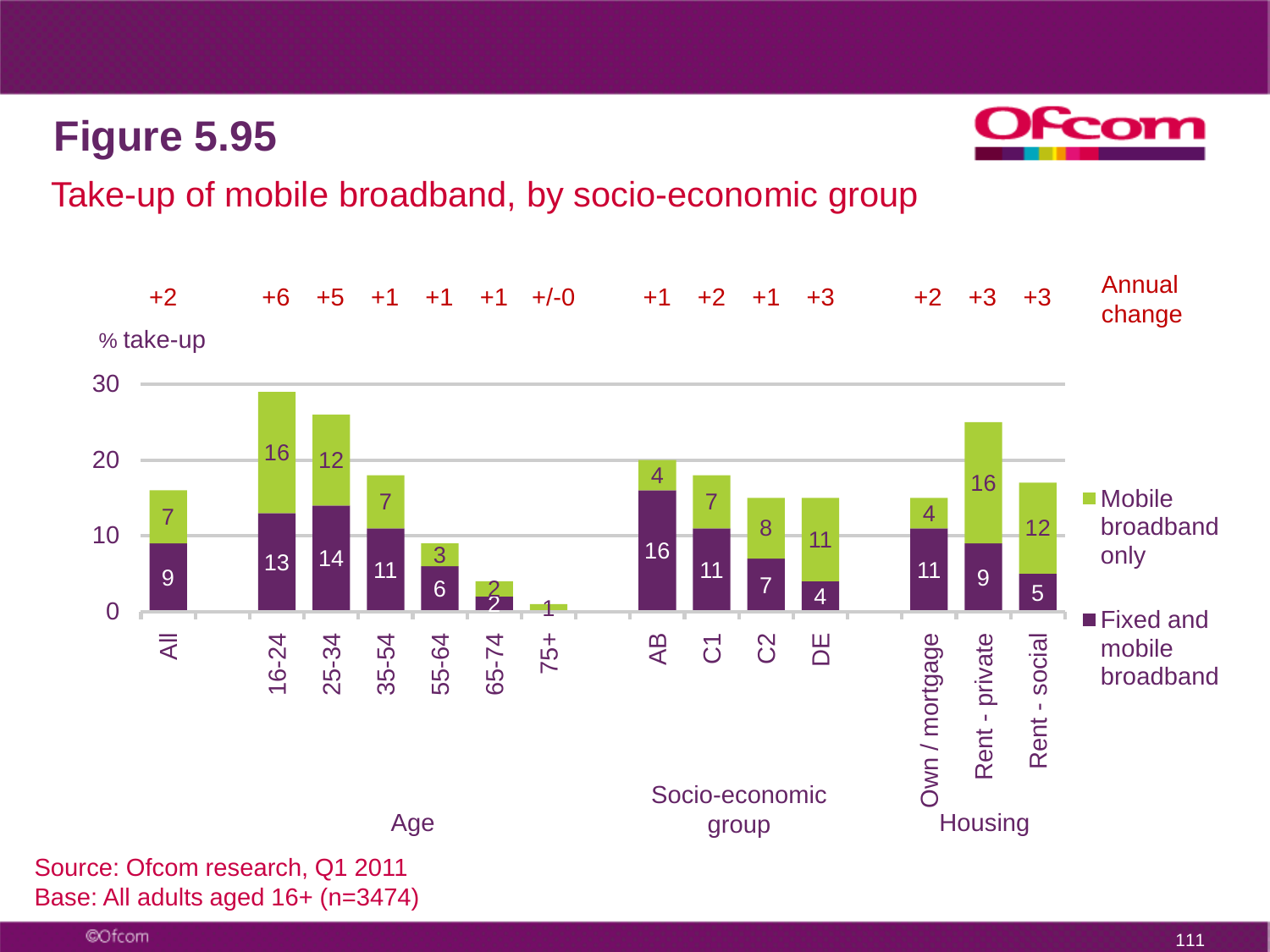

#### Location of those using mobile broadband to access the internet



**Always use in the home** 

- **Mainly use in the home**
- Use equally in and outside the home
- **Mainly use outside the home**
- Always use outside the home

Source: Ofcom Base: 750 UK adults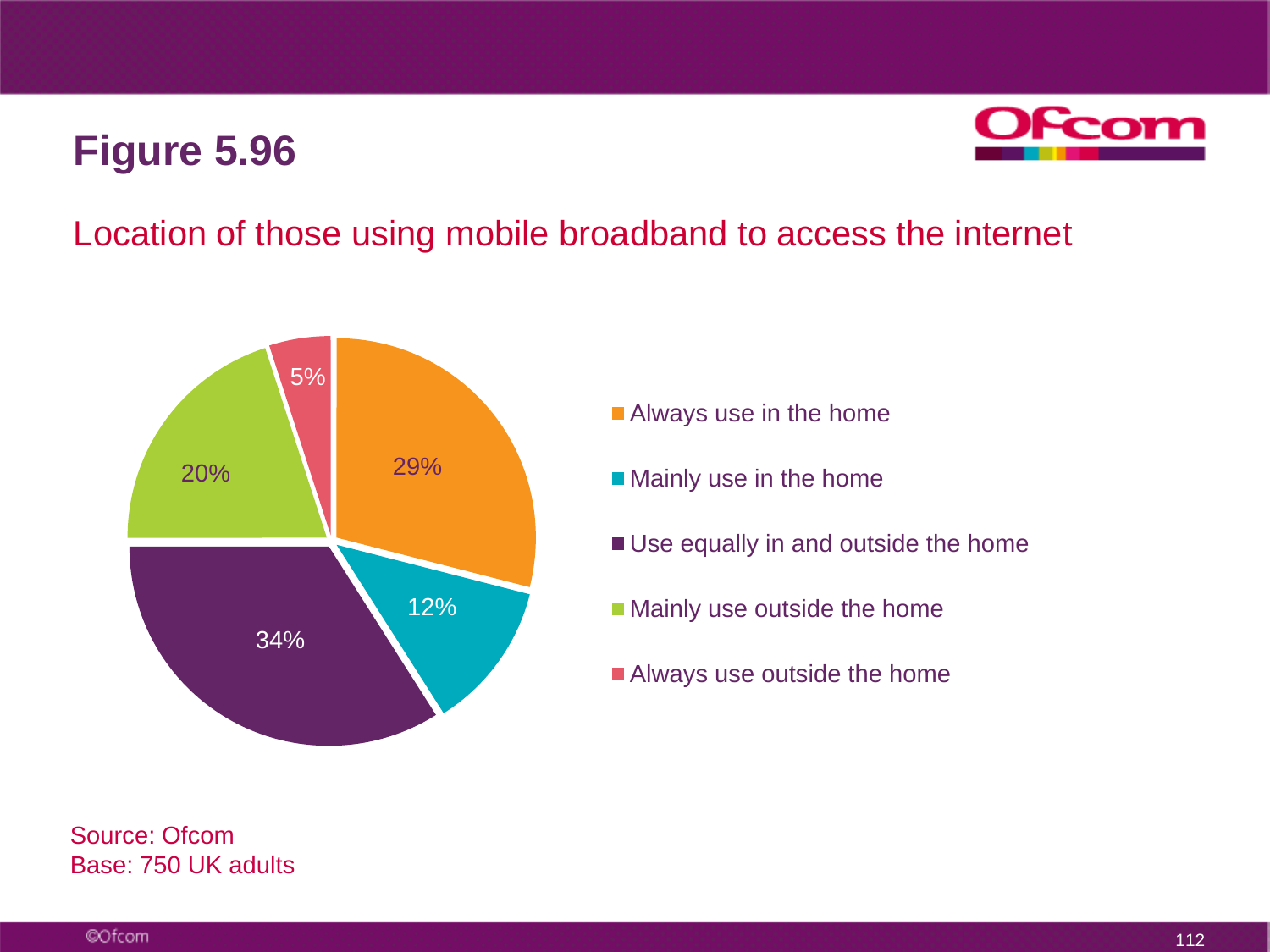

#### Use of the internet on mobile phones by age and socio-economic group

Take-up (per cent)



QD28A: Which if any, of the following activities, other than making and receiving voice calls, do you use your mobile for? Source: Ofcom technology tracker, Q1 2011 Base: All adults 16+ (n = 3474 UK, 460 16-24, 540 25-34, 1204 35-54, 535 55-64, 735 65+, 784 AB, 1014 C1, 701 C2, 975 DE, 1679 male, 1795 female)

Note: Web/data access includes accessing the internet, downloading and streaming content, connecting using Wi-Fi and using VoIP.

©Ofcom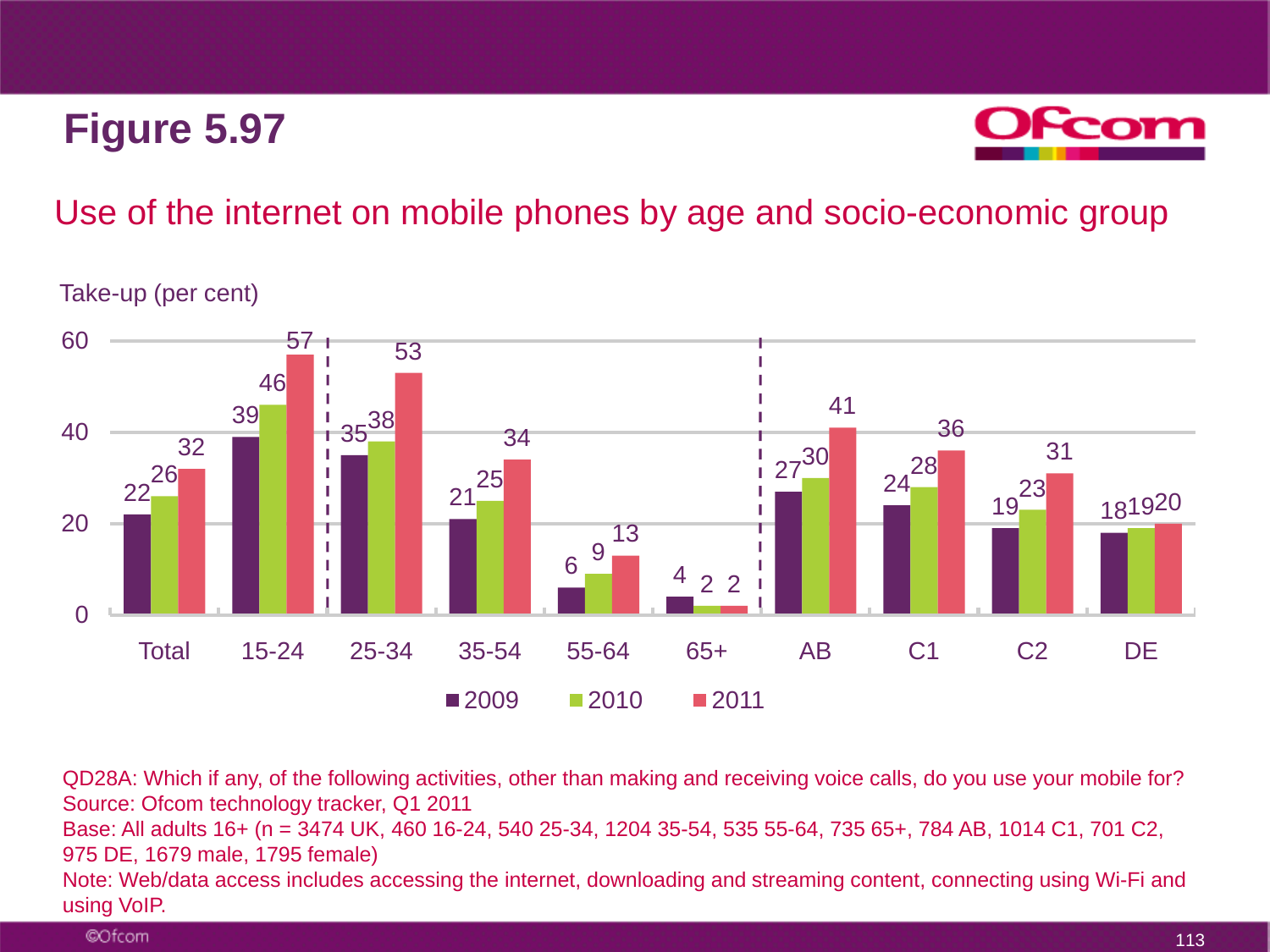

#### Location of internet access using a mobile device



- Always use in the home
- **Mainly use in the home**
- Use equally in and outside the home
- Mainly use outside the home
- Always use outside the home
- Don't know

Source: Ofcom Base: 471 UK adults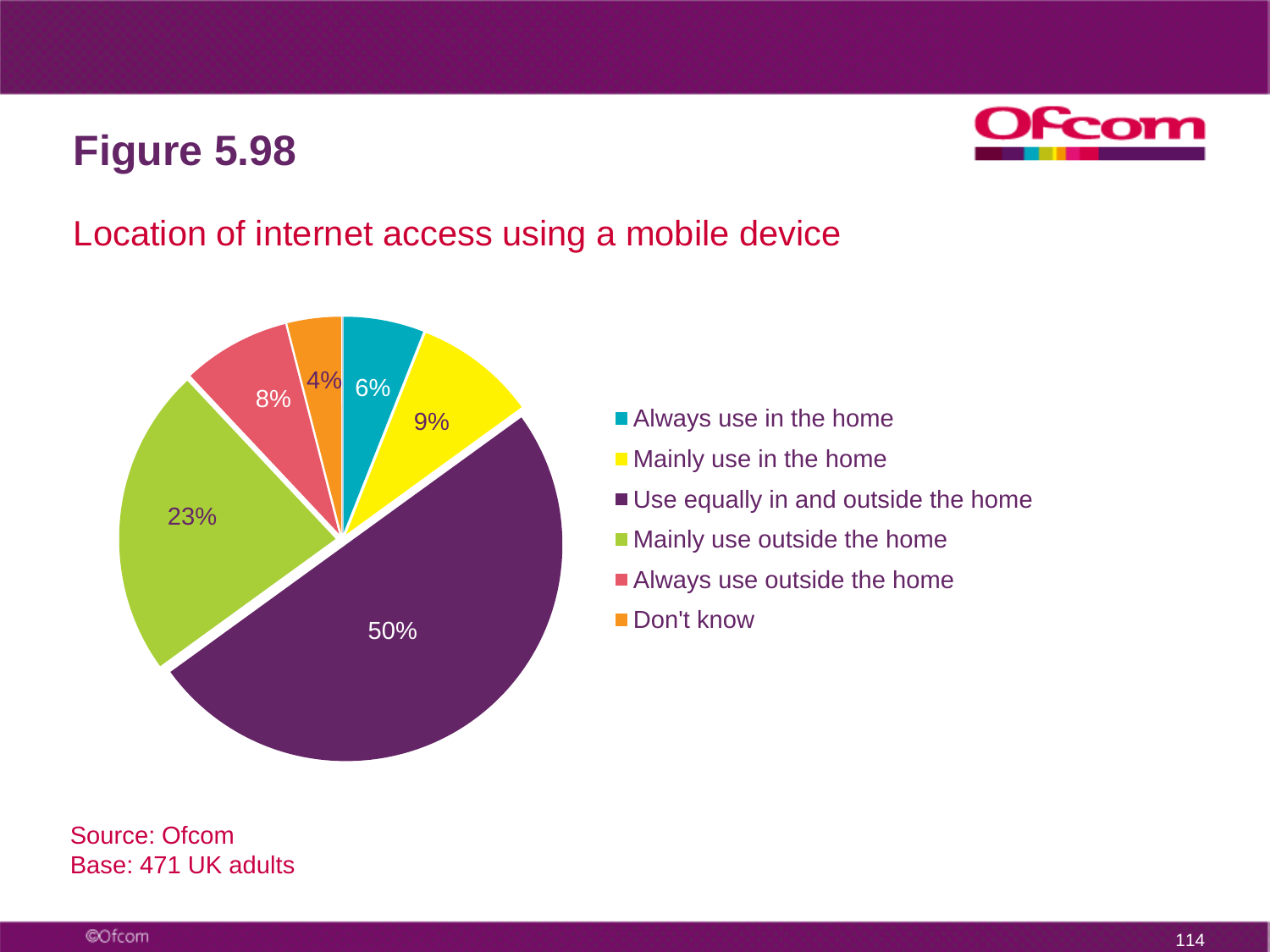### Lowest cost standalone mobile broadband contracts by providence com

| <b>Provider</b>      |      | <b>Monthly</b><br>charge | <b>Data</b><br>allowance | <b>Minimum</b><br><b>contract</b><br>length | <b>Charges</b><br>above<br>allowance                   | WiFi hotspot<br><b>use</b> |
|----------------------|------|--------------------------|--------------------------|---------------------------------------------|--------------------------------------------------------|----------------------------|
| <b>Vodafone</b>      | 2009 | £14.68                   | 1GB                      |                                             | 1 month £7.50 / 500MB                                  | Not included               |
|                      | 2010 | £15.00                   | 3GB                      | 1 month                                     | £15.00 / GB                                            | Not included               |
|                      | 2011 | £7.50                    | <b>500MB</b>             | 1 month                                     | £15.00 / GB                                            | 1GB                        |
| <b>O2</b>            | 2009 | £14.69                   | 3GB                      | 1 month                                     | 19.6p / MB                                             | <b>Unlimited</b>           |
|                      | 2010 | £10.00                   | 1GB                      | 1 month                                     | 2.4p/MB                                                | <b>Unlimited</b>           |
|                      | 2011 | £5.11                    | <b>500MB</b>             |                                             | <b>Bundles available</b><br>1 month e.g. £5.11 / 500MB | <b>Unlimited</b>           |
| <b>T-Mobile</b>      | 2009 | £14.68                   | 3GB fair use             | 18 months                                   | n/a                                                    | <b>Unlimited</b>           |
|                      | 2010 | £15.00                   | 3GB fair use             | 18 months                                   | n/a                                                    | <b>Unlimited</b>           |
|                      | 2011 | £10.00                   | 1GB fair use             | 18 months                                   | n/a                                                    | Not included               |
| <b>Orange</b>        | 2009 | £9.79                    | 1GB                      | 18 months                                   | 1.43p / MB                                             | Not included               |
|                      | 2010 | £10.00                   | 1.5GB                    | 18 months                                   | 2p / MB                                                | Not included               |
|                      | 2011 | £10.00                   | <b>500MB</b>             | 1 month                                     | <b>Bundles available</b><br>e.g. £5.00 / 500MB         | Not included               |
| 3UK                  | 2009 | £9.79                    | 1GB                      | 12 months                                   | 10p / MB                                               | Not included               |
|                      | 2010 | £7.50                    | 1GB                      | 18 months                                   | 10p / MB                                               | Not included               |
|                      | 2011 | £7.89                    | 1GB                      | 18 months                                   | 10p / MB                                               | Not included               |
| <b>Virgin Mobile</b> | 2009 | £14.68                   | 3GB                      | 18 months                                   | £14.68 / GB                                            | Not included               |
|                      | 2010 | £10.00                   | 1GB                      | 2 months                                    | £15/GB                                                 | Not included               |